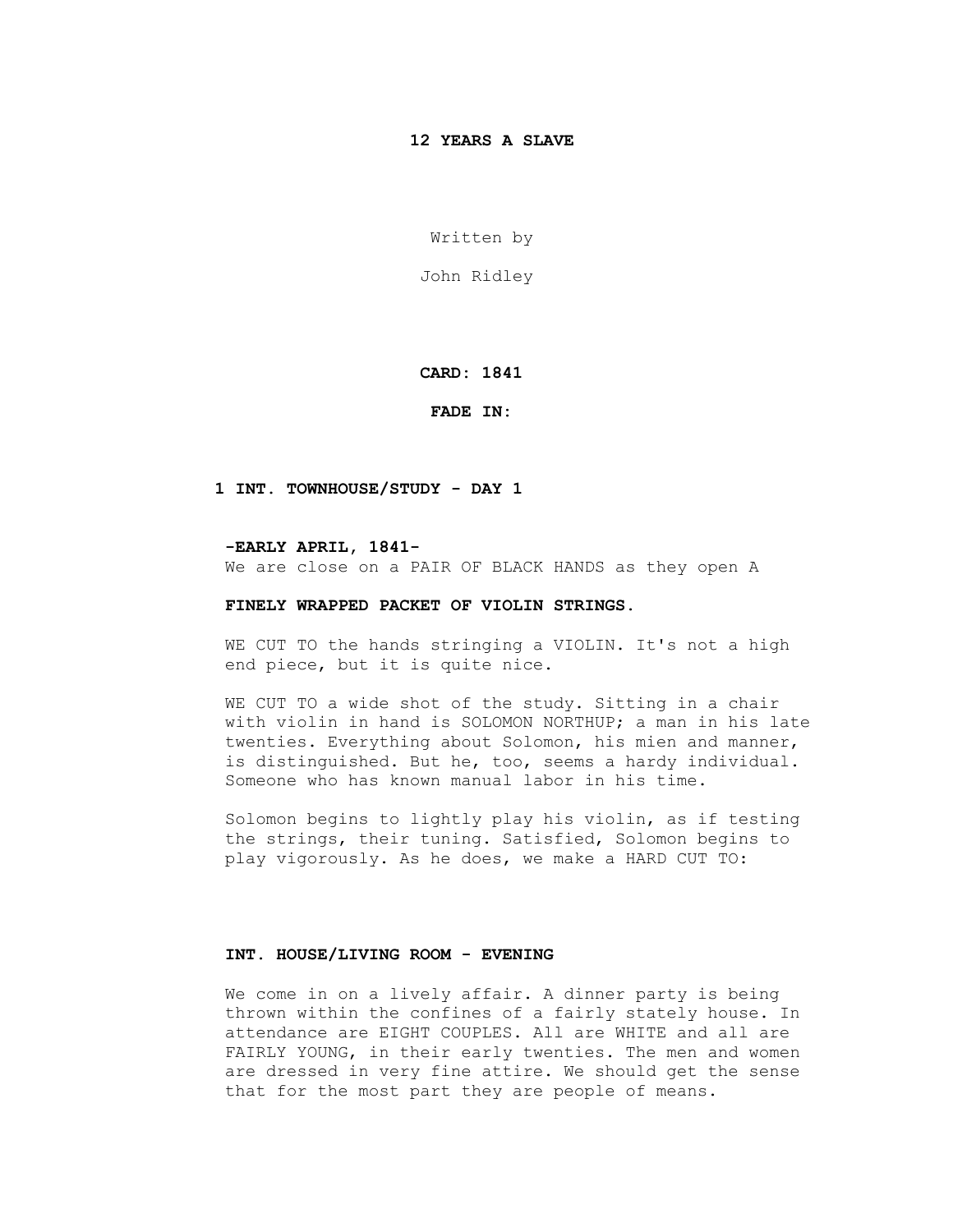The furniture has been set aside in the living room. At the moment the couples are engaged in the dancing of a  **REEL.**

 The music they are dancing to is being played by Solomon, having cut directly from the tune he was previously playing. He plays with a light determination, and in no way seems possessed with empty servitude.

 Solomon concludes the reel, and the dancers break into enthusiastic applause, which is followed by personal thanks and congratulations from all. It should be clear that despite their respective races there is much admiration and appreciation for Solomon's abilities.

# **INT. NORTHUP HOUSE/BEDROOM - MORNING**

 It is a Saturday morning. Clad in her finest attire is ANNE; Solomon's wife, a few years younger than he. We see also the Northup children: MARGARET who is eight, and ALONZO who is five. They are handsome, and well groomed kids. Anne straightens up the children. She finishes,

#### **(CONTINUED)**

 **2.**

## **3 CONTINUED: 3**

 she rises up and stands behind them, almost as if preparing to pose for a portrait. They all wait a moment, then Solomon enters the foyer. He stands and looks admiringly at his family. ADMIRINGLY stressed. It isn't that he doesn't have love for them, he does as well. But in the moment, he truly admires his greatest accomplishment: a family that is healthy and well and provided for. He goes to his children, and hands each a coin, then goes to Anne. Gives her a kiss on the cheek. The children giggle at the sight.

### **EXT. STREET - DAY**

 Solomon and his family are out walking along the streets and groves of Saratoga.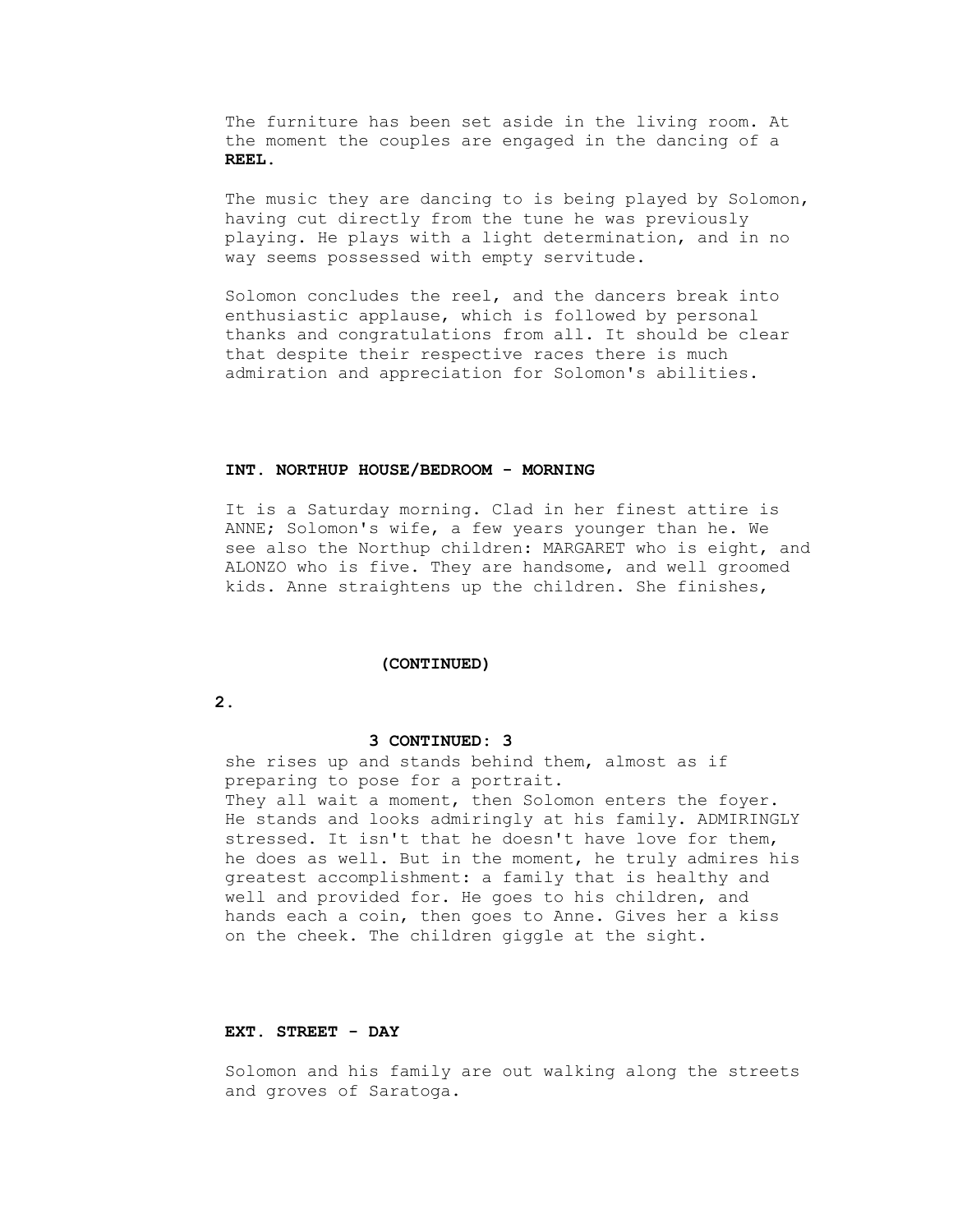The streets are well populated this morning with many people out strolling. Most are WHITE, but there are BLACKS as well. They are FREED BLACKS who mingle fairly easily - though not always completely - with the whites. We see, too, a few BLACK SLAVES who travel with their WHITE MASTERS. These pairings are largely from the south and - despite the fact the blacks are slaves - they are not physically downtrodden, not field hands. They are well dressed and "leading apparently an easy life" comparatively speaking - as they trail their masters.

 As they walk, Solomon and his family arrive to an intersection well-worn and muddied from horse and cart traffic. Solomon and his children easily jump across the muck. Anne stands at the lip of the puddle, calls for Solomon to help her across.

# *ANNE*

Solomon...

 Solomon, turning back to his wife with a broad smile waving her forward:

## **SOLOMON**

Come, Anne. Jump.

The children, now smiling as well, egg their mother on.

#### **ALONZO MARGARET**

 Jump. You can make it. I've done it. You can make it.

#### **ANNE**

 I will not ruin my dress. Catch me!

 Solomon moves close, holds out his arms. Yet, there's still just a bit of mischievousness in his eyes. Anne gives her husband a lightly stern look to which Solomon replies.

## **(CONTINUED)**

 **3.**

 **SOLOMON**

I will catch you, Anne.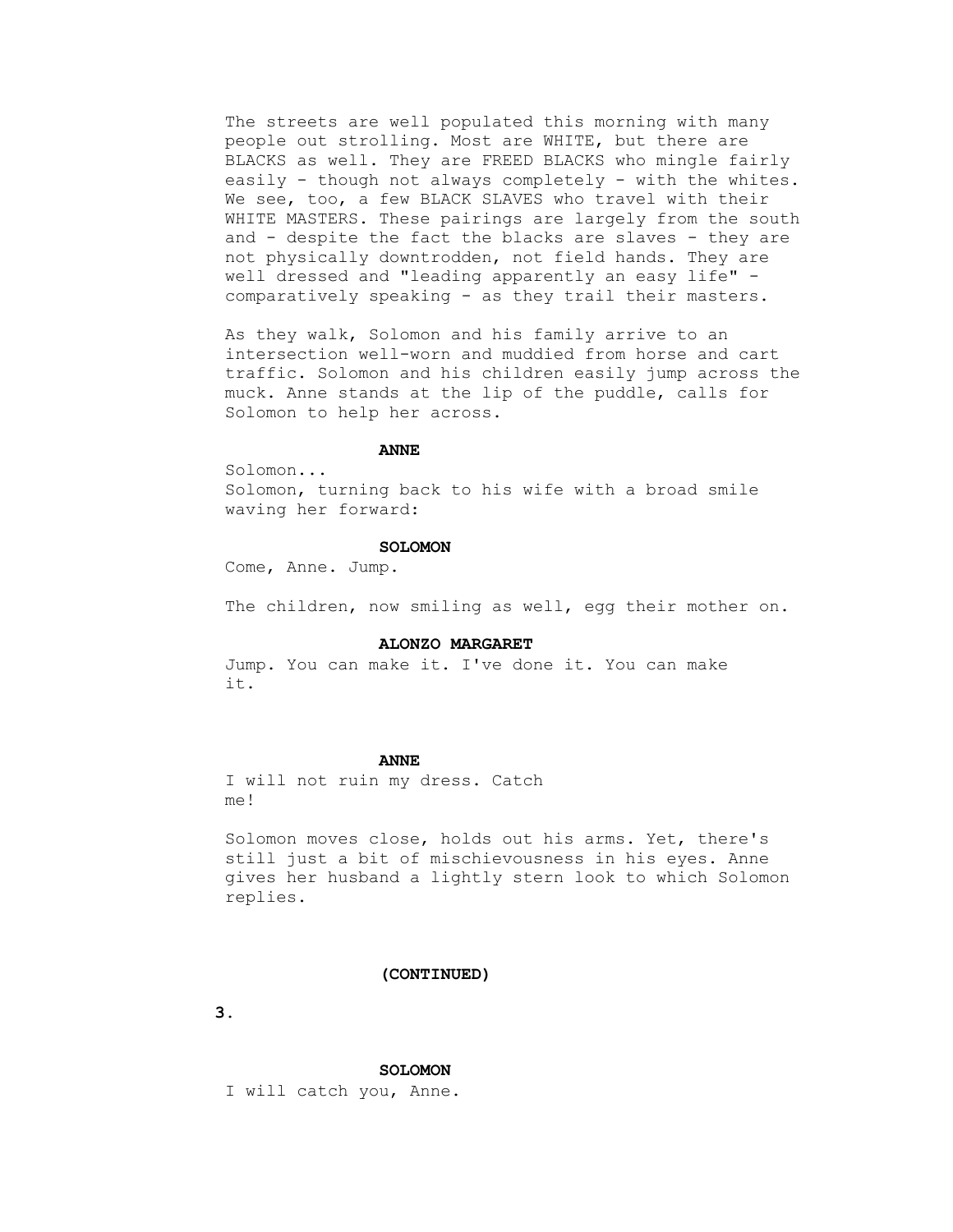**(BEAT)**

 I will. Again, lightly stern:

 **ANNE**

You will.

 And with that Anne takes the leap. Solomon catches her, swings her around grandly and sets her down lightly to the delighted applause of the children. That done, Solomon takes Anne's hand and leads her on.

 As Solomon and his family make their way, among the slaves on the street, we see one in particular; JASPER. As he trails his MASTER he can't help but note Solomon and his family as they enter A STORE. His intrigue of this most handsome and harmonious group should be obvious.

 With his Master occupied, Jasper moves slyly toward the STORE. Frozen on the spot, Jasper looks on admiringly. Suddenly a voice barks out-

 **A VOICE (O.S.)** Jasper! Come on!

# **INT. STORE - LATER**

We are inside the store of MR. CEPHAS PARKER; a white man and a supplier of general goods. Solomon greets him

## **WITH:**

#### **SOLOMON**

Mr. Parker.

#### **PARKER**

Mr. Northup. Mrs. Northup.

 With money in hand the Northup children move quickly about the store looking for items to purchase.

# **CONTINUED:**

Anne looks over some silks and fabrics. Parker suggests

### **TO SOLOMON:**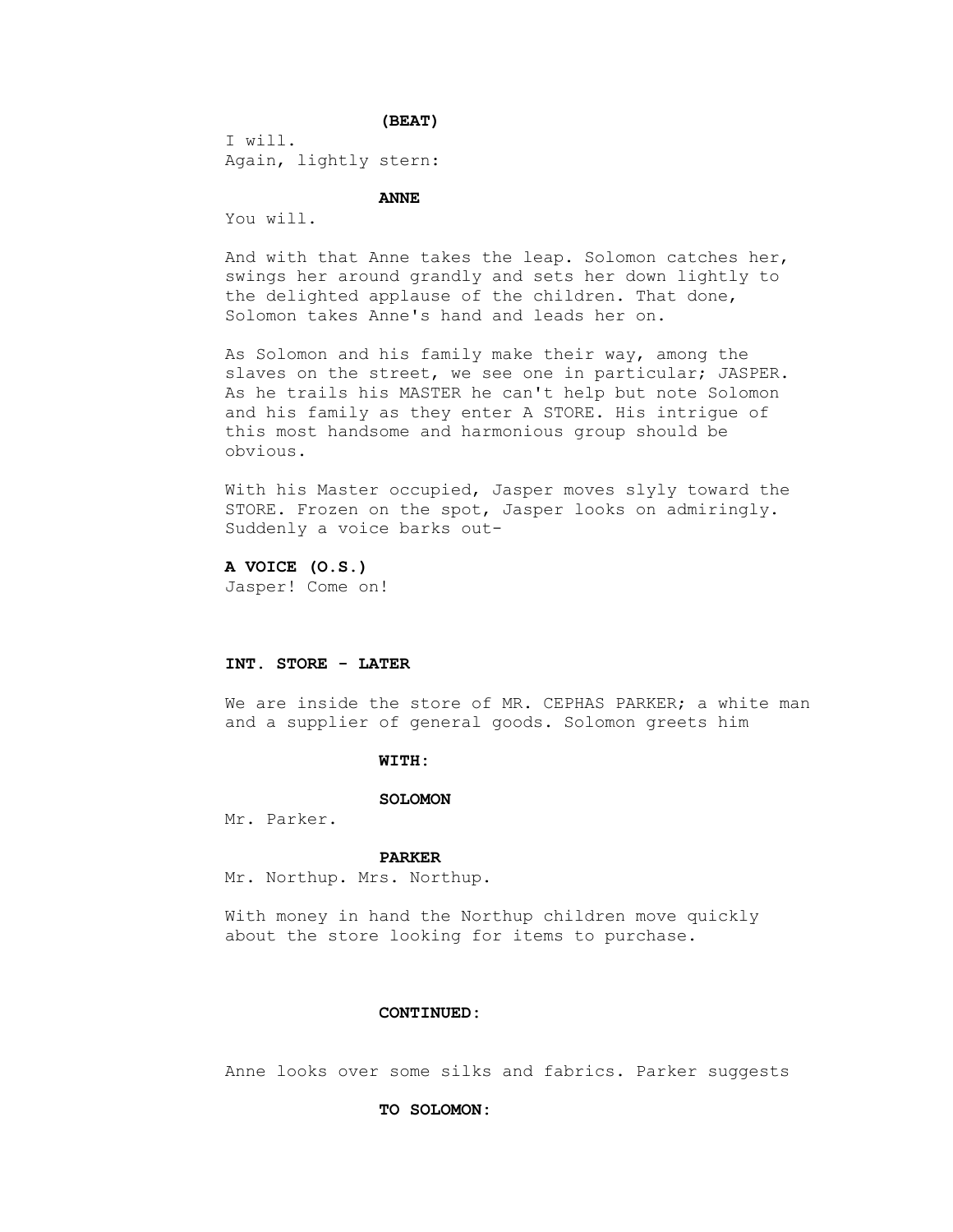#### **PARKER (CONT'D)**

 A new cravat, Solomon? Pure silk by way of the French.

#### **SOLOMON**

 We are in need of a fresh carry all for the Mrs's travels.

### **PARKER**

 A year's passed? Off to Sandy Hill?

#### **ANNE**

 I am. Using a long pole, Mr. Parker fetches down a CARRY ALL from an upper shelf.

# **PARKER**

 Something to suit your style, but sturdy enough for the forty miles round trip. Handing the Bag to Anne, she is immediately taken by it.

#### **ANNE**

It's beautiful.

#### **SOLOMON**

## **(CAUTIOUSLY)**

At what price?

#### **ANNE**

 We will take it. Children, come see what your father has just purchased for me. As the children run over - chattering excitedly about the new gift - they RUN PAST JASPER who has quietly entered the store. At the checkout counter sits a portrait of WILLIAM HENRY HARRISON, the edges draped in black crepe. Before the book sits a LEDGER. Mr. Parker asks of Solomon:

# **PARKER**

 If you would sign our condolence book. My hope is to find a way to forward it to the Widow Harrison. Sad days for the nation.

#### **SOLOMON**

 Yes, certainly. Poor Mrs. Harris and her children. I hope brighter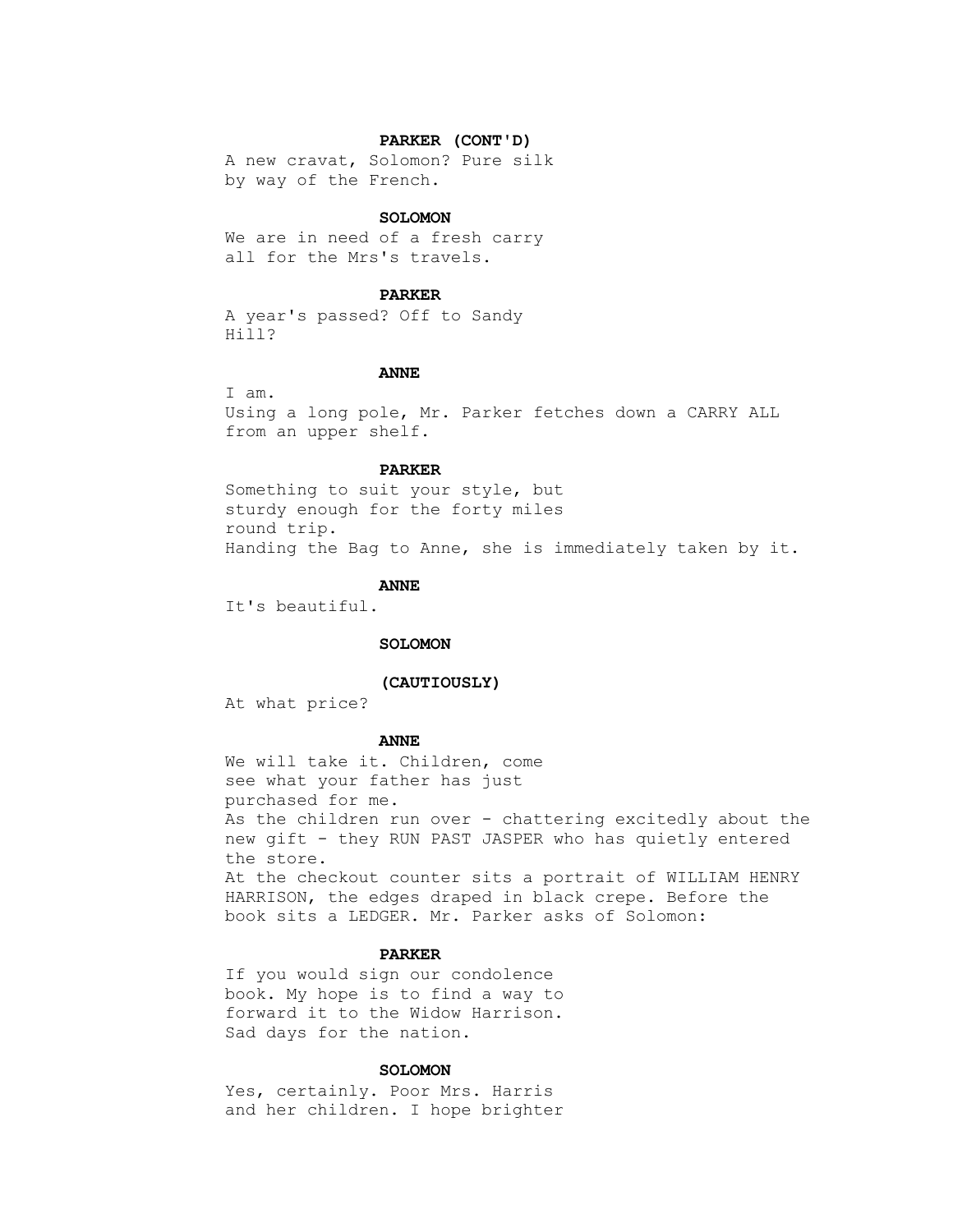times ahead.

# **(CONTINUED)**

 **4A.**

# **5 CONTINUED: (2) 5**

 Jasper looks scared, timid. It's as though he'd like to engage, but is unsure of as to how. Noting Jasper, Parker

# **SAYS:**

#### **PARKER**

 A moment, sir, and you will be assisted.

# **SOLOMON**

If we could discuss the price...

## **(CONTINUED)**

 **5.**

## **5 CONTINUED: (3) 5**

## **PARKER**

 Forgive me, Mrs. Northup. A customer waits. Welcome, sir. To Jasper, with good nature:

## **SOLOMON**

Shop well, but mind your wallet.

# **PARKER**

 Ignore the gentleman's nonsense. Now, may I interest you in a new cravat? Pure silk by way of the-- Before Parker can finish, the door opens. It's Jasper's Master, FITZGERALD. He's stern, clearly displeased.

## **FITZGERALD**

Jasper!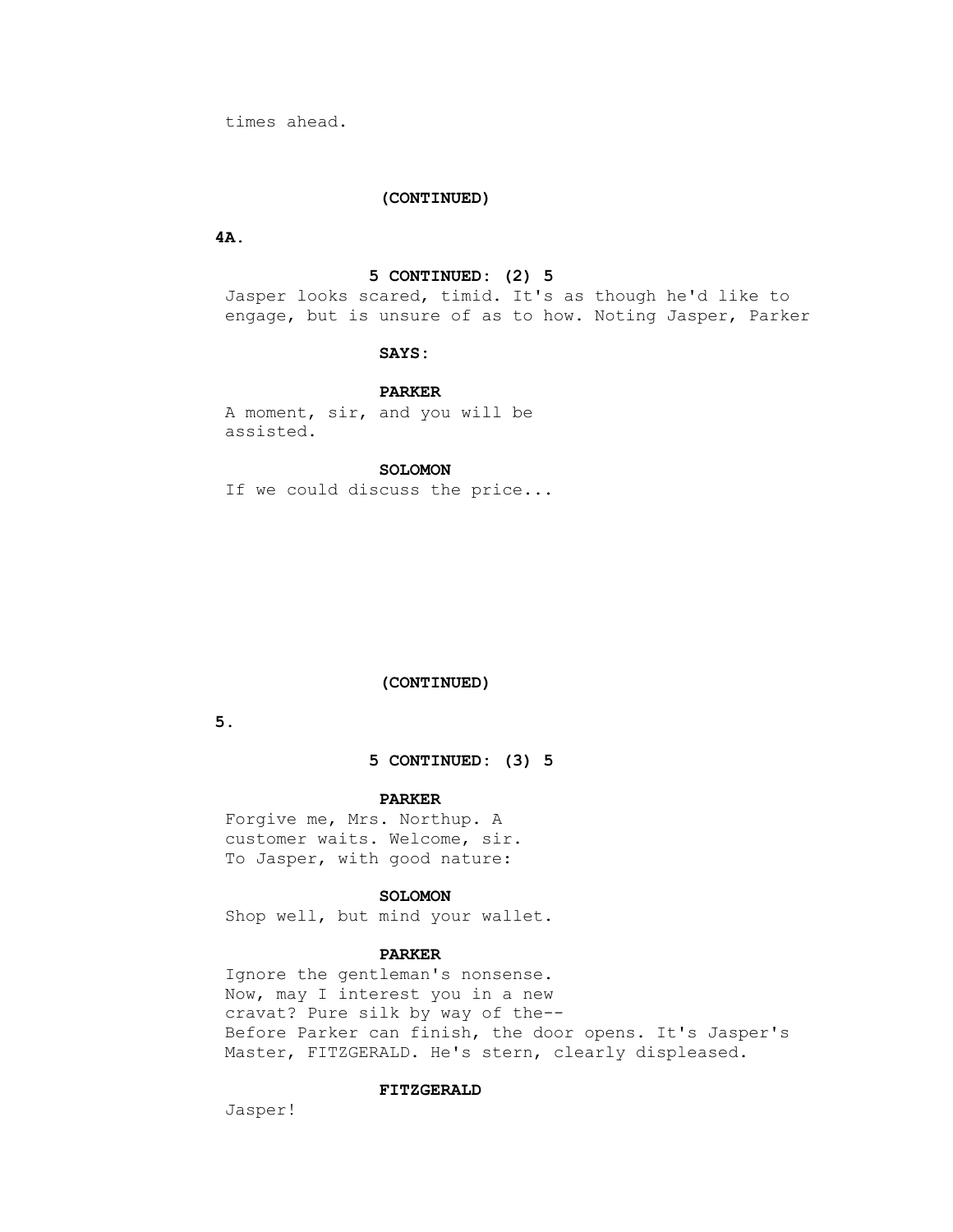#### **(TO PARKER)**

My regrets for the intrusion.

# **SOLOMON**

No intrusion.

 Fitzgerald looks to Solomon. It is a cold glare as though he wasn't speaking to, and has no interest in a response from a black man. Looking back to Parker:

#### **FITZGERALD**

Good day, sir.

# **6 6**

## **INT. NORTHUP HOUSE/DINING ROOM - EVENING**

 Anne, busy in the kitchen, puts the final touches to the meal, which is just about to begin. Solomon, in the meanwhile, sits at the head of the table reading from a NEWSPAPER. He reads to his children solemn news of the funeral arrangements for the recently deceased President Harrison.

#### **SOLOMON**

 "Thus has passed away from earth our late President." Solomon starts from the top of the article.

#### **SOLOMON (CONT'D)**

 "During the morning, from sunrise, the heavy bells had been pealing forth their slow and solemn toll while the minute guns announced that soon the grave would receive its trust. Our city as well as our entire nation has been called to weep over the fall of a great and good man. One who was by the wishes of a large majority of our

 **(MORE) (CONTINUED)**

 **5A.**

## **6 CONTINUED: 6**

## **SOLOMON (CONT'D)**

 people raised to fill the highest place of trust within their gift.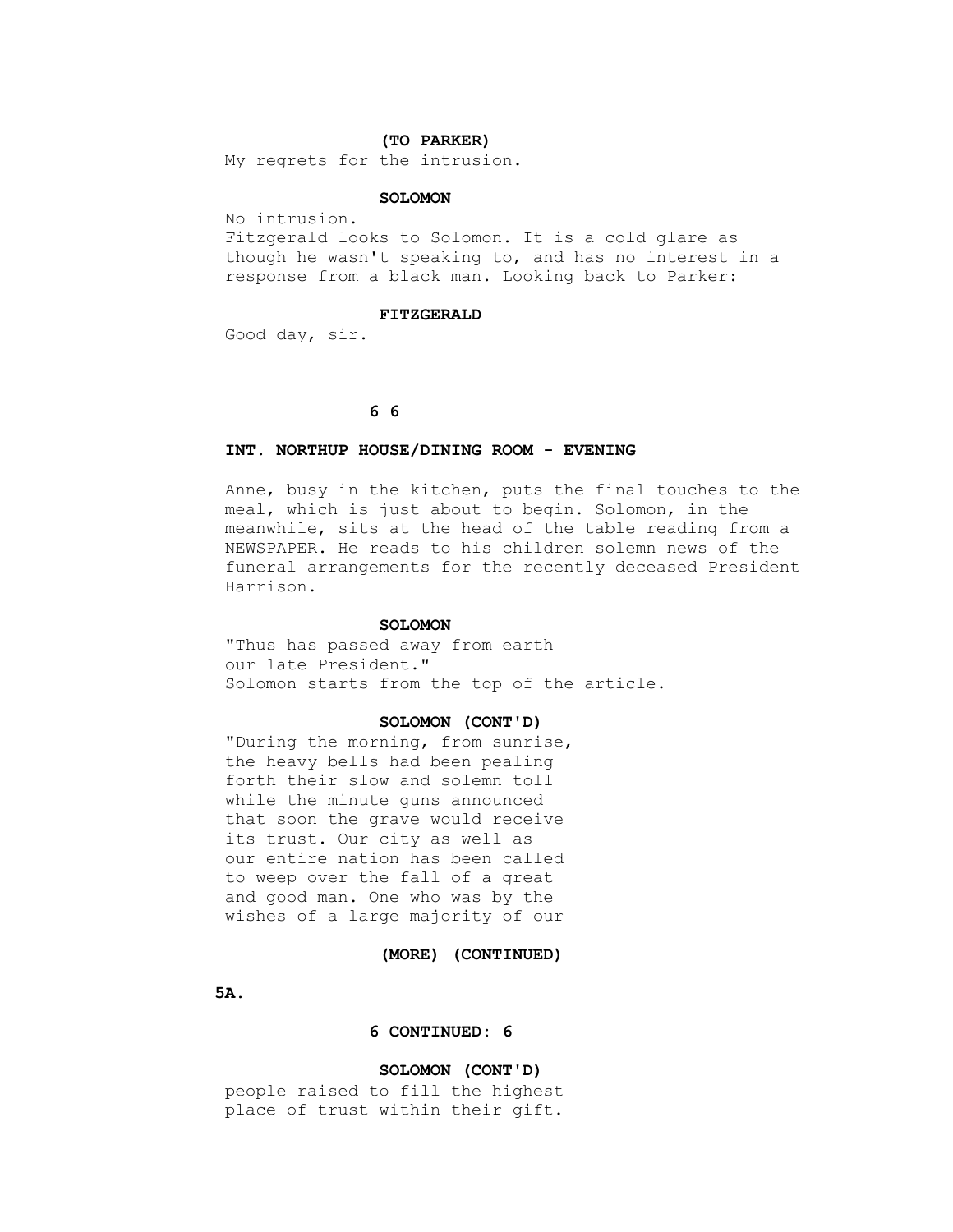William Henry Harrison." A long moment of quiet, the family continuing to eat. Then, from Margaret:

## **MARGARET**

Will you read it again?

# **ANNE**

 Not just now, darling. Anne enters the dining room and places a large chicken at the center of the table. As she takes a seat, all heads are bowed.

### **MARGARET**

 For food that stays our hunger, For rest that brings us ease, For homes where memories linger, We give our thanks for these.

# **ALL**

Amen.

 **SOLOMON**

Margaret, that was wonderful.

# **MARGARET**

Thank you, Papa.

#### **SOLOMON**

 Alonzo, do you have something to say?

## **ALONZO**

Yes, I helped Momma make this.

#### **ANNE**

 Yes, and you were such a good help. Especially making the gravy.

#### **MARGARET**

 Papa, I would very much like to learn how to play the violin. Could you teach me?

# **ALONZO**

Me too!

#### **MARGARET**

Yes, but I asked Papa first.

## **SOLOMON**

Both of you, calm down. We will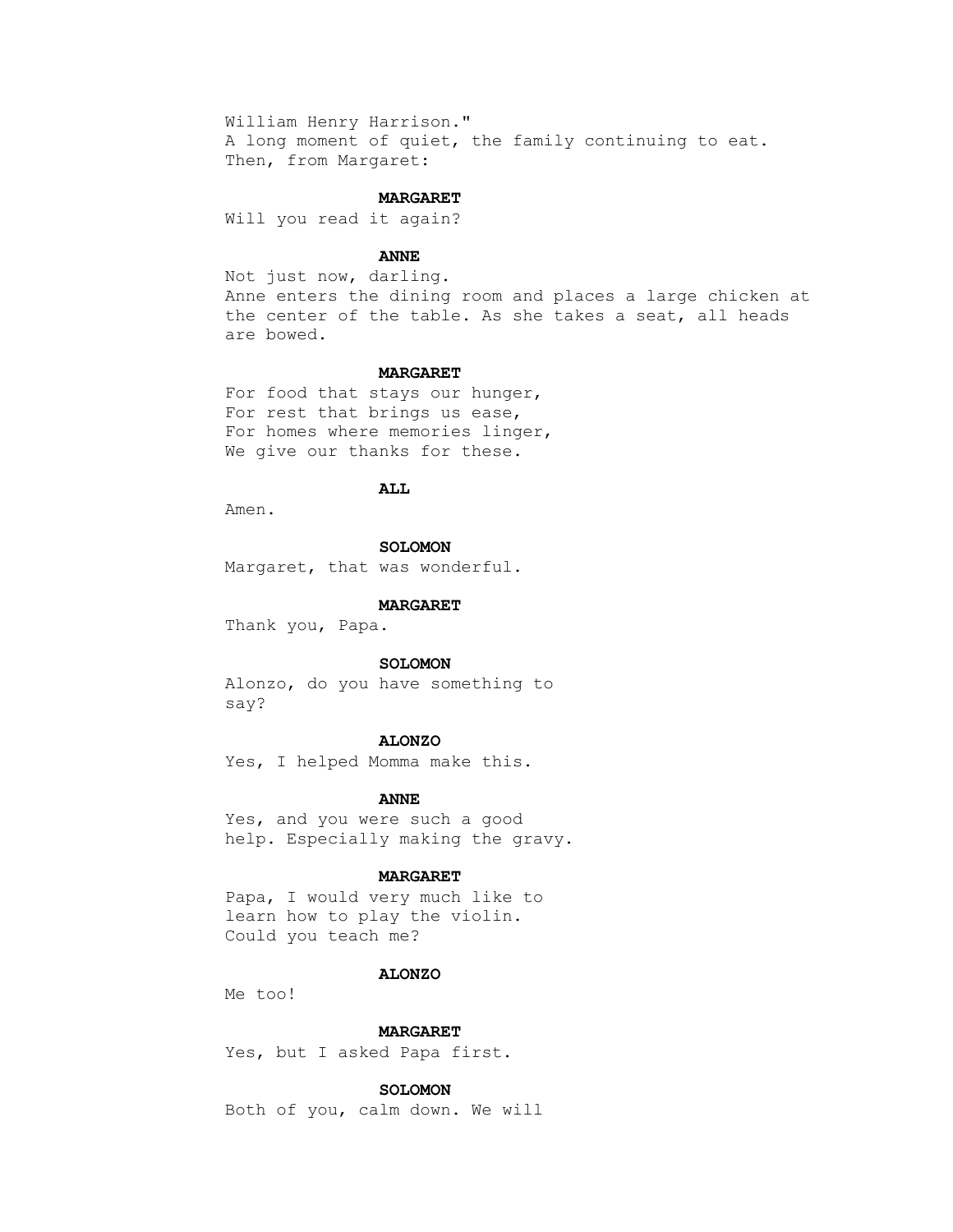have our first lesson after this wonderful dinner. And on that note, let's start eating.

## **(CONTINUED)**

 **5B.**

## **6 CONTINUED: (2) 6**

 The family all tuck in to their meal. The scene is one of warmth and happiness.

 **6.**

# **7 INT. NORTHUP HOUSE - NIGHT 7**

 Solomon and Anne have fun and difficulty putting the unruly children to bed. They are tucked in, and each given a kiss good night. As Margaret lays down to sleep, Anne blows out the candle darkening the room. Silhouetted in the doorway, Solomon takes Anne in his arms, holds her tightly as they both luxuriate in the simple, beautiful gift that is their children.

# **7A 7A**

# **INT. NORTHUP HOUSE - NIGHT**

 Now alone together, we see Anne and Solomon wrapped in each other's arms. Beyond being physically close, emotionally close, they are just so very comfortable with one another. They are the very representation of a couple who are made for each other.

They look at each other for a prolonged time.

## **SOLOMON**

## **(COMICALLY FORLORN)**

Three weeks. Two days.

# **ANNE**

 It is the custom. I wonder what you'll do without me?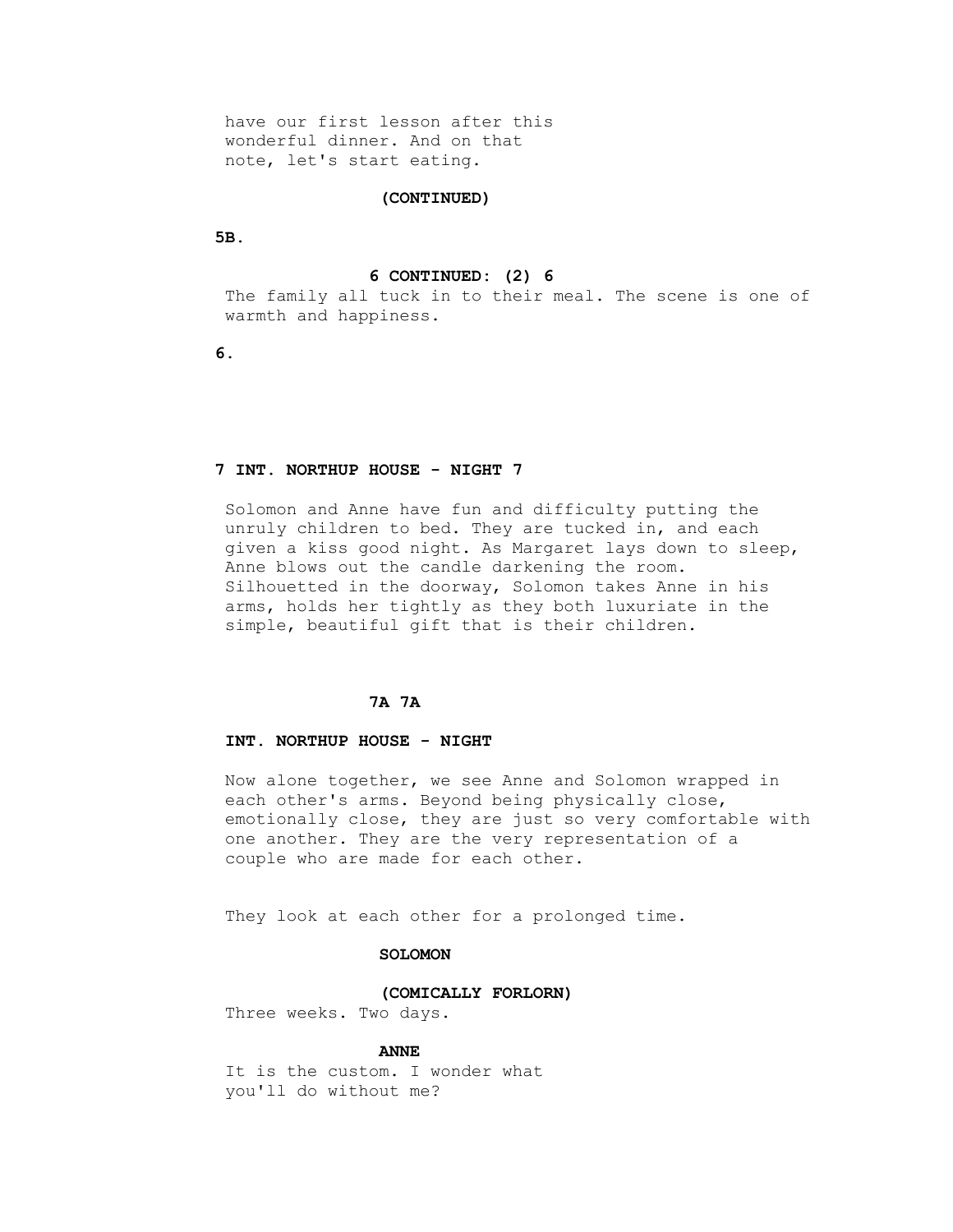# **SOLOMON**

 I won't stay idle. SOLOMON's eyes lower.

 **ANNE** 

Darling, it's good money.

### **SOLOMON**

 If only I didn't have to share your cooking with other people. ANNE holds his gaze.

# **ANNE**

 You don't. They kiss.

## **8 OMIT 8**

 **7.**

# **9 EXT. NORTHUP HOUSE - MORNING 9**

 We are just outside the Northup house. A CARRIAGE waits with a DRIVER. Anne and the children are dressed for travel - Anne sporting HER NEW CARRY ALL. The Driver loads bags into the carriage. For her parting gift, Anne gives her husband a kiss.

#### **SOLOMON**

Travel safely.

#### **ANNE**

 Stay safely. Anne and the children loaded up, the Driver chides the horse and the carriage heads off. Solomon waves a hearty good bye to his wife and children.

# **10 10**

# **EXT. PARK - DAY**

 Solomon is now out for a stroll. He passes two men - two in particular - who stand outside conversing with MR. MOON himself: MERRILL BROWN and ABRAM HAMILTON. Brown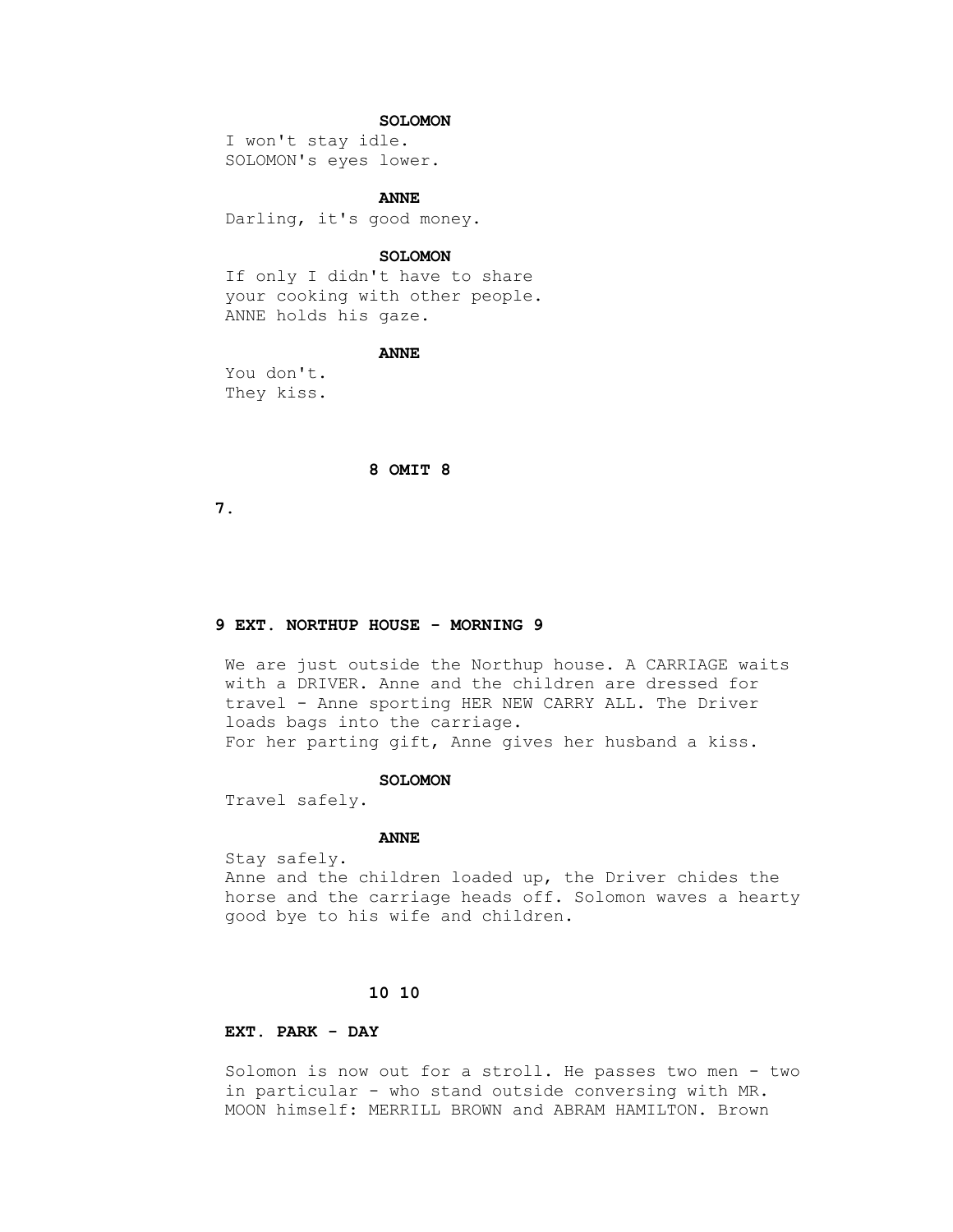is about 40, with a countenance indicating shrewdness and intelligence. Hamilton is closer to 25, a man of fair complexion and light eyes. Both are finely, if perhaps a bit garishly, dressed. Hamilton, as Solomon describes him, slightly effeminate. Moon, spotting Solomon:

# **MR. MOON**

 Call the Devil's name... There he is now. Mr. Northup...! I have two gentlemen who should make your acquaintance. Messrs. Brown and Hamilton.

# **BROWN**

Sir.

# **MR. MOON**

 Mr. Northup, these two gentlemen were inquiring about distinguished individuals, and I was just this very moment telling them that Solomon Northup is an expert player on the violin.

#### **HAMILTON**

He was indeed.

#### **SOLOMON**

Mr. Moon is being overly gracious.

# **(CONTINUED)**

 **8.**

# **10 CONTINUED: 10**

# **BROWN**

 Taking into consideration his graciousness and your modesty, may we trouble you for a moment of your time to converse, sir?

# **11 11**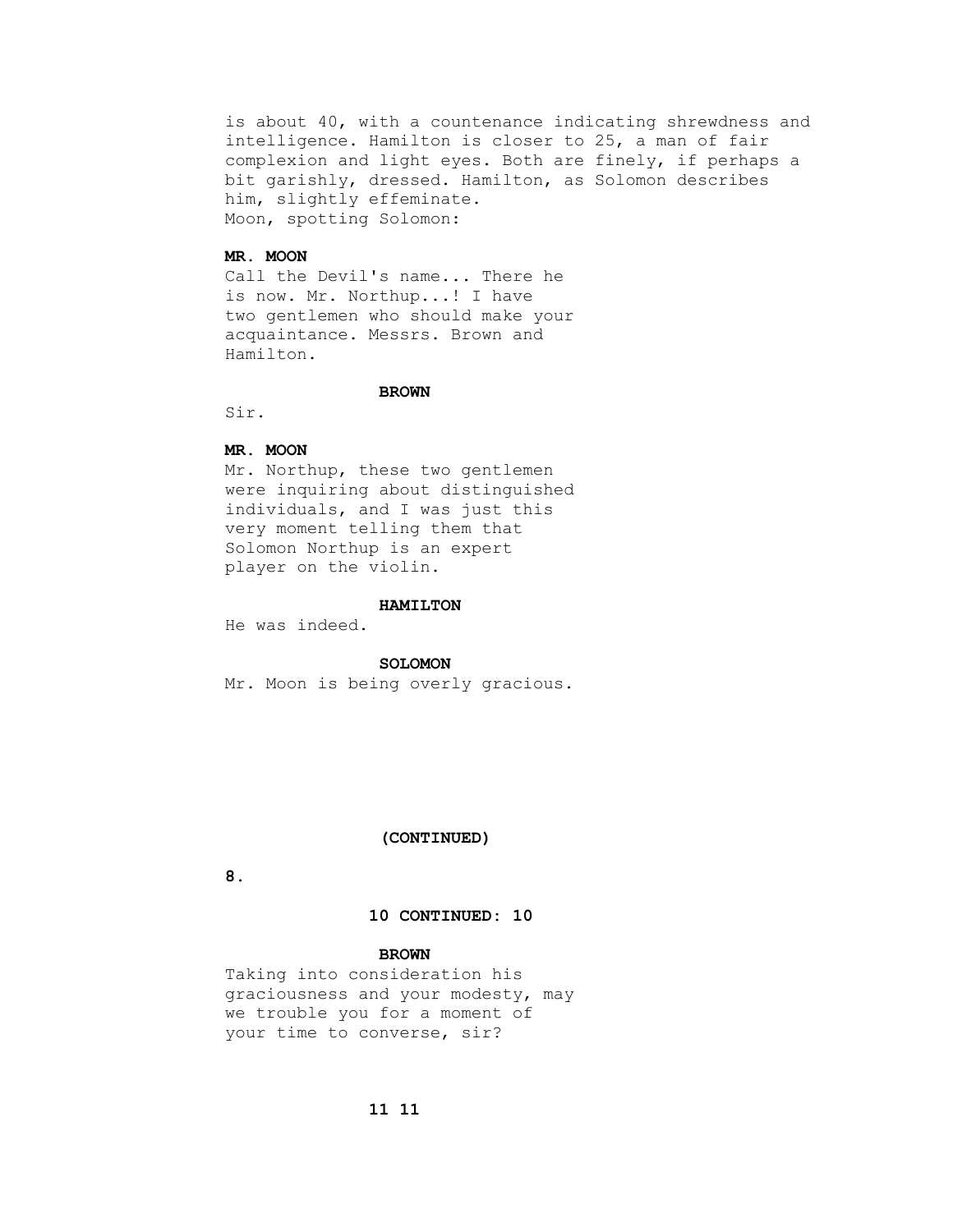# **EXT. PARK/PAVILION - LATER**

 We make a jump to a green space. Solomon, Brown and Hamilton are sitting at a bench.

#### **SOLOMON**

A circus?

#### **HAMILTON**

 That is our usual employee. The company currently in the city of Washington.

#### **BROWN**

 Circus too constricting a word to describe the talented and merry band with which we travel. It is a spectacle unlike most have ever witnessed. Creatures from the darkest Africa as yet unseen by civilized man. Acrobats from the Orient able to contort themselves in the most confounding manners.

### **HAMILTON**

 And I myself in aide of Mr. Brown; an internationally renowned practitioner in the art of prestidigitation.

#### **BROWN**

 We are on our way thither to rejoin the company having left for a short time to make a small profit from our own exhibitions.

# **HAMILTON**

 The reason for our inquiry with Mr. Moon...

#### **BROWN**

 Yes. We had just a devil of a time in procuring music for our

### **(MORE)**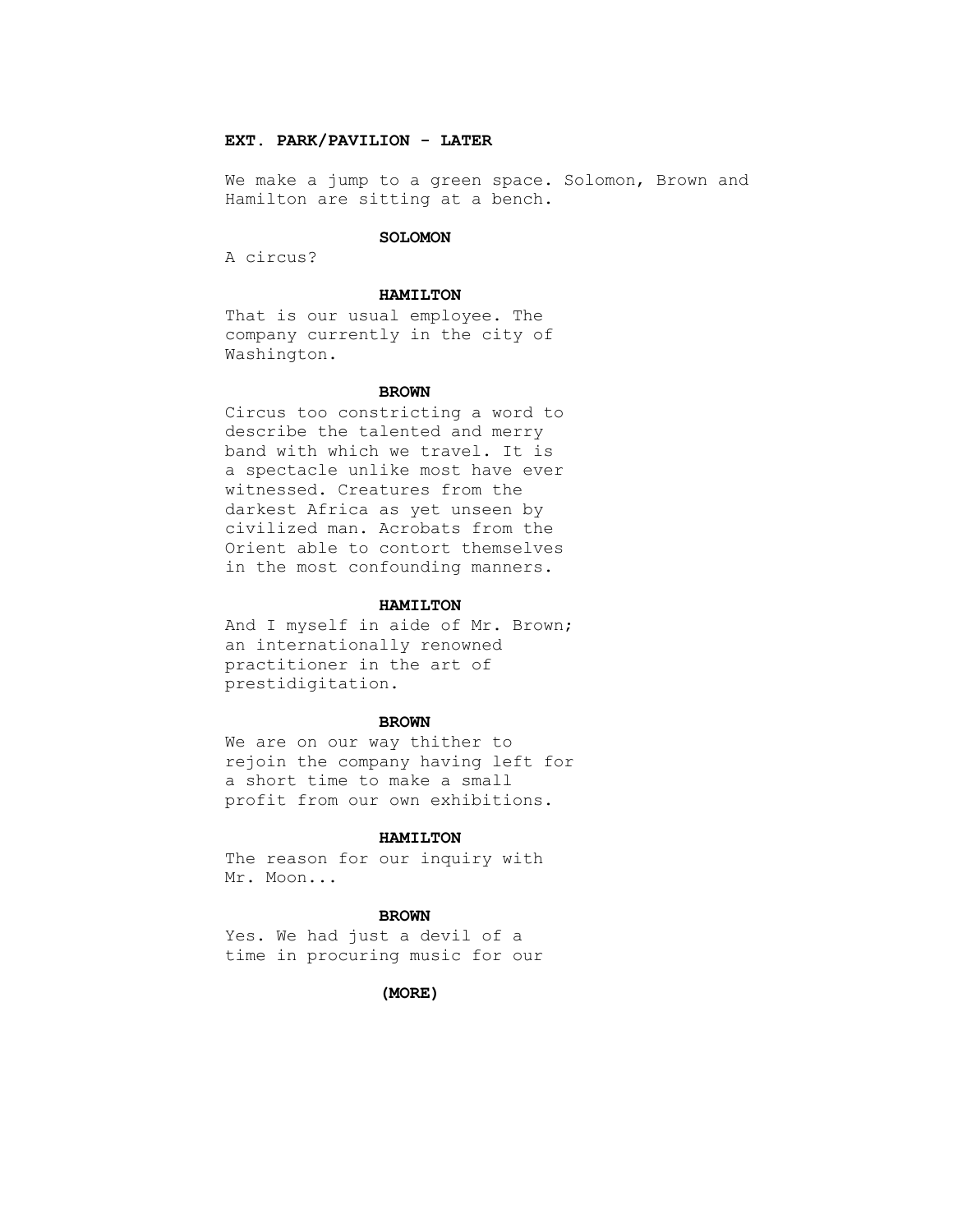# **(CONTINUED)**

 **9.**

# **11 CONTINUED: 11**

#### **BROWN (CONT'D)**

 entertainments. Men of true talent seemingly in short supply.

#### **SOLOMON**

Thank you sir...

#### **BROWN**

 If we could persuade you to accompany us as far as New York... We would give you one dollar for each day's service and three dollars for every night played at our performances. In addition we would provide sufficient pay for the expenses of your return from New York here to Saratoga.

#### **SOLOMON**

 You understand this is all very sudden.

#### **HAMILTON**

Consider it an opportunity to see

## **THE COUNTRY--**

#### **SOLOMON**

It's intriguing...

#### **HAMILTON**

 If there is any way in which you would give consideration to the offer... Solomon gives the whole deal one last consideration.

#### **SOLOMON**

 The payment offered is enticement enough, as is my desire to visit the metropolis.

## **HAMILTON**

We are delighted, sir. So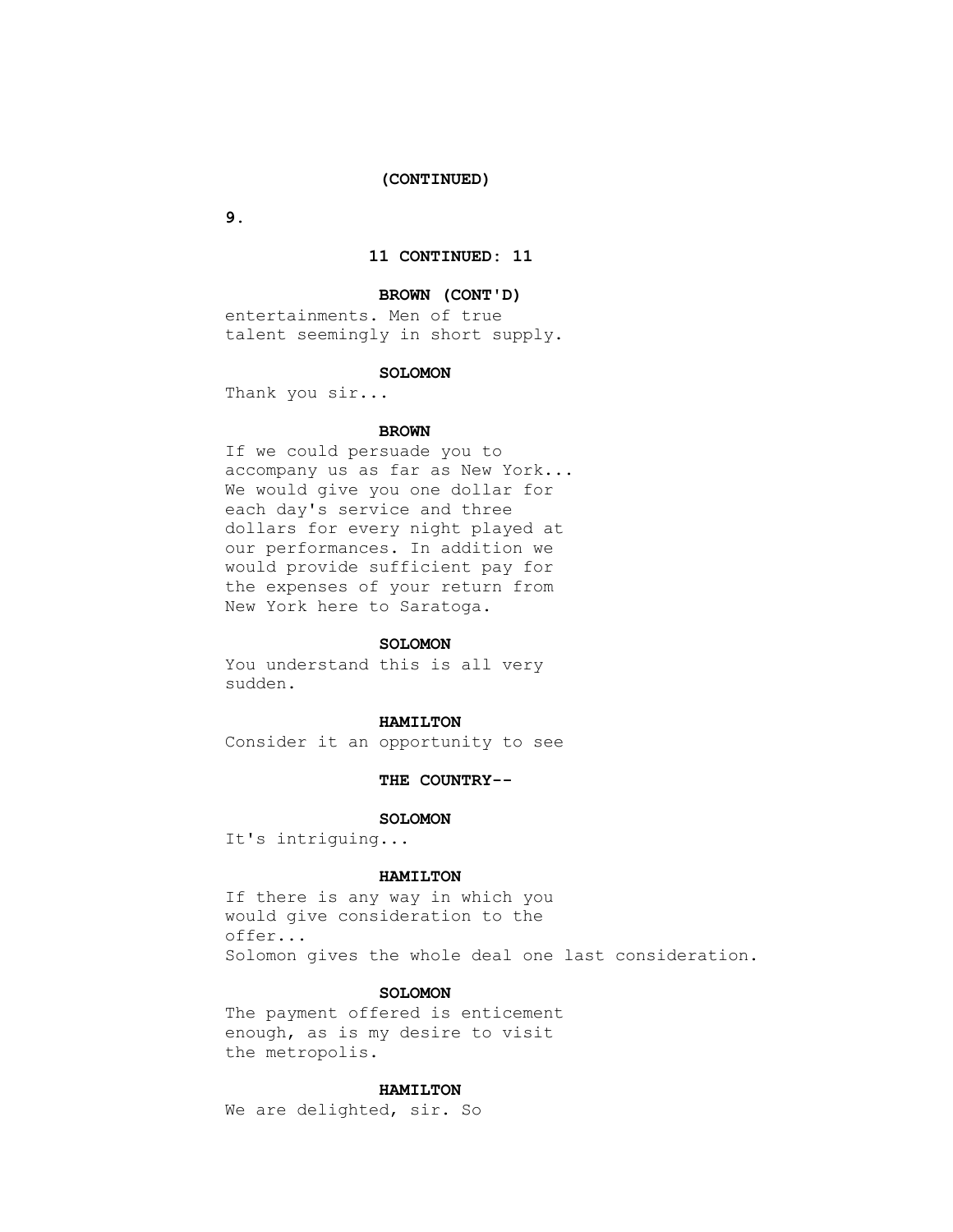delighted. Though we would add that our travel plans--

### **BROWN**

 We would like to depart with haste.

## **(CONTINUED)**

 **10.**

# **11 CONTINUED: (2) 11**

 **SOLOMON**

 As luck would have it, my wife and children are traveling. I will write her of our plans.

# **BROWN**

 Excellent! I would beg you collect yourself, then we may proceed.

## **12 12**

#### **INT. NORTHUP HOUSE/BEDROOM - LATER**

 Back in his house, we see Solomon packing: putting some clothes in a travel case, and collecting his violin as well.

# **13 INT. NORTHUP HOUSE/STUDY - LATER 13**

 Solomon sits down to write a letter; pen poised over paper with already a few lines written. But Solomon thinks better of it. WITH LITTLE THOUGHT HE TEARS THE

 **PAPER AND SETS IT ASIDE. WE SHOULD GET THE SENSE THAT**

 **THE ABSOLUTE VALUE OF BEING ABLE TO COMMUNICATE BY LETTER**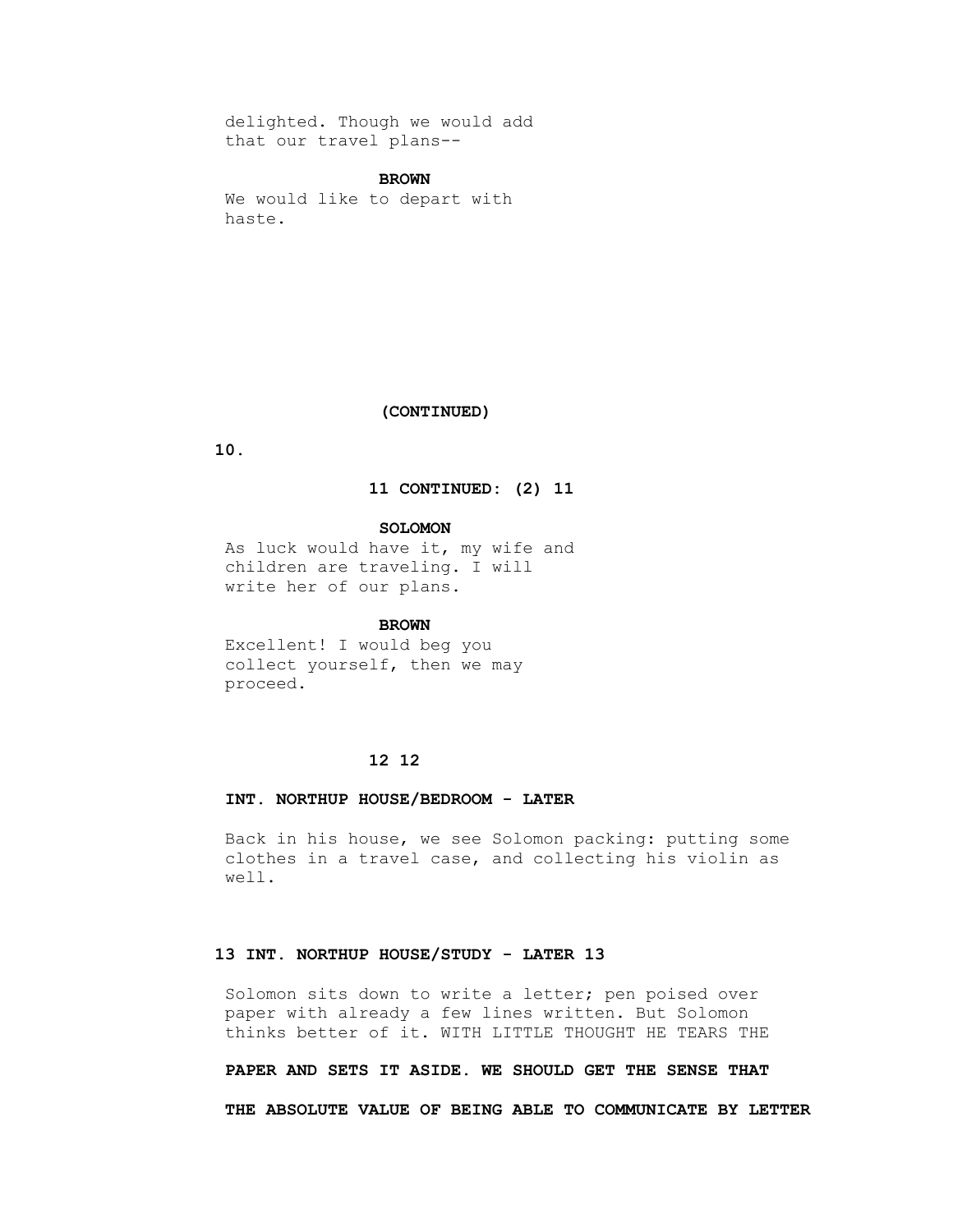**IS LOST ON SOLOMON. THIS FACT WILL HAVE GREAT WEIGHT IN THE NEAR FUTURE.**

# **14 14**

#### **EXT. SOLOMON'S HOUSE/INT. COVERED CARRIAGE - LATER**

 Solomon enters the buggy, carpet bag in hand. Brown and Hamilton are waiting. They ride in a covered carriage led by a pair of "noble" horses.

# **HAMILTON**

No letter to post?

### **SOLOMON**

 No need. My return will coincide with my family's.

#### **BROWN**

We're off then.

#### **15 15**

 **INT. PUB - EVENING**

## **-MID TO LATE APRIL, 1841-**

 We find ourselves in a roadside pub. It serves the purpose of drinking and diversion, and little more. As Solomon plays his violin, Brown and Hamilton perform a decent, paired magic routine before a SPARSE AUDIENCE NOT

# **OF "SELECT CHARACTER."**

 **11.**

# **16 INT. PUB - LATER 16**

After the show, the pub now fairly empty, Solomon, Hamilton and Brown sit down to eat. Hamilton and Brown drink, but again Solomon abstains. Though Solomon remains cool, Hamilton and Brown put up a great show of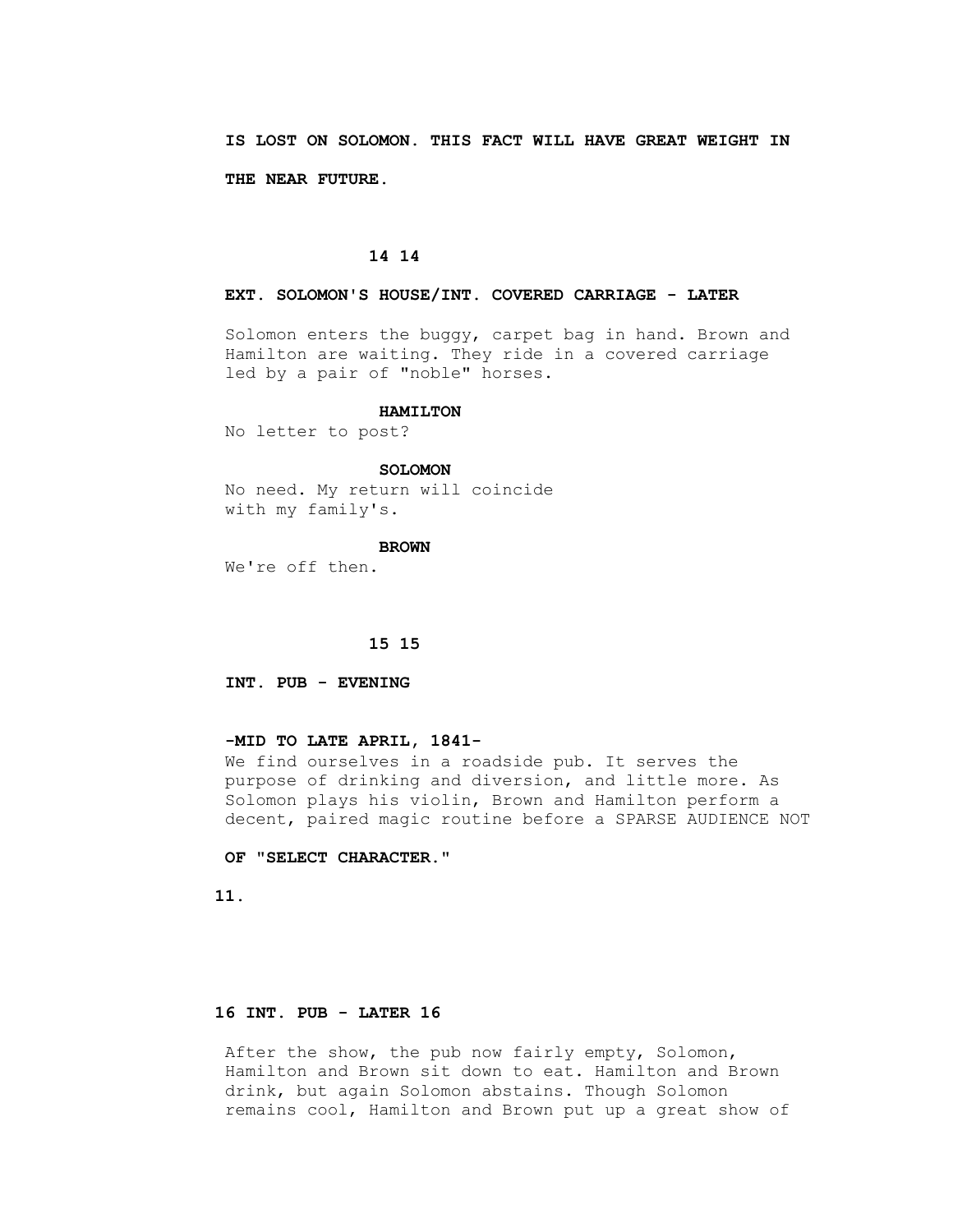being disappointed as Hamilton counts out what little money was collected.

# **HAMILTON**

 Not an additional tip from a one of them. They expect to be entertained for nothing.

### **BROWN**

 And not satisfied a bit despite giving them more than what they paid for.

#### **SOLOMON**

 It's the national mood. There's too much grief to make room for frivolity.

### **HAMILTON**

 My sincerest apologies, Solomon. You were promised opportunity, and you were given none.

#### **BROWN**

 The opportunity is with the circus. A two man show poorly promoted, what were we to expect? But the circus bills itself.

## **HAMILTON**

True.

#### **BROWN**

 I have told you of the circus with which we are connected. Creatures from the darkest of Africa. Acrobats from the Orient who--

# **SOLOMON**

You have described it, yes.

## **BROWN**

 Yes. We need to return immediately to Washington. Solomon...I believe us familiar enough now, but forgive me if I am bold...would you consider making the trip with us? Solomon gives a bit of a laugh at the idea.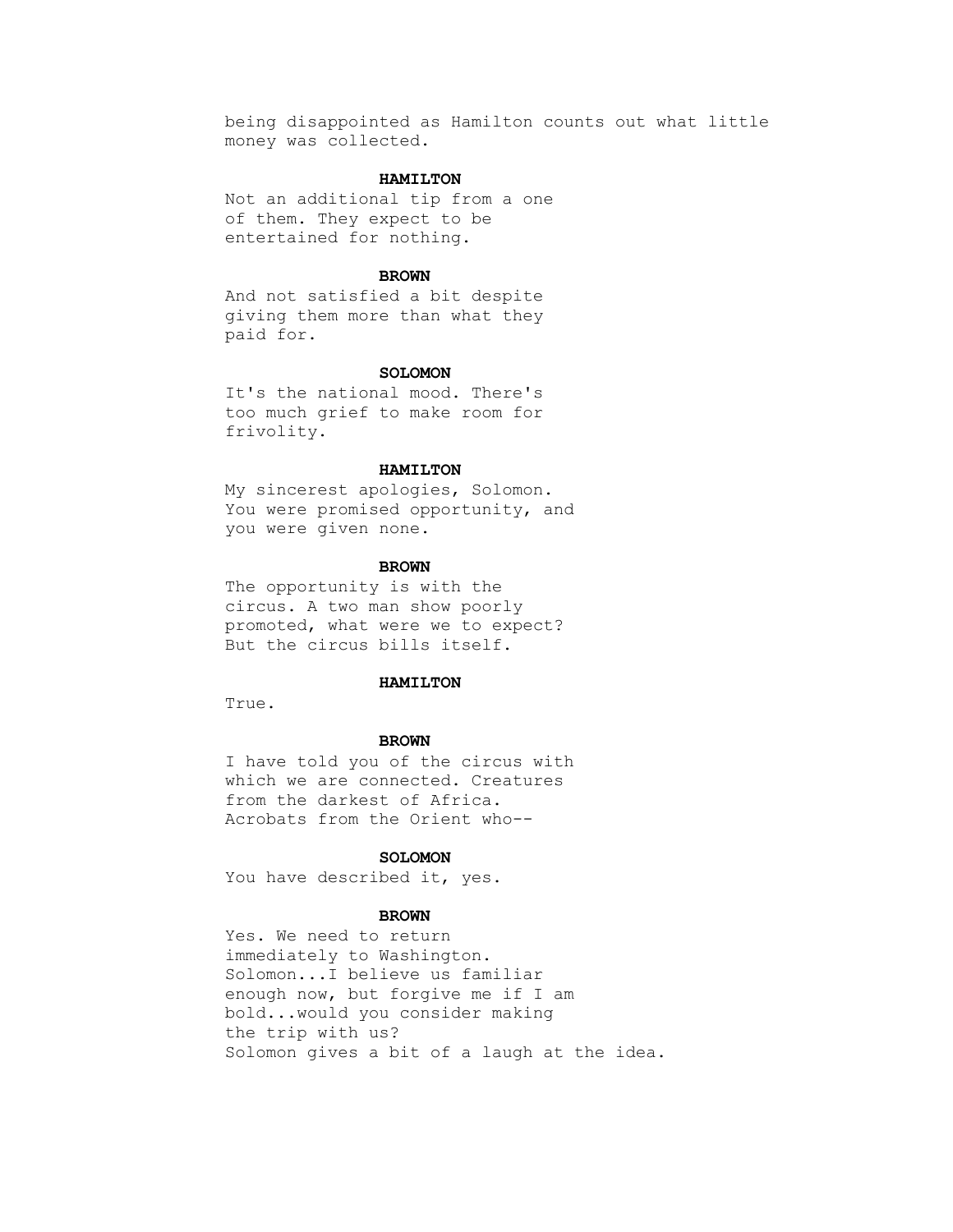# **(CONTINUED)**

 **12.**

# **16 CONTINUED: 16**

# **HAMILTON**

 Entertaining at pubs and inns has it's place, but a man of your skills deserves better.

## **BROWN**

Hear, hear.

# **HAMILTON**

 And more importantly you would build your own name and following. The circus tends to attract those with the highest of reputations. An introduction here and there could amount to a lifetime of reward. Now would be the time. With your family away, an opportunity presents itself.

## **BROWN**

 Said as fellow artists as well as businessmen. Well worth the effort at least.

## **SOLOMON**

 You present a flattering representation. As my family will be traveling back shortly, perhaps I might commit only to one trial engagement.

#### **HAMILTON**

 Oh, very good, sir. Very good. I cannot recall being so excited.

# **BROWN**

 There is a practical concern. If you are to continue on with us you should obtain your free papers.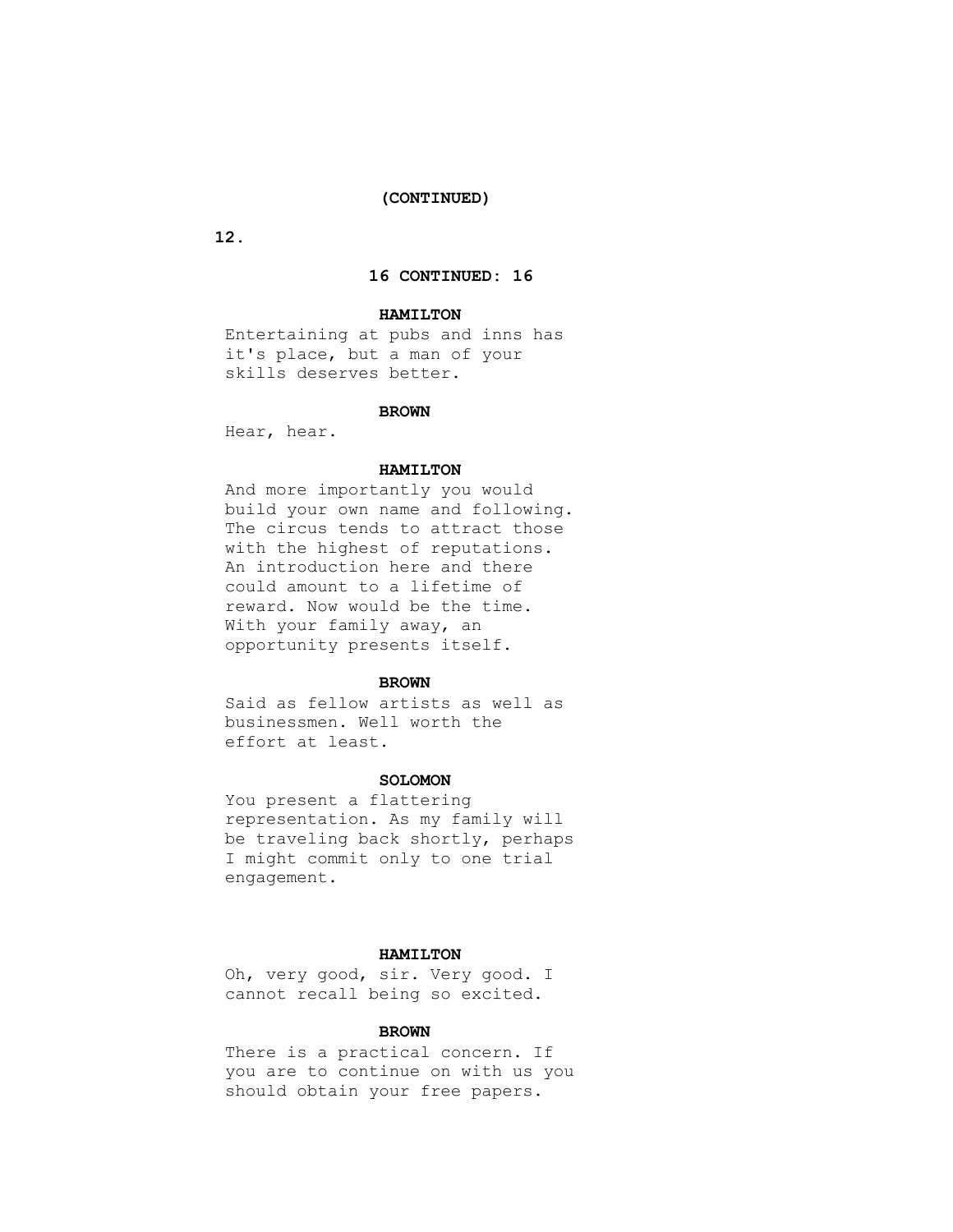# **SOLOMON**

Not necessary.

### **BROWN**

 Here in New York, no. But we will be entering slave states and as a matter of precaution... It's to all our benefit we should not have to come to account for your well being.

### **HAMILTON**

 Six shillings worth of effort could well save much trouble later.

# **(CONTINUED)**

 **12A.**

# **16 CONTINUED: (2) 16**

#### **BROWN**

 We'll go to the Customs House in the morning, then travel on. Good business all around.

 **13.**

# **17 OMIT 17**

# **18 EXT. WASHINGTON - DAY 18**

 The city is a swarm of people. At the moment the populace is displaying both sorrow and anticipation. Sorrow for the loss of the President. Many are dressed in black, and black crepe hangs nearly everywhere. Black armbands are frequently seen, and the occasional American Flag hung at half mast. As well, there are portraits of Harrison at varying locations.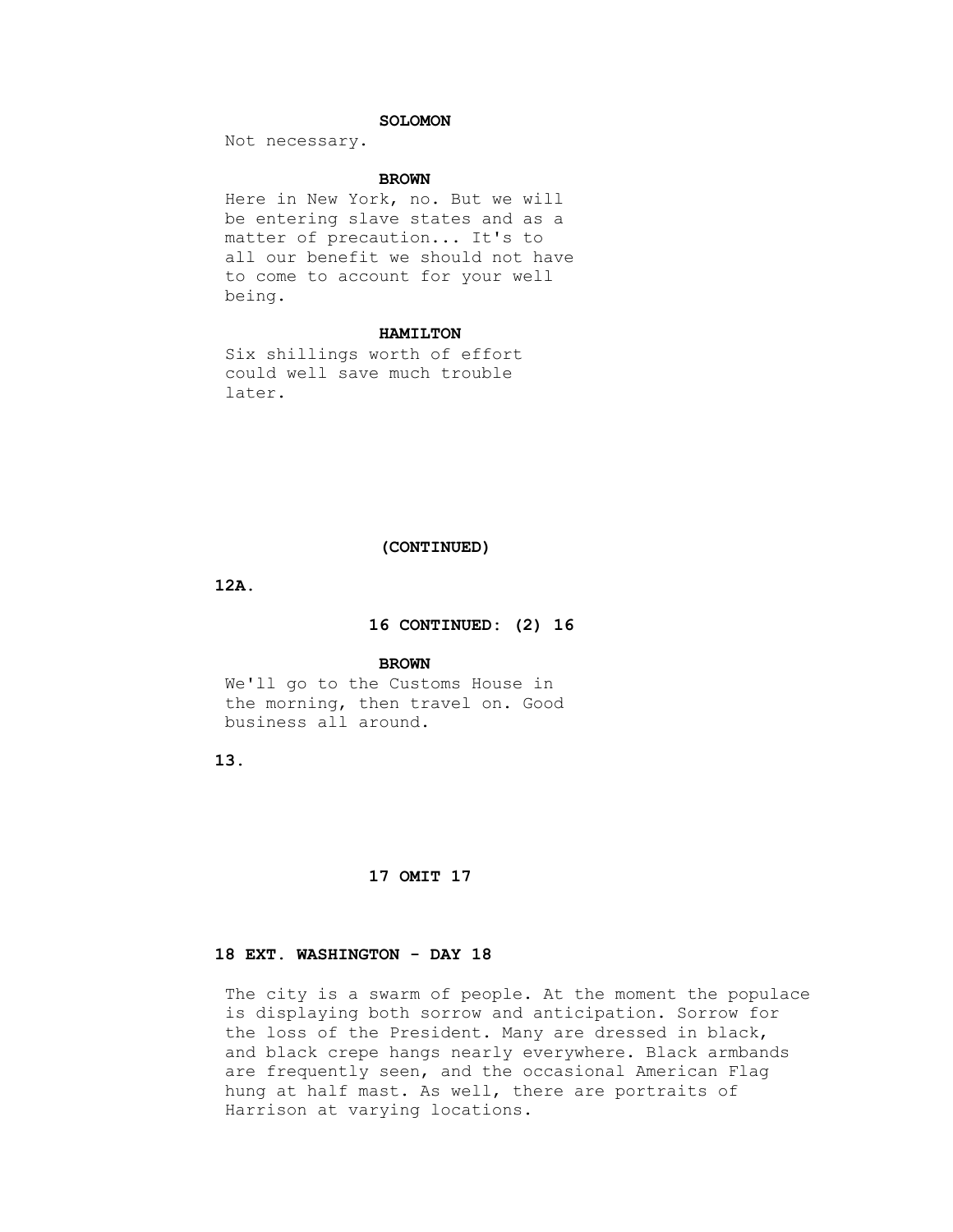Having arrived in Washington, Solomon, Hamilton and Brown

 **RIDE ONWARD IN THEIR CARRIAGE.**

# **19 19**

# **INT. GADSBY HOTEL/DINNING ROOM - EVENING**

 A decent though crowded, boisterous and smoke-filled joint. Very lively. Solomon, Hamilton and Brown are among several parties drinking in the hotel's bar. As with seemingly everywhere in the city black crepes accessorize the background. Brown counts out \$43.00 IN COIN on the tabletop. Solomon is astonished by the amount.

#### **BROWN**

Forty-three dollars. All to you.

# **SOLOMON**

 That...it's far more than my wages amount to.

#### **BROWN**

 Consider the remainder an advance from the circus. I cannot tell you...I honestly wish you had seen the expression of our director when I described your abilities. He was fairly overcome with excitement.

#### **HAMILTON**

 You should have invited him to sup with us.

## **BROWN**

 I did. I did, but so many preparations before the company is to depart.

#### **SOLOMON**

#### **GENTLEMEN--**

## **BROWN**

 Tomorrow we shall prepare for our Washington debut. But tonight, our thoughts are with the great man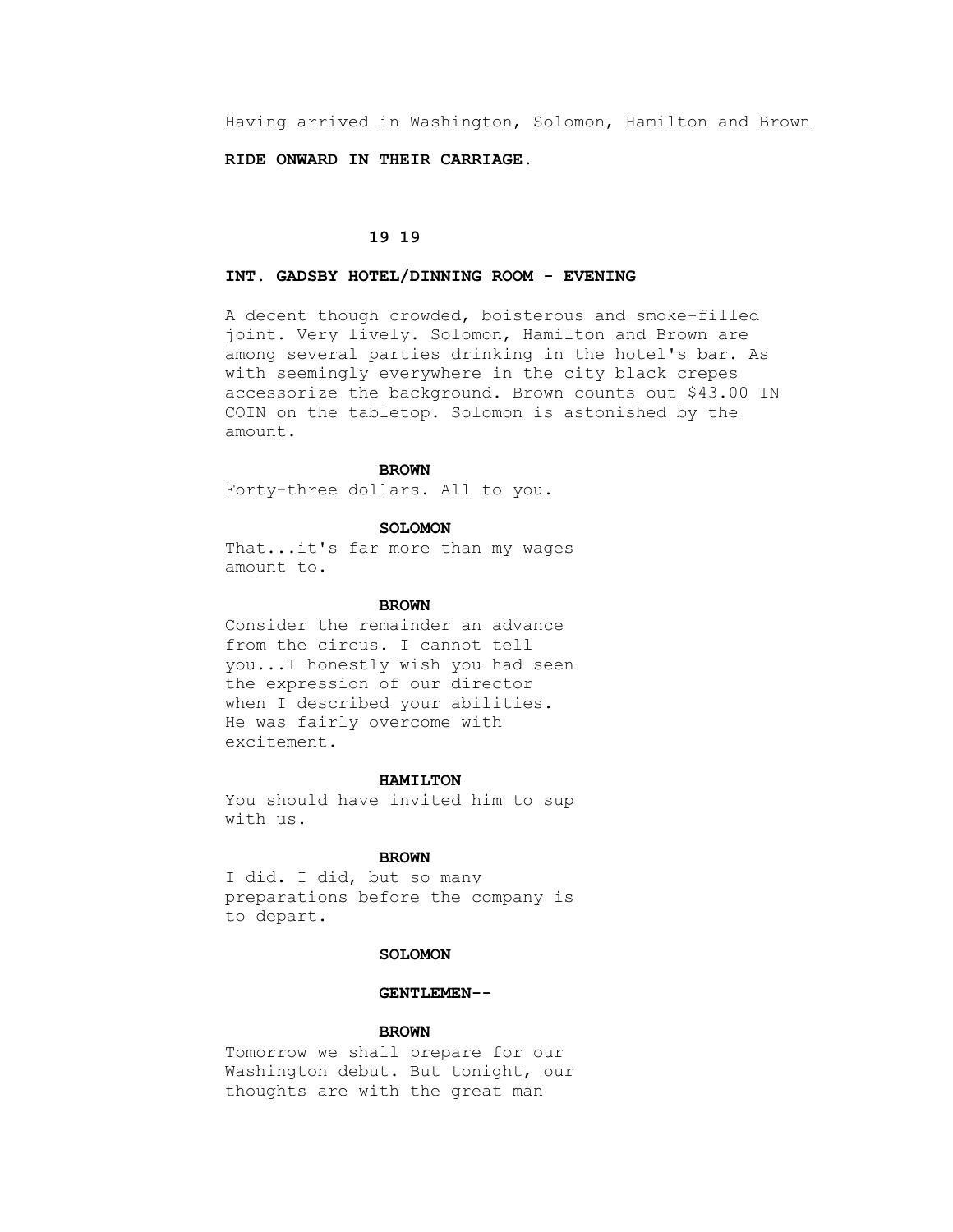**13A.**

### **19 CONTINUED: 19**

## **BROWN (CONT'D)**

 for whom this city prepared solemn memorial. He has passed from the praise of men to receive the plaudit of his heavenly father. A fine man has passed. Let us remember him with a drink.

# **(CONTINUED)**

 **14.**

## **19 CONTINUED: (2) 19**

 Both Hamilton and Brown hold up their tankards to drink. Solomon, a bit reluctantly, does the same.

#### **HAMILTON**

Cheers.

#### **BROWN**

 Another. Our departed President deserves all the salutation we can imbibe. Hamilton and Brown drink again, and Solomon does as well.

# **20 20**

 **OMIT**

# **21 OMIT 21**

 **22 EXT. ALLEY - LATER 22**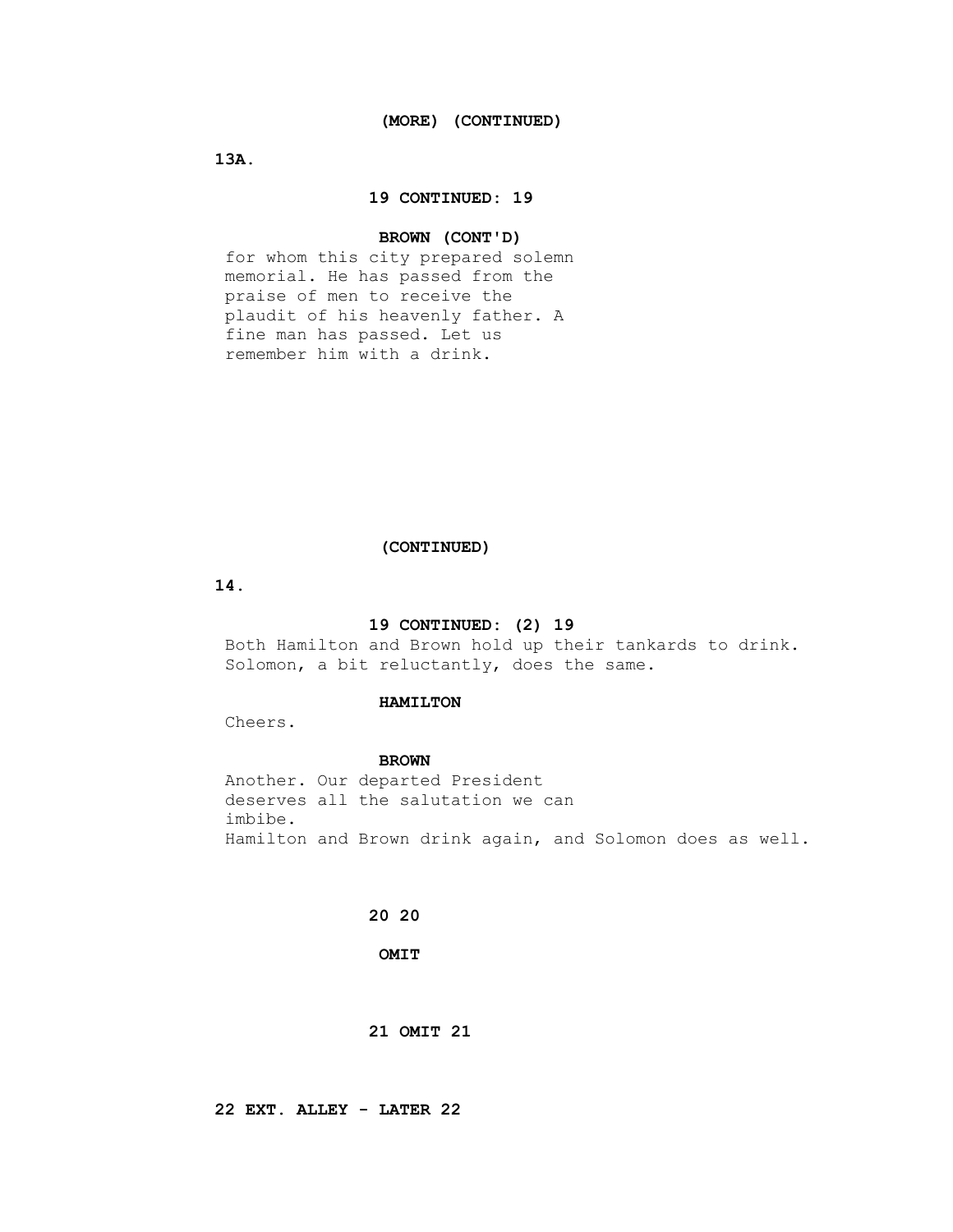WE MAKE A HARD CUT to Solomon outside of the Pub, in an alley, with Brown and Hamilton in silhouette, back-lit by the street lights. He is violently ill, hunched over and retching horribly.

#### **HAMILTON**

 That's all right Solomon. No shame in it. No shame at all.

 **15.**

#### **A23 INT. GADSBY HOTEL - STAIRCASE A23**

 Hamilton and Brown help Solomon to lumber up the spiral staircase, passing the occasional bemused guest.

# **23 INT. GADSBY HOTEL/SOLOMON'S ROOM - NIGHT 23**

 Hamilton is placing a spittoon near Solomon's bed, where a prone and reeling Solomon lays. Hamilton sits on the bed. As he strokes Solomon's sweaty face, Hamilton speaks sweetly.

#### **HAMILTON**

 I'm afraid that Brown and I haven't brought you much luck. But rough waters bring smooth sailing. Eventually they do.

#### **SOLOMON**

....So...so sorry...

#### **HAMILTON**

 Shhh. We won't hear it. We won't.

#### **BROWN**

Let him sleep.

#### **HAMILTON**

 Hmm. A good night's sleep. And tomorrow...tomorrow you will feel as well and refreshed as though the earth were new again. Hamilton lingers a bit too long and a bit too close to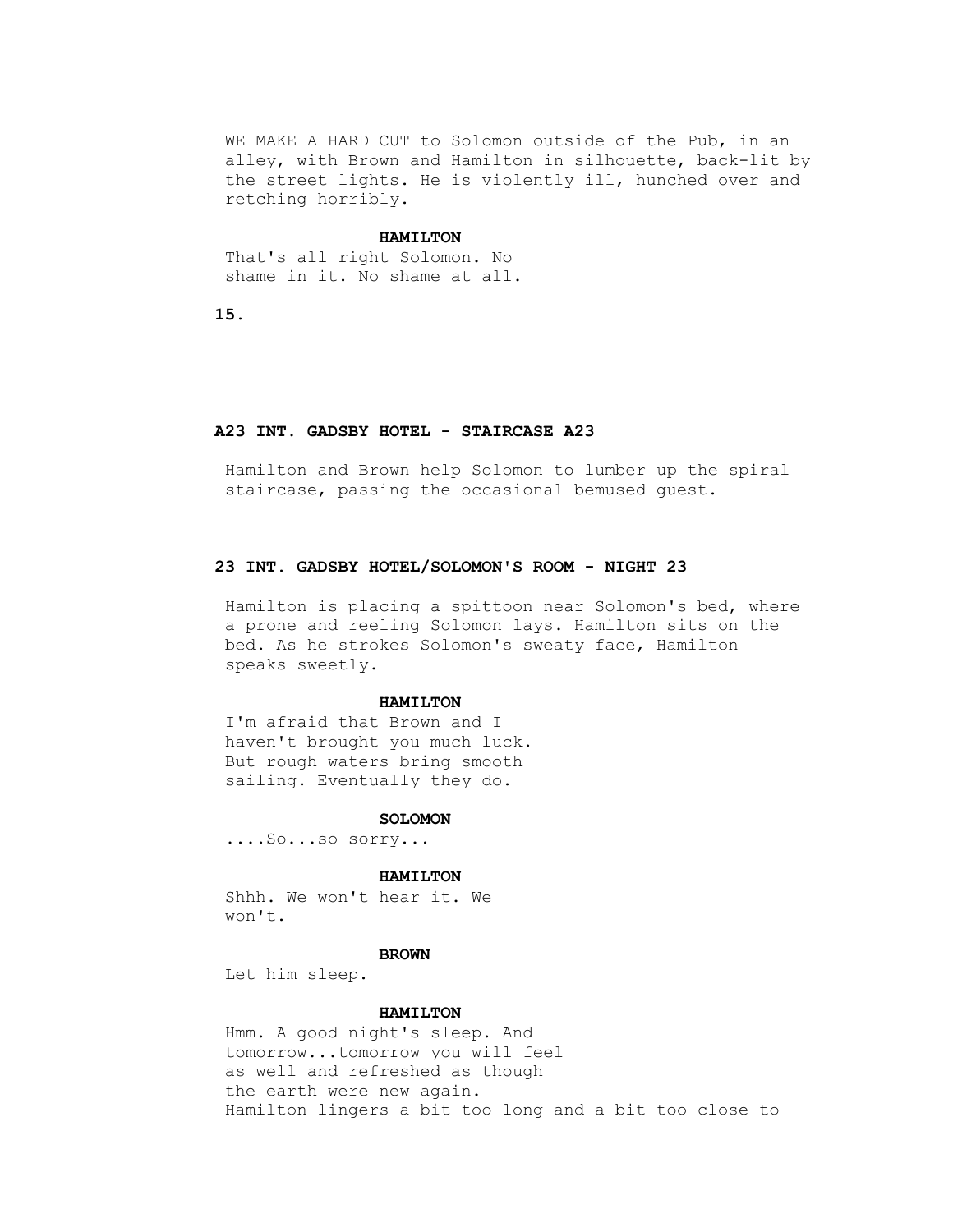Solomon for Brown's taste. With more than a bit of

### **SIGNIFICATION:**

#### **BROWN**

 Hamilton! Nothing more we can do for him.

## **HAMILTON**

 Such is the pity. Displaying an odd sort of disappointment, Hamilton slinks away from the bed. He crosses to, and BLOWS OUT A CANDLE. The room goes dark with a blackness more than night. Brown and Hamilton exit. Solomon lays in the dark and moans. His sounds becoming MORE AND MORE

#### **DISTRESSED.**

# **24 24**

 **INT. BURCH'S DUNGEON - DAWN**

#### **(CONTINUED)**

 **16.**

## **24 CONTINUED: 24**

 Solomon stirs, then slowly awakes to his new circumstances. He finds himself in a nearly lightless room about twelve feet square with walls of solid masonry. There is a thick and well-locked door, a small window covered with iron bars and a shutter. The only furniture is a wood stool and an old fashioned, dirty box stove. As Solomon rises he sees that his HANDS are CUFFED - the chain running to a bolt in the ground - and his LEGS IN IRONS. At first Solomon is incredulous. But that emotion is replaced first by fury and then panic. He begins to pull on the chains, fight against them. He does so with increasing desperation. Solomon flails about, the sounds of the steel chains whipping and beating against the masonry. He grunts and screams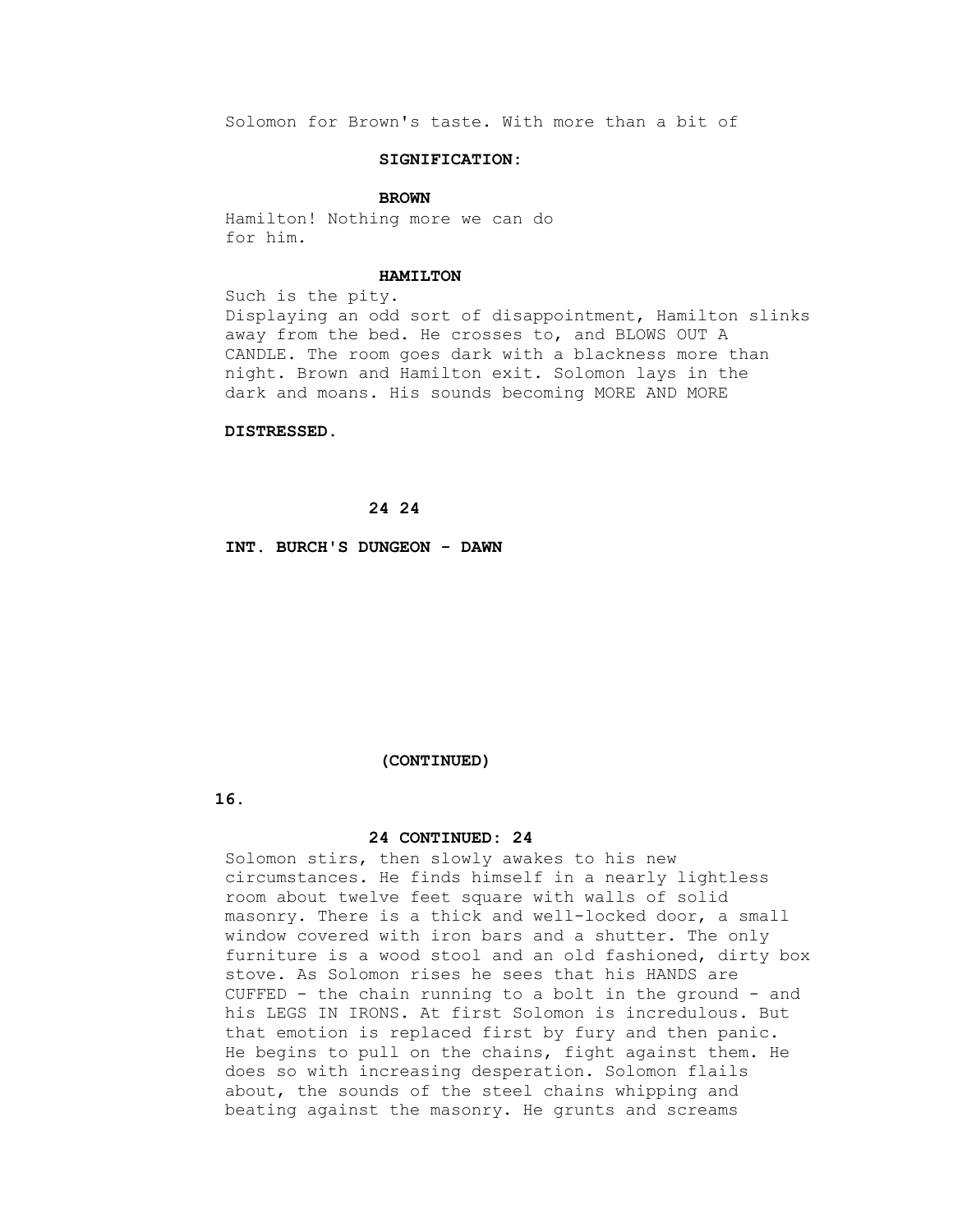without regard as the cuffs and irons bite into his flesh, but he cannot pull himself free. After several minutes of intense effort, Solomon tires, slows, then finally he collapses. And in this collapsed state he remains.

## **25 25**

# **INT. BURCH'S DUNGEON - MORNING**

 Solomon again awakens. He hears sounds beyond the door...footsteps. Eventually the door opens. Enter JAMES BURCH - who runs the slave pen - and EBENEZER RADBURN who works as a turnkey and overseer. As the door opens, this is the first light to seep into the otherwise near-black room. The shine is painful to Solomon's eyes. With no salutation whatsoever, Burch

#### **ASKS:**

# **BURCH**

 Well, my boy, how yah feel now? Solomon rises up as best he can. With all the resolve he can put together he states what he considers to be fact:

#### **SOLOMON**

 I am Solomon Northup. I am a free man; a resident of Saratoga, New York. The residence also of my wife and children who are equally free. I have papers. You have no right whatsoever to detain me--

#### **BURCH**

Yah not any--

#### **SOLOMON**

 And I promise you - I promise upon my liberation I will have satisfaction for this wrong.

### **BURCH**

 Resolve this. Produce your papers.

## **(CONTINUED)**

 **17.**

 **25 CONTINUED: 25**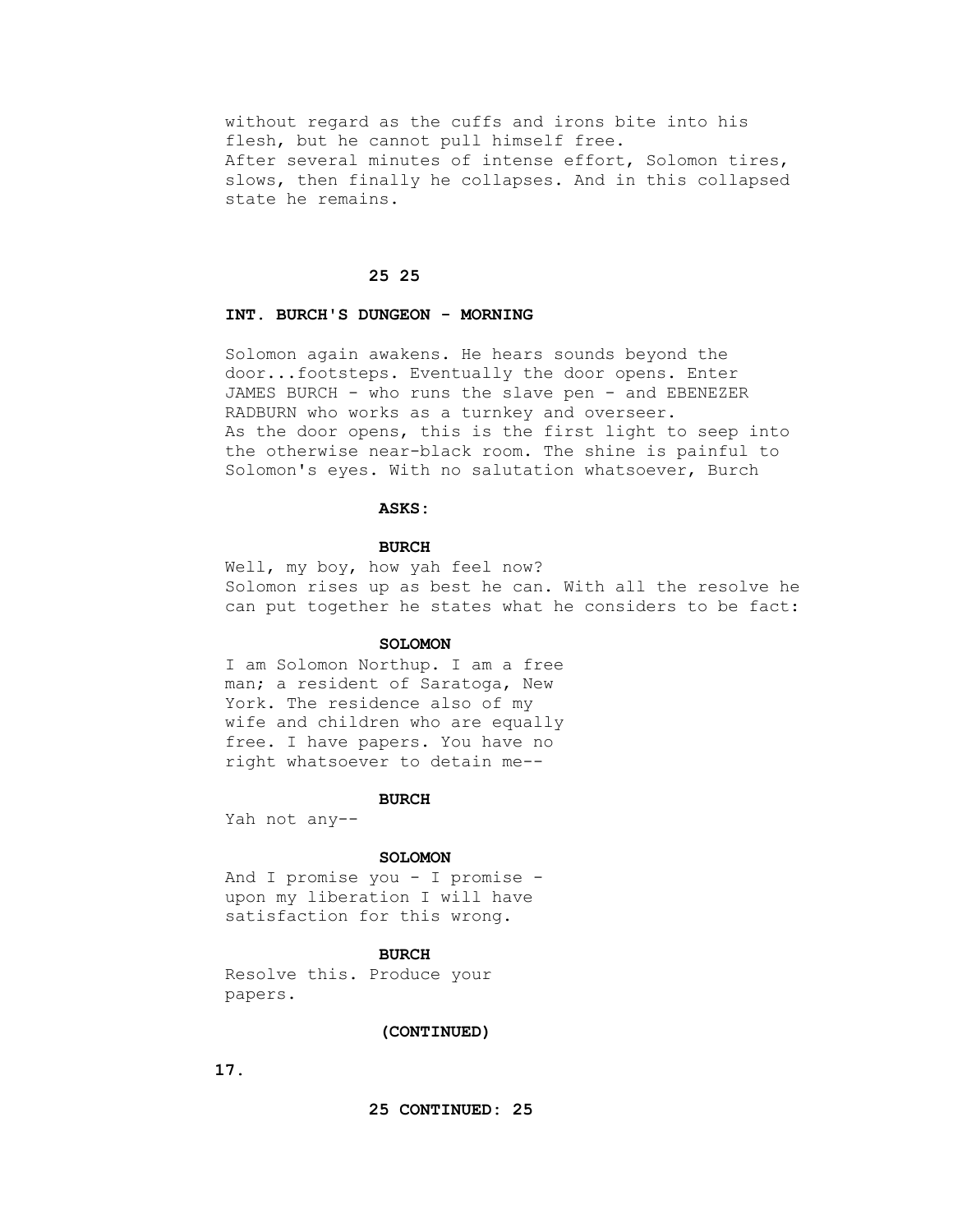With confidence Solomon goes to the pocket of his trousers. He searches one, then the other, but they are empty. He feels quickly about himself, but clearly his papers have been lifted. Solomon's confidence shifts, but to resolve rather than fear. Papers or none, he will not be easily cowed. Still, Burch asserts:

## **BURCH (CONT'D)**

 Yah no free man. And yah ain't from Saratoga. Yah from Georgia. A moment. Not a word spoken among the trio, but Solomon and Burch do some serious eye fucking, neither man yielding. Burch says again:

## **BURCH (CONT'D)**

 Yah ain't a free man. Yah nuthin' but a Georgia runaway. Burch waits for Solomon to acquiesce. Solomon does not in any way. Both men exchange a long and daring stare. The two are clearly at an intellectual stand off. Burch, leans to Radburn, SAYS SOMETHING WHICH WE CANNOT

# **DISTINGUISH.**

 Radburn walks off-camera and returns with a pair of "instruments:" a PADDLE - the flattened portion, which is about the size in circumference of two open hands, and bored with a small auger in numerous places. He also carries a WHIP. A cat-o-nine tails; a large rope of many strands. The strands unraveled and a knot tied at the extremity of each. Burch says again:

#### **BURCH (CONT'D)**

 Yah a runaway nigger from Georgia. Solomon stands with a quiet stoicism. He will say nothing of the kind.

 As that is the case, Solomon is seized by both men. He is pulled over the bench, face downward, shirt still on his back. Radburn then STEPS ON HIS CHAINS, holding Solomon down in a bent position.

 With no preamble, Burch begins to beat Solomon about the back with the paddle. Burch strikes him wordlessly - no taunting, no sneering. Solomon screaming against each blow. His back immediately SWELLING WITH WELTS AND

# **BRUISES.**

 This beating continues on and on and on until quite literally Burch WEARS HIMSELF OUT with the effort. Dripping in sweat and panting: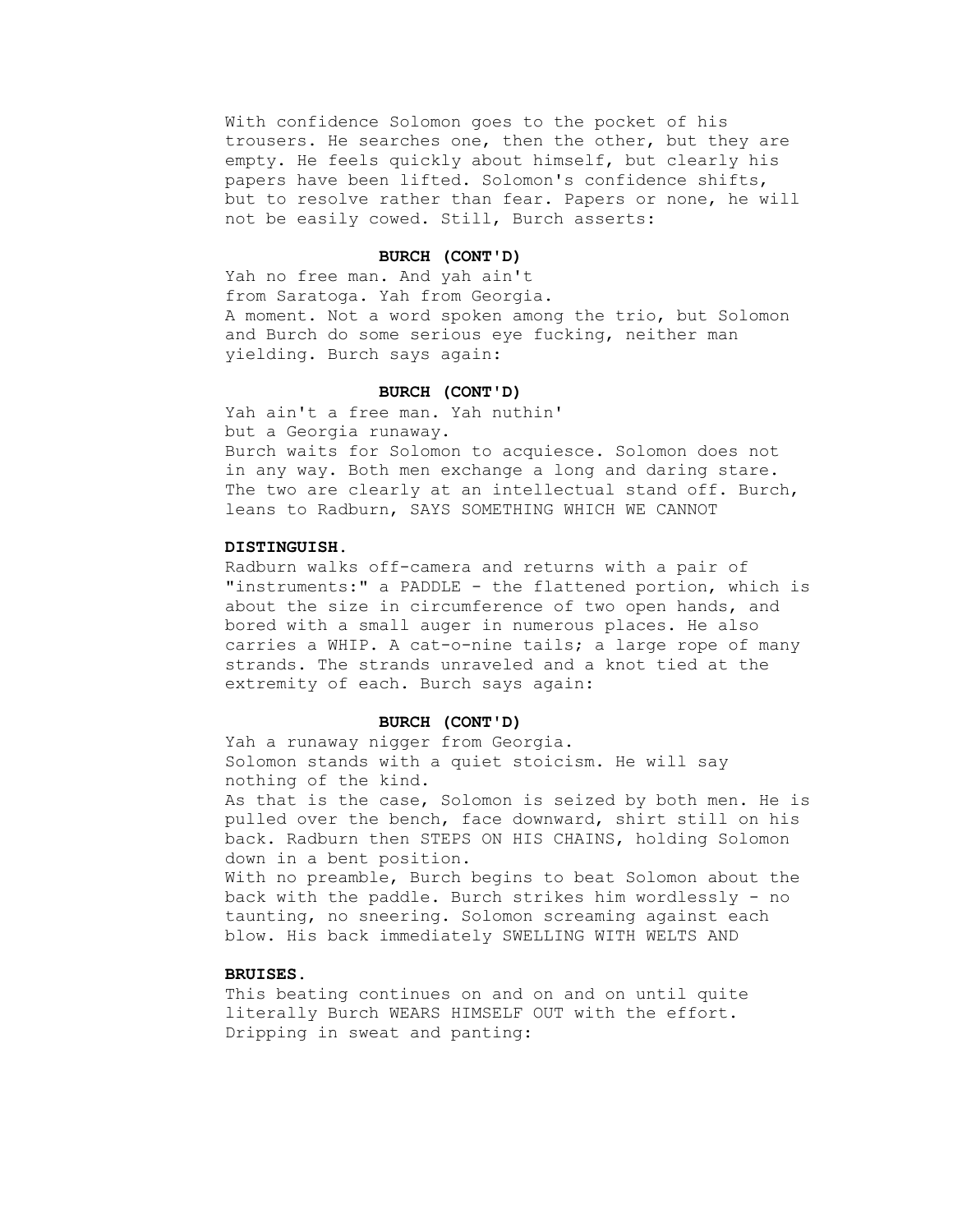#### **(CONTINUED)**

 **18.**

### **25 CONTINUED: (2) 25**

# **BURCH (CONT'D)**

Yah still insist yah a free man?

### **SOLOMON**

...I...I insist...

 Burch regrets hearing this. Not from sympathy, but rather because he's nearly too tired to go back to beating Solomon. Yet, as if returning to work, Burch returns to pummeling Solomon. Burch punctuates the blows

### **WITH:**

#### **BURCH**

 Yah a slave. Yah a Georgia slave! Burch continues to strike, and strike... This time until the paddle SNAPS IN HALF. Burch then GRABS THE WHIP. Hardly missing a stroke, he whips Solomon relentlessly, the flails cutting into Solomon's back. Again, Burch's arm tires before Solomon "breaks."

#### **BURCH (CONT'D)**

Are yah slave?

#### **SOLOMON**

 ...No... Burch goes back to whipping and whipping, and whipping...

## **SOLOMON'S BACK IS NOW TORN OPEN WITH LACERATIONS AND**

 OOZING WITH BLOOD. Finally Burch can whip no more. He pours sweat and sucks air, leaving himself just enough energy to take up his instruments and EXIT. Radburn lingers for a moment. He takes the irons off Solomon's legs. Opens the window some. As he makes these gestures, in a patronizing and confidential manner, one wrought with poor sincerity::

# **RADBURN**

 I seen a good many of the black kind just where yah're. Sick. Make me sick. Often times the situation was resolved, and I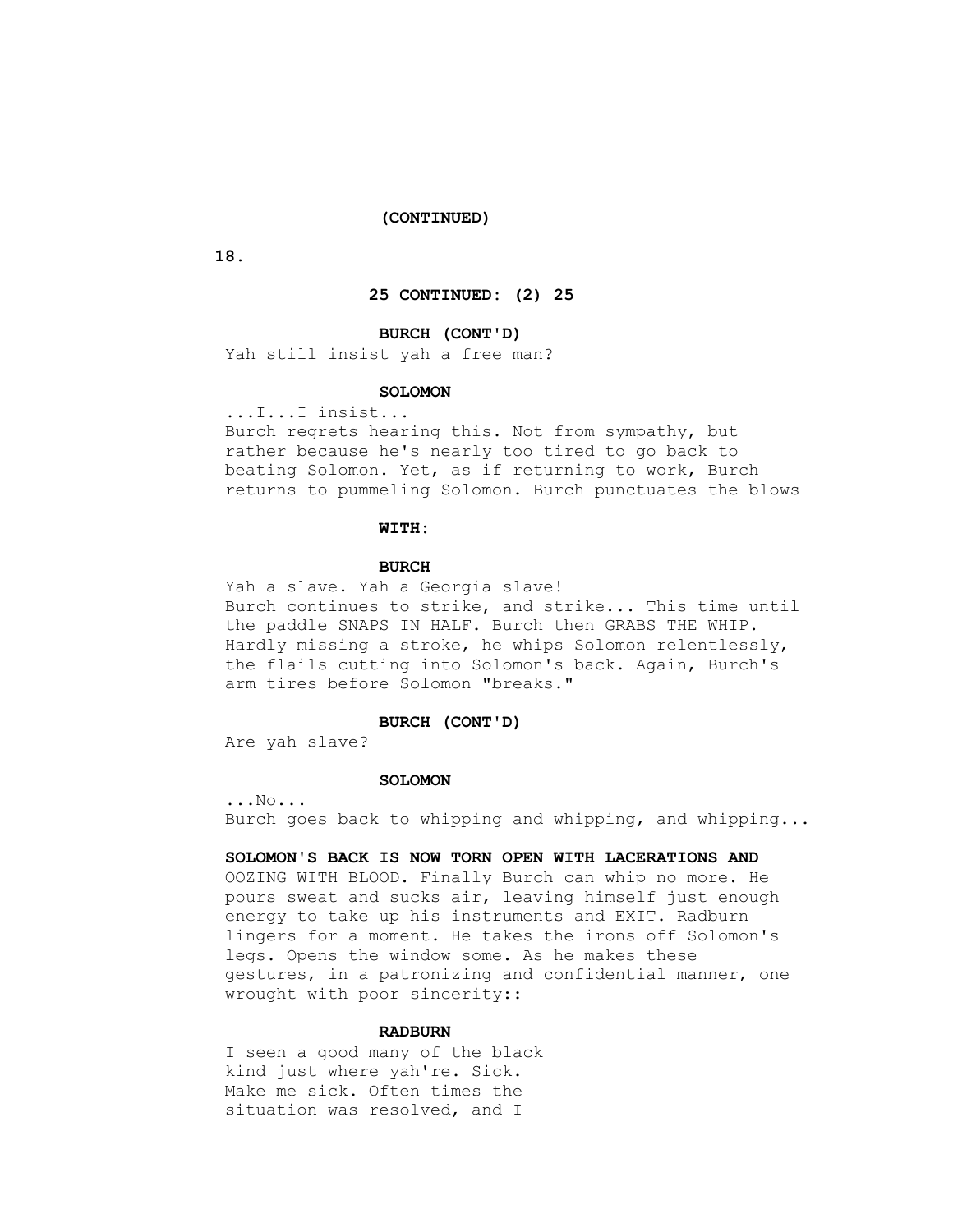think; what was all the beatin' and abuse for? Things end as they should, and the violence was for naught. So why cause trouble when they ain't no cause for it? Be of a cooperative nature, and things don't need be particularly unpleasant.

### **(BEAT)**

 Or, yah can carry on like yah been, and I fear yah won't live to see Sunday next. With that thought, Radburn exits. Solomon rests. But to rest seems like giving in to defeat. He begins pulling

#### **(CONTINUED)**

# **19.**

#### **25 CONTINUED: (3) 25**

 on his chains. But for all his struggling, the chain loosens none. Solomon calls out:

## **SOLOMON**

 Help me! Someone help me! If anyone at all hears him, they do not respond. Solomon continues his plaintive cry for assistance.

# **26 26**

# **EXT. BURCH'S DUNGEON - CONTINUOUS**

 Beginning with a TIGHT SHOT on the shuttered, barred window of Burch's dungeon - Solomon's cries barely eking beyond the space - THE CAMERA PULLS BACK from the building, onto the city until clearly visible is the Nation's capital. It's icon's of freedom - the WHITE HOUSE, the CAPITOL BUILDING - fairly mocking Solomon's captivity. Simultaneously, barren at the early hour and cluttered with litter and the remains of previous day's procession, the city is a bleak and forboding sight.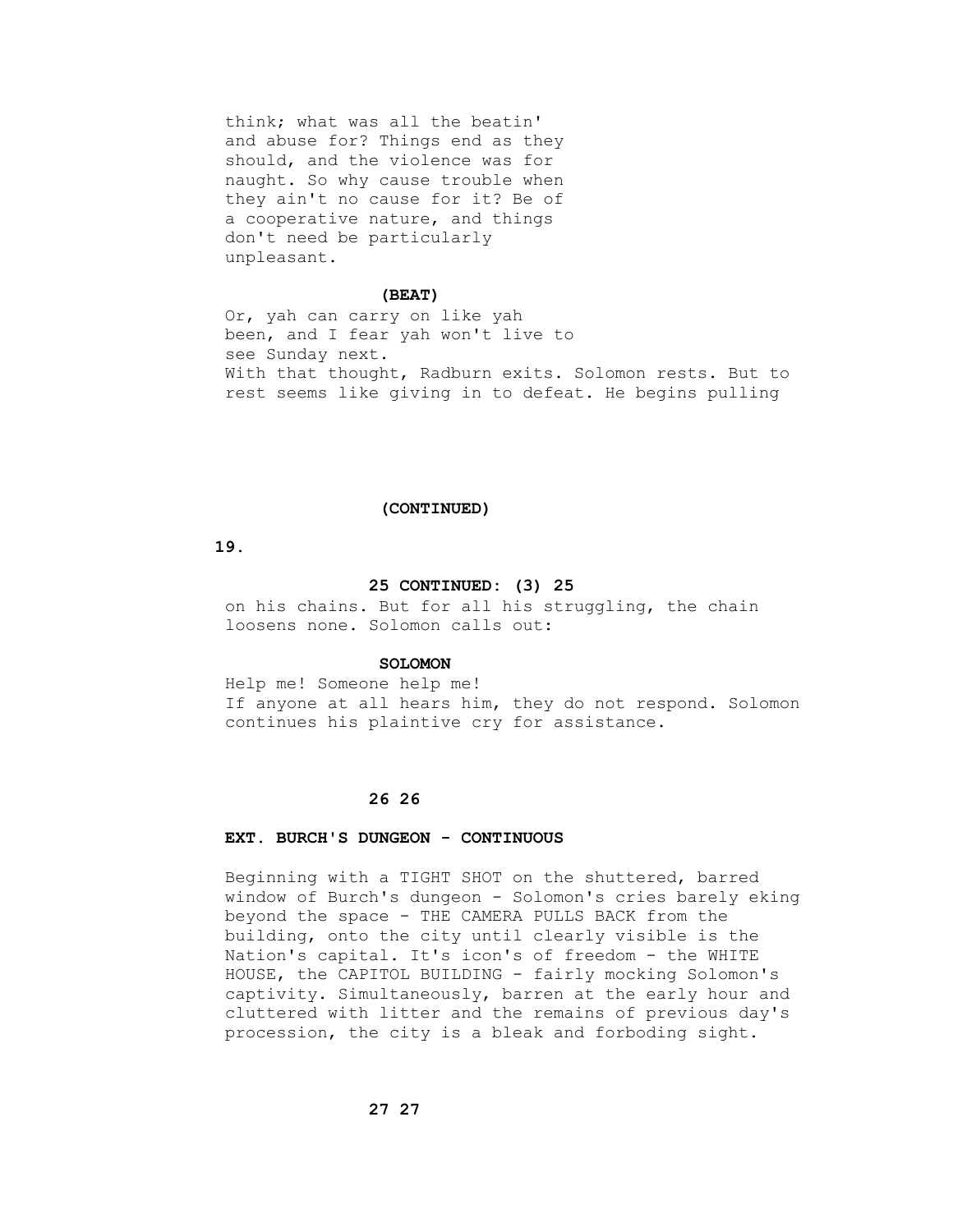# **INT. BURCH'S DUNGEON - DAY**

IT IS DAY NOW. The door to the yard is thrown open. The harsh white light floods all over Solomon.

 **28 OMITTED 28**

 **(CONTINUED)**

 **20.**

 **28 CONTINUED: 28**

 **29 MOVED TO SC. A32 29**

 **21.**

# **30 EXT. BURCH'S DUNGEON/YARD - DAY 30**

 It is a yard just beyond Burch's. The yard is hemmed in by a brick wall. In the yard are two men, and a boy. The oldest is CLEMENS RAY a man of about 25 years of age. He is well educated. JOHN WILLIAMS is about 20 years old. He is born and bred a slave, is lacking in education, and overwhelmed with fear of the situation. Finally there is a child about 10 years of age who answers to the name of Randall. Solomon, Clemens Ray, John and Randall ALL STAND NAKED. Though they try to cover their privates a bit, they are all aware of the uselessness of modesty. Radburn is present. He has before him A COUPLE OF BUCKETS OF COLD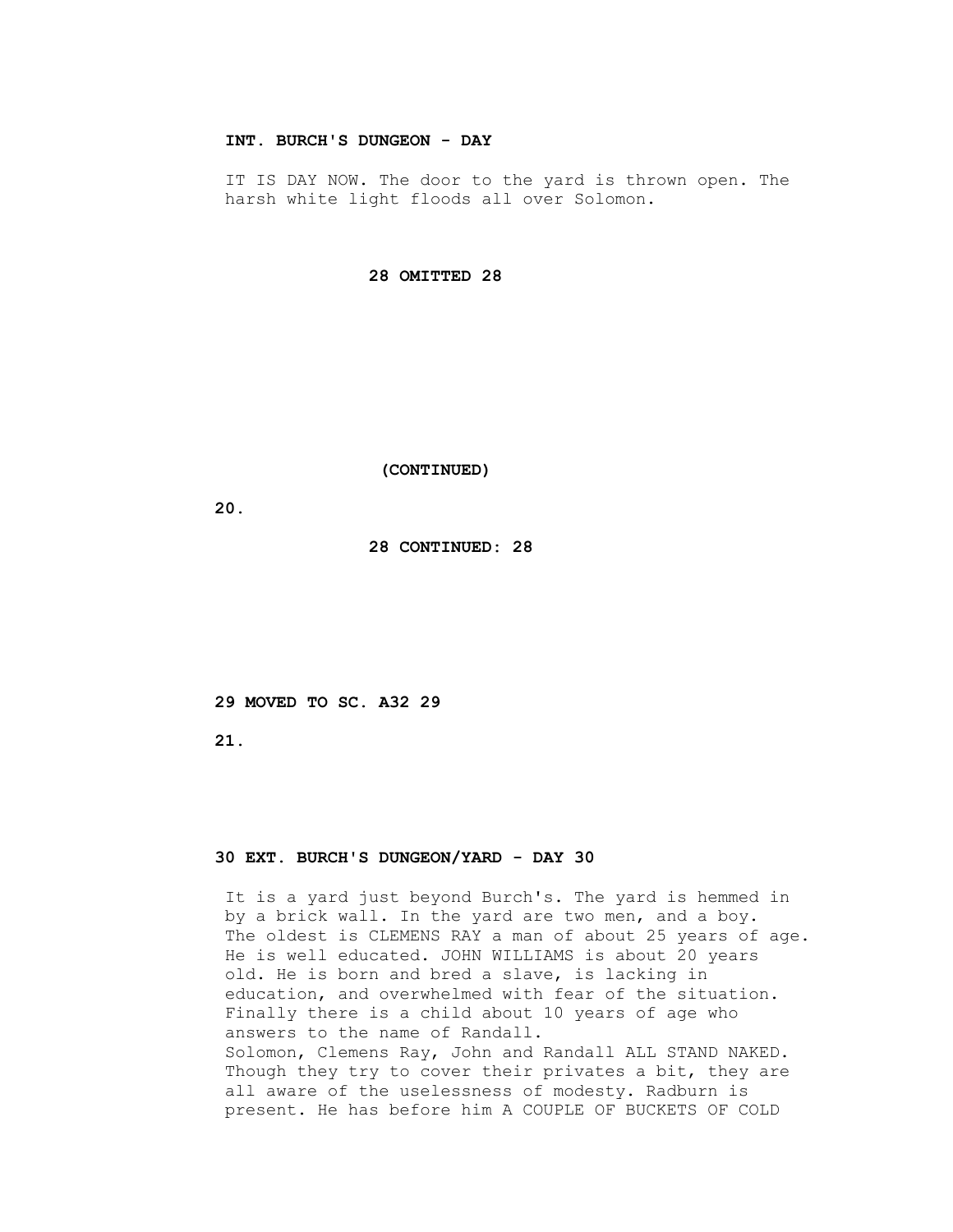WATER. He throws water on the naked men.

# **RADBURN**

 Go on. Warsh up. The men, soaking in humility as well as water, begin to scrub with A SINGLE BAR OF HARSH SOAP passed among them.

# **RADBURN (CONT'D)**

 The boy, too. Get him clean. Solomon takes some soap and rubs it over Randall.

# **RADBURN (CONT'D)**

 Scrub now. Git 'em clean. Solomon scrubs harder. Randall - clearly cold and uncomfortable - appeals to Solomon.

#### **RANDALL**

 Do you know when my Mama will come?

# **RADBURN**

 Hush him up! Seeing Solomon has no answer for him, Randall begins to cry.

# **RANDALL**

 Mama ..! Mama! Is she going to come? Doing all he can to spare the child from a certain

#### **BEATING:**

# **SOLOMON**

 Quiet, please. Randall is becoming nearly inconsolable.

# **RANDALL**

Mama!

## **(CONTINUED)**

 **21A.**

 **30 CONTINUED: 30**

Saying anything to keep the boy quiet: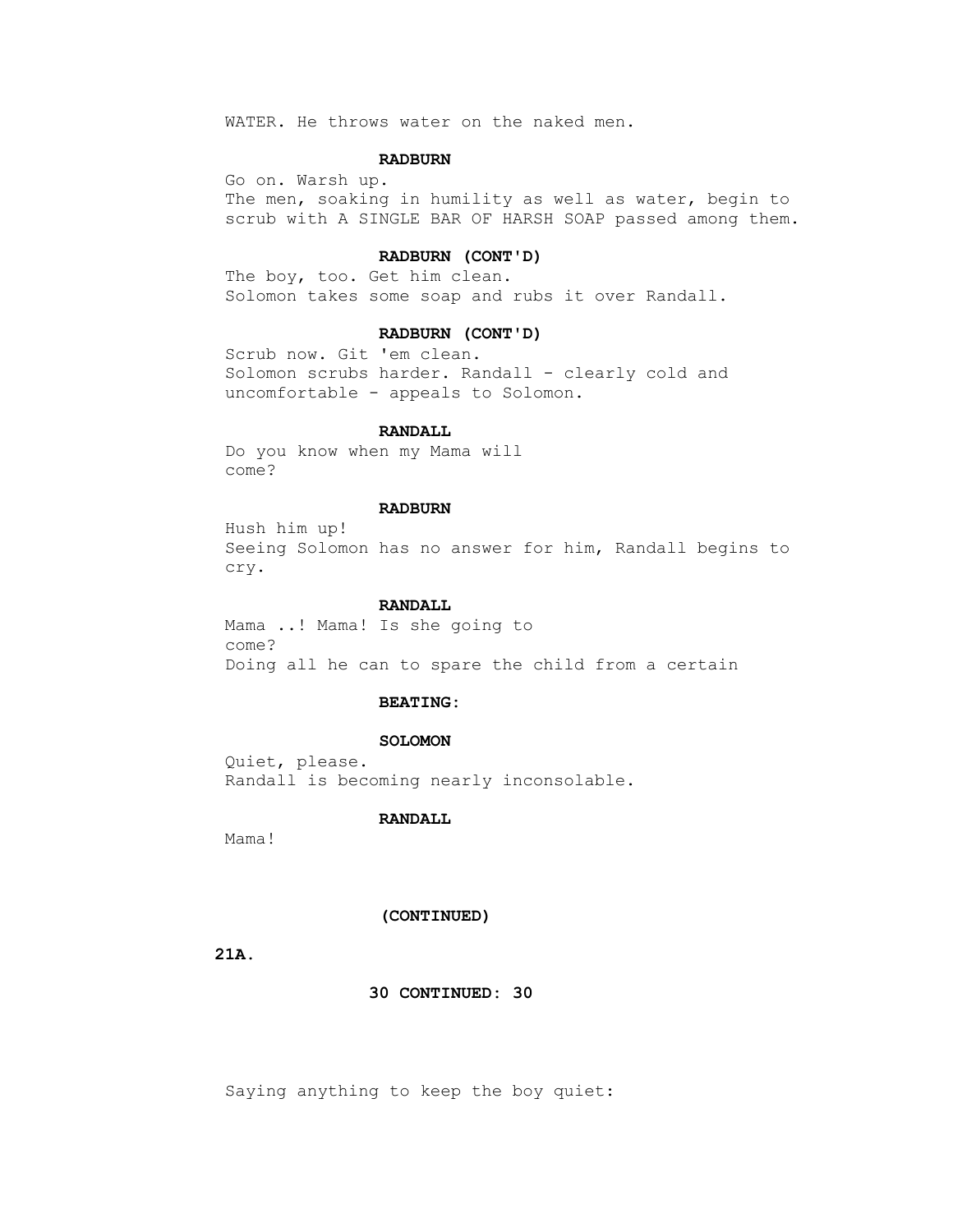# **SOLOMON**

Your mother will come, I swear she will, but you must be silent. Please. Be silent! On the seeming strength of Solomon's promise, Randall goes silent. Solomon looks to Radburn, who just throws water on the soapy men.

 **22.**

#### **31 OMITTED 31**

# **A32 INT. BURCH'S DUNGEON - EVENING A32**

 Radburn brings food in to Solomon; a shriveled piece of meat and some water. Just barely enough to sustain Solomon. Radburn also has a SHIRT.

# **RADBURN**

 That old thing of yours is just rags and tatters. Need something proper to wear. Solomon doesn't move for the clothing.

# **RADBURN (CONT'D)**

 Go'won. Put it on. With slow defiance, Solomon does as instructed. He removes what remains of his old shirt - the one he was wearing when first kidnapped - and puts on the one Radburn brought him. The shirt's ill-fitting and dirty. Despite that, Radburn says:

#### **RADBURN (CONT'D)**

 There. Tha's fine. Tha's fine. Got no gratitude?

## **SOLOMON**

...Thank you...

#### **RADBURN**

 Yah keep bein' proper, yah'll see how things work out. Radburn starts to take the old shirt.

# **SOLOMON**

No! It was from my wife.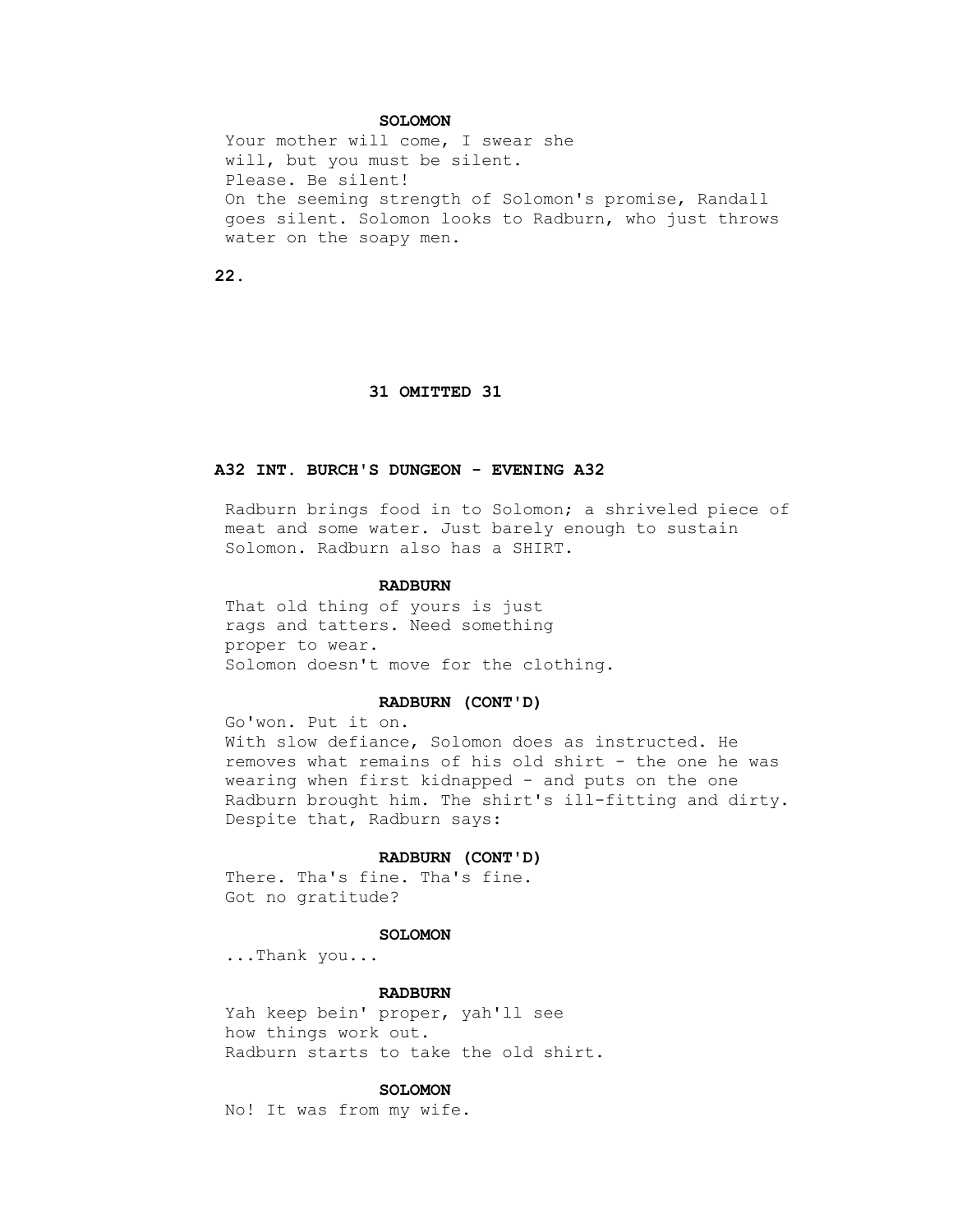# **RADBURN**

 Rags and tatters. Rags and tatters. Taking the shirt, the "rags and tatters" as he calls them, Radburn exits, locking the door behind him. Solomon sits with the plate of food before him. He pushes the plate away rather than eat.

# **32 32**

#### **EXT. BURCH'S DUNGEON/YARD - DAY**

 Sitting together out in the yard are Clemens Ray, John and Solomon. Over time they have drawn trustworthy enough to speak with one another. At the moment Solomon is still trying to apply reason to the situation.

#### **(CONTINUED)**

 **22A.**

# **32 CONTINUED: 32**

 Randall wanders about in the background. As usual, he calls out for his "Mama." By now, however, his calls should feel like little more than background noise.

#### **SOLOMON**

 This can't stand. It is a crime. I believe now someone lay in wait for me. My drink was altered... We are free men. They have...they have no right to hold us. Solomon waits for a response from the others. They give none.

## **SOLOMON (CONT'D)**

 We need a sympathetic ear. If we have an opportunity to explain our

# **SITUATION--**

#### **CLEMENS**

 Who in your estimation is that sympathetic ear?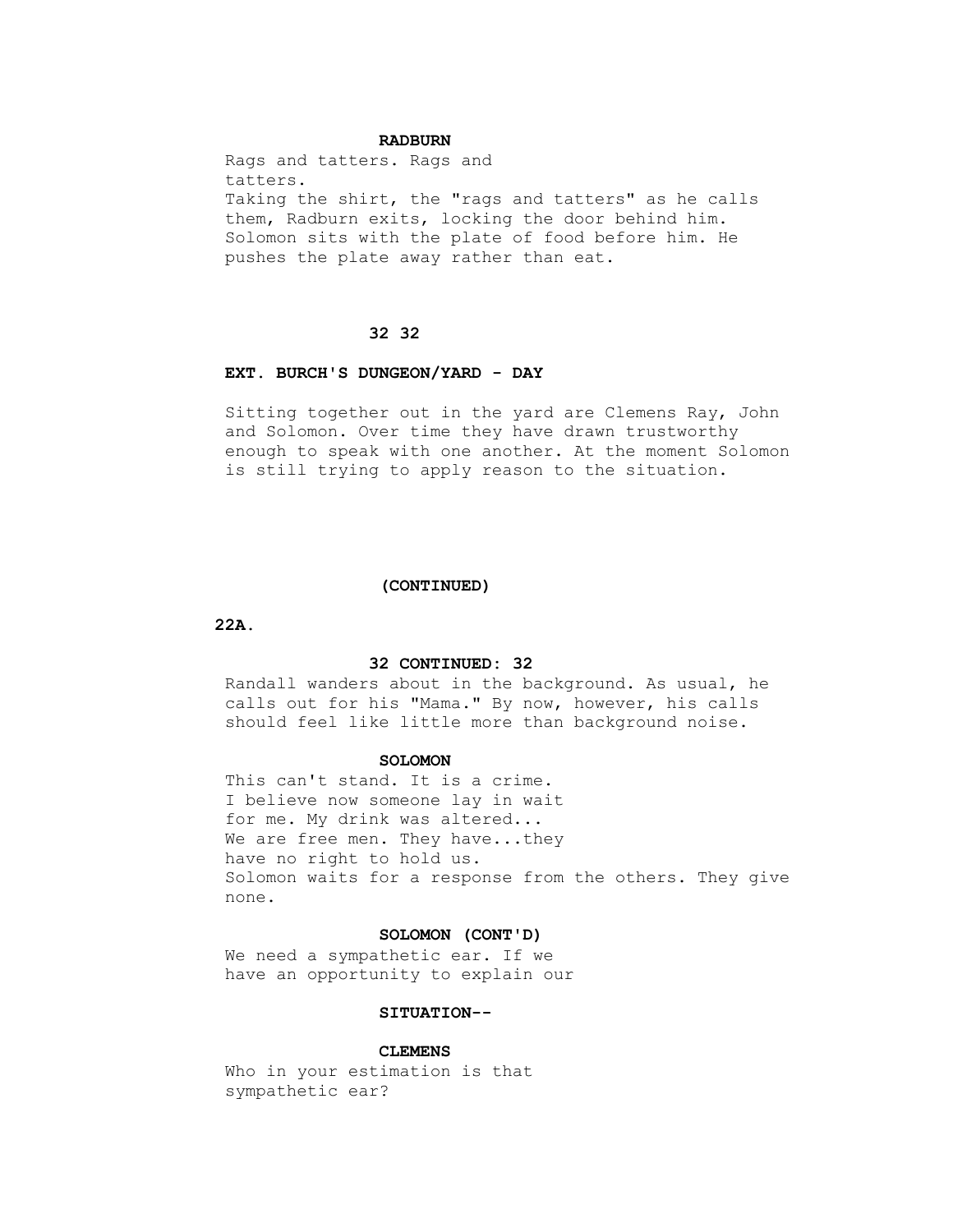# **SOLOMON**

 The two men I journeyed with. I'm certain they're making inquires at this very moment.

#### **CLEMENS**

 I would be just as certain they are counting the money paid for delivering you to this place.

# **SOLOMON**

 They were not kidnappers. They were artists. Fellow performers.

# **CLEMENS**

 You know that? You know for certain who they were?

## **(CONTINUED)**

 **23.**

# **32 CONTINUED: (2) 32**

The fact is, Solomon can't say for certain.

## **CLEMENS (CONT'D)**

 How I reckon the situation: whatever past we had...well, that's done now. The reality to come is us being transported southward. New Orleans if I were to venture. After we arrive, we'll be put to market. Beyond that... Well, once in a slave state I suppose there's only one outcome.

## **JOHN**

No.

#### **CLEMENS**

 I don't say that to give you empty agitation, John...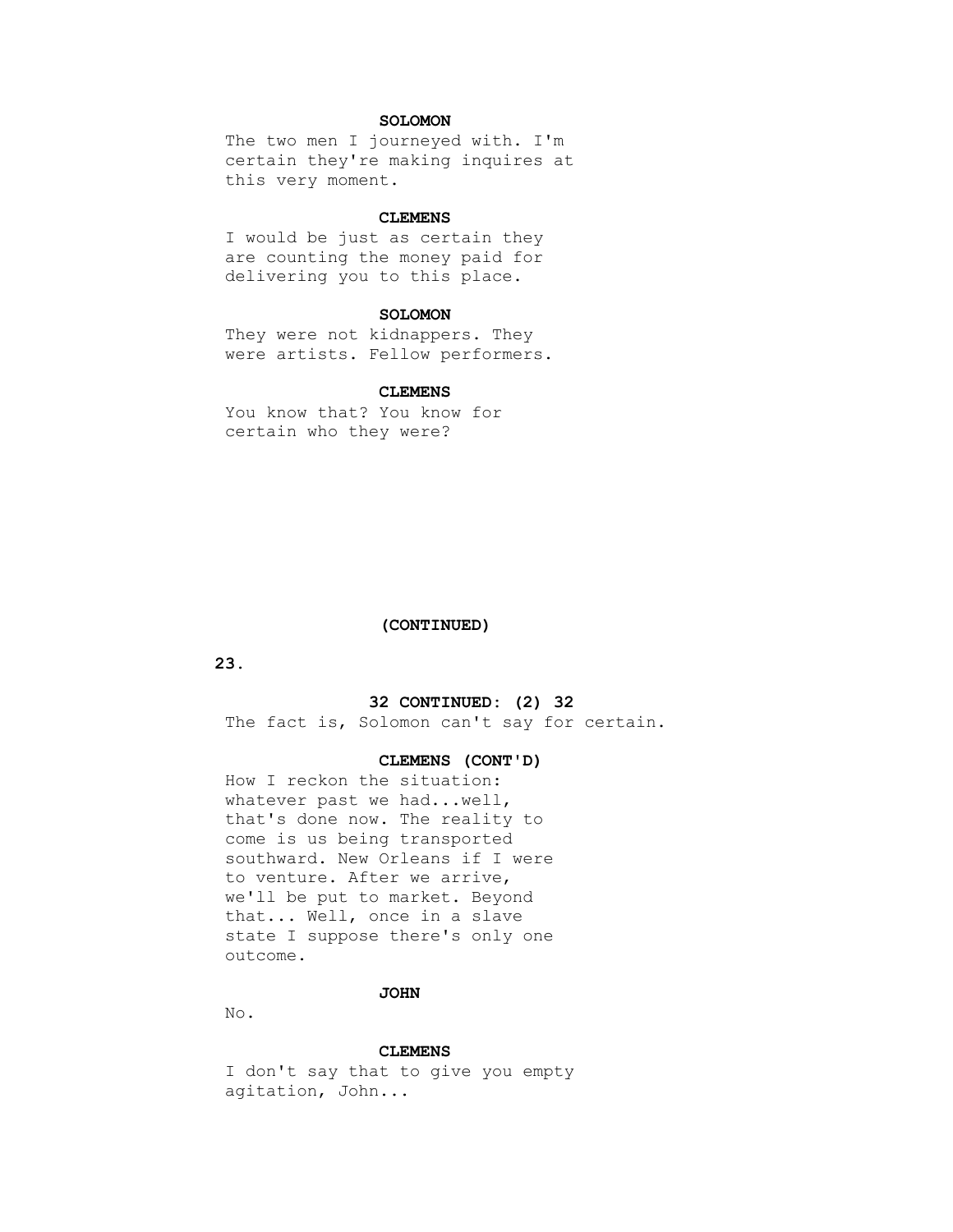# **JOHN**

 For y'all. For y'all they ain't nothin' but that! But John was'n kidnapped. John bein' hold as debt, tha's all. Massa pay his debt, and John be redeemed--

#### **CLEMENS**

 Boy, our masters will not come for us. John is nearly beside himself with panic.

#### **JOHN**

 Now John's...John's sorry for y'all, but tha's how it be. Where y'all goin', yah goin' witout John. Massa take care of me. Massa take care.

#### **RANDALL**

Mama!

 All three men turn and look. At the moment Randall doesn't call out emptily. At the door to the yard is Burch along with two women. One in her late twenties; ELIZA. She is "arrayed in silk, with rings upon her fingers, and golden ornaments suspended from her ears." Though a slave, Eliza was a mistress and has - to this point - lived well. This is reflected in her airs and her speech. The other is a little girl, light in skin color, of about seven or eight. This is EMILY, Randall's half sister. As she enters the yard Eliza squeals with high delight, then breaks into tears of both sorrow and joy. Clearly this is mother and child being reunited.

#### **(CONTINUED)**

# **24.**

#### **32 CONTINUED: (3) 32**

 As Burch locks the yard door, Eliza clutches Randall. She is overcome with emotion.

## **ELIZA**

My darling. My sweet, sweet baby.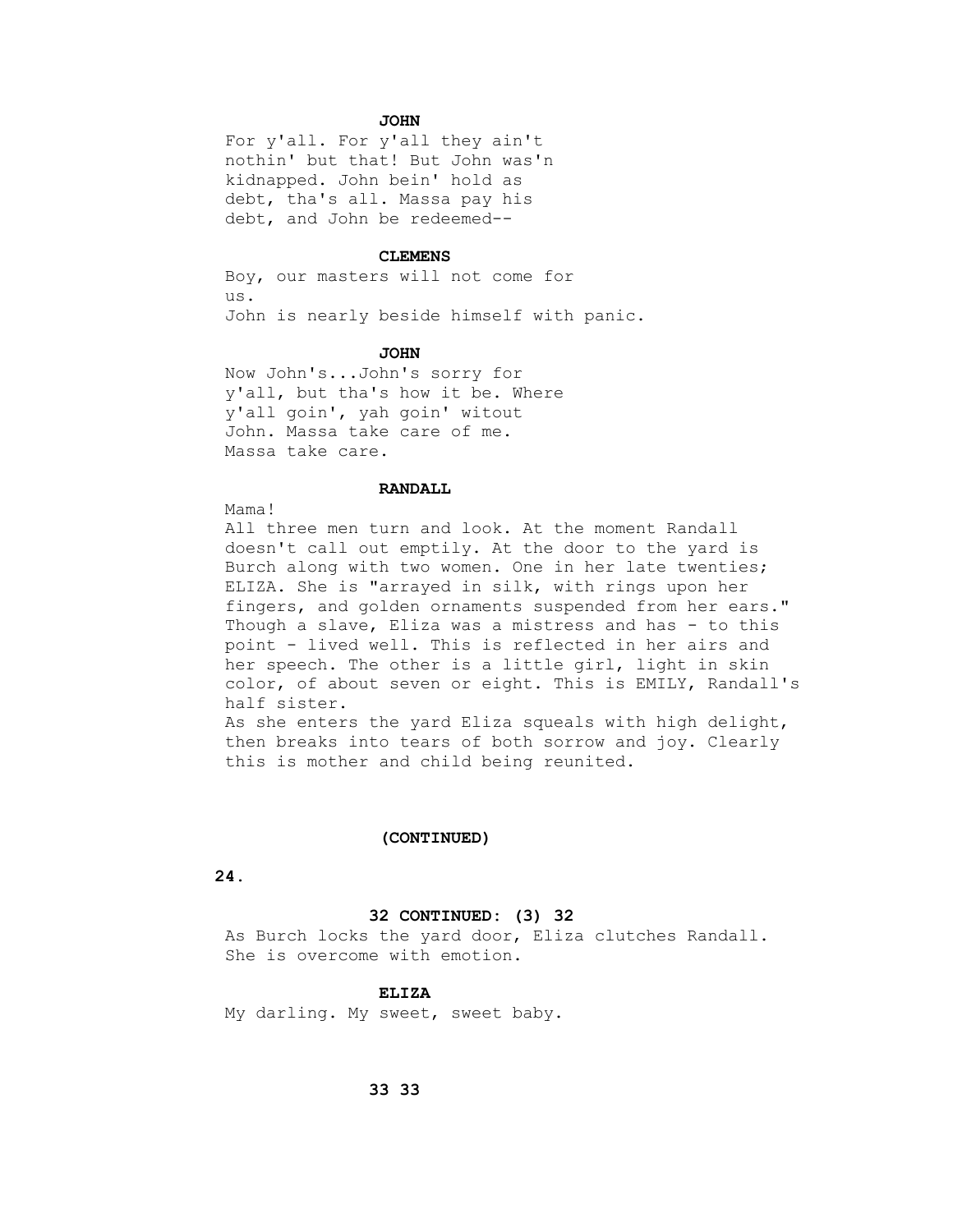# **INT. BURCH'S DUNGEON - EVENING**

 Later in the evening. Solomon now shares his space with Eliza and her children. As the children rest, Eliza drops into a lament as if pleading her case to Solomon who lends a sympathetic ear.

Both slyly, and with a bit of aggrandizement:

### **ELIZA**

 When I say I had my master's favor, you understand. Above even his own wife, I had it. Do you know that he built a house for me? Built it on the sole condition that I reside there with him. The added promise in time I would be emancipated. And for nine years he blessed me with every comfort and luxury in life. Displaying the finery she still wears:

#### **ELIZA (CONT'D)**

 Silks and jewels and even servants to wait upon us. Such was our life, and the life of this beautiful girl I bore for him. But Master Berry's daughter...she always looked at me with an unkind nature. She hated Emily no matter she and Emily were flesh of flesh. As Master Berry's health failed, she gained power in the household. Eventually, I was brought to the city on the false pretense of our free papers being executed. If I had known what waited; to be sent south? I swear I would not have come here alive.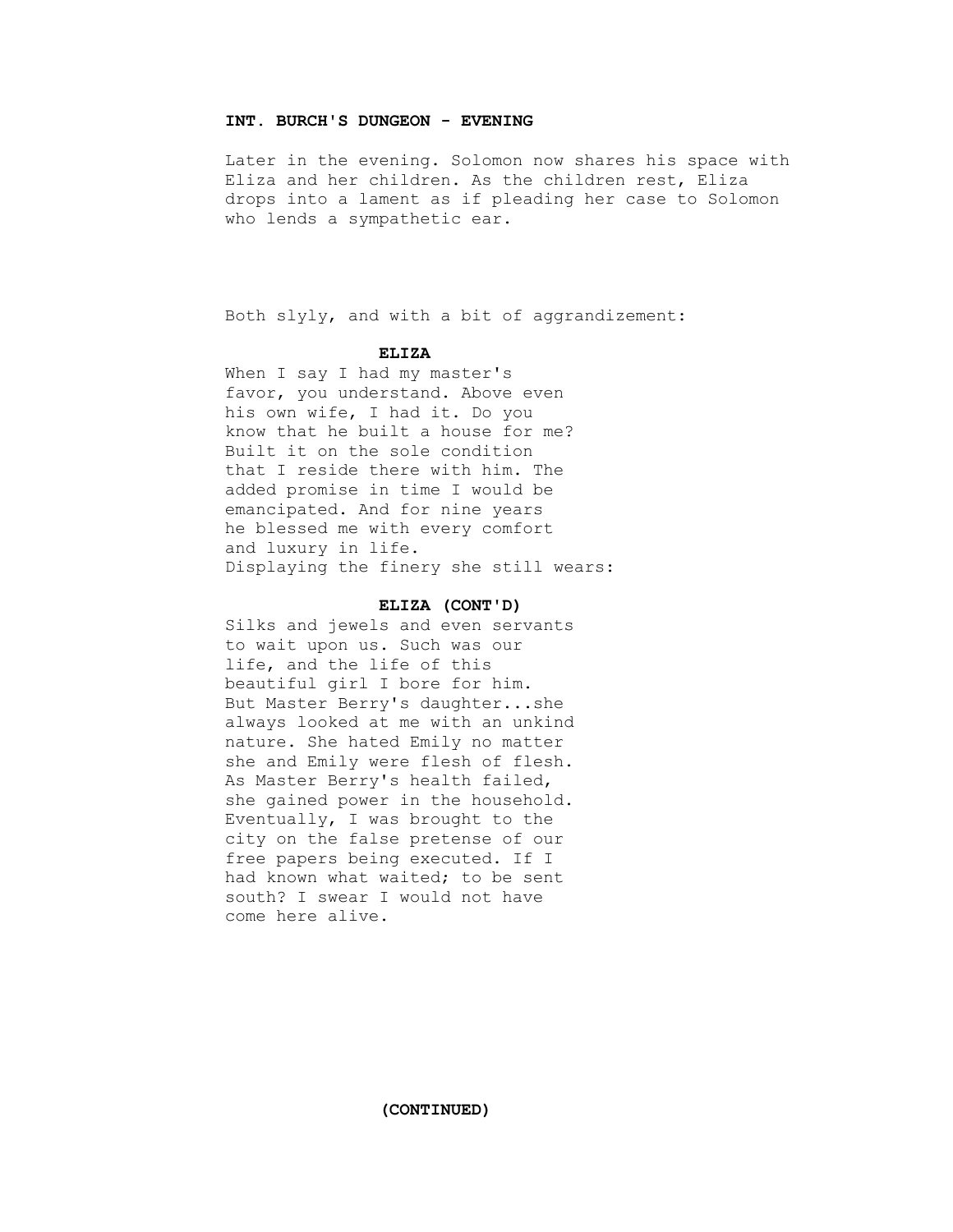# **33 CONTINUED: 33**

Eliza turns to her children:

#### **ELIZA (CONT'D)**

My poor, poor babies.

# **34 INT. BURCH'S DUNGEON - NIGHT 34**

 It's the deep of night, all are sleeping. A KEY TURNS IN THE LOCK AND THE DOOR OPENS. Burch enters with Radburn beside him. Both carry LANTERNS with them. Hardly giving Solomon and Eliza a moment to rouse themselves,

#### **BURCH DEMANDS:**

#### **BURCH**

 Come on. Get yer blankets. Get up. Sensing that things will not end well:

# **ELIZA**

No, please don't...

#### **BURCH**

 I don't want to hear yer talk. Get in the yard.

## **ELIZA**

Please...

#### **RADBURN**

 Ain't no need for all that. Putting hand to Randall's head.

## **RADBURN (CONT'D)**

 Jus takin' a li'l trip, tha's all. Don't want to frighten the chil'ren none over a li'l boat ride, do yah? Eliza gives a shake of her head to the negative.

#### **RADBURN (CONT'D)**

Alright then. Git yerselves up.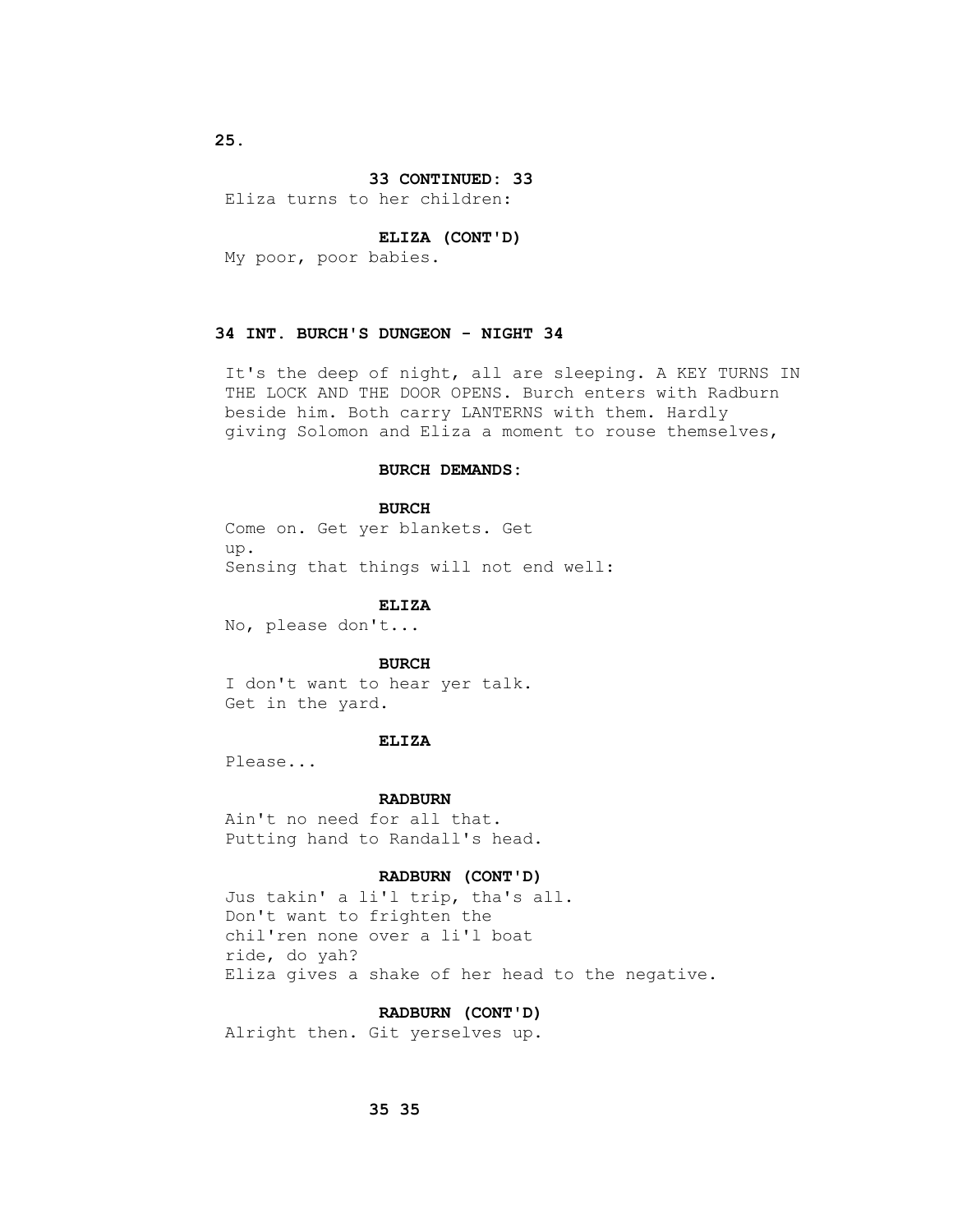# **EXT. BURCH'S DUNGEON/YARD - NIGHT**

 We now have Solomon, Clemens, John, Eliza and the children. They are being cuffed together. As John is cuffed, he pulls back. Scared. He beings in

# **DESPERATION:**

#### **JOHN**

 John's massa gunna pay his debt. John's massa gunna come for him.

#### **(CONTINUED)**

### **26-28.**

### **35 CONTINUED: 35**

 Not wanting to hear any of this talk, Burch strikes John several times in the head with a sap-like instrument. Weakened, but again:

#### **JOHN (CONT'D)**

 John's massa gunna-- Burch again strikes John until he's quiet. Curiously, Emily and Randall don't even flinch. Why would they? They are quite used to seeing this kind of violence.

#### **BURCH**

 Not a word out of none a yah. Not a word. Burch and Radburn begin driving the shackled slaves from the yard.

# **A36 A36**

## **EXT. BURCH'S DUNGEON/INT. WAGON/FLAT BED - LATER**

 The slaves are lead to a flat bed of the horse and carriage. They are made to lay down side-by-side. We stay with them as some sort of cloth is flung over them, obscuring and blacking out their view. At that moment, the screen is BLACKENED and we hear the sound of the cart moving in haste.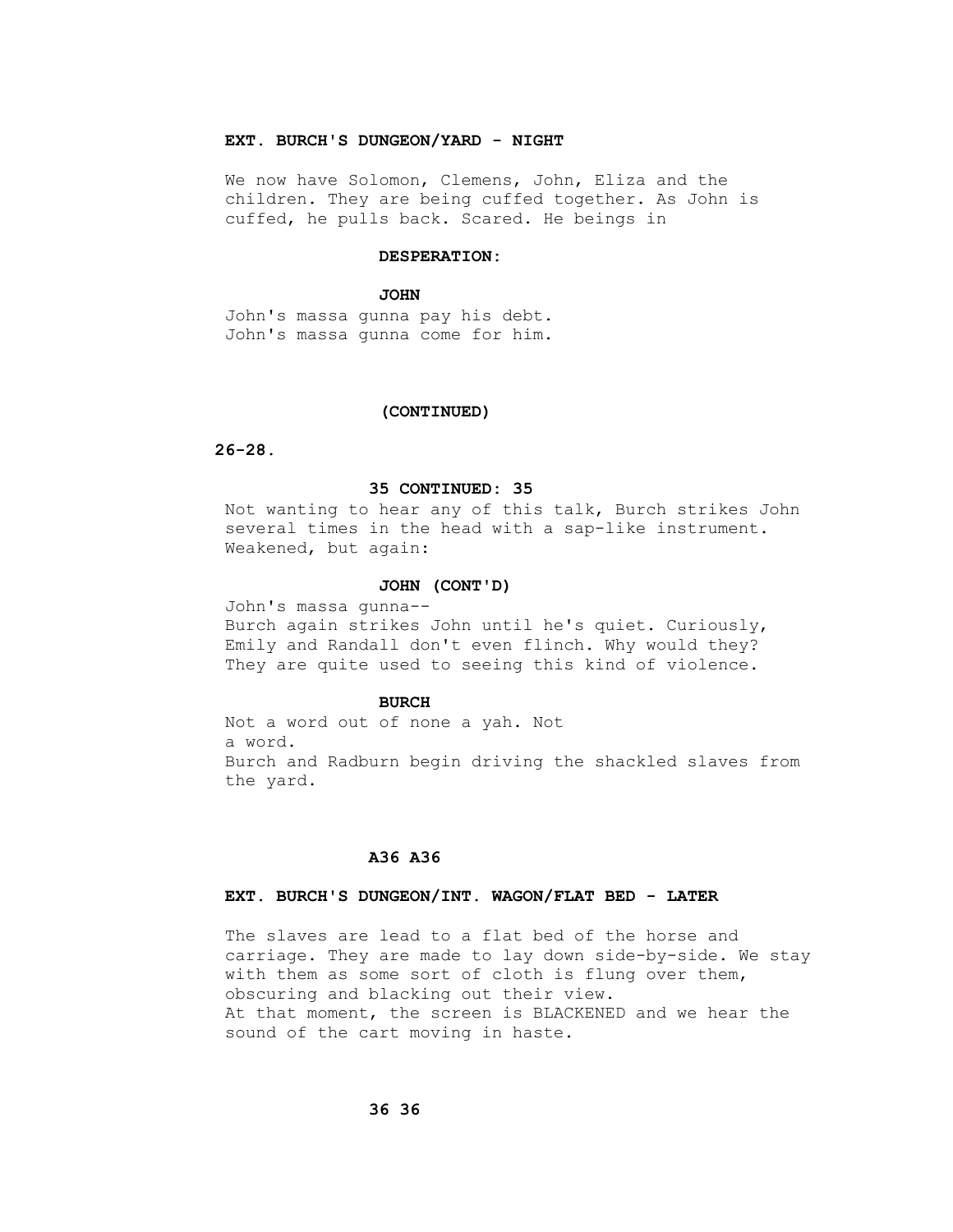### **EXT. WASHINGTON, D.C. DOCK - NIGHT**

 Led by Burch, the group of slaves arrive to a dock. They are taken quickly up a gangplank and onto the steamboat ORLEANS as the CAPTAIN, CREW and a MULATTO WOMAN WATCH, but do not interfere.

#### **37 37**

#### **INT. ORLEANS/HOLD - CONTINUOUS**

 The slaves are hustled down one at a time into a dark, dank hold among barrels and boxes of freight...and RATS. Burch comes around and "checks" the chains; makes sure they are all secure and locked.

 Satisfied, he heads up out of the hold. Radburn follows. Alone in the dark in the hold, John cries, as does Eliza. Solomon stares down Burch for as long as he can, as if wishing bad things. As if wanting to exact some measure of revenge. But the greater insult is that Burch and Radburn, engaged in conversation, take no notice of Solomon whatsoever. He is that insignificant to them. That fact, that reality, makes Solomon boil with a rage he cannot express in words.

# **38 38**

 **OMIT**

 **26-28A.**

## **38A INT. STEAMBOAT - NIGHT 38A**

We are now in the engine room of the steamboat, pistons pumping, black oily cogs turning, the power and the rhythm are both aggressive and hypnotic. A shovel comes into view, feeding the furnace.

### **38B EXT. SEA - DUSK/DAWN 38B**

The steamboat is en route between Washington and Norfolk.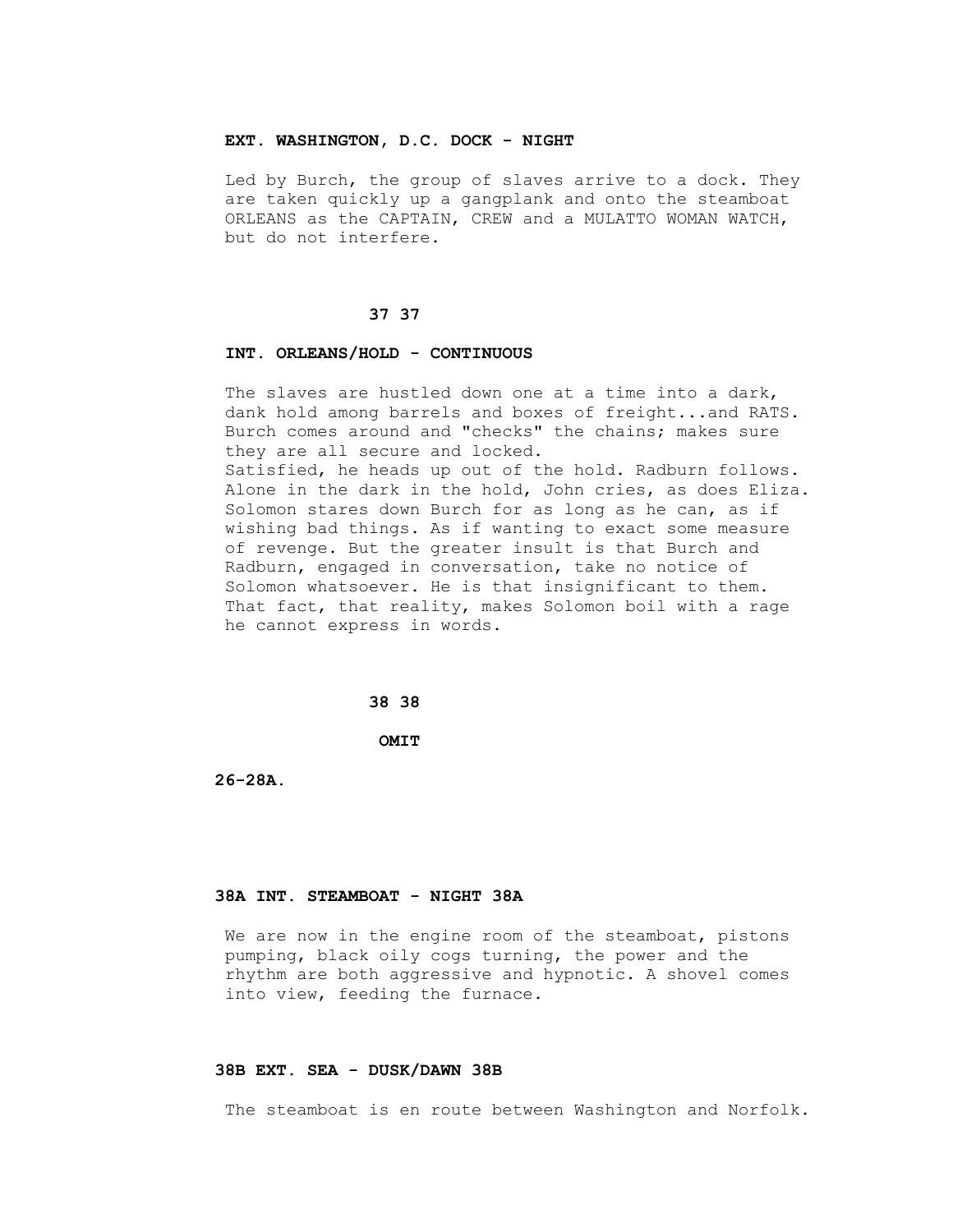We tilt up from the violent water foam to the powering paddles of the boat.

 **39 MOVED TO 43A 39** 

 **29.**

 **40 OMIT 40** 

 **41 OMIT 41**

#### **42 OMIT 42**

### **43 INT. ORLEANS/HOLD - LATER - NIGHT 43**

 Down in the hold the slaves eat, pray. The MULATTO WOMAN moves among them, catching ELIZA's eye.

#### **MULATTO WOMAN**

 Cheer up and don't be so cast down.

 Clemens Ray and Solomon watch as the Mulatto Woman returns to top deck, the trapdoor locked firmly behind her. Clemens Ray turns to Solomon with a deadpan stern expression.

#### **CLEMENS RAY**

 If you want to survive, do and say as little as possible. Tell no one who you really are and tell no one that you can read and write.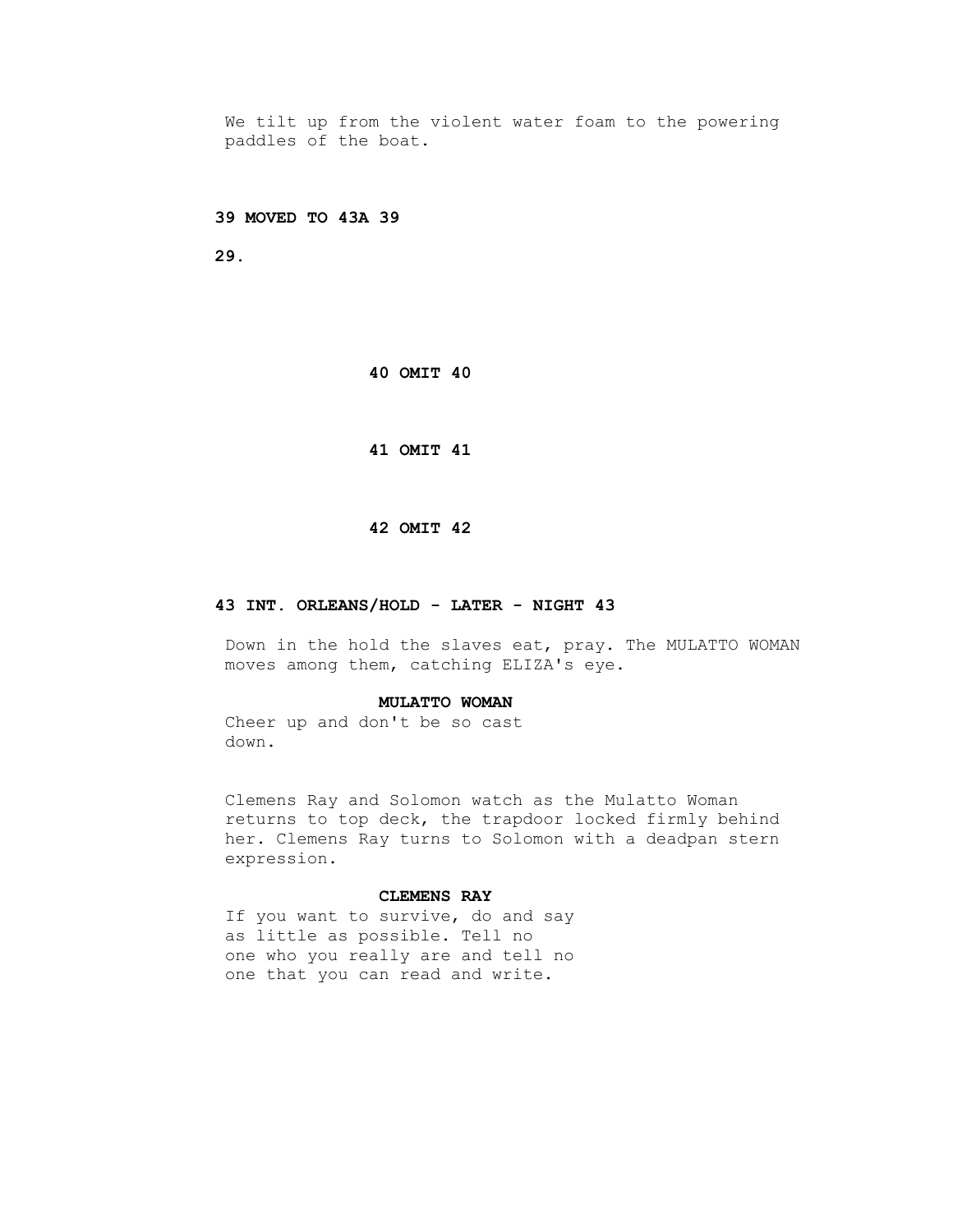#### **(CONTINUED)**

 **30.**

#### **43 CONTINUED: 43**

 Clemens Ray turns away from Solomon, eyes lost into the distance.

## **CLEMENS RAY (CONT'D)**

#### **(SLOWLY)**

 Unless you want to be a dead nigger. Solomon's face is one of a confused despair.

## **43A EXT. NORFOLK/PORT - DAY 43A**

 We see a flat overhead view of the port of Norfolk. Sardines are laid out to dry in rows, glittering in the day's sun as if like silver pennies. A chain of slaves enter the frame and are led one by one on to the docked vessel. MORE SLAVES - about 15 in all, of various genders and ages - are brought on board. Chief among them is ROBERT who fights viciously with his captors. "With all haste" is shoved down into the hold. Having taken their cargo as far as they care or need to, Burch and Radburn depart. They do so without a word spoken to Solomon or the others. With this new and sizable batch of slaves on board, the crew again CASTS OFF, and the Orleans makes its way again.

## **44 INT. ORLEANS/GALLEY 44**

 Solomon is back cleaning in the galley. As he cleans, he again watches Robert prep food. Robert's skill with a knife is not lost on Solomon.

# **45 INT. HOLD - LATER - DAY 45**

The hold is packed tighter now. Muzzle covering his face, Robert is shackled with his hands tied behind his back. Solomon and Clemens Ray look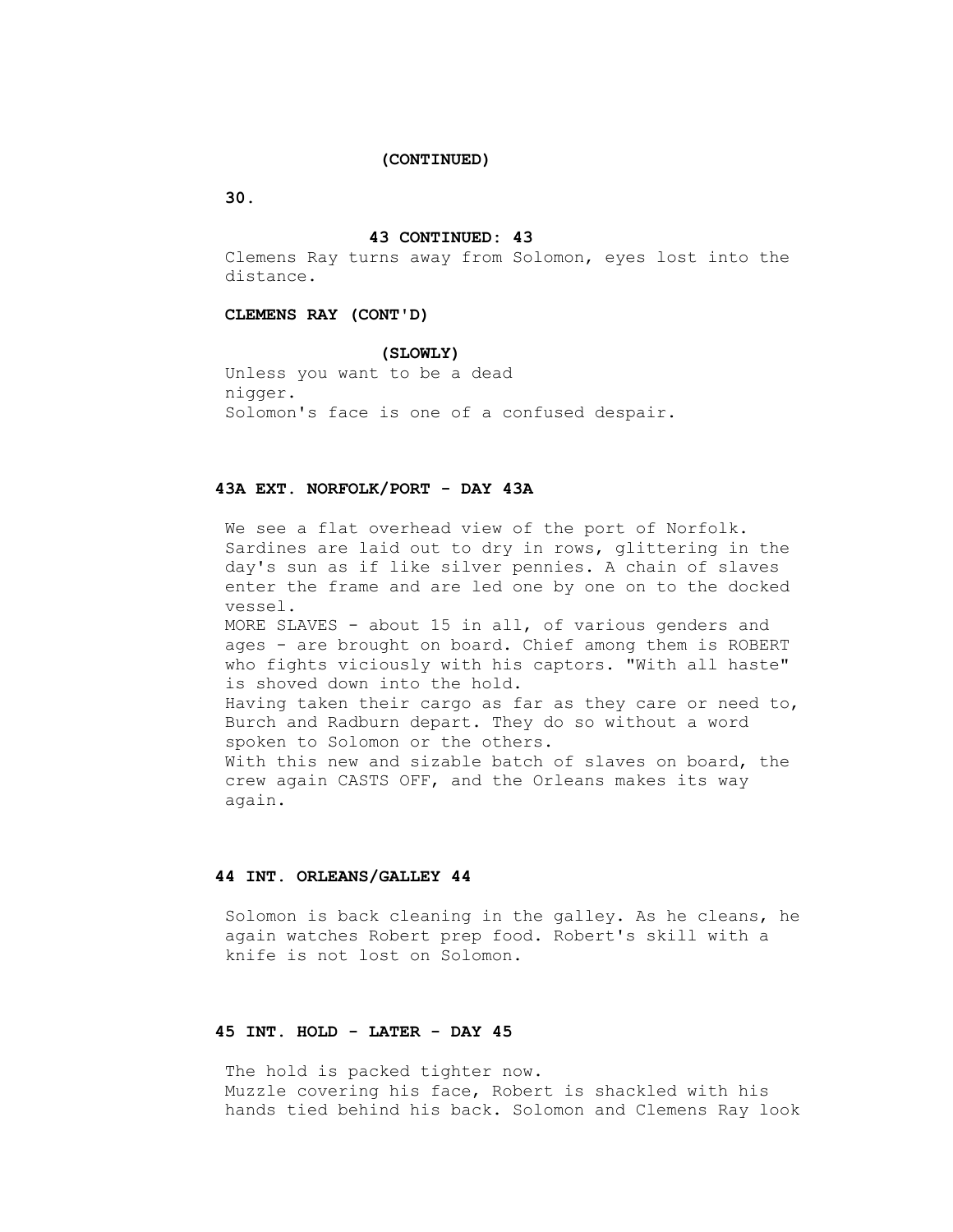on. A sailor descends the staircase and takes off Robert's muzzle, shooting him a forbidding look. He leaves.

#### **(CONTINUED)**

 **31.**

### **45 CONTINUED: 45**

#### **CUT TO:**

Solomon, Clemens Ray and Robert, now in mid-conversation.

### **ROBERT**

 I say we fight. Robert delivers this in a hushed voice.

### **SOLOMON**

 The crew is fairly small. If it were well planned, I believe they could be strong armed.

### **CLEMENS RAY**

 Three can't stand against a whole crew. The rest here are niggers, born and bred slaves. Niggers ain't got the stomach for a fight, not a damn one.

### **ROBERT**

 All I know, we get where we travelling we'll wish we'd died trying.

## **CLEMENS RAY**

 Survival is not about certain death, it is about keeping your head down. Solomon looks at Clemens Ray, agitated -- his voice now raised above the previous whispers. Grits his teeth.

### **SOLOMON**

 Days ago I was with my family, in my home. Now you tell me all is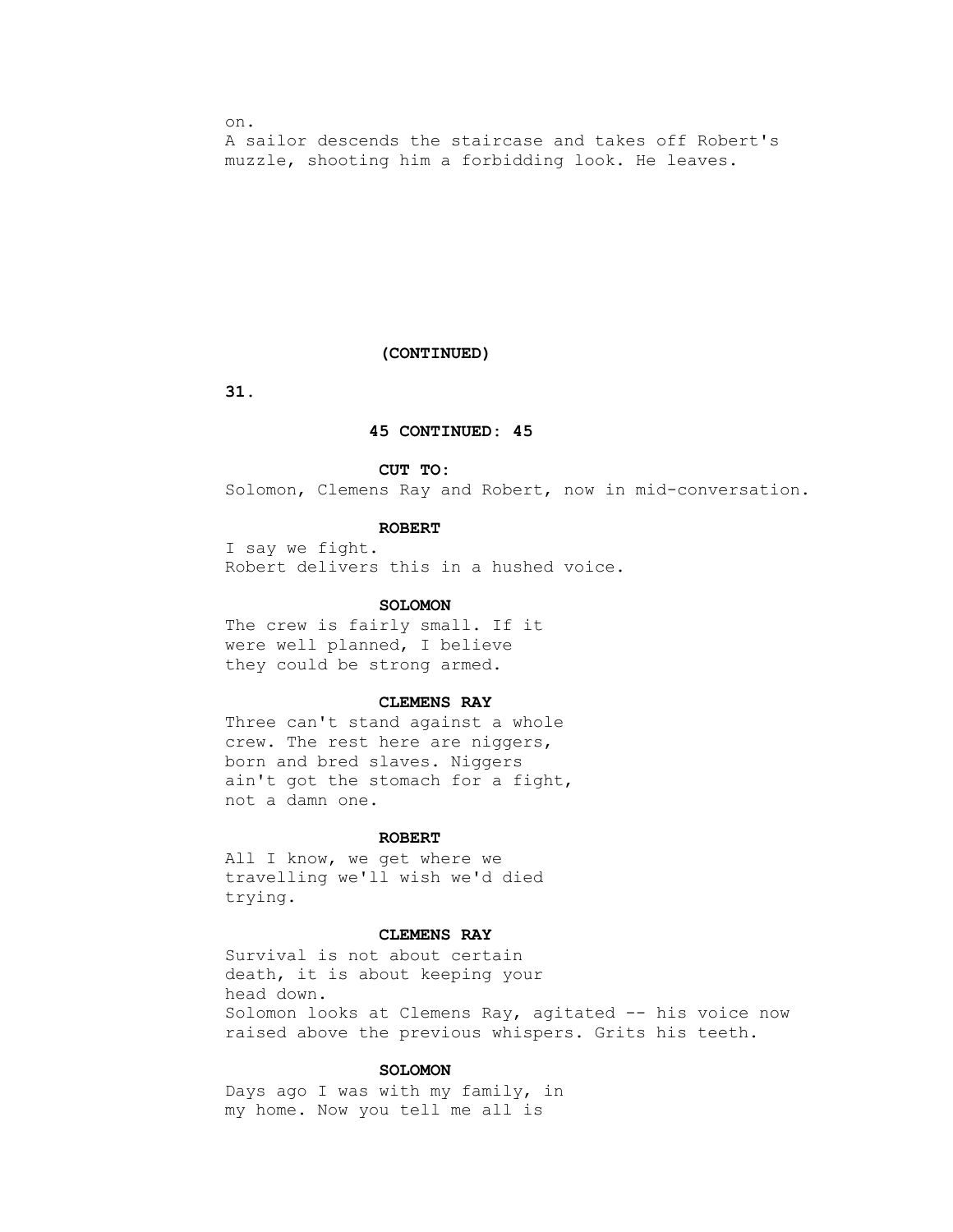lost. "Tell no one who I really am" if I want to survive. I don't want to survive, I want to live.

 **46 OMIT 46** 

### **47 OMIT 47**

### **47A EXT. SEA - DAY 47A**

The steamboat paddles pound the water, filling the whole frame. The vessel ploughs on south.

 **32.**

#### **48 OMIT 48**

## **48A INT. HOLD - NIGHT 48A**

 The slaves are asleep. A Sailor descends the ladder approaching Eliza. He bends down and attempts to wake the daughter by caressing her face. Solomon rouses, and looks across to witness the scene. From his vantage point, we see Eliza stand to interrupt the Sailor. The Sailor looks at Eliza, Eliza looks back at him. Knowingly she leads him off into a corner of the hold. As she does so, Eliza passes Robert who jumps up to stand between Eliza and the Sailor. Stretching out a firm hand to the sailor's shoulder, Robert's look says "No you don't." Clemens Ray is awake now, watching. There is an odd moment of stillness between the Sailor and Robert, an impasse. We focus on the Sailor's face. Slowly, a greasy smile erupts upon it. Back now to Robert's face, a look of incomprehension. Robert looks down. We follow his gaze to the knife that has already been jabbed unseen between Robert's ribs.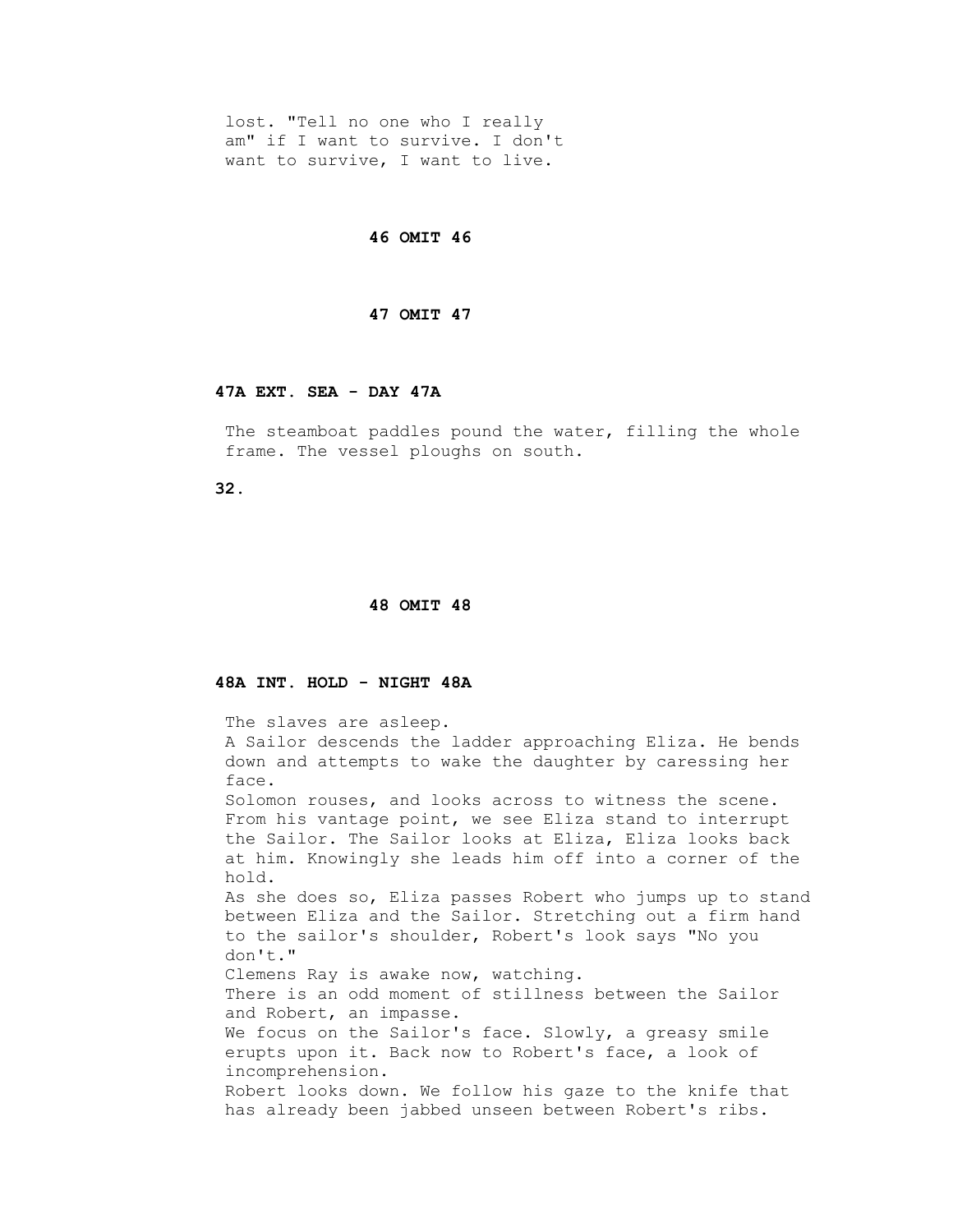The sailor withdraws the bloody blade. A wide shot of the two men. Robert collapses to the floor like a sack of potatoes. Clemens Ray and Solomon react. Complete horror.

#### **49 OMIT 49**

 **50 OMIT 50** 

 **33.**

### **51 EXT. ORLEANS/DECK - DAY 51**

 We are back up on the deck of the ship. SOLOMON AND CLEMENS RAY dump ROBERT's body over the side of the ship. Solomon watches as the body churns for a moment in the wake of the vessel... then sinks beneath the water. Clemens Ray, with no sentimentality:

#### **CLEMENS RAY**

Better off. Better than us.

### **51A EXT. NEW ORLEANS HARBOUR - DAY 51A**

 Solomon's POV from the back of the steamship of Robert's corpse slipping gracefully into the water.

#### **52 EXT. NEW ORLEANS/PORT - DAY 52**

#### **-MID MAY, 1841-**

A white male, fairly smart, with broad shoulders, stands

### **AND BELLOWS-**

*RAY*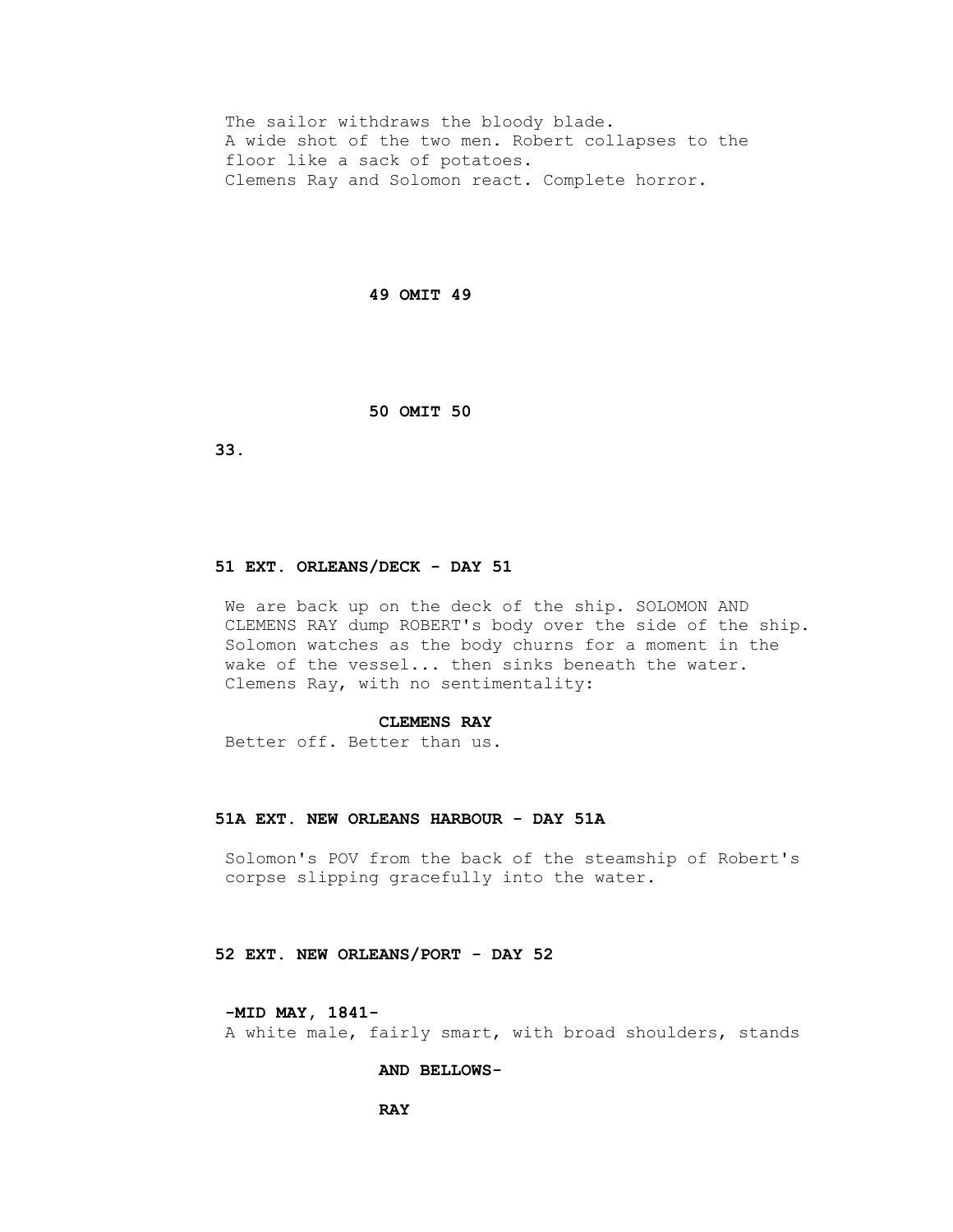Clemens...! Clemens Ray! We are in the port of New Orleans, one of the busiest in the young nation. On the dock itself there is a bustle of activity as goods are loaded and unloaded from a various ships. It's a bit of controlled chaos as a VARIETY OF LANGUAGES are spoken and shouted while slaves are shuttled from the Orleans to a holding pen. Solomon, and all the slaves are overwhelmed by all that is happening around them. Two men - among many - are awaiting the arrival of the Orleans. They are JONUS RAY - Clemens Ray's master - and DAVIS who is the solicitor of Mr. Ray. They both look like they mean business. The moment the gangplank is laid, Ray yells for Clemens. Clemens, seeing his master, is nearly crazy with delight. He is, uncharacteristically beside himself. Ironically, his master now represents "freedom."

## **(CONTINUED)**

 **34.**

### **52 CONTINUED: 52**

### **CLEMENS**

 ...My master... Master Ray, sir! Master Ray! Clemens pulls on his chain. As he does so, Several other slaves collapse in his effort to reach his master, like dominos.

## *RAY*

Who is in charge of this vessel?

#### **CAPTAIN**

I am the Captain.

## *RAY*

 I am Mr. Jonus Ray. My solicitor has documentation verifying that the Negro named Clemens Ray is my property. As he reads PAPERS handed to him by Davis: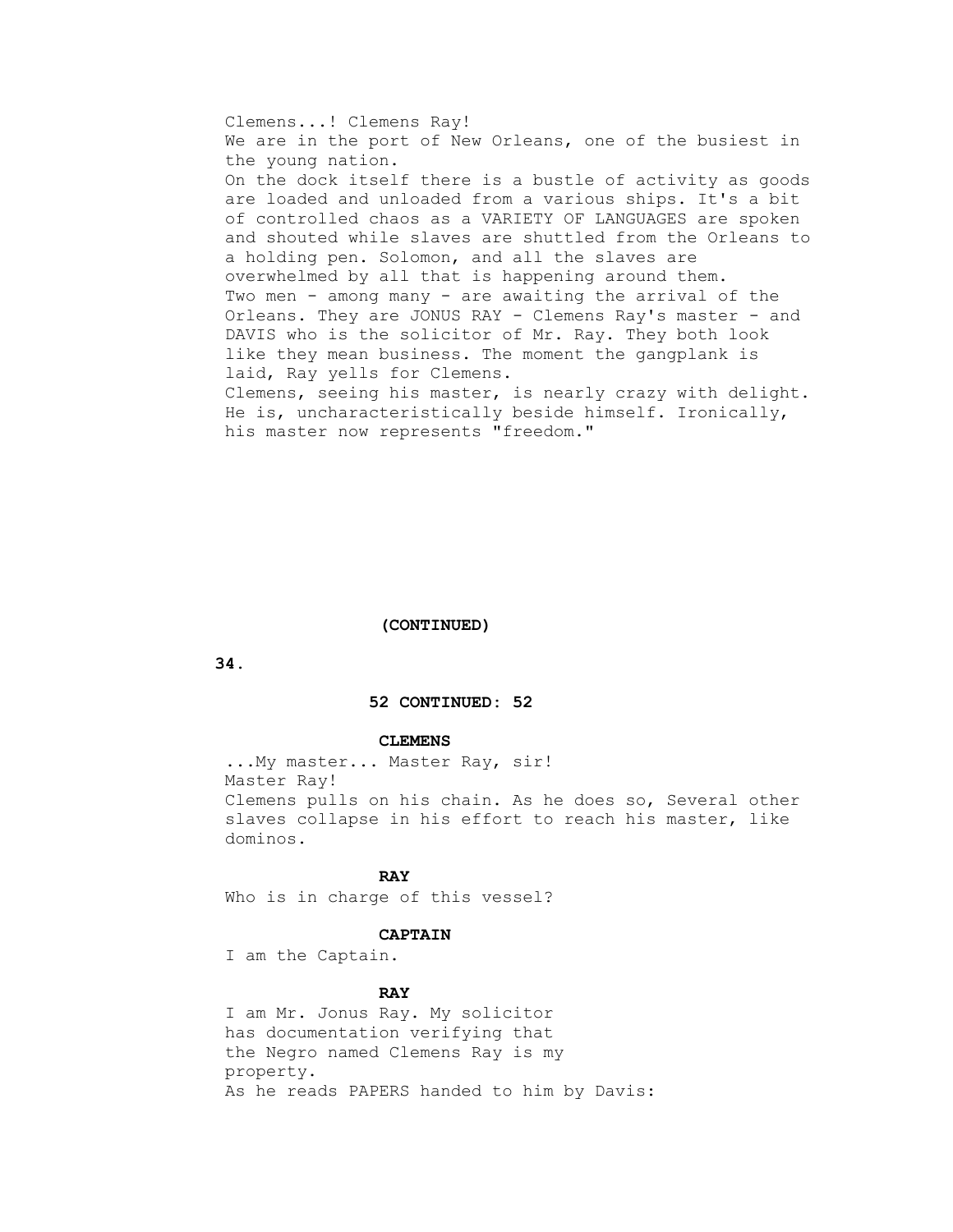# **CAPTAIN**

I know nothing of--

## *RAY*

 You are ordered by court to return that property immediately, or face charges of thievery.

### **CAPTAIN**

 My duty is to transport goods. I am not responsible for their origin.

## *RAY*

 Remove these contraptions! To his mate:

### **CAPTAIN**

 Free him! Biddee does as ordered. Once free, Clemens hugs and sobs over his master as would a lost and then found child.

# *RAY*

 It's all well, now, Clemens. You will return home with me. (to the Captain) Consider this notice and warning.

### **(CONTINUED)**

 **35.**

## **52 CONTINUED: (2) 52**

 Ray, Davis and Clemens head away. Solomon seems both desperate and hopeful of some aid from Clemens and Ray. But there is none forthcoming. Ray and Clemens continue on - Clemens not so much as even looking back in Solomon's direction. Solomon stands and watches as they fade into the environs and are gone from sight.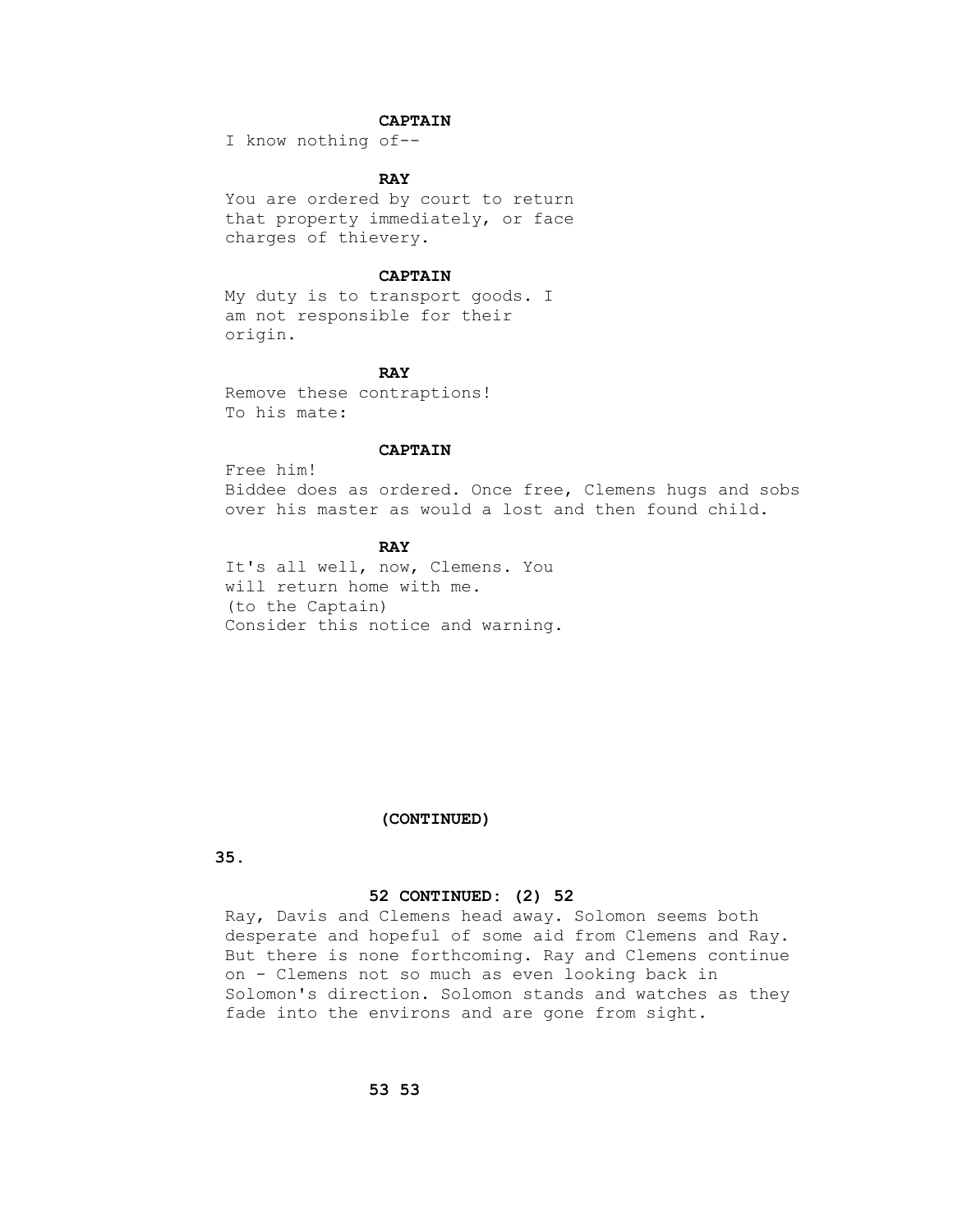### **EXT. NEW ORLEANS/PORT - LATER**

 Hours later. The slaves sit off on one side of the dock, baking in the sun, awaiting their fate. THEOPHILUS FREEMAN - a tall, thin-faced man with light complexion and a little bent - moves along the deck calling out names from a list. The slaves STAND as they are called.

#### **FREEMAN**

 Oren. John. Lethe. Eliza. Randall. Emily. Platt... Platt! Solomon does not respond. Freeman looks around. He spots Solomon.

## **FREEMAN (CONT'D)**

Captain, who shipped that nigger?

## **CAPTAIN**

 Burch. Freeman steps to Solomon. He gives him a looking over.

### **FREEMAN**

 Stand up. Solomon does as told.

### **FREEMAN (CONT'D)**

 You fit the description given. Why didn't you answer when called?

#### **SOLOMON**

 My name is not Platt. My name is-- Freeman strikes Solomon hard across the face.

#### **FREEMAN**

Your name is Platt, and I will teach you your name so that you don't forget. (to the Captain) Shackle my niggers. Get them to my cart.

 **36.**

## **54 I/E. CART - LATER 54**

 Solomon is carted off along with the rest of "Burch's stock:" Eliza and her children, John and Solomon. As they move off from the port in a make-shift cart, it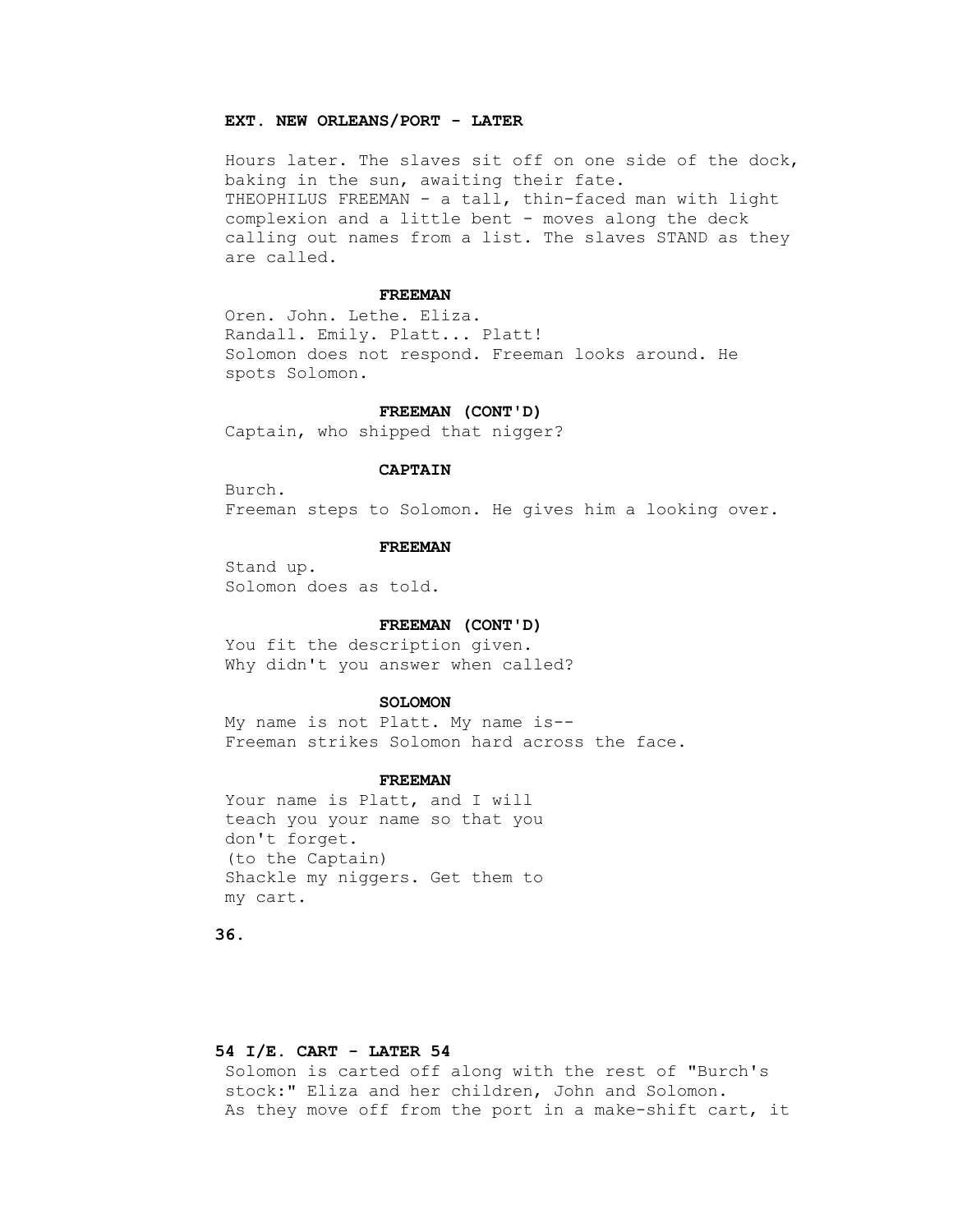opens up to the frenzic, busy port. For the first time Solomon sees true and severe slavery. These are not visiting servants, such as Jasper was back in Saratoga. These are humans held in strict bondage herded like cattle, chained together as if in a "chain gang." Slaves are evident not merely by the color of their skin. The residue and accessories of slavery are everywhere. Blacks almost universally display scars -

#### **THICK AND HEAVY DEAD TISSUE FROM LACERATIONS LEFT**

 UNTREATED - brands, and are often missing limbs. Blacks are held in all types of shackles, from simple chains to elaborate bindings, to neck collars that are spiked. Some are muzzled or forced to wear bits. One slave is attacked by a dog and the slave owner. The dog pulls and tears at the slave's clothes. THESE IMAGES SHOULD BE A

### **CONSTANT AND CONTINUAL CANVAS TO THE PIECE. EVER**

 **PRESENT, BUT NOT REALLY COMMENTED ON AS THEY ARE THE** NORM. They should be a reminder that not only are people being oppressed, but that there is an entire system of oppression in place.

### **55 55**

## **EXT. FREEMAN'S SLAVE PEN - LATER**

 "Burch's stock:" arrive at Freeman's slave pen. They are led in by Freeman and his house slave CAPE - a mulatto. The yard is enclosed by plank, standing upright, with ends sharpened instead of brick walls as with Burch's. Including Burch's group there are about 30 SLAVES in the pen.

 Solomon and the others look around and see nothing but downtrodden and despondent faces. Three men sit next to each other with muzzles and quietly stare back at this new batch of arrivals. One attempts to speak, but all that comes out is a muffled, unintelligible sound.

## **56 56**

### **EXT. FREEMAN'S SLAVE PEN - LATER**

The slaves are in various states of undress, men and women alike. They clean themselves, scrubbing with soap and water. Women wash their hair. Men shave, skin is oiled. Freeman walks among them, inspecting them as they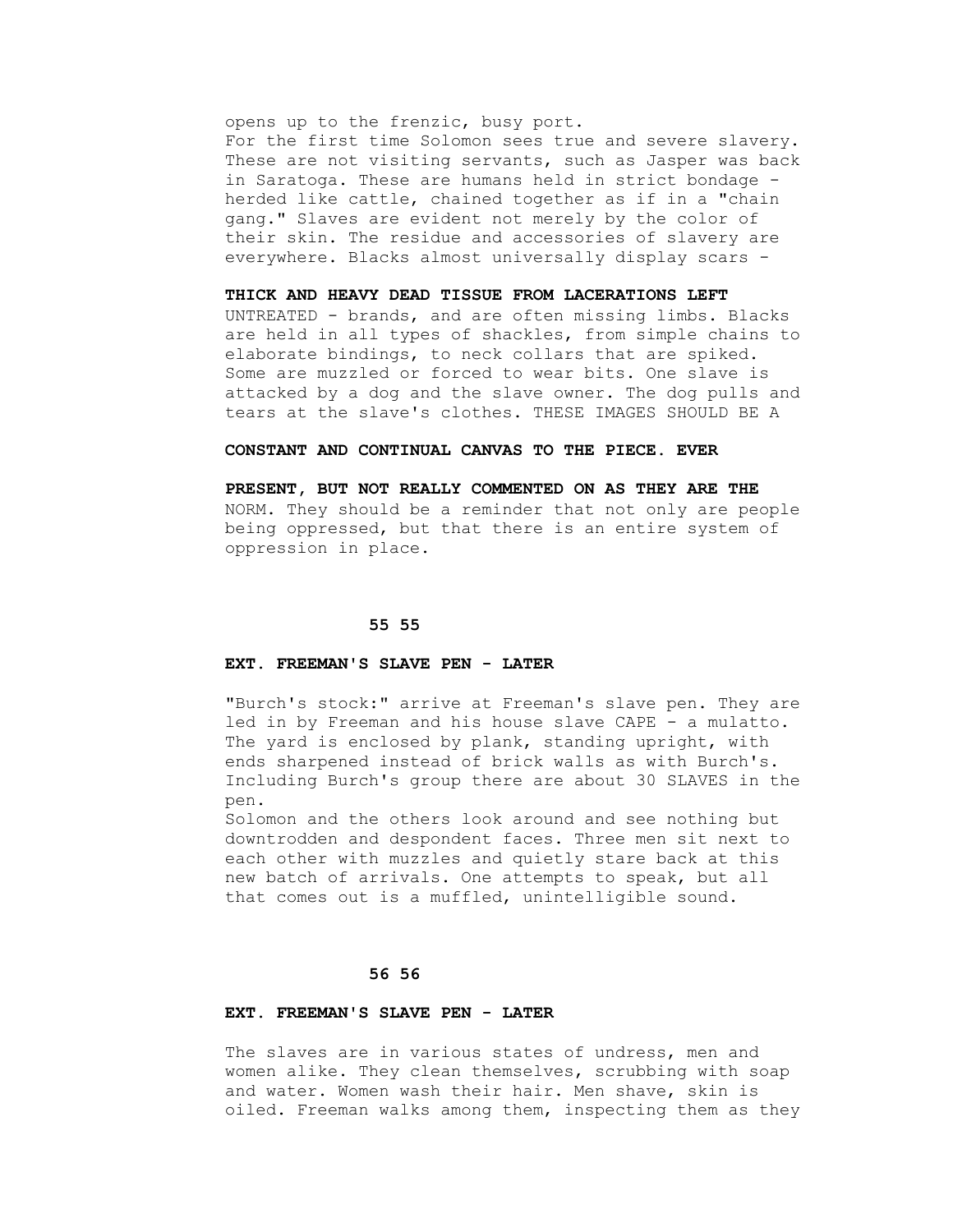primp themselves.

### **57 57**

#### **INT. FREEMAN'S SLAVE PEN - LATER**

 The slaves are given new clothes by Cape. The men are given hat, coat, shirt, pants and shoes. The women

#### **(CONTINUED)**

 **37.**

#### **57 CONTINUED: 57**

 frocks of calico and handkerchiefs to bind about their heads.

## **58 INT. FREEMAN'S/GREAT ROOM - LATER 58**

 It's an odd, ironic scene. The slaves are in a large and fairly ornate room within Freeman's house. CAPE PLAYS A PAINFUL TUNE ON A FIDDLE - background music - as Freeman tries to line up A SMALL GROUP OF THE SLAVES, he becomes less patient, jittery and nervous, knowing that his livelihood is at stake, he wants his slaves to make a good impression. Sometimes his patience gets the better of him, and his hands move freely in direction of the slaves.

The business has the air of an etiquette class, though what Freeman is trying to do is coach the slaves into being more "sellable." He works with them in groups of five or so.

#### **FREEMAN**

 Tallest to smallest, understand? Are you taller than her? Then you'd go before her. Do it. Move. (to the group) Keep your heads up. A sense of direction; that's how you look

 smart. None of those saucer eyes. Rid yourself of that smile. Look like a goddamn grinnin' monkey. Put the least thought in your head. C'mon, now. Think of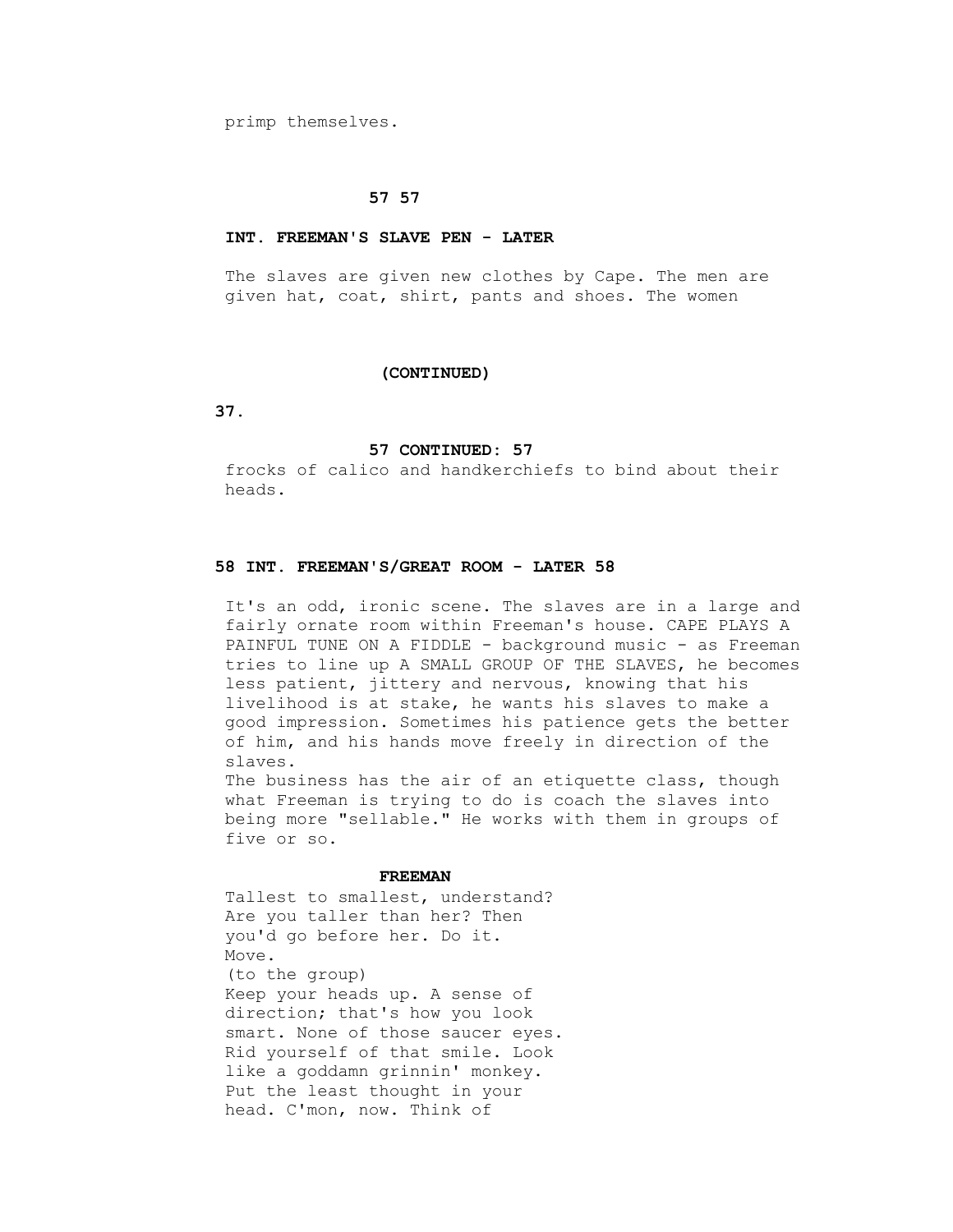somethin'.

Weary of Cape's playing, Solomon moves to Cape. He asks:

## **SOLOMON**

Can you play a reel?

### **CAPE**

#### **(DISMISSIVE)**

Nah. I don't know no reel.

#### **SOLOMON**

 If I may...? Cape looks to Freeman:

### **FREEMAN**

 He sick of your caterwaulin'. Let him play, boy. Let's see what he can do. Cape reluctantly hands the fiddle over to Solomon. Solomon tunes it a bit, then begins to play. His fingers stiff at first, he takes a moment to warm up. But as he warms up he is, despite the circumstances, masterful.

#### **(CONTINUED)**

### **38.**

## **58 CONTINUED: 58**

THE SLAVES ALL CLAP ALONG. SOME DANCE ALONG. All admire his work. Freeman chief among them.

#### **FREEMAN (CONT'D)**

 Keep on. Keep on. Solomon continues to play.

#### **FREEMAN (CONT'D)**

 A damn sight better than you, Cape. A damn sight better. Cape looks bitter as Solomon plays on.

## **59 59**

## **INT. FREEMAN'S/GREAT ROOM - DAY**

We come in on an odd sort of sight; A JUMBLE OF ACTIVITY. CUSTOMERS have come to see Freeman's lot - the room all gussied up with flowers. Freeman moves among them, displaying them as a rancher would prize chattel. Freeman makes the slaves hold their heads up  $-$  "look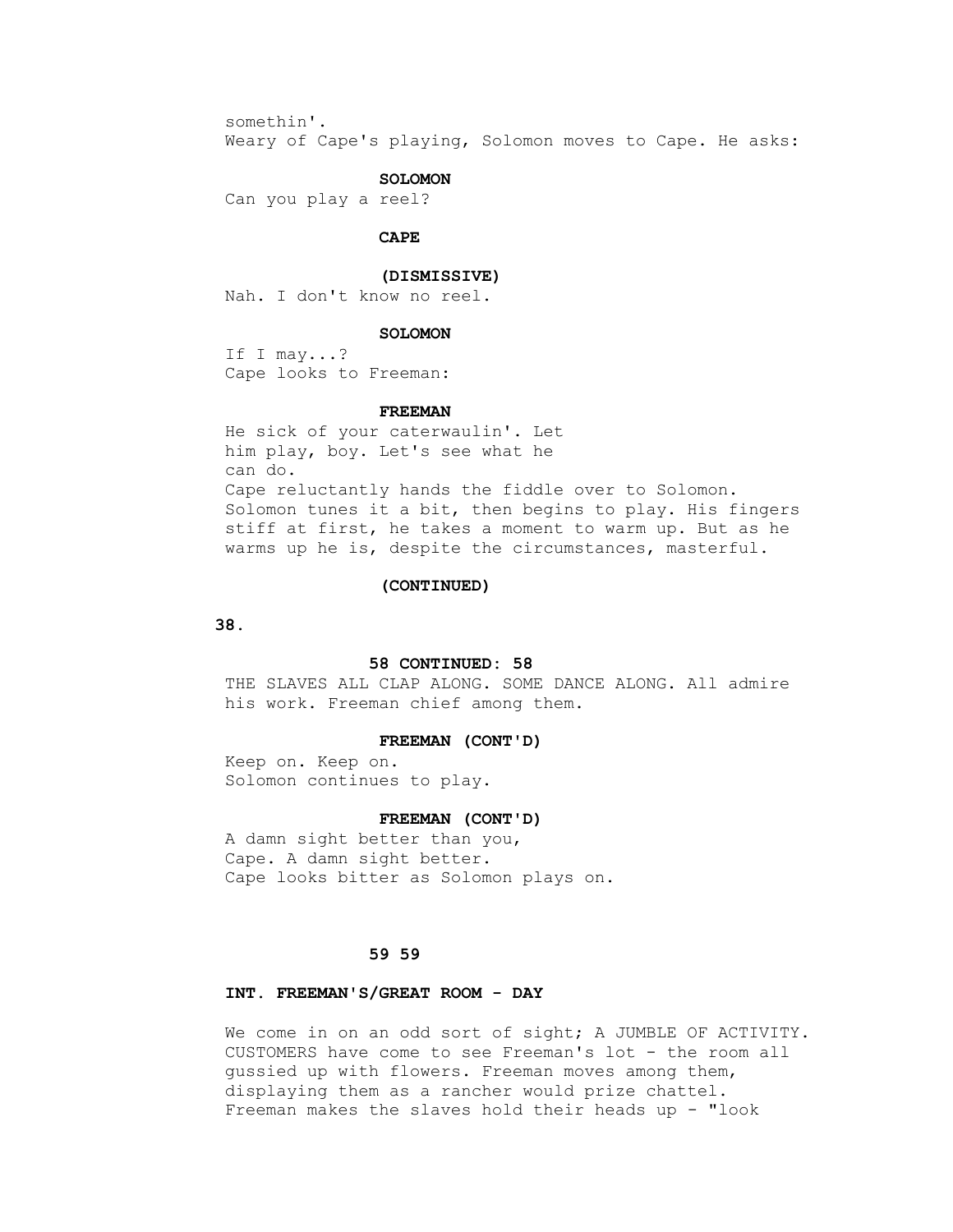smart" as he previously admonished them. They are made to walk briskly back and forth while customers feel their hands and arms and bodies, turn them about and ask what skills they possess. The Customers routinely make the slaves open their mouths and show their teeth. At times a MALE or FEMALE SLAVE are taken off to the side, stripped and inspected more minutely. One of them, John, is stripped and inspected. Cape, as he's done previously, plays his fiddle. A buyer - WILLIAM FORD; a man of middle age, and an attractive nature in his tone of voice - consults a list he's drawn up and asks of Freeman:

#### **FORD**

 What is the price for the ones Platt and Eliza?

#### **FREEMAN**

 A thousand for Platt; he is a nigger of talent. Seven hundred for Eliza. My fairest price.

#### **FORD**

You will accept a note?

### **FREEMAN**

 As always, from you, Mr. Ford. Eliza is beside herself as it seems she is about to be separated from her family. She begs of Ford:

#### **(CONTINUED)**

 **39.**

### **59 CONTINUED: 59**

# **ELIZA**

 Please, sir... Please don't divide my family. Don't take me unless you take my children as well.

#### **FREEMAN**

Eliza, quiet!

### **ELIZA**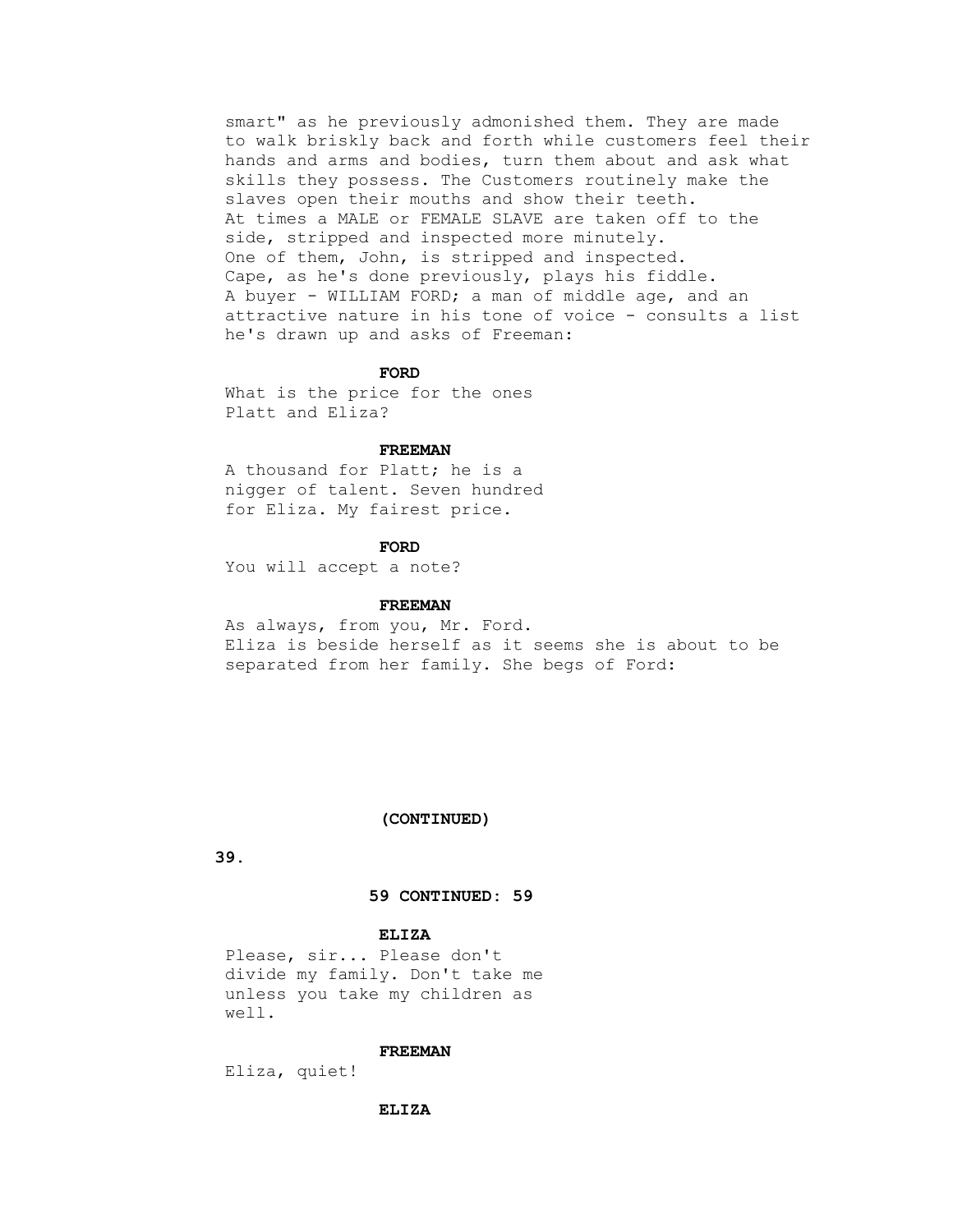You will have the most faithful slave in me, sir. The most faithful slave that has ever lived, but I beg that you do not separate us. A BUYER interrupts the skirmish and approaches Freeman and delivers coolly, eyeing Randall-

#### **BUYER**

Your price for the child?

### **FREEMAN**

 You see how fit the boy is. Like ripe fruit. He will grow into a fine beast. Randall is made to run, and jump by FREEMAN - exhibiting his activity and his condition.

### **FREEMAN (CONT'D)**

 Six hundred, and that's fair and final.

## **BUYER**

Done.

 He reaches into his waistcoat and retrieves his wallet, counting out six hundred dollars, placing them into the already extended hand of Freeman. Ford sees the distress and panic in Eliza; it visibly touches him. He now tries to buy EMILY to console her.

#### **FORD**

 How much for the little girl? You have no need for her. One so young will bring you no profit.

#### **FREEMAN**

 I will not sell the girl. There's heaps 'n piles of money to be made off her. She is a beauty. One of the regular bloods. None of your thick-lipped, bullet headed, cotton picking niggers.

 **(CONTINUED)**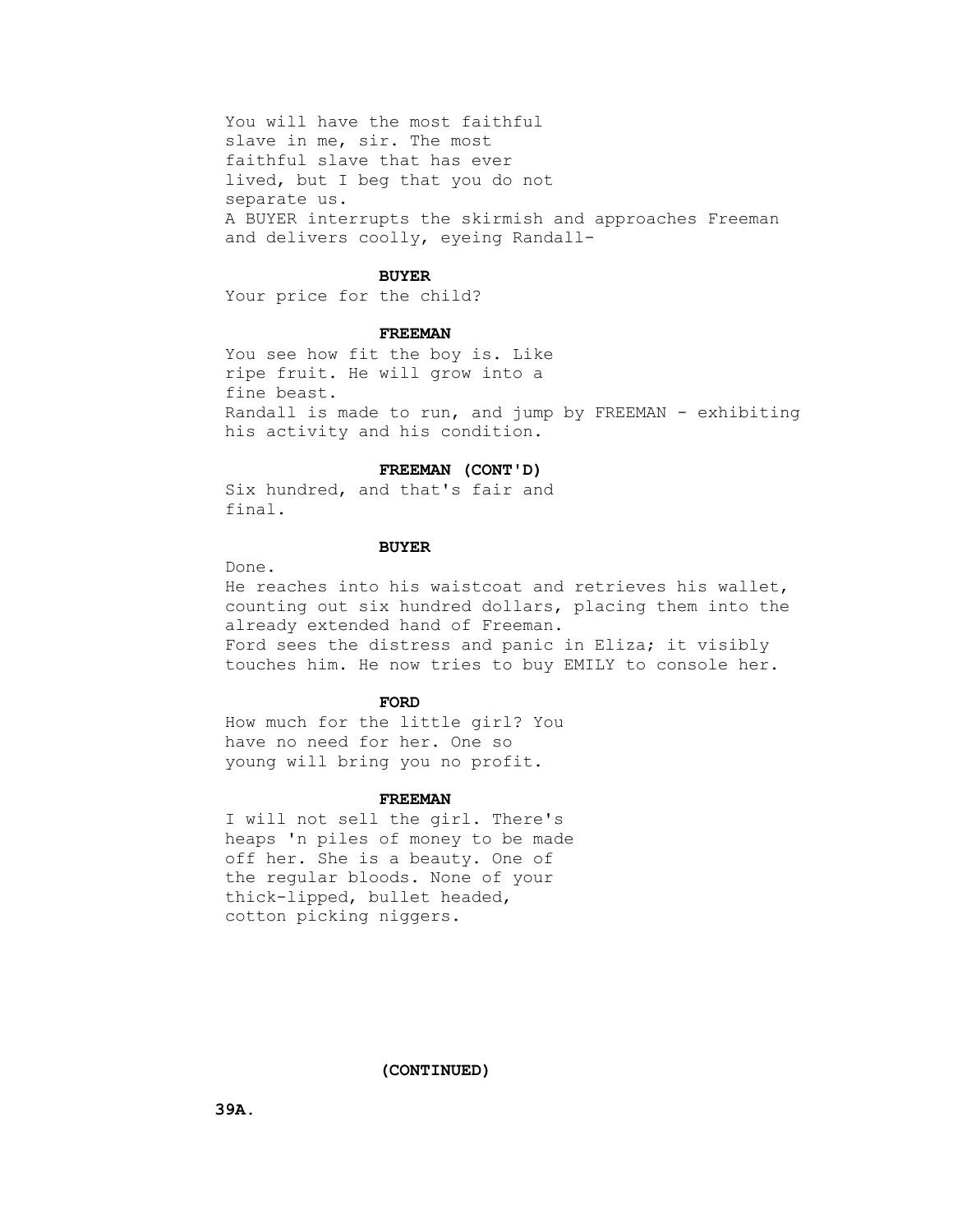## **59 CONTINUED: (2) 59**

### **FORD**

 Her child, man. For God's sake, are you not sentimental in the least?

#### **FREEMAN**

 My sentimentality stretches the length of a coin. Do you want the lot, Mr. Ford, or do you pass on them all?

### **FORD**

 I will take the ones Platt and Eliza. Eliza grips her children tight.

#### **ELIZA**

 I will not go without my children. You will not take them from me.

#### **(CONTINUED)**

 **40.**

### **59 CONTINUED: (3) 59**

 As if to prove her wrong, Freeman puts a foot to Eliza and harshly kicks her away from Emily.

### **ELIZA (CONT'D)**

 Please, don't. No! Freeman, to Cape:

#### **FREEMAN**

 Take her out of here. Cape DROPS HIS FIDDLE, begins to pull Eliza away toward the door of the room, but her screaming and pleading do not abate. IT IS CLEARLY UNSETTLING TO THE OTHER BUYERS.

## **FREEMAN (CONT'D)**

 Keep her quiet. Cape tries to muzzle her with his hand, but Eliza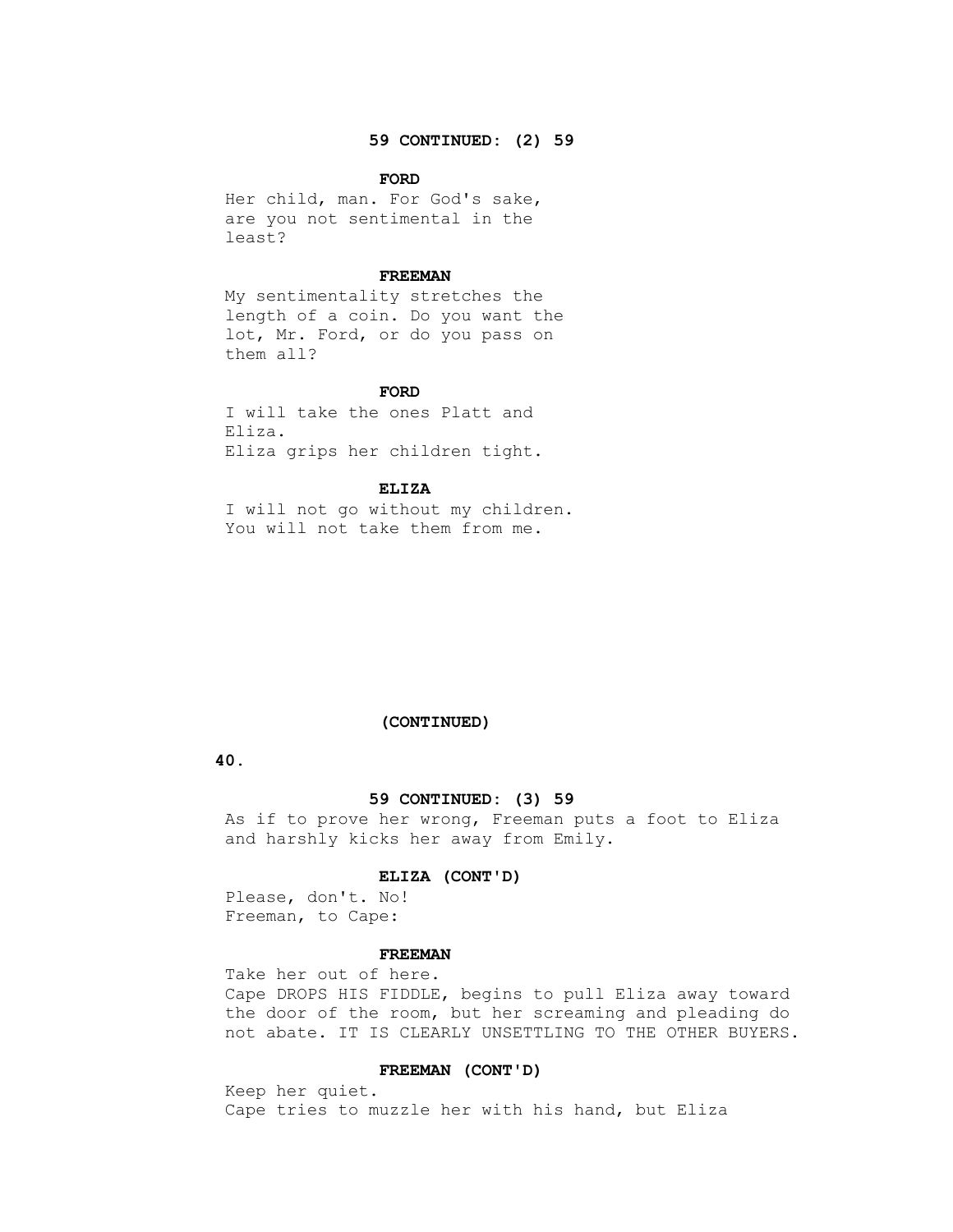continues to scream for her children as Emily does for her mother.

### **EMILY**

Mama... Mama!

### **FREEMAN**

### **(TO SOLOMON)**

 Play something! Get the fiddle and play. As ordered, Solomon takes up Cape's fiddle and begins to play lightly.

### **FREEMAN (CONT'D)**

Play!

 Solomon plays harder and more loudly. Still, it is barely enough to drown out Eliza's cries. Freeman gets the other slaves to clap along with Solomon's playing. Emily frees herself and runs back, crying but endeavoring to be strong-

## **EMILY**

 Don't cry, Mama. I will be a good girl. Don't cry. I will keep my head up and I will look smart. I will always look smart.

#### **FREEMAN**

 Make merry, all of you! Goddamn it, Cape! Keep her quiet or it's your damned hide I will take it out of! Cape pulls a rag, stuffs it in Eliza's mouth. Clamping both hands over her mouth, he hauls Eliza from the room by the head. IT IS AN UGLY, UGLY SCENE.

 **40A.**

# **60 EXT. FORD PLANTATION - LATER 60**

 Driven in a horse drawn wagon by Ford are Solomon and Eliza. Eliza is sullen to say the least. With the loss of her two children she has dropped into a depression she will not be able to pull out of.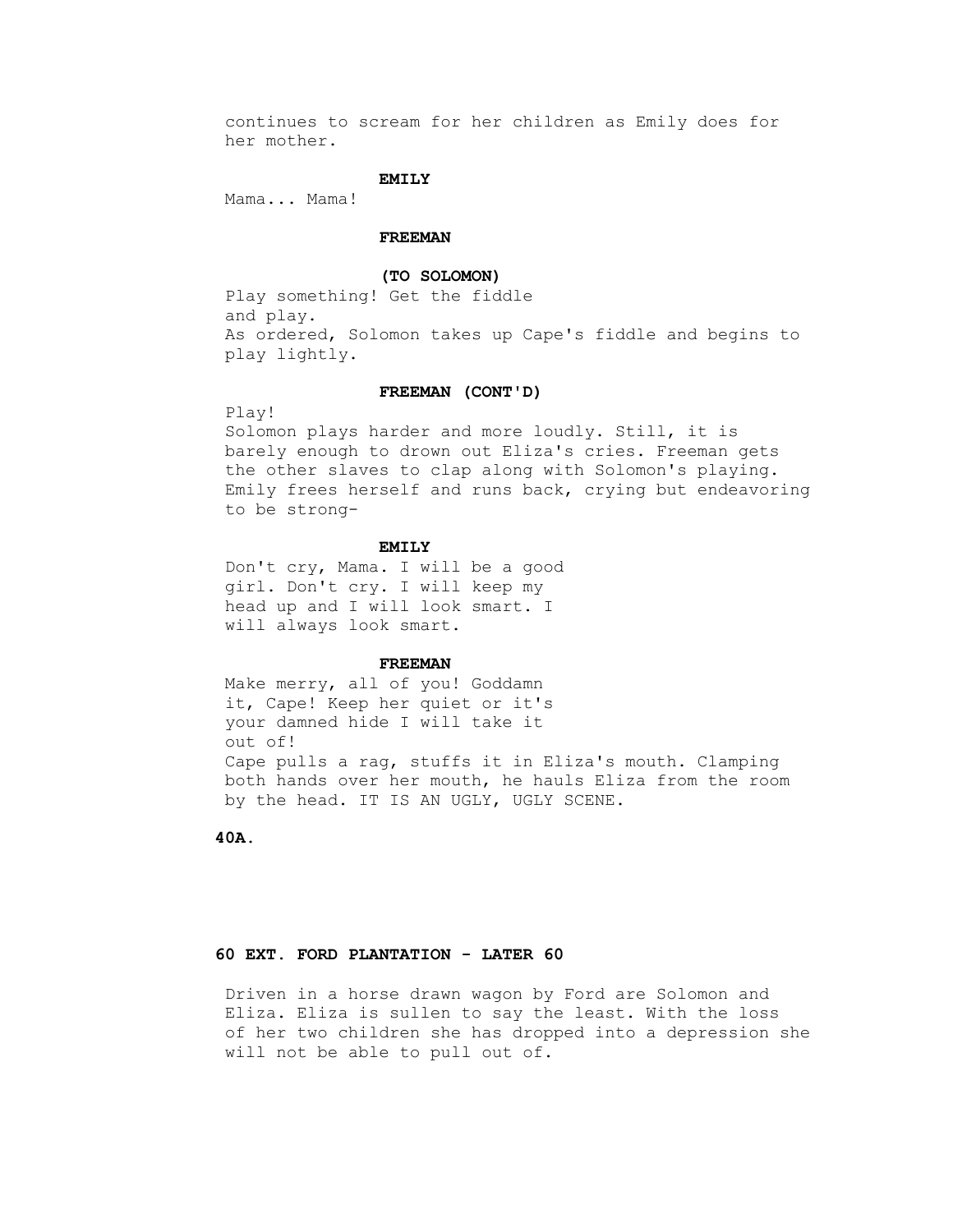#### **(CONTINUED)**

 **41.**

### **60 CONTINUED: 60**

 They arrive to the FORD PLANTATION. The main house of the plantation - the GREAT HOUSE as they are commonly called - is sizable. Two stories high with a piazza in front. In the rear are also a log kitchen, poultry house, corncribs and several slave cabins. The plantation is described as "a green spot in the wilderness."

 With the arrival of Master Ford there is a flurry of activity - the "excitement" of a new delivery. MR. CHAPIN, a white overseer, instructs a slave named SAM.

## **CHAPIN**

Sam, call to the Mistress.

## **SAM**

 Mistress! Mistress, they arrivn'. MISTRESS FORD EXITS the house - along with her attending slave, RACHEL, who is a cook AS WELL AS SAM'S WIFE - and travels to her husband, kisses him, then laughingly

#### **INQUIRES:**

### **MRS. FORD**

 Did you bring all those niggers? Two of them? You got two?

#### **FORD**

 Make me something to eat, dear. The day has taken it from me.

#### **MRS. FORD**

Let me get a look at them...

## **FORD**

Mr. Chapin--

# **MRS. FORD**

### **(RE: ELIZA)**

 This one's cryin'. Why is this one cryin'?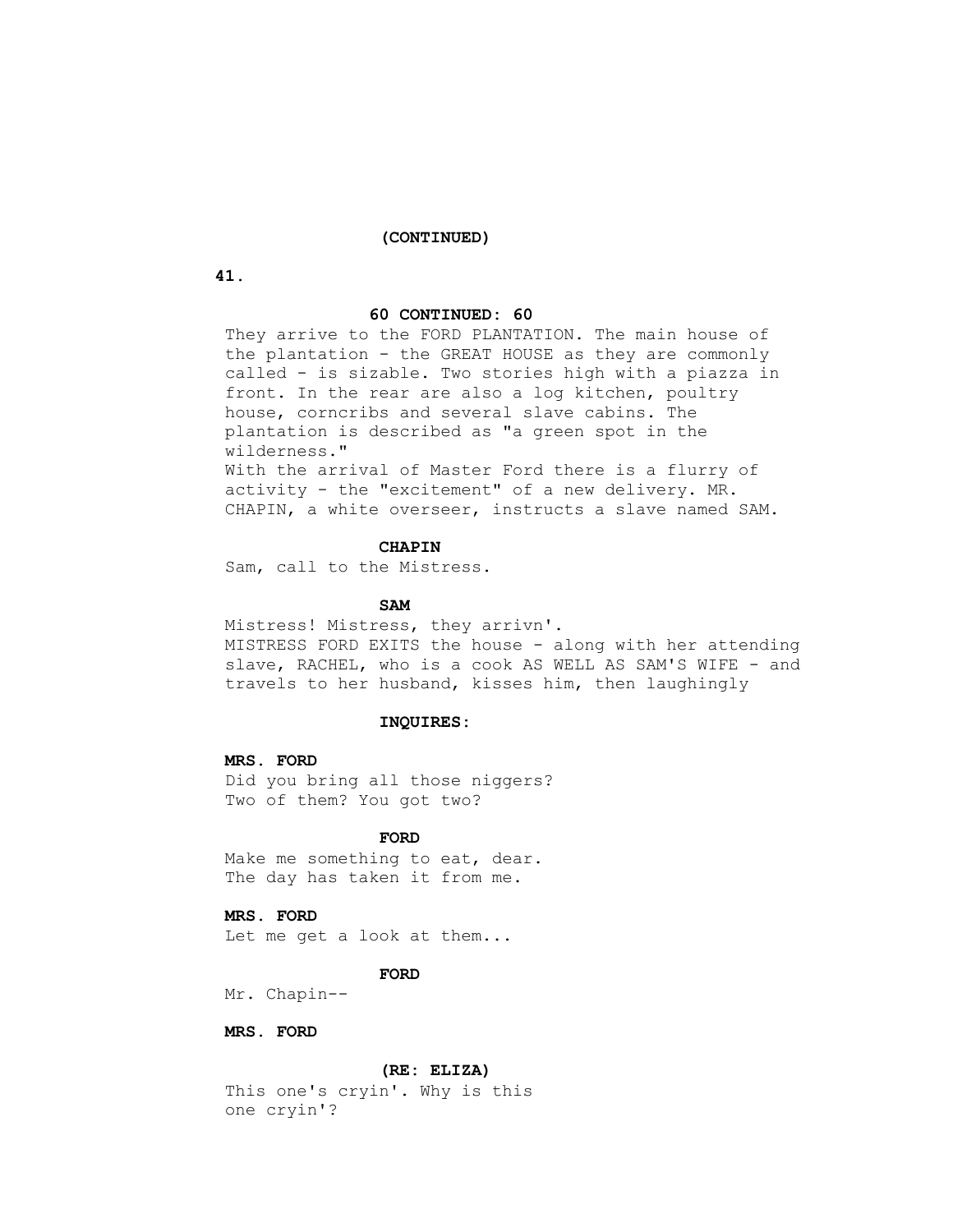## **FORD**

Separated from her children.

 **MRS. FORD**

Oh, dear.

 **FORD**

It couldn't be helped.

## **MRS. FORD**

Poor, poor woman.

#### **FORD**

 Mr. Chapin, tomorrow you will take these two up to the mill and start them workin'. For now make them

## **(MORE)**

## **(CONTINUED)**

 **42.**

 **60 CONTINUED: (2) 60**

### **FORD (CONT'D)**

 adequate; fix them a meal, and have them rest themselves.

## **CHAPIN**

 Yes, sir. (to the slaves:) C'mon, now. C'mon. Don't dawdle.

# **MRS. FORD**

## **(TO ELIZA:)**

 Something to eat and some rest; your children will soon enough be forgotten.

# **A61A A61A**

# **EXT. FORD'S WORK AREA - DAY**

 John Tibeats, stands before the slaves. Chapin hovers to one side.

#### **TIBEATS**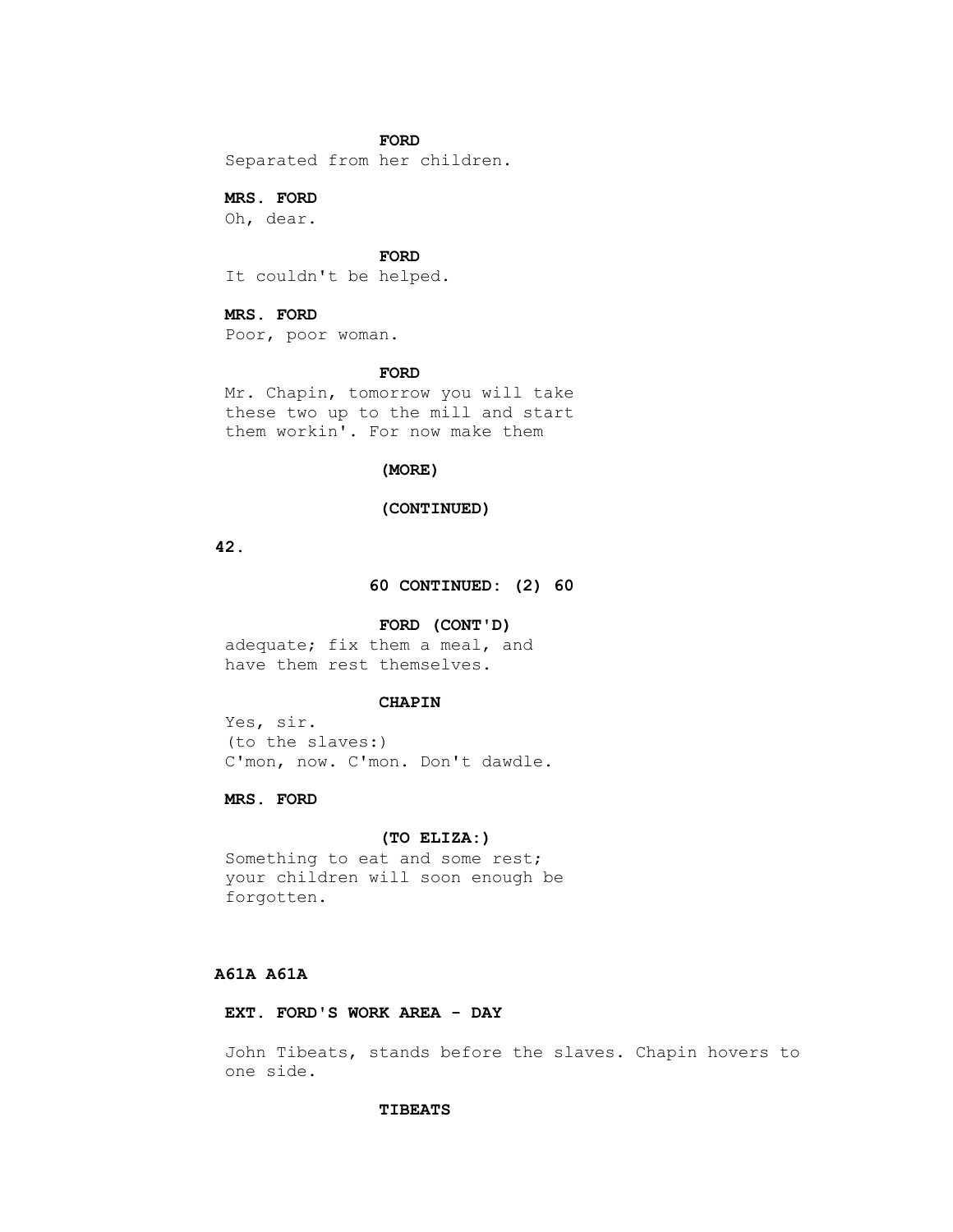My name is John Tibeats, William Ford's chief carpenter. You will refer to me as Master. Tibeats nods in Chapin's direction:

#### **TIBEATS (CONT'D)**

 Mister Chapin is the overseer on this plantation. He is responsible for all of Ford's property. You too will refer to him as Master. This plantation covers many hundreds of acres, and you will traverse the Texas road between the forest site and the sawmill in double time. Any clever nigger on that path that gets a little lightfooted, I will remind him that on one side men and bloodhounds patrol the border and on the other the bayou provides a hard living, with alligators and little to eat or drink that won't kill you. No slave has escaped here with his life. You're here to work niggers, so let's commence. Tibeats begins to sing the song "Run Nigger, Run" mockingly. We cut to Solomon chopping logs and into the montage of the slaves doing manual labor and arriving back to the sawmill. Lyrics for "Run Nigger, Run"

## **(CONTINUED)**

#### **42A.**

## **A61A CONTINUED: A61A**

 Oh run nigger run well the pattyroller will get you Run nigger run well you better get away Run nigger run well the pattyroller will get you Run nigger run well you better get away Nigger run nigger flew Nigger tore his shirt in two Run run the pattyroller will get you Run nigger run well you better get away Nigger run, run so fast Stoved his head in a hornets nest Run nigger run well the pattyroller will get you Run nigger run well you better get away Nigger run through the field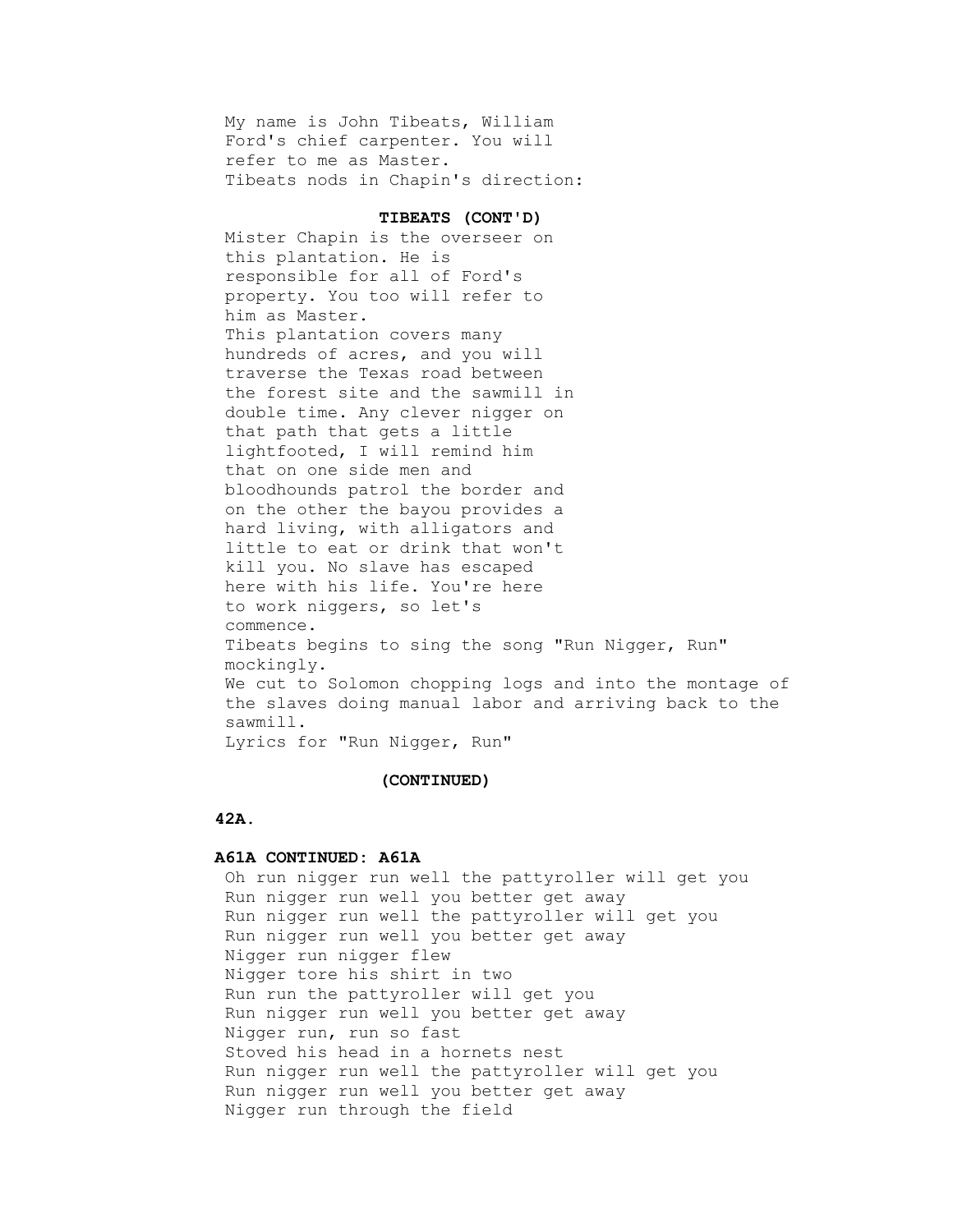Black slick coal and barley heel Run nigger run the pattyroller will get you Run nigger run well you better get away Some folks say a nigger won't steal I caught three in my corn field One has a bushel? And one has a peck One had a rope and it was hung around his neck Run nigger run well the pattyroller will get you Run nigger run well you better get away Run nigger run well the pattyroller will get you Run nigger run well you better get away Oh nigger run and nigger flew Why in the devil can't a white man chew Run nigger run well the pattyroller will get you Run nigger run well you better get away Hey Mr. Pattyroller don't catch me Catch that nigger behind that tree Run nigger run well the pattyroller will get you? Run nigger run well you better get away Nigger run, run so fast Stoved his head in a hornets nest Run nigger run well the pattyroller will get you Run nigger run well you better get away

## **61 EXT. WOODS - DAY 61**

### **-END OF MAY THROUGH EARLY JUNE, 1841-**

 We are in a wooded area. There is A GANG OF SLAVES chopping trees into timber. It is hard, laborious work made no more easy by the sweltering heat. Solomon is among them as well as Sam.

### **62 62**

# **EXT. WOODS - LATER**

 The slaves now load the timber onto a horse drawn wagon. Again, hard work done under the ever present sun.

 **42B.**

 **63 EXT. ROAD - LATER 63**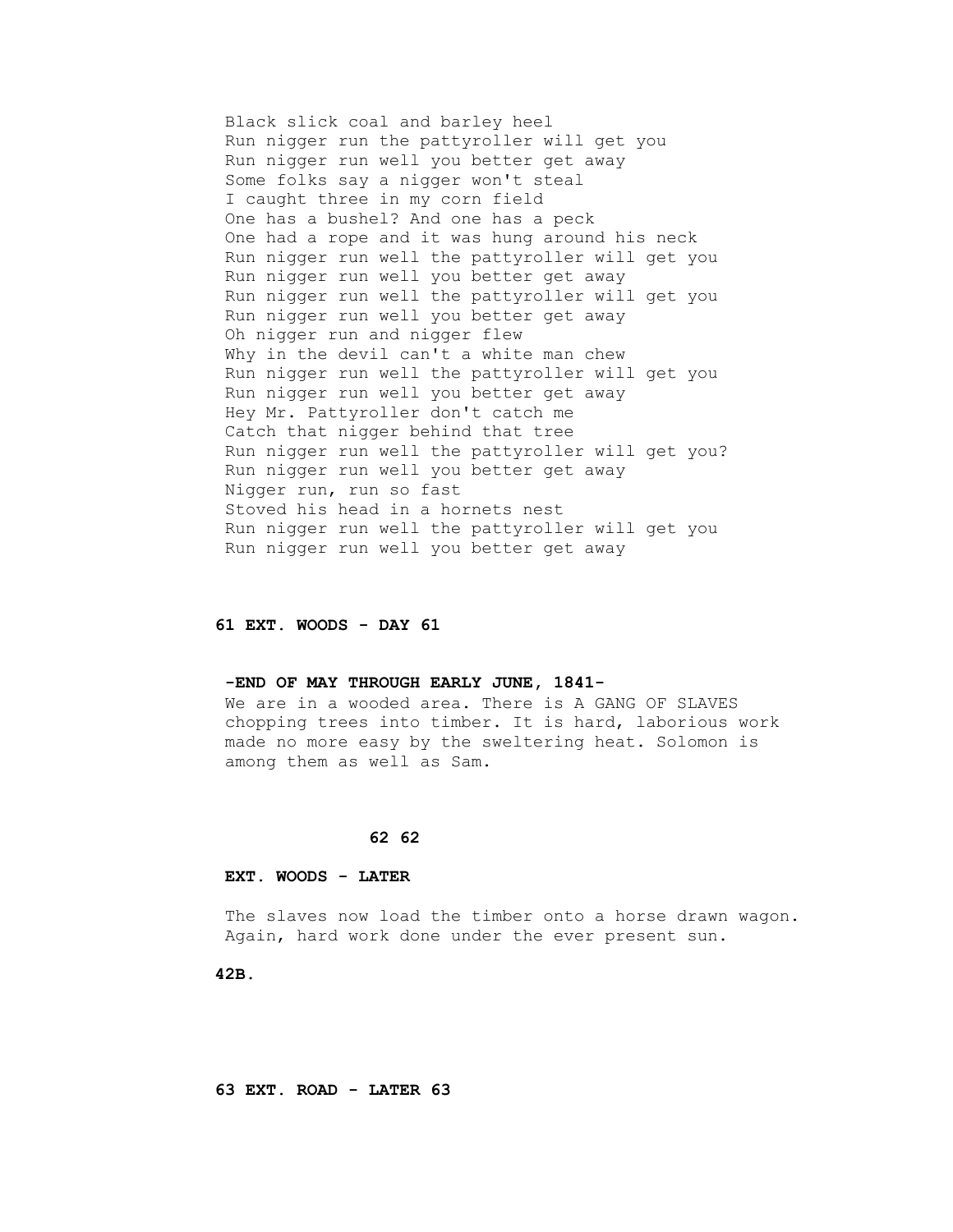As Sam drives the wagon, the other slaves trudge along side by foot. We should get the sense the travel is long and tedious.

#### **64 EXT. FORD'S WORK AREA - LATER 64**

 It is a sizable work area on the edge of Indian Creek. There is much work being done, the slaves primarily employed in piling the timber and chopping it into lumber. As before, there is little doubt about the rigors of the job at hand. Working as a carpenter at the work area is JOHN TIBEATS. There are also various CUSTOMERS who move about placing orders.

### **65 65**

#### **EXT. FORD PLANTATION - DAY**

#### **-EARLY TO MID JUNE, 1841-**

 It's Sunday morning. All of Ford's slaves are dressed with their "finest" clothes - brightly colored and as free as possible of defect. The slaves are gathered on

### **(CONTINUED)**

## **43.**

#### **65 CONTINUED: 65**

 the lawn just beyond the piazza. Mistress Ford is present as well. As the slaves listen, Ford reads to them Scripture. His tone is of a man trying to preach by way of compassion.

## *FORD*

 "But as touching the resurrection of the dead, have ye not read that which was spoken unto you by God, saying, I am the God of Abraham,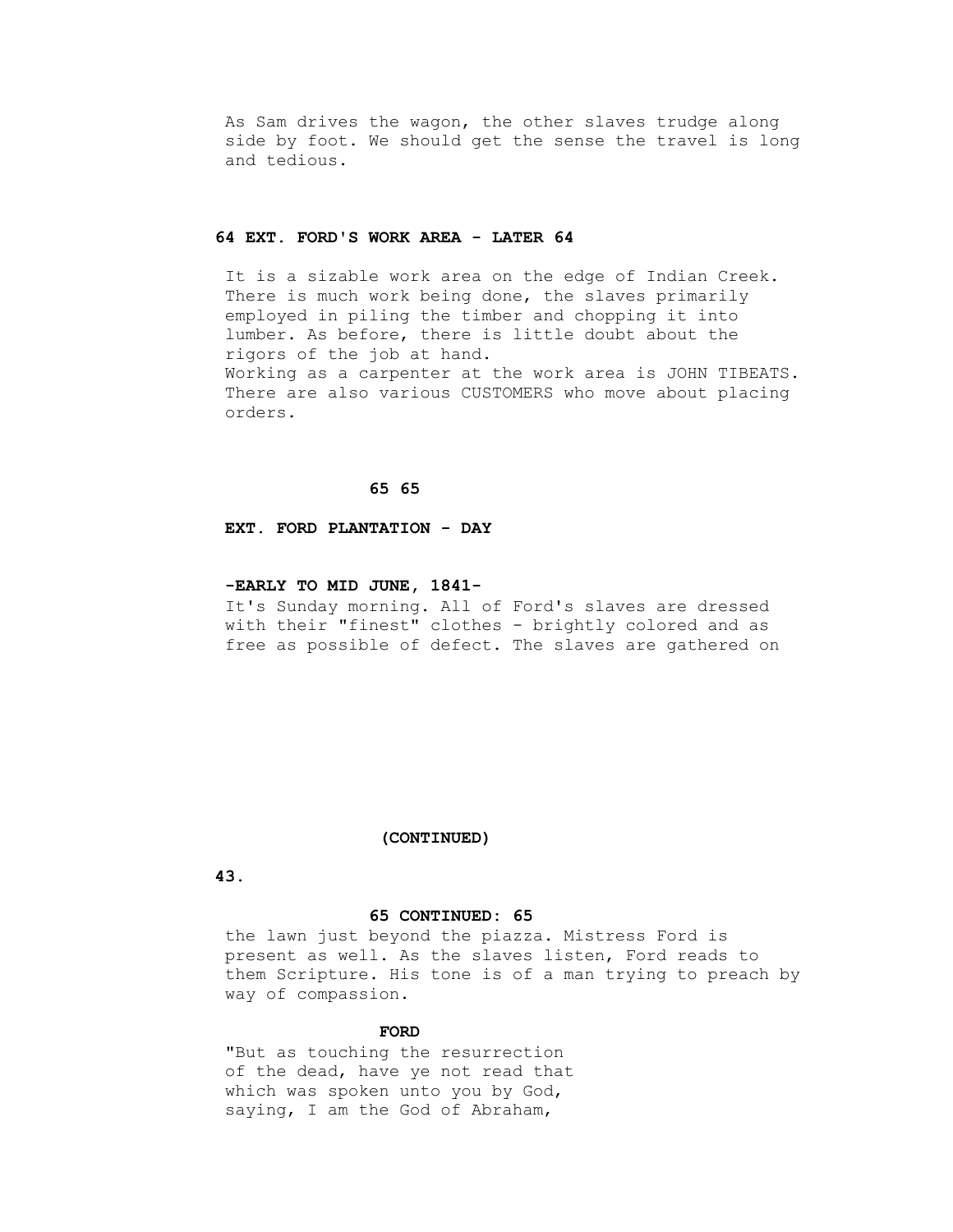and the God of Isaac, and the God of Jacob. God is not the God of the dead, but of the living. And when the multitude heard this, they were astonished at his doctrine. Then one of them, which was a lawyer, asked him a question, tempting him, and saying, Master, which is the great commandment in the law? Jesus said unto him, Thou shalt love the Lord thy God with all thy heart, and with all thy soul, and with all thy mind. This is the first and great commandment. And the second is like unto it, thou shalt love thy neighbor as thyself. On these two commandments hang all the law and the prophets." Despite the lightness with which Ford speaks and the hope in his words, ELIZA SITS OFF TO THE SIDE - SELF-SECLUDED

### **A BIT - WEEPING GENTLY.**

 We should be able to see in Mistress Ford's eyes that Eliza's constant crying is unsettling.

 **66 66**

 **OMITTED**

 **67 OMIT 67**

 **68 OMITTED 68**

 **44.**

 **69 OMIT 69**

 **70 EXT. FORD'S WORK AREA - DAY 70**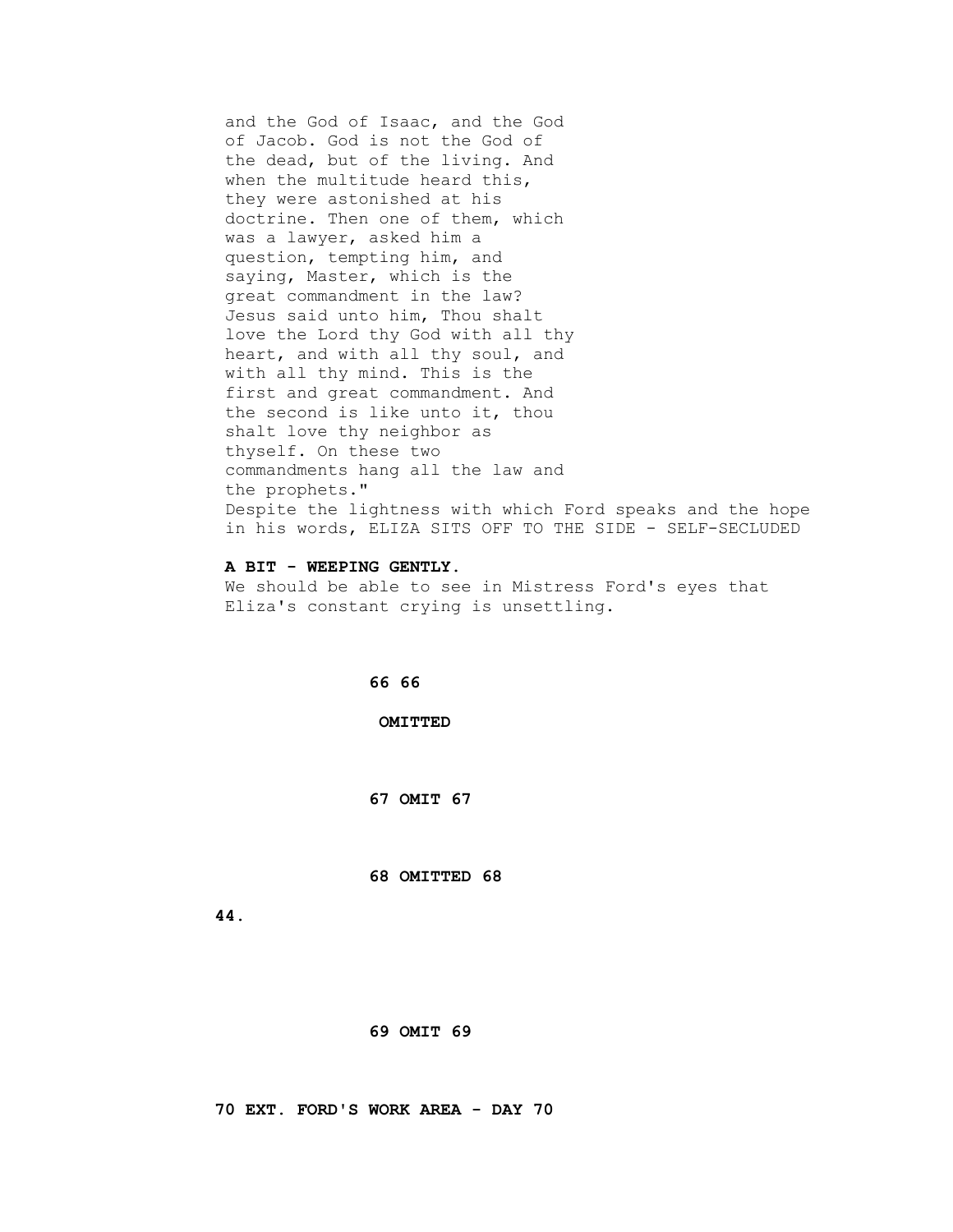#### **-MID JUNE, 1841-**

 The slaves have broken for lunch. They snack on smoked meat and drink water from gourds. As they lunch Solomon reads from Sam's Bible to the other slaves.

#### **SOLOMON**

 But he that is greatest among you, let him be as the younger; and he that is chief, as he that doth serve. For whether is greater, he that sitteth at meat, or he that serveth? Is not he that sitteth at meat? But I am among you as he that serveth. A white customer - WINSLOW - irate at the sight and sound of slaves reading Scripture, crosses over. He grabs the Bible.

#### **WINSLOW**

From where did you thieve this?

## **SAM**

 Suh, the book is my property. The White Customer has no interest in Sam's answer. With flailing hands he STARTS BEATING ON SAM. Solomon tries to stop him. That only makes the situation worse, Solomon now the target of the man's ire.

#### **WINSLOW**

 Take your hands from me! Ford comes running over.

#### **FORD**

What is the commotion?

### **WINSLOW**

 Your niggers are either brazen or rebellious. This one was readin' Scripture, and this one claims it to be his.

## *FORD*

It is. A gift from his Mistress.

### **WINSLOW**

You condone this?

#### **FORD**

 I encourage it. As a Christian I can do no less.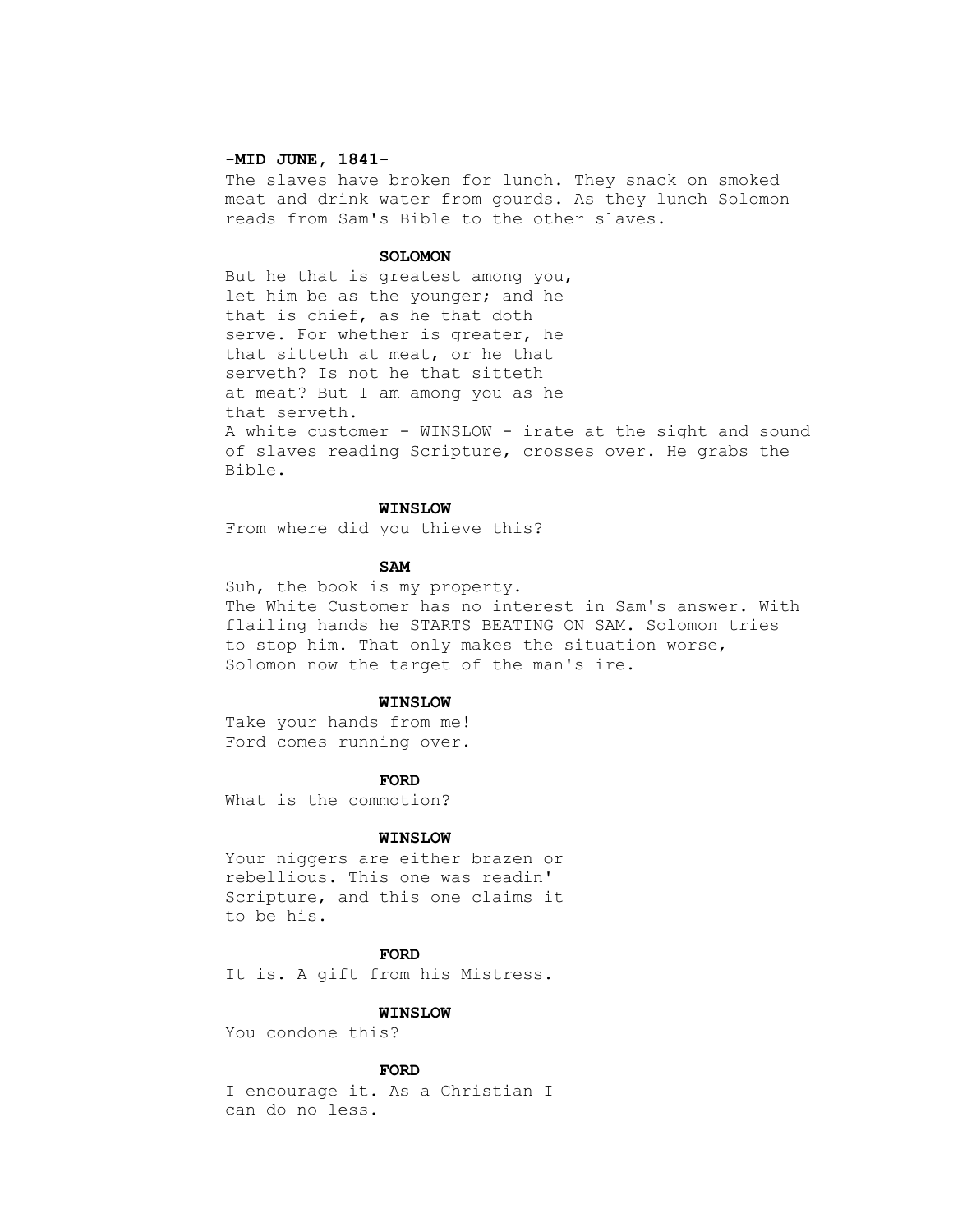#### **(CONTINUED)**

 **45.**

## **70 CONTINUED: 70**

#### **WINSLOW**

 You can do no worse, Ford. A slave that reads is dangerous. Winslow moves off. He yells back at Ford:

#### **WINSLOW (CONT'D)**

 And the man who would allow a slave to read is unfit to own niggers! Handing the Bible back to Sam, very matter of factly:

## **FORD**

 Pay him no mind. The word of God applies to all. In that you may take comfort.

#### **71 71**

 **OMITTED**

## **72 EXT. ROAD - DAY 72**

 Sam is at the reigns of the wagon carrying the timber to Ford's WORK AREA. Slaves trudge alongside, same as it ever was. Only...it's not quite the same. Sam brings the wagon to a halt. He, and the slaves look up the road ahead of them. Standing in the middle of the road is a group of CHICKASAWS INDIANS. They are in their "usual" dress of buckskin breeches and calico hunting shirts of fantastic colors, buttoned from belt to chin. They have with them DOGS and HORSES. They carry with them the carcass of a deer.

The two groups stare at each other for a long moment.

### **73 73**

 **EXT. FIELD - DUSK/END OF DAY**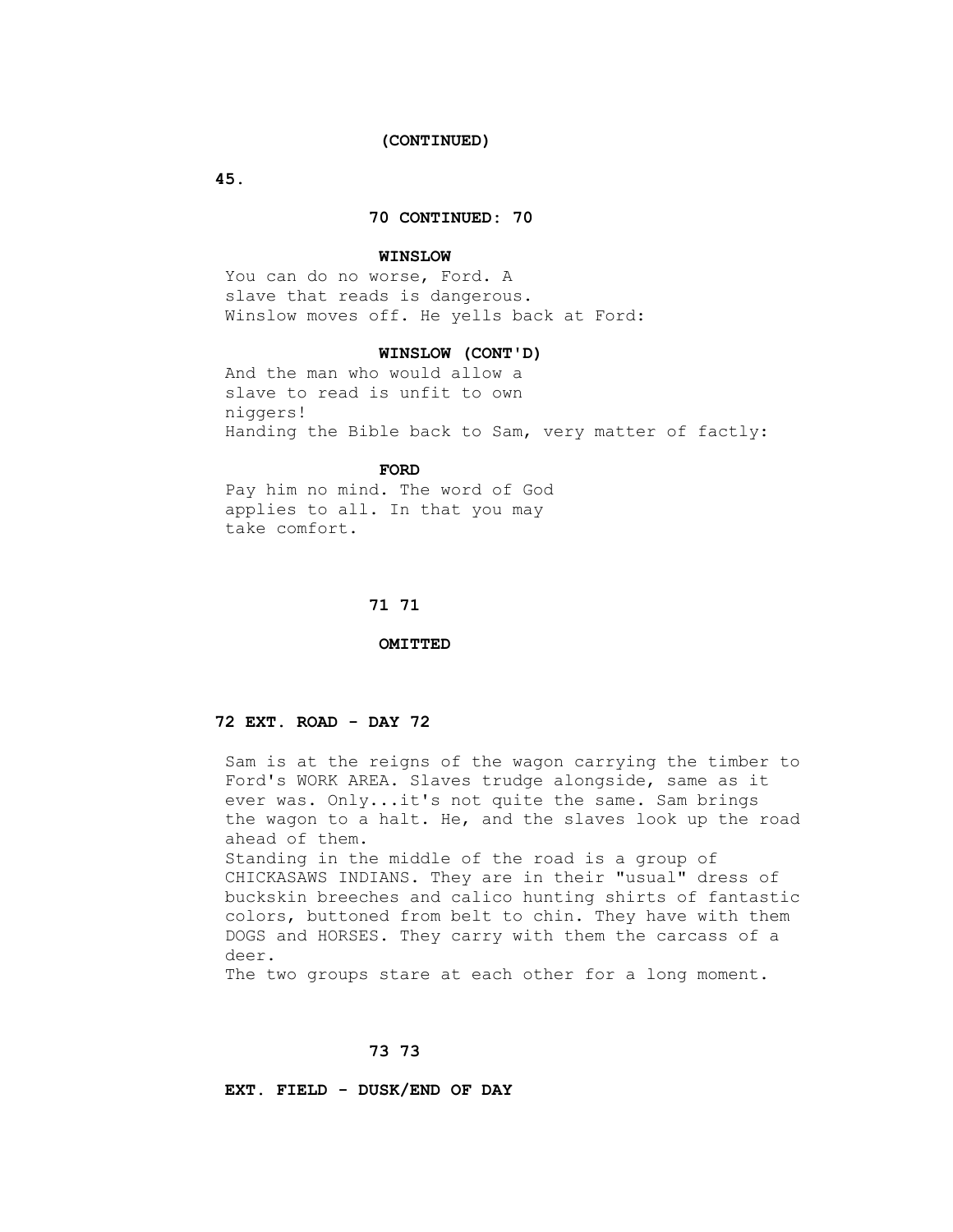The groups of slaves and Chickasaws are now intermingled. They "break bread" - actually they work on the carcass of the deer which is now roasting over a large fire. As well the group share a smoke on a pipe. One of the Chickasaws is playing a tune on an "INDIAN FIDDLE." The Chickasaws perform a customary dance; trotting after each other, and giving utterance to a guttural, sing-song noise. The slaves enjoy the respite from work, Solomon particularly taken by the music...if not entirely enthralled by it.

 **(CONTINUED)**

 **46.**

# **73 CONTINUED: 73**

 After a bit, Solomon rights himself and heads from the group.

## **74 EXT. RIVER BANK - CONTINUOUS 74**

 Solomon arrives to some tall grass at the edge of the river. Lowering his trousers, SOLOMON SQUATS TO DEFECATE. As he does, he stares out toward the flowing waters of Indian Creek. After a few moments, as though a thought far greater than relieving himself has come to him, Solomon stands and replaces his pants. Oddly, Solomon stares out at the water as though he were a man possessed.

### **75 75**

## **EXT. FORD'S WORK AREA - DAY**

 Just beyond the WORK AREA Solomon speaks with Ford as Tibeats listens. Solomon is drawing in the dirt, making rough diagrams for Ford as he explains himself.

### **SOLOMON**

 The creek is plenty deep enough to sail, even with a boat full of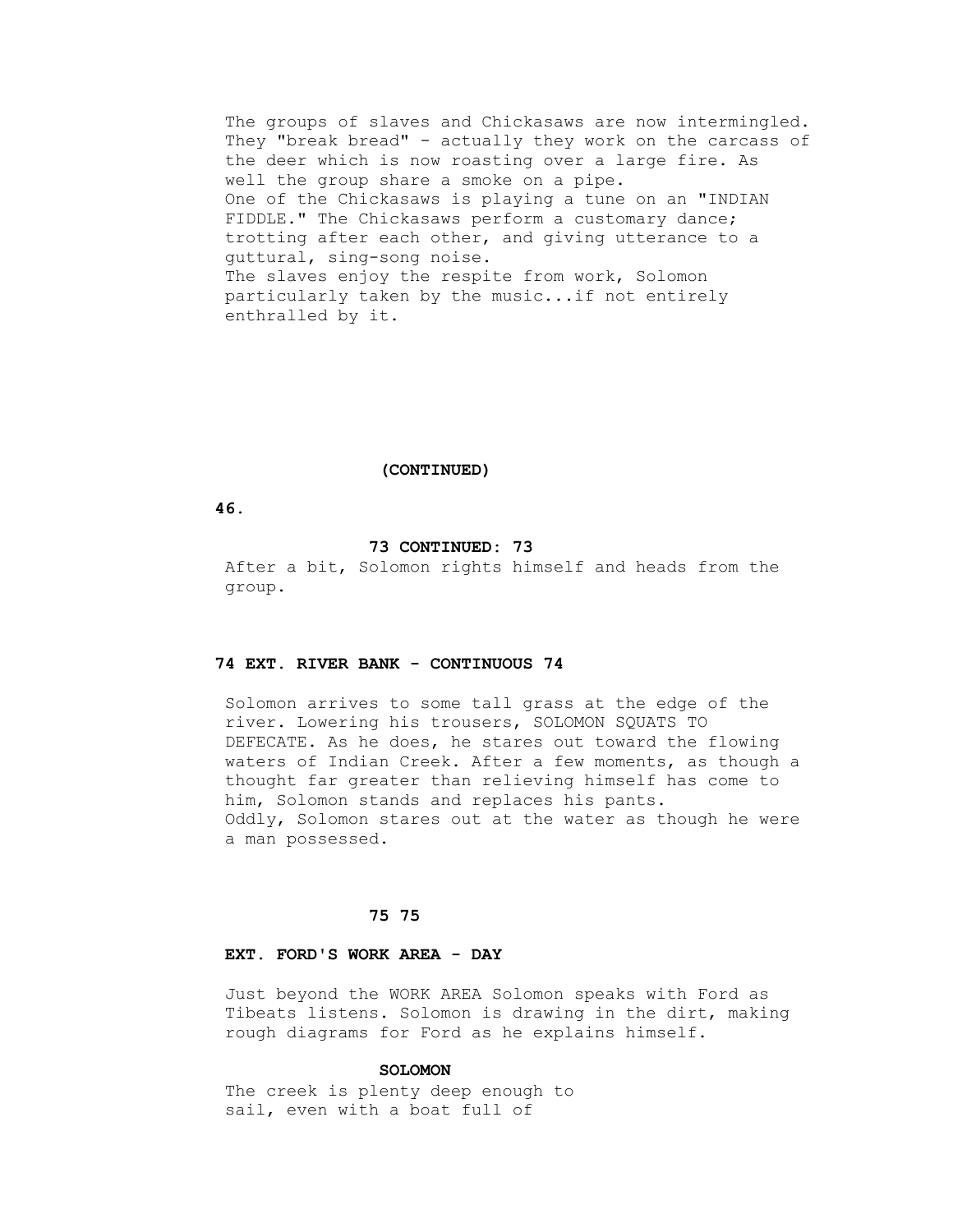load. The distance from the WORK AREA to the point on the latter bayou is several miles by water fewer than land. It occurs to me that the expense of the transportation would be materially

### **DIMINISHED--**

#### **TIBEATS**

"Materially diminished?"

#### **SOLOMON**

If we use the waterway.

### **TIBEATS**

 It's a scheme. Plenty of engineers have schemed similarly. The passes are too tight.

### **SOLOMON**

 I reckon them at more than twelve feet at their most narrow. Wide enough for a tub to traverse. A team of niggers can clear it out.

### **TIBEATS**

 And you know what of transport and terra formin'?

## **(CONTINUED)**

 **47.**

# **75 CONTINUED: 75**

## **SOLOMON**

 I labored repairing the Champlain canal, on the section over which William Van Nortwick was superintendent. With my earnings I hired several efficient hands to assist me, and I entered into contracts for the transportation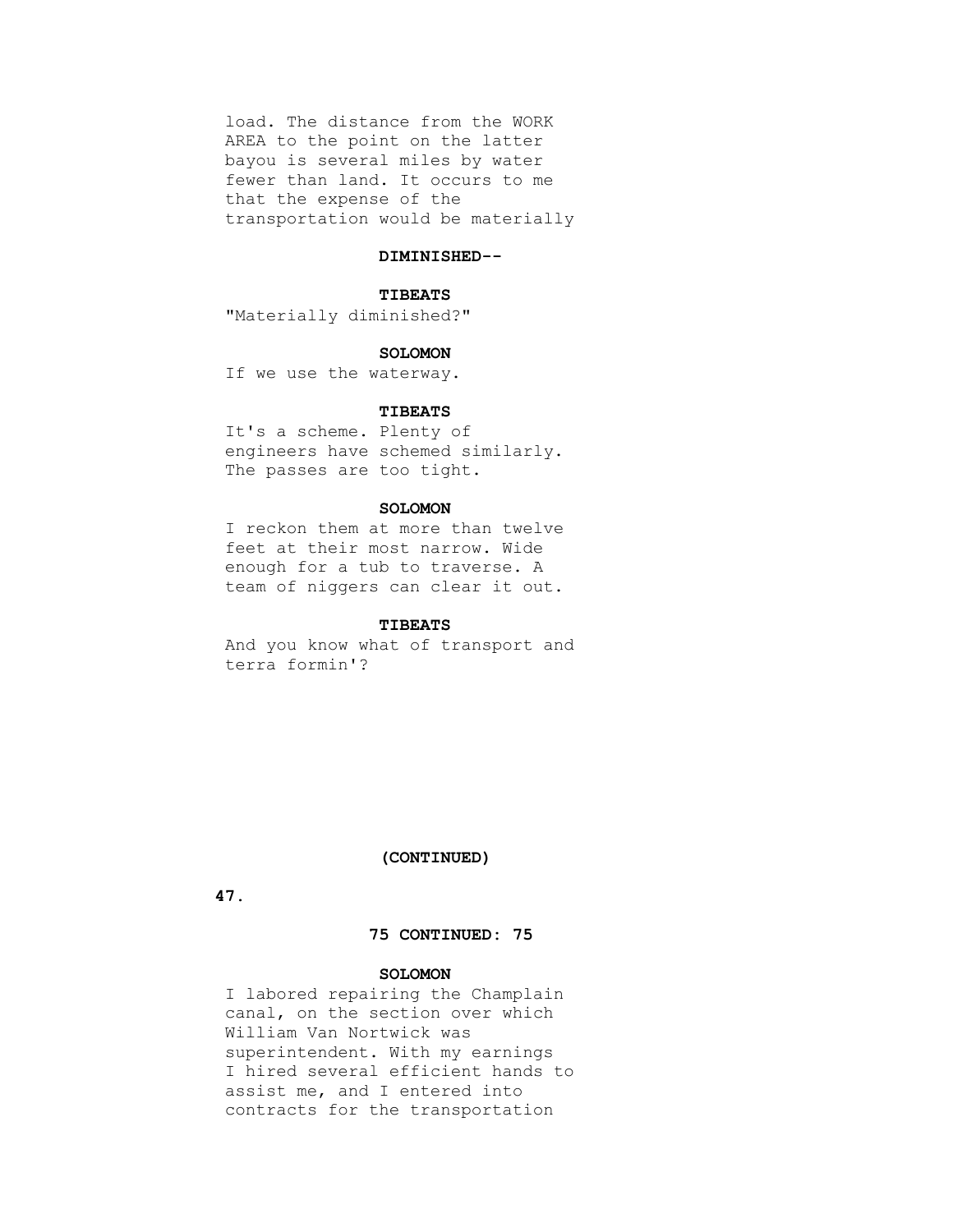of large rafts of timber from Lake Champlain to Troy.

## **FORD**

#### **(TO TIBEATS)**

 I'll admit to being impressed even if you won't.

#### **(TO SOLOMON)**

 Collect a gang, see what good you can do.

### **76 76**

 **EXT. CREEK - DAY**

### **-END OF JUNE, 1841-**

 WE HAVE A SERIES OF SCENES in which we see Solomon and a TEAM OF BLACKS working on the creek: CHOPPING TREES ALONG THE BANKS, widening out the shore... It's all just a trial for now. The work is diligent, but it is basic to this point. Still, under Solomon's direction, the slaves go at it like they've got something to prove. And rightly they do. Solomon also works on a narrow raft of twelve cribs with which he will transport the timber. Once this is constructed, HE PERSONALLY "SAILS" THEM UP

 **THE CREEK WITH A TEST LOAD.**

## **77 77**

### **EXT. FORD'S WORK AREA - LATER**

 Ford and a group of slaves wait along the river banks just beyond the WORK AREA. All are expectant in their manner. A long moment passes with no sign of Solomon. Then, from up river, we see Solomon's raft of lumber winding its way. SLAVES CHEER, and Ford literally applauds the effort. Tibeats looks pissed. He has just been shown up after all.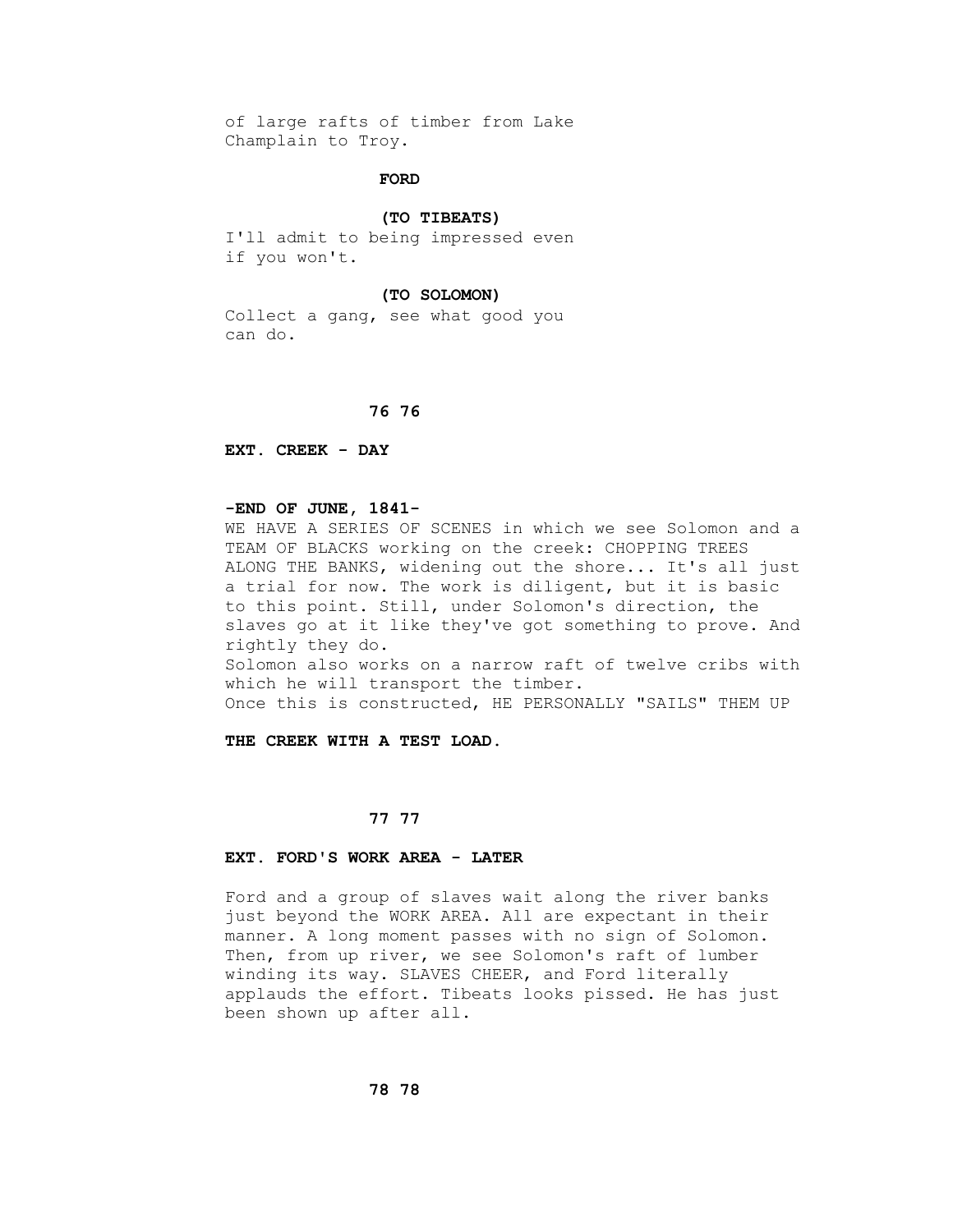## **EXT. FORD PLANTATION/GREAT HOUSE - DAY**

 As we come into the scene, Ford is presenting Solomon with a fiddle. Not as grand as the one he previously owned in New York, but a fine instrument none the less. It is a gift of thanks for his hard work. Solomon's gratitude is easily expressed.

### **(CONTINUED)**

 **48.**

#### **78 CONTINUED: 78**

#### **SOLOMON**

My great thanks, Master Ford.

#### **FORD**

 My thanks to you, and it is the least of it. My hope is that it brings us both much joy over the years.

 Following the statement, Solomon's not sure how to react. He remains grateful, but the thought of "over the years" is just a reminder of the altered state in which he now finds himself.

## **79 79**

### **EXT. FORD PLANATION/SLAVE SHACK - EVENING**

### **-END OF JULY, 1841-**

 The slaves eat. All tired from a days work they conduct themselves in silence. All except for Eliza who, SLIPPING INTO PERMANENT DEPRESSION, as always weeps. The sound of her sobbing edging him up - particularly after Master Ford's "over the years" observation. Solomon

#### **FINALLY SNAPS:**

#### **SOLOMON**

 Eliza. Eliza, stop! Solomon goes to her, grabs Eliza. She does not stop. As if to force the misery from her, Solomon SHAKES ELIZA

## **VIOLENTLY.**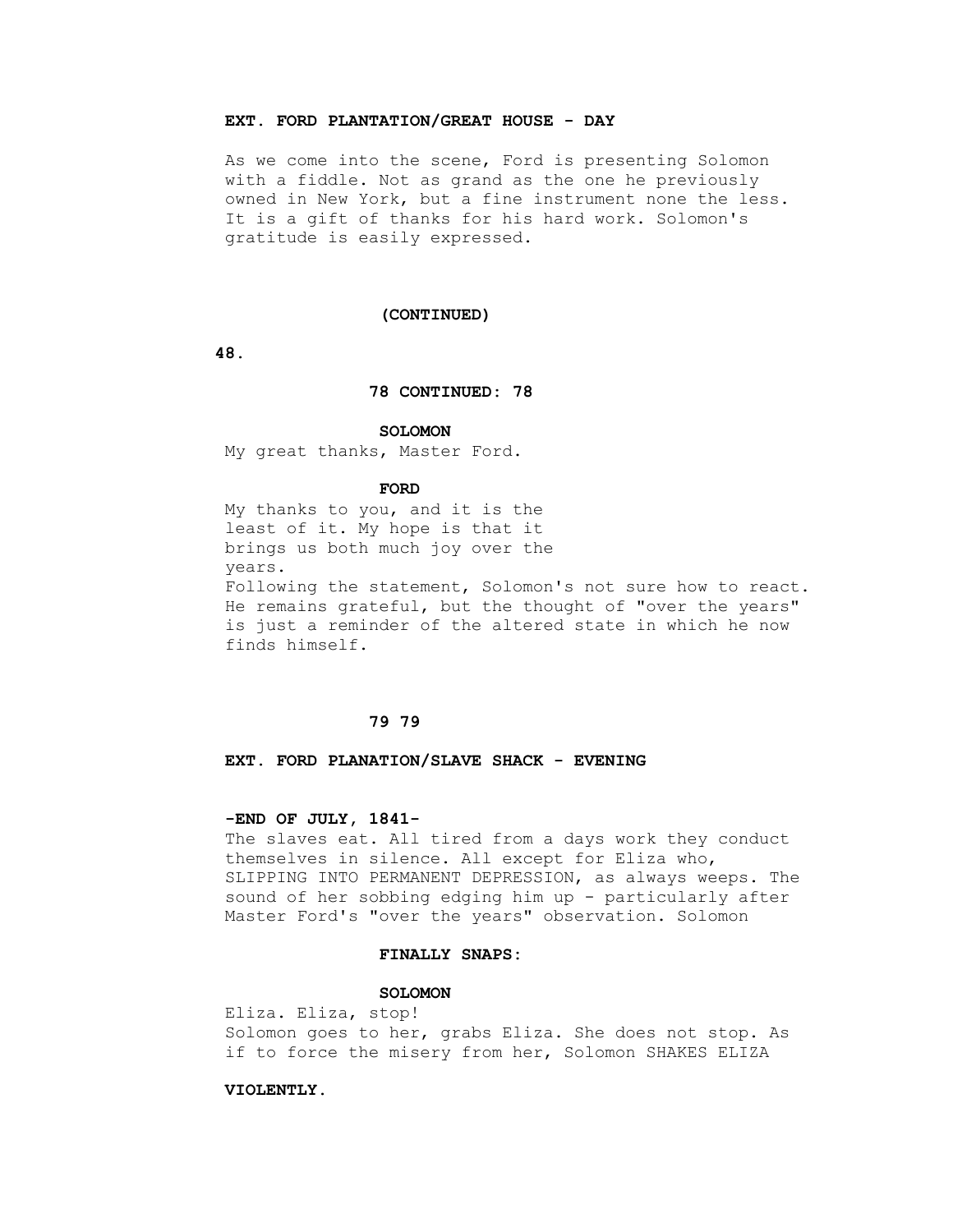## **SOLOMON (CONT'D)**

Stop it! Stop!

### **ELIZA**

 It's all I have to keeps my loss present.

### **SOLOMON**

 You let yourself be overcome by sorrow. You will drown in it.

### **ELIZA**

 Have you stopped crying for your children? You make no sounds, but will you ever let them go in your heart?

## **SOLOMON**

...They are as my flesh...

### **(CONTINUED)**

 **49.**

## **79 CONTINUED: 79**

## **ELIZA**

 Then who is distressed? Do I upset the Mistress and the Master? Do you care less for my loss than their well being?

#### **SOLOMON**

Master Ford is a decent man.

#### **ELIZA**

He is a slaver.

### **SOLOMON**

Under the circumstances--

### **ELIZA**

 Under the circumstances he is a slaver! Christian only in his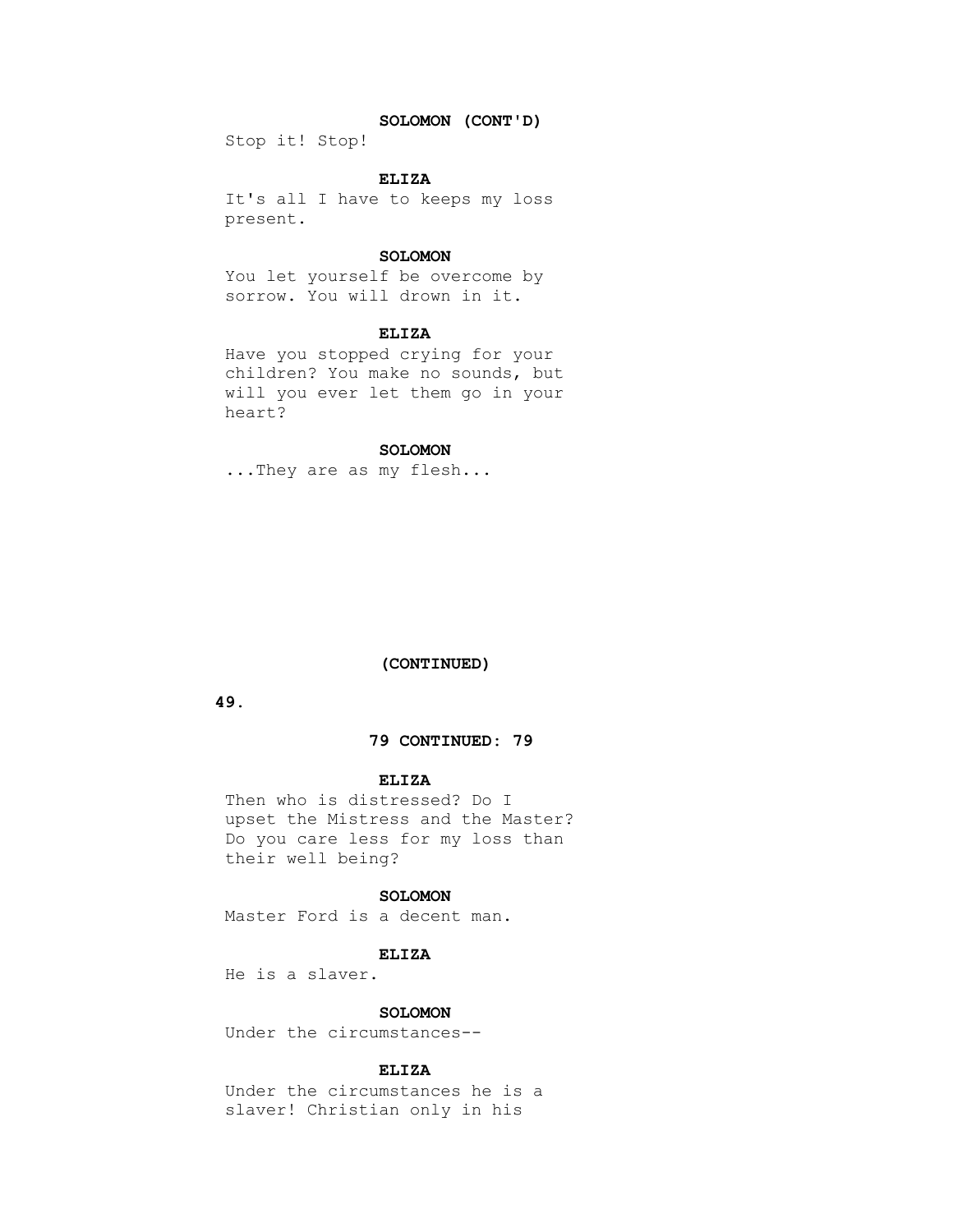proclamations. Separated me from my precious babies for lack of a few dollars. But you truckle at

### **HIS BOOT--**

#### **SOLOMON**

No...

#### **ELIZA**

You luxuriate in his favor.

### **SOLOMON**

 I survive. I will not fall into despair. Woeful and crushed; melancholy is the yolk I see most. I will offer up my talents to Master Ford. I will keep myself hearty until freedom is opportune.

#### **ELIZA**

 Ford is your opportunity. Do you think he does not know that you are more than you suggest? But he does nothing for you. Nothing. You are no better than prized livestock. Call for him. Call, tell him of your previous circumstances and see what it earns you...Solomon. Eliza uses Solomon's name quite pointedly as if to underscore his true self. Solomon get her meaning. Yet he says nothing. Again, pointedly:

## **ELIZA (CONT'D)**

 So, you've settled into your role as Platt, then?

### **SOLOMON**

### **(DEFENSIVE)**

My back is thick with scars from

#### **(MORE)**

### **(CONTINUED)**

 **50.**

 **79 CONTINUED: (2) 79**

#### **SOLOMON (CONT'D)**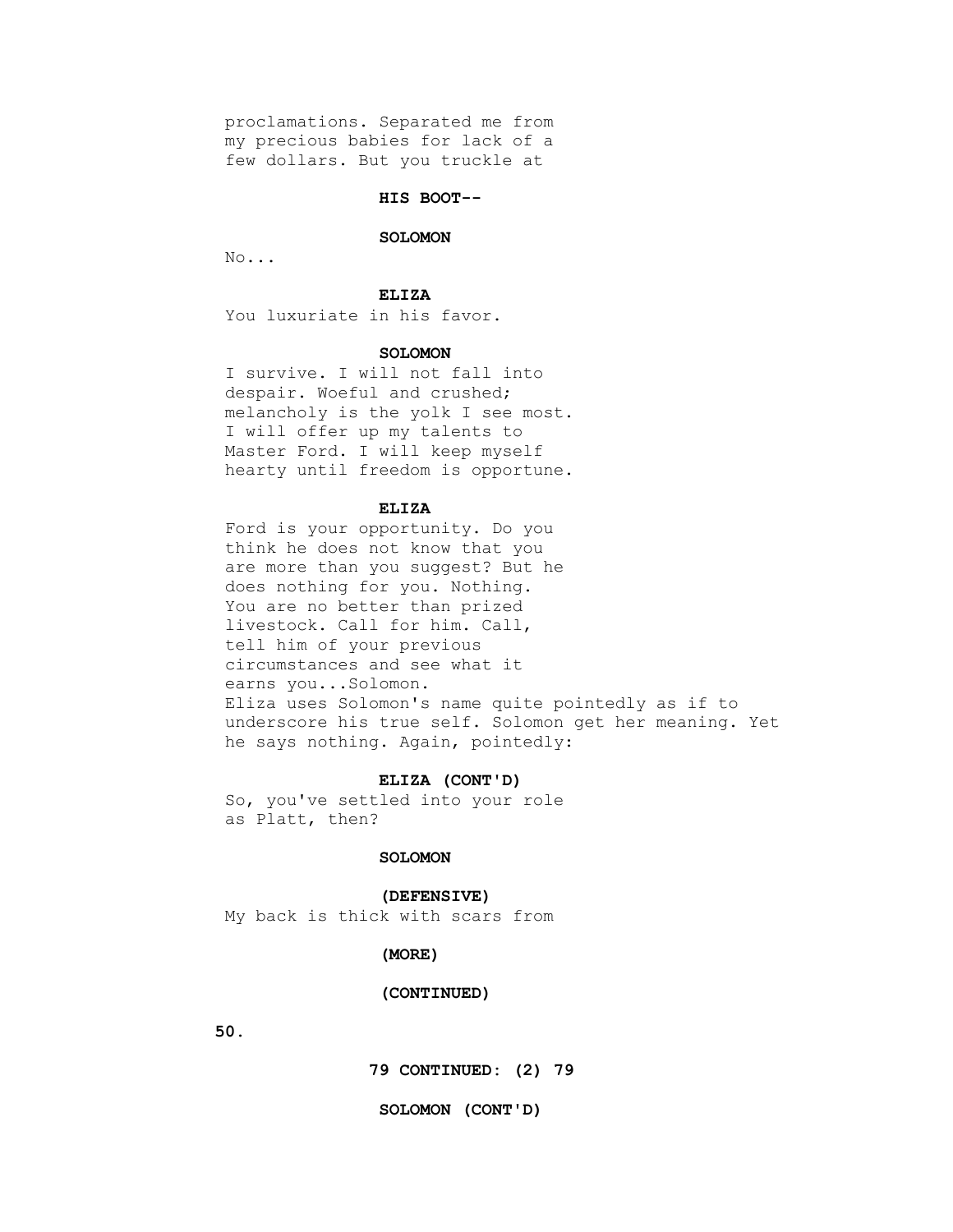protesting my freedom. Do not

#### **ACCUSE ME--**

### **ELIZA**

 I accuse you of nothing. I cannot accuse. I too have done so many, many dishonorable things to survive. And for all of them I have ended up here... No better than if I had stood up for myself. Father, Lord and Savior forgive me... Forgive me. Oh, Solomon, let me weep for my children.

### **FORD (V.O.)**

 At the same time came the disciples unto Jesus, saying, Who is the greatest in the kingdom of heaven?

#### **80 80**

#### **EXT. FORD PLANTATION - MORNING**

## **-AUGUST, 1841-**

 It's Sunday. The slaves are again gathered in the rose garden near the front of the house to hear the word of the Lord as read by Master Ford.

#### **FORD**

 And Jesus called a little child unto him, and set him in the midst of them, And said, Verily I say unto you, Except ye be converted, and become as little children, ye shall not enter into the kingdom of heaven. The phrase seems to trigger Eliza's tears. She begins to sob uncontrollably. Mrs. Ford turns to Rachel in a hushed whisper-

# **MRS. FORD**

 I cannot have that kind of depression about. Solomon, pretending not to have heard, slowly turns to Eliza with worry. Ford continues to preach over Eliza's keening.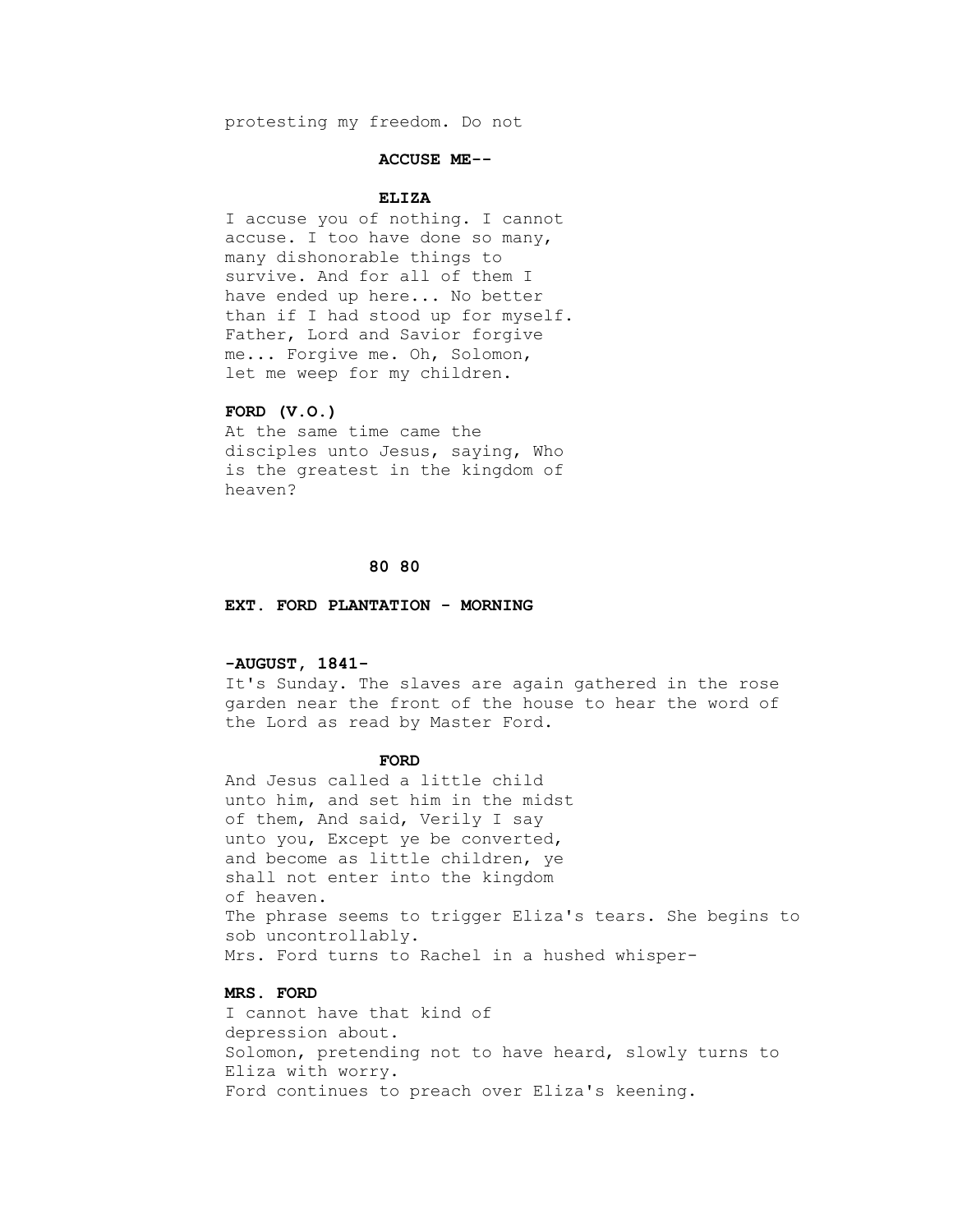### **FORD**

 But whoso shall offend one of these little ones which believe in me, it were better for him that a millstone were hanged about his neck, and that he were drowned in the depth of the sea. Woe unto

#### **(MORE)**

#### **(CONTINUED)**

 **50A.**

### **80 CONTINUED: 80**

#### **FORD (CONT'D)**

 the world because of offences! For it must needs be that offences come; but woe to that man by whom the offence cometh!

## **BLACK**

 **51.**

## **81 EXT. FORD PLANTATION - DAY 81**

## **-JANUARY, 1842-**

 Seasons have passed. It is winter now, and very grey out along the bayou. Ford and Tibeats - who we have seen working around the WORK AREA - stand with Solomon, Tibeats giving Solomon an inspection. Ford carries much lament.

## **TIBEATS**

 Raise yer shirt. Solomon does as instructed. Tibeats looks at Solomon's back, at the scars from lashings he bears.

#### **TIBEATS (CONT'D)**

Troublesome.

### **FORD**

 He's a good carpenter and quick witted.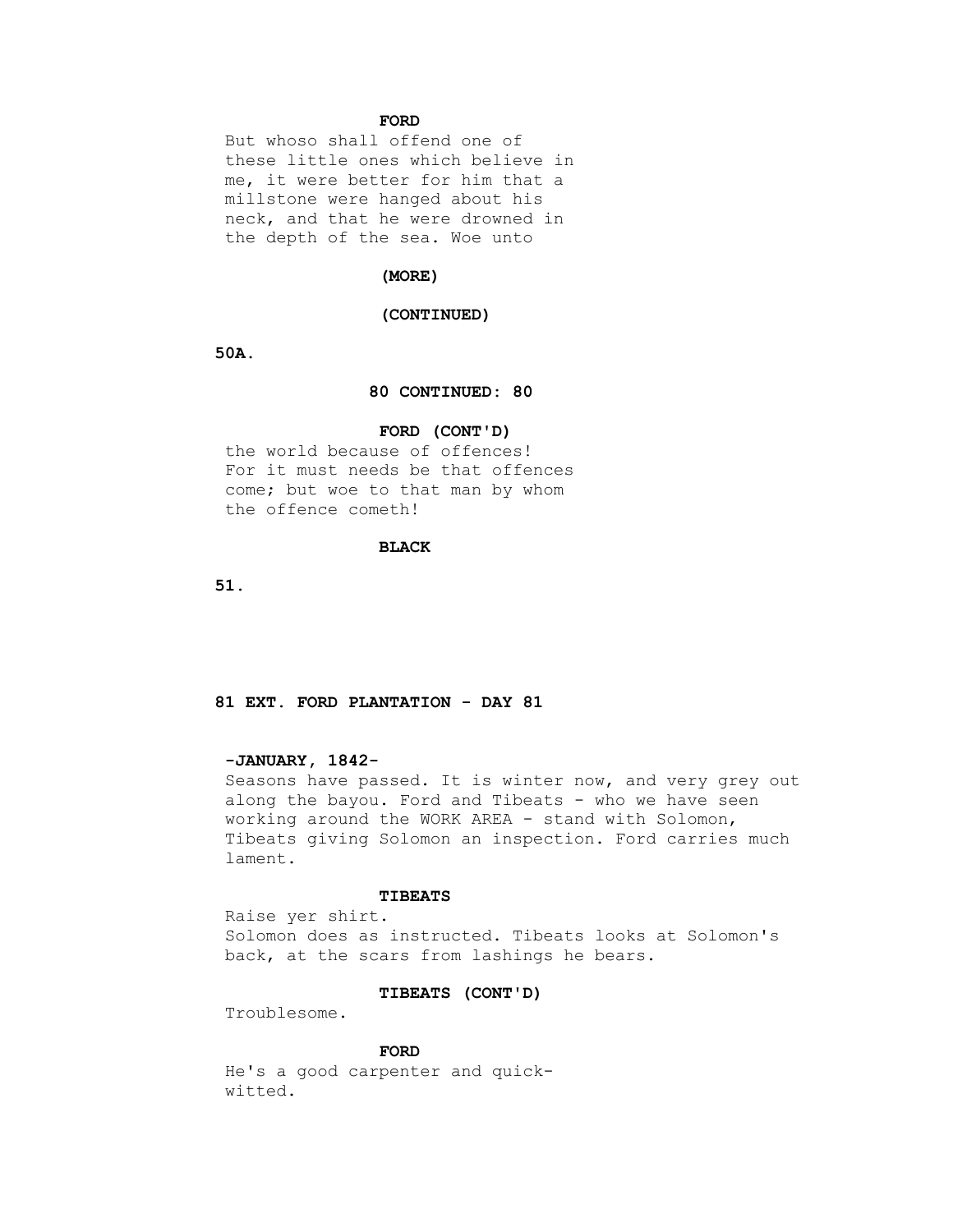# **TIBEATS**

I am familiar with his cleverness.

## **FORD**

 You won't find a nigger more humble.

### **TIBEATS**

 Ain't found a nigger yet I cain't humble. Tibeats heads off. Solomon, highly curious over the preceding.

#### **SOLOMON**

Sir, have I done something wrong?

### **FORD**

 Not your concern, Platt. I say with much...shame I have compiled debts. I have long preached austerity, but find myself hypocritical in that regard. You'll be in the ownership of Mr. Tibeats. You are his now. Serve him as you'd serve me.

#### **SOLOMON**

Sir.

 **FORD**

 And your faithfulness will not be forgotten.

### **(CONTINUED)**

 **52.**

## **81 CONTINUED: 81**

### **SOLOMON**

Yes, sir.

## **FORD**

 Pride and want have been my sin. Loss of you is but one of my punishments.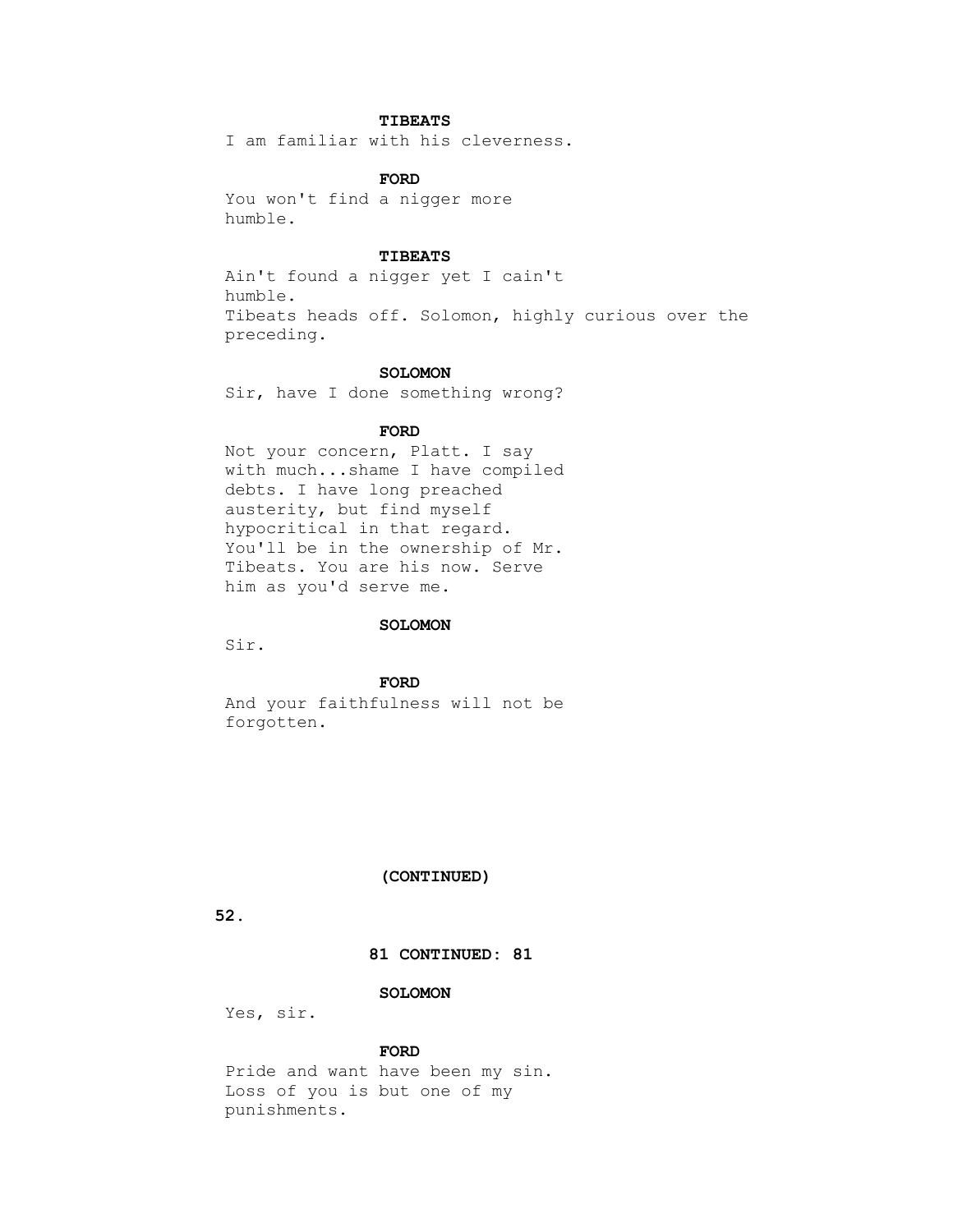## **82 82**

## **EXT. FORD PLANATION - DAY**

## **-END OF JANUARY, 1842- [OVER ONE DAY]**

 We see Solomon working as a carpenter, helping to erect a Weaving House that stands off to the side of the plantation's Great House. At the moment Solomon is nailing on siding. Tibeats arrives and is immediately dissatisfied with the work.

#### **TIBEATS**

Make them boards flush.

### **SOLOMON**

They are, sir.

## **TIBEATS**

 They is no such thing. Solomon runs his hands over the boards.

### **SOLOMON**

 As smooth to the touch as a yearling's coat.

### **TIBEATS**

Callin' me a liar, boy?

### **SOLOMON**

 Only a matter of perspective, sir. From where you stand you may see differently. But the hands are not mistaken. I ask only that you employ all your senses before rendering judgement. What's Tibeats to do when faced with fact? All he can do is spew invectives.

#### **TIBEATS**

 You are a brute. You are a dog, and no better for followin' instruction.

#### **SOLOMON**

I'll do as ordered, sir.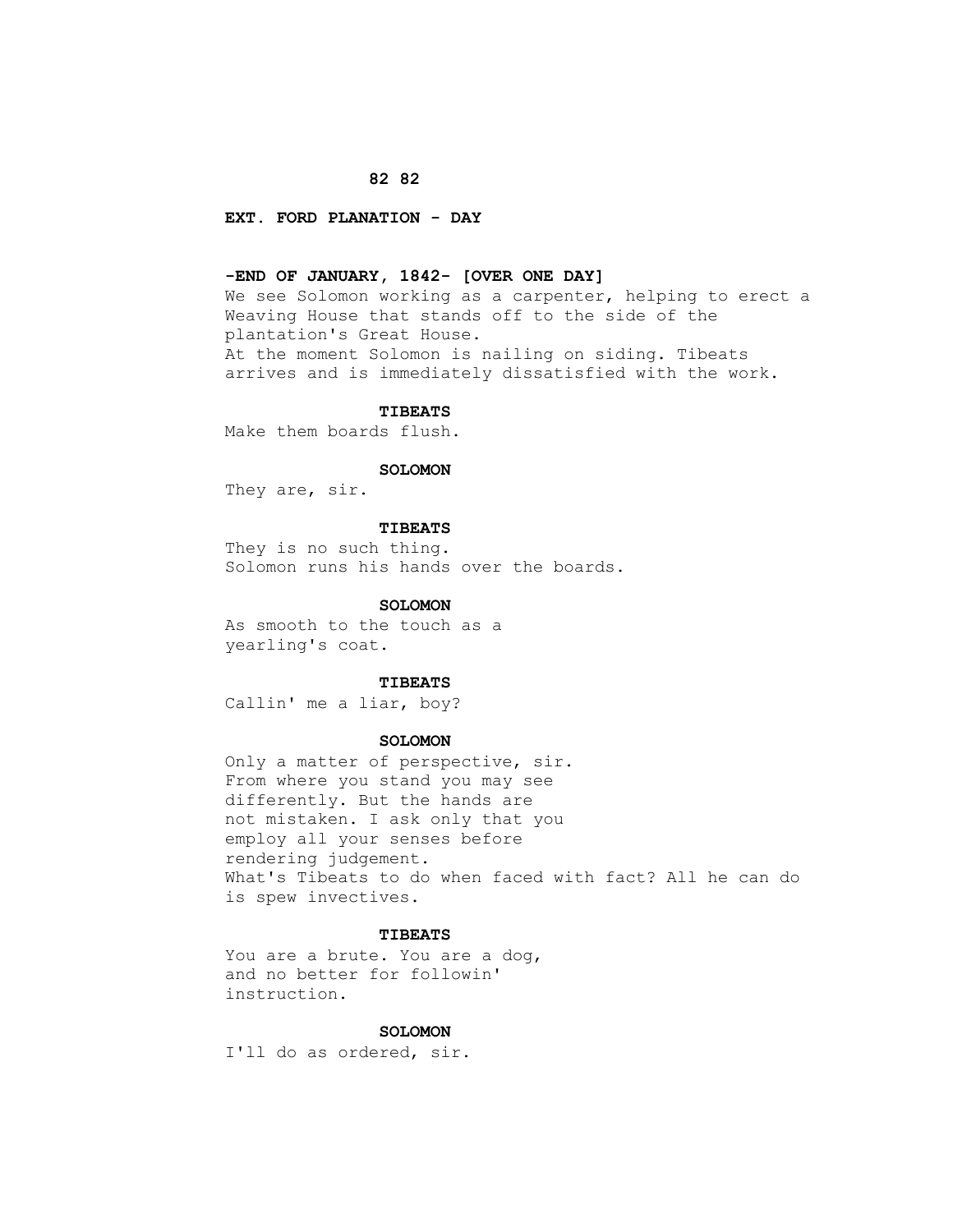## **(CONTINUED)**

 **53.**

## **82 CONTINUED: 82**

#### **TIBEATS**

 Then you'll be up at daybreak. You will procure a keg of nails from Chapin and commence puttin' on clapboards. Tibeats wheels away. Solomon goes back to his work. After a few moments Solomon notices a bit of commotion in the drive of the great house. It involves an inconsolable Eliza who is being herded by Sam onto a cart DRIVEN BY A WHITE MAN. Mistress Ford and Rachel watch. Solomon can only watch as the last connection to his days as a free man is driven away to a location unknown.

#### **83 83**

#### **EXT. WEAVING HOUSE - MORNING**

 It is day break. As ordered, Solomon is up and working. Chapin is rolling a keg of nails off a handcart for Solomon.

#### **CHAPIN**

 If Tibeats prefers a different size, I will endeavor to furnish them, but you may use those until further directed.

#### **SOLOMON**

Yes, sir.

## **84 84**

## **EXT. WEAVING HOUSE - LATER**

 As the day gets on to mid-morning, the sun already baking in the sky, Tibeats makes his way over to Solomon. Even before arriving to Solomon his mien is one of belligerence; out of sorts and something less than sober.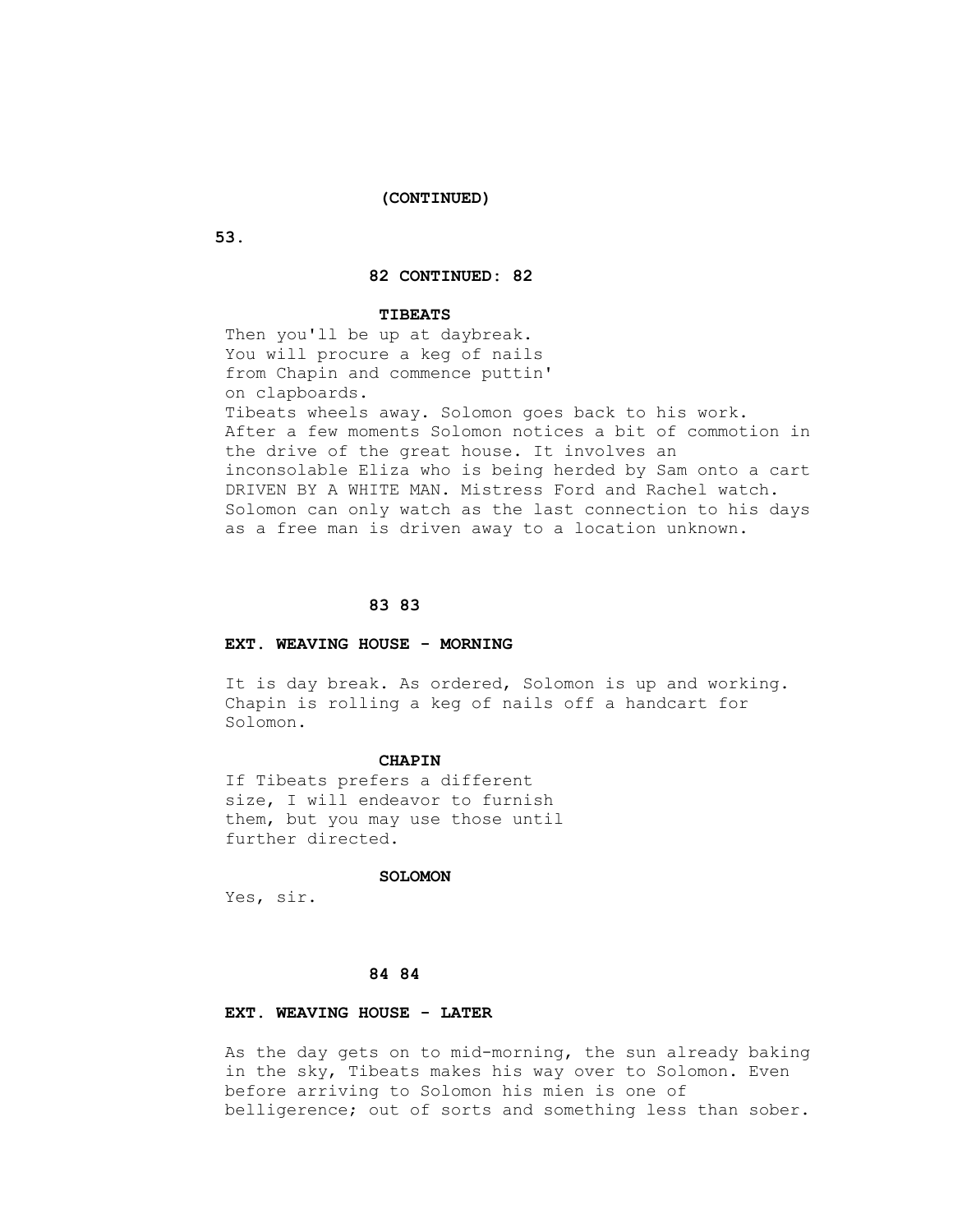#### **TIBEATS**

 I thought I told yah ta commence ta puttin' on clapboards this morn'.

### **(CONTINUED)**

 **54.**

### **84 CONTINUED: 84**

#### **SOLOMON**

Yes, master. I am about it. I have begun on the other side of the house. Tibeats walks around to look over Solomon's work. He is picayune, as if purposefully looking for fault.

#### **TIBEATS**

 Didn't I tell yah last night to get a keg of nails of Chapin?

#### **SOLOMON**

 And so I did; and Chapin said he would get another size for you, if you wanted them when he came back from the field. Tibeats walks to the keg and kicks it. Moving toward Solomon "with a great passion:"

#### **TIBEATS**

 Goddamn yah! I thought yah knowed somethin'! Solomon, perhaps inspired by his moment with Eliza, is in no mood for Tibeats.

## **SOLOMON**

 I did as instructed. If there's something wrong, then its wrong with your instructions.

## **TIBEATS**

Yah black bastard! Yah goddman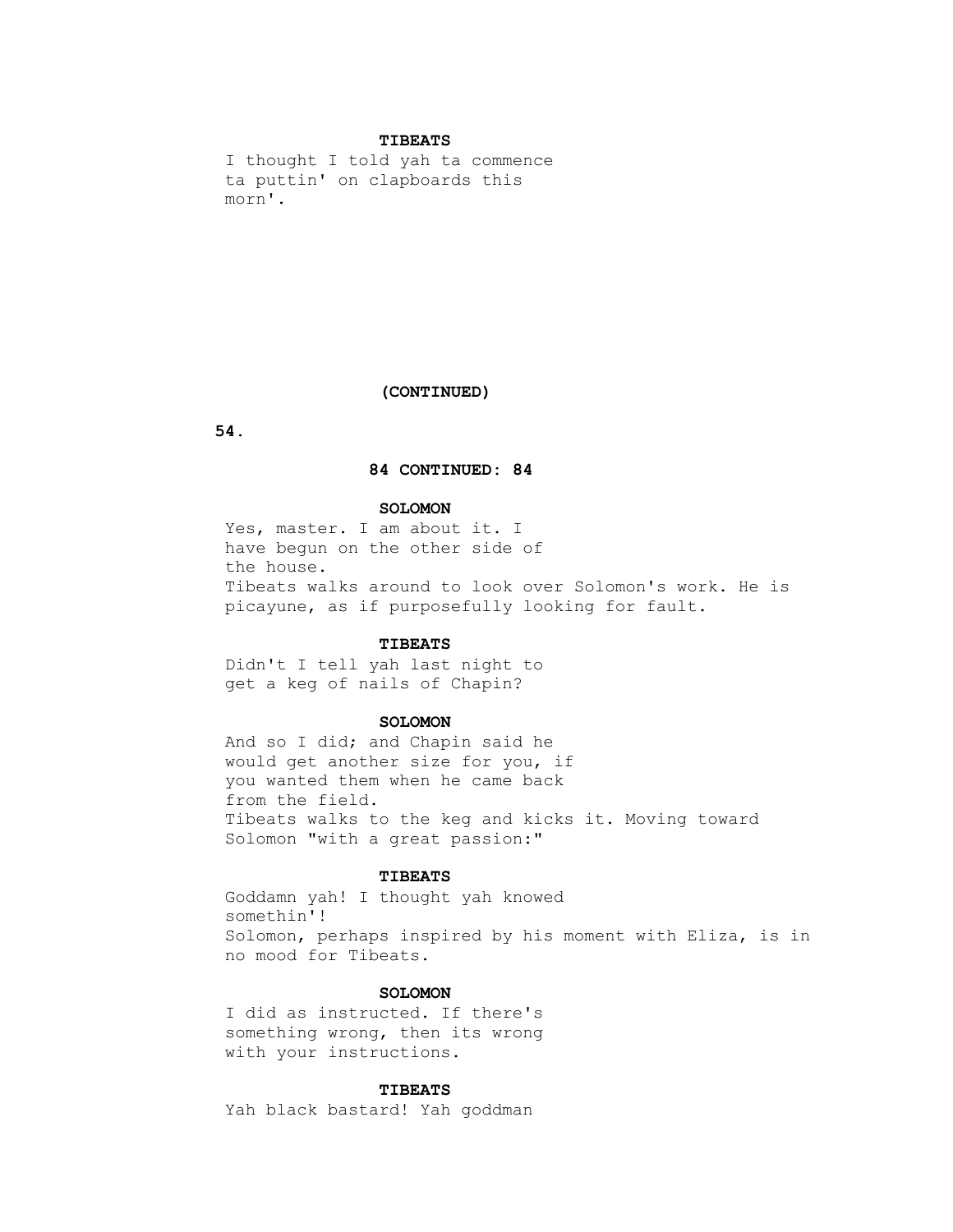black bastard! In an inconsolable rage, Tibeats runs off to the piazza to fetch a whip. Solomon looks around. He is alone other than Rachel and Mistress Ford who, shocked by that which she witnesses, runs out to the field to fetch Chapin. Solomon's instinct is to run, but he stands his ground as Tibeats marches back whip in hand.

#### **TIBEATS (CONT'D)**

 Strip yer clothes! Solomon does no such thing.

#### **TIBEATS (CONT'D)**

Strip!

#### **SOLOMON**

I will not.

 With "concentrated vengeance," Tibeats springs for Solomon, seizing him by the throat with one hand and

#### **(CONTINUED)**

 **55.**

#### **84 CONTINUED: (2) 84**

 raising the whip with the other. Before he can strike the blow, however, Solomon catches Tibeats by the collar of his coat and pulls him in close. Reaching down, Solomon grabs Tibeats by the ankle and pushes him back with the other hand. Tibeats tumbles to the ground. A violent struggle takes place as Solomon puts a foot to Tibeats throat, and then in a frenzy of madness snatches the whip from Tibeats and begins to strike him with the handle again and again and again.

#### **TIBEATS**

 Yew will not live ta see another day, nigger! This is yer last, I swear it! Solomon ignores the threats, continues to beat Tibeats. Blow after blow falling fast and heavy on Tibeats's wriggling form. The stiff stock of the whip wraps around Tibeats's cringing body until Solomon's arm aches. Tibeats's cries of vengeance turn to yelps for help and then pleas for mercy:

#### **TIBEATS (CONT'D)**

 Murder! It's murder! Lord, God, help me. God be merciful! And then suddenly, Tibeats shrieks-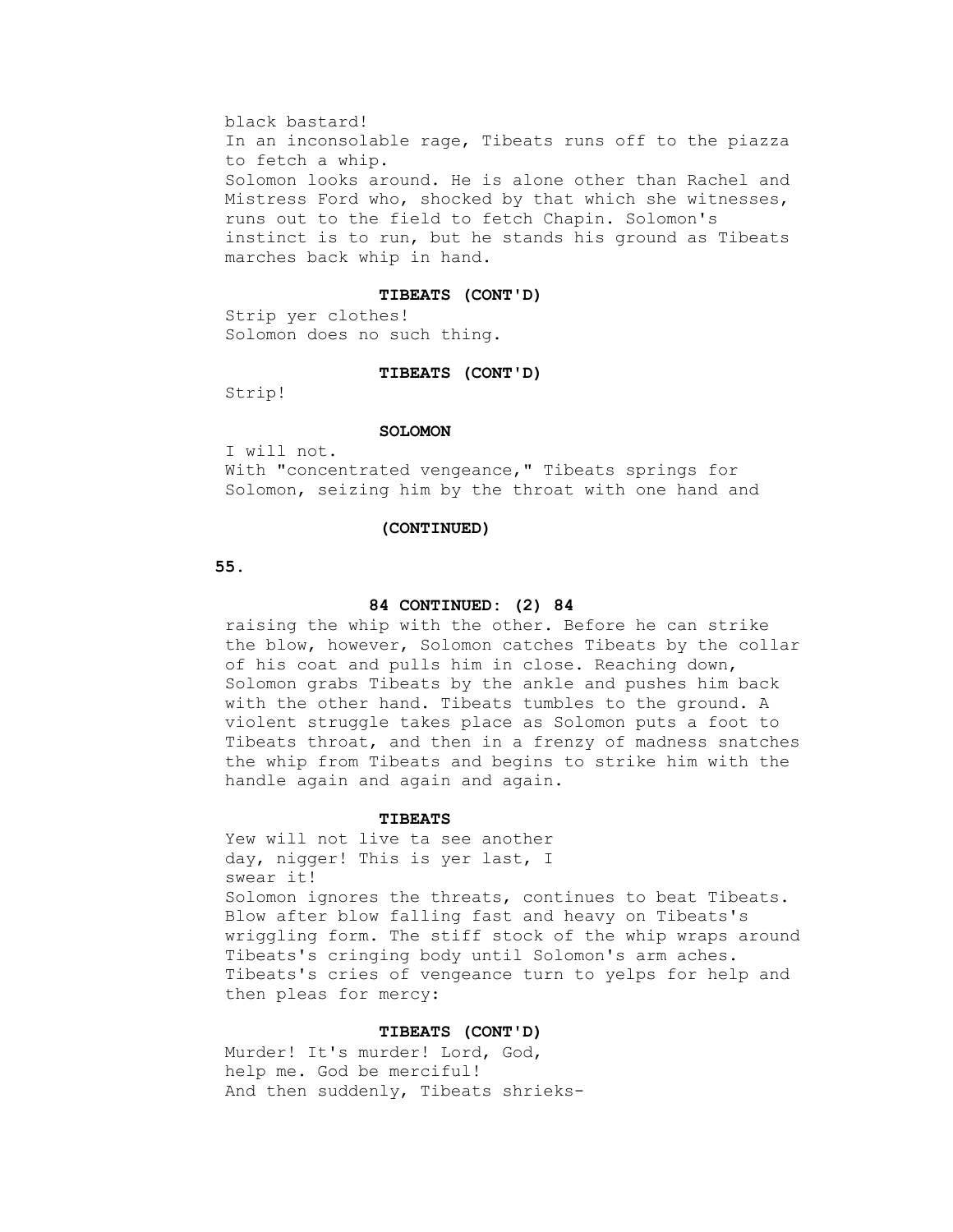## **TIBEATS (CONT'D)**

Papa I'm sorry!

 Chapin comes RIDING IN FROM THE FIELD fast and hard. Solomon strikes Tibeats a blow or two more, then delivers a well-directed kick that sends Tibeats rolling over the ground.

# **CHAPIN**

 What is the matter? Tibeats struggles up and tries to present an air of dignity and control while he keeps a demonic eye on

#### **SOLOMON:**

#### **SOLOMON**

 Master Tibeats wants to whip me for using the nails you gave me.

## **CHAPIN**

 What's the matter with the nails? With a mix of shame, anger and embarrassment, Tibeats says, as if being exposed-

#### **TIBEATS**

They're...they're too large.

## **CHAPIN**

 I am overseer here. I told Platt to use them, and

#### **(MORE)**

#### **(CONTINUED)**

 **56.**

 **84 CONTINUED: (3) 84**

# **CHAPIN (CONT'D)**

 I shall furnish such nails as I please. Do you understand that, Mr. Tibeats? Tibeats answer is in the grinding of his teeth and the shaking of his fist.

# **TIBEATS**

 This ain't done by half. I will have flesh, and I will have all of it. Tibeats moves off toward, and then INTO THE HOUSE. Chapin follows. A long moment, Solomon stands alone. He looks around, not sure what to do; to stay or to flee.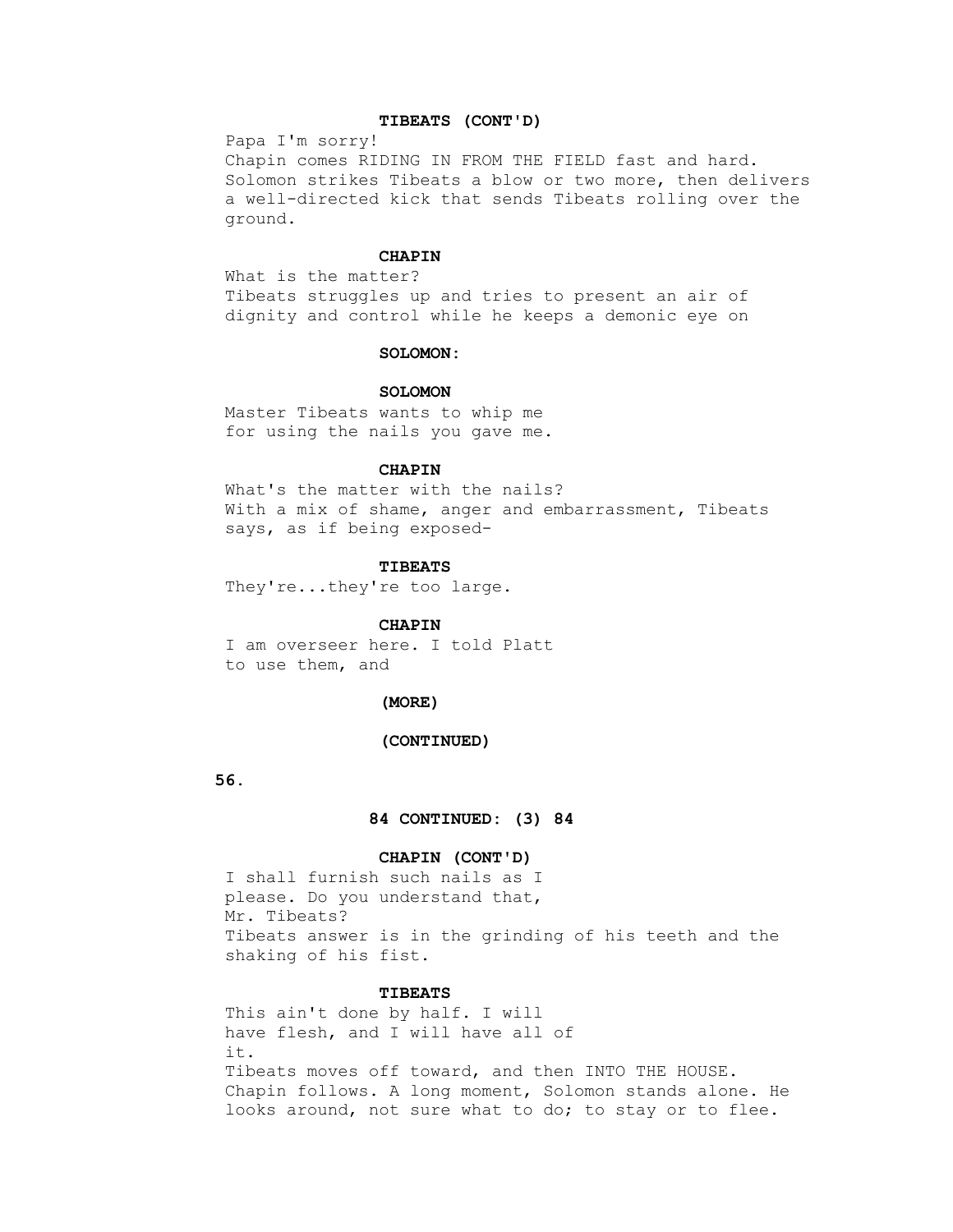Anxiety mounts on his features. A moment more, and Tibeats EXITS the house. He saddles his horse and rides off to beat the devil. Or, worse, to fetch him. Chapin comes running back out of the house. He is visibly excited, and when he speaks he is quite earnest. Though he tries to project reasoned emotions he gives off an air of impending trouble.

#### **CHAPIN**

 Do not stir. Do not attempt to leave the plantation on any account whatever. But if you run there is no protecting you.

## **SOLOMON**

## **SIR--**

#### **CHAPIN**

 If you run, Platt, there is no protecting you. Rachel...! Chapin runs off to join Rachel. The two converse at a distance from Solomon, then they head off for the log kitchen. Solomon is now very much alone, and he waits for what is to come. AND WE WAIT WITH HIM. And we wait, and we continue to wait... Moment by moment, the dread of the unexpected mounts. Solomon's eyes begin to well. He has beaten a white man, and he knows that death awaits him.

# **A SLIGHT PRAYER TO THE HEAVENS BEGINS TO FORM IN HIS**

THROAT, but he is too choked up to fully speak it.

#### **(CONTINUED)**

 **57.**

# **84 CONTINUED: (4) 84**

 Chapin has now returned to the piazza. He stands and watches, but does not move to Solomon. Solomon waits, and waits... WE HEAR THE SOUND OF DISTANT HOOFS which grow louder and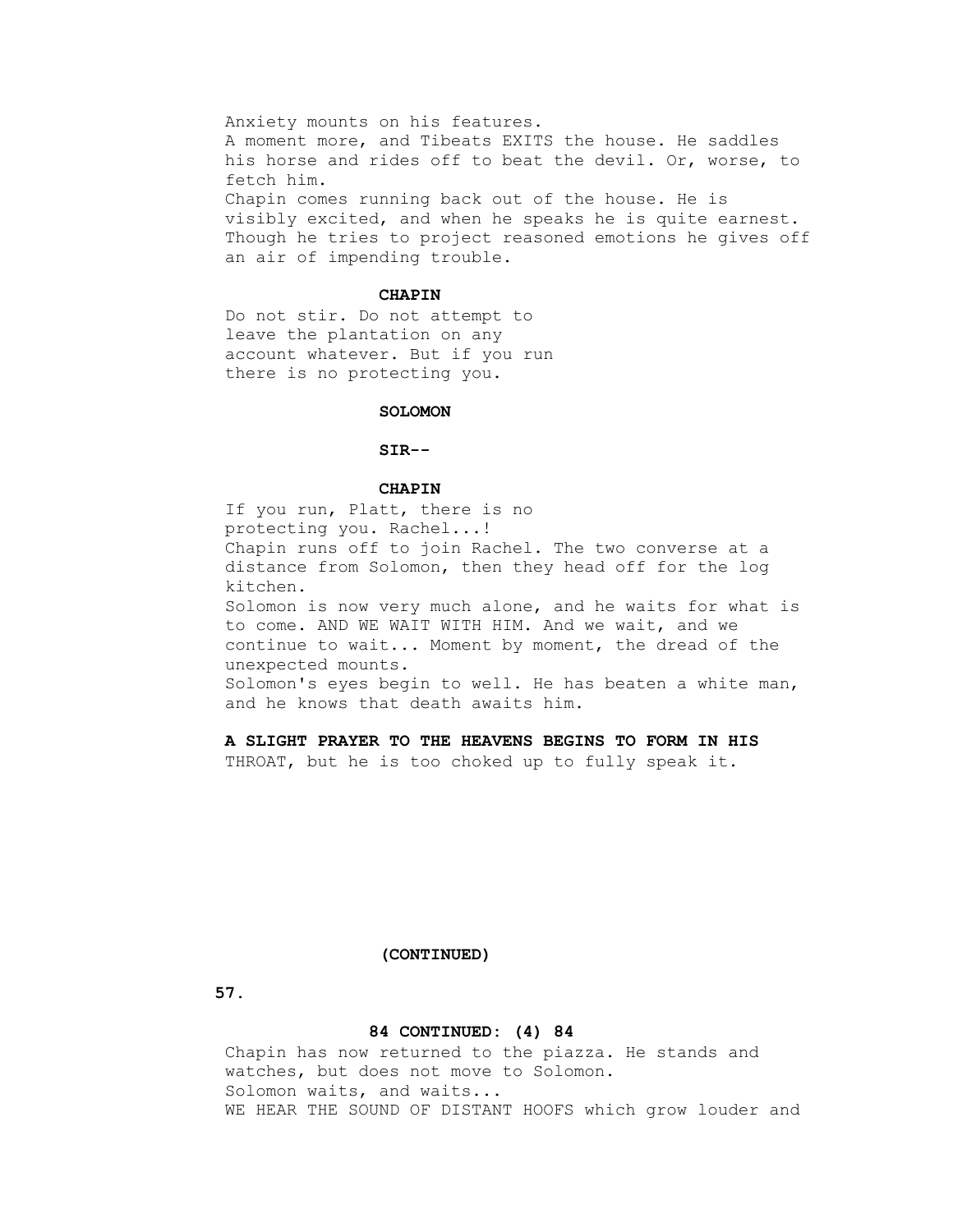louder in the manner of rolling thunder. It's Tibeats. He returns with two accomplices; RAMSAY and COOK. They carry with them large whips and a coil of rope.

# **TIBEATS**

Tha's the one. Tha's him.

 Dismounting, they move with menace that is tinged with perverse pleasure and wordless malevolence. Solomon tries to fight back, but he is strong armed and tied by TIBEATS - his wrists, and then ankles bound in the same manner. In the meantime the other two have slipped a cord within Solomon's elbows, running it across his back and tying it firmly. Solomon is then dragged toward a peach tree. A lynching is in store. The naked horror of it intensely palpable.

 Solomon looks toward the piazza, but Chapin is now gone. Tears of fear flow down Solomon's cheeks. He is on the verge of panic; a man heading toward his own execution, he begins to struggle and fight.

 A rope goes around Solomon's neck, then is tossed over the branch of the tree. The trio begin to hoist Solomon. He gasps and gags as spittle flies from his mouth and the life is choked from him.

 With suddenness, Chapin comes from the house brandishing a pistol in each hand - Colt Paterson .36 caliber "Holster" pistols with 9" barrels. Chapin moves with determination toward the lynch mob. He is sharp and matter of fact. With the guns in hand, he really doesn't need to be much more demonstrative.

#### **CHAPIN**

 Gentlemen... Whoever moves that nigger another foot from where he stands is a dead man. I am overseer of this plantation seven years, and in the absence of William Ford, my duty is to protect his interests. Ford holds a mortgage on Platt of four hundred dollars. If you hang him, he loses his debt. Until that is canceled you have no claim to his life. Directing his attention to Ramsay and Cook: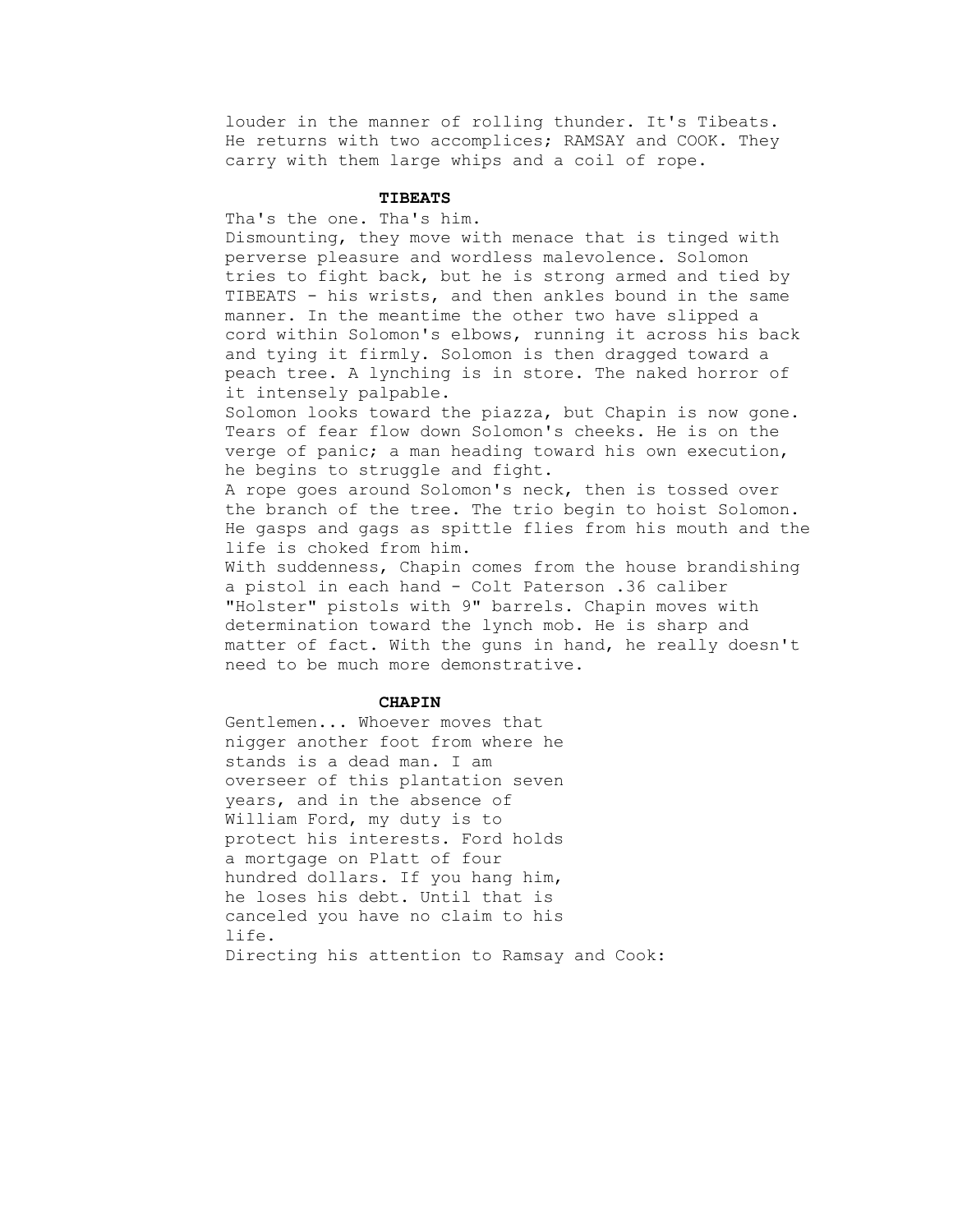#### **(CONTINUED)**

 **58.**

## **84 CONTINUED: (5) 84**

## **CHAPIN (CONT'D)**

 As for you two, if you have any regard for your own safety...I say, begone! Ramsay and Cook don't need to be told twice. The pistols Chapin's gripping make the situation real clear. Without further word, they mount their horses and ride away. Tibeats remains, and his anger with him.

#### **TIBEATS**

 Yah got no cause. Platt is mine, and mine ta do with as I please. Yah touch my property, I will 'ave yah strung up as well. Tibeats mounts up and departs. There is a surreal moment as Chapin's not sure what to do about Solomon. He chooses to do nothing. Solomon is left dangling by the neck from the tree as Chapin calls to Sam in the

# **DISTANCE:**

## **CHAPIN**

 Sam! Get the mule. You must ride to Master Ford. Tell him to come here at once without a single moment's delay. Tell him they are trying to murder Platt. Hurry, boy. Bring him back if you must kill the mule to do so!

# **SAM**

 Yes, suh! Sam mounts up and rides off, the mule demonstrating much speed.

## **85 85**

# **EXT. FORD PLANATION - LATER**

 HOURS HAVE PASSED. The sun is now at its apex. The sight and smell of the red rose bush is more than vivid as Solomon remains tied and dangling exactly where he was left. The scene is both tranquil and horrific. Life on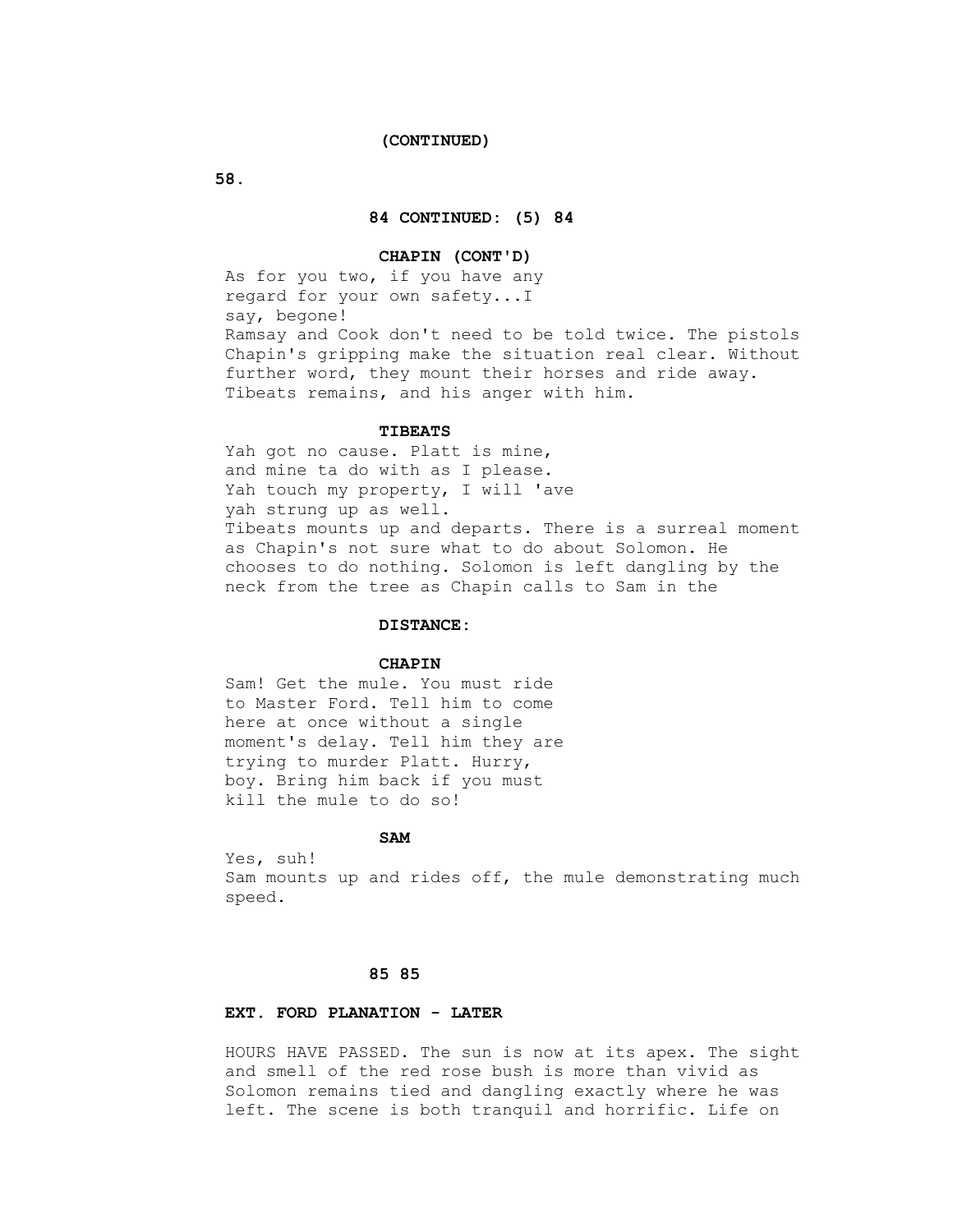the plantation continues. The OTHER SLAVES work in the field. CHILDREN make their way playfully in the yard. It should all underscore the fact that a black, hanging even partially from a tree, is nothing unusual in this time and space.

# **(CONTINUED)**

 **59.**

## **85 CONTINUED: 85**

 Chapin walks back and forth with the pistols in his hands. Clearly he fears Tibeats returning with more and better assistance. And yet, he does nothing to alleviate Solomon's suffering. He heeds Tibeats words, and as though caught up in the middle of nothing more than a property dispute, he offers no further aid. Solomon's head lolls to one side. He looks toward the sun. The bright light flares off the leaves and branches of the tree from which Solomon hangs. The glare in Solomon's eyes offering him more pain than solace, but he cannot help but look upward. As he does, his eyes flutter between life and lifelessness...

#### **86 86**

 **OMIT**

## **87 EXT. FORD PLANATION - LATER 87**

 Solomon continues to hang. By now he is drenched in sweat, and nearly delirious with dehydration. His lips dry and parched. He may not die from hanging, but he may very well expire before the day is over. Eventually Rachel comes over - timidly, and as though she were acting contrary to orders - and offers a drink of water from a tin cup, pouring it in Solomon's mouth for him. She then takes a small hand towel and dabs at the water which clings to his lips. Rachel then retreats, and leaves Solomon to hang.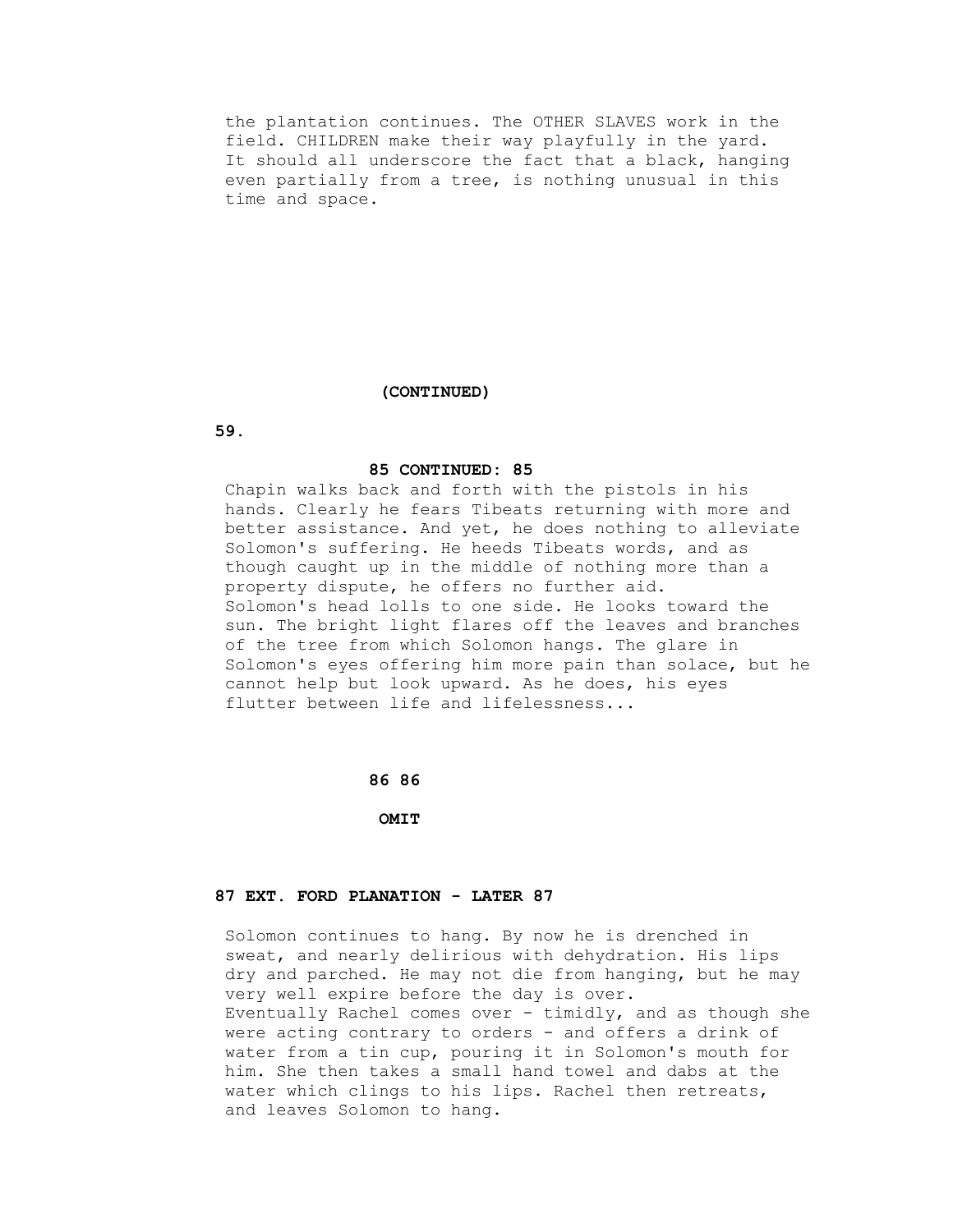### **88 88**

#### **EXT. FORD PLANATION - EVENING**

 The sun is just now arching for the horizon. Solomon remains, as though his torture will not end. Ford, trailed by Sam, finally comes riding up. He dismounts, and moves swiftly over to Solomon. With great heartache:

#### **FORD**

 Platt... My poor Platt. Ford produces a blade and cuts Solomon loose. Solomon attempts to carry himself, but he cannot. He falls to the ground and passes out.

## **89 89**

## **INT. FORD PLANATION/GREAT HOUSE - NIGHT**

 As we come into the scene, Solomon lays on a blanket on the floor. Eventually, his eyes flutter, then open. He is in the foyer of the Ford house. As he gets his bearings, he looks around the interior. THE SPACE IS HANDSOME, AND WELL DECORATED. It is sharp contrast to the bleak surroundings, shacks and dungeons Solomon has largely been accustom to during his time of slavery. It will be the "first and last time such a sumptuous resting place was granted" during his twelve years of bondage.

#### **(CONTINUED)**

 **60.**

#### **89 CONTINUED: 89**

 Solomon doesn't have much chance to luxuriate in his surroundings. He hears a DOG BARKING just outside, and is unnerved. Has Tibeats returned to finish what he started?

 From a study, Master Ford appears with a gun in hand. He goes to the door, opens it and looks outside. He can see nothing. Satisfied, Ford crosses back over to Solomon. He is frank with Solomon regarding the situation.

#### **FORD**

 I believe Tibeats is skulkin' about the premises somewhere. He wants you dead, and he will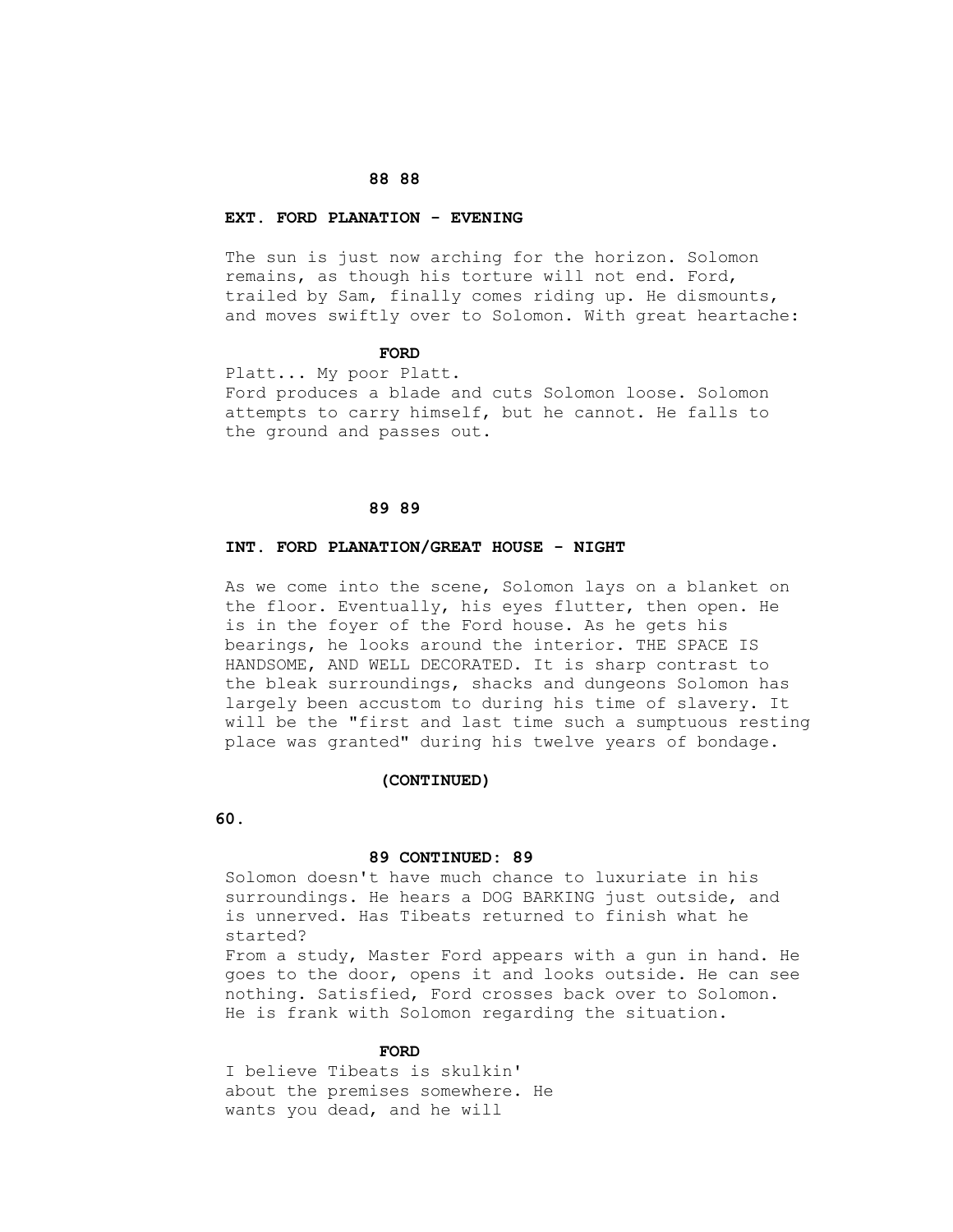attempt to have you so. It's no longer safe for you here. And I don't believe you will remain passive if Tibeats attacks. I have transferred my debt to Edwin Epps. He will take charge of you.

#### **SOLOMON**

 (desperate, urgent) Master Ford, you must know; I am not a slave.

### **FORD**

I cannot hear that.

#### **SOLOMON**

 Before I came to you I was a freeman.

### **FORD**

 I am trying to save your life! And...I have a debt to be mindful of. That, now, is to Edwin Epps. He is a hard man. Prides himself on being a "nigger breaker." But truthfully I could find no others who would have you. You've made a reputation of yourself. Whatever your circumstances, you are an exceptional nigger, Platt. I fear no good will come of it.

#### **90 90**

 **EXT. MASTER EPPS'S PLANTATION/BACK PORCH - DAY**

#### **-END OF JANUARY, 1842-**

 From the back porch, we come into the scene on EDWIN EPPS; a repulsive and coarse man. His language gives speedy and unequivocal evidence that he has never enjoyed the advantages of an education.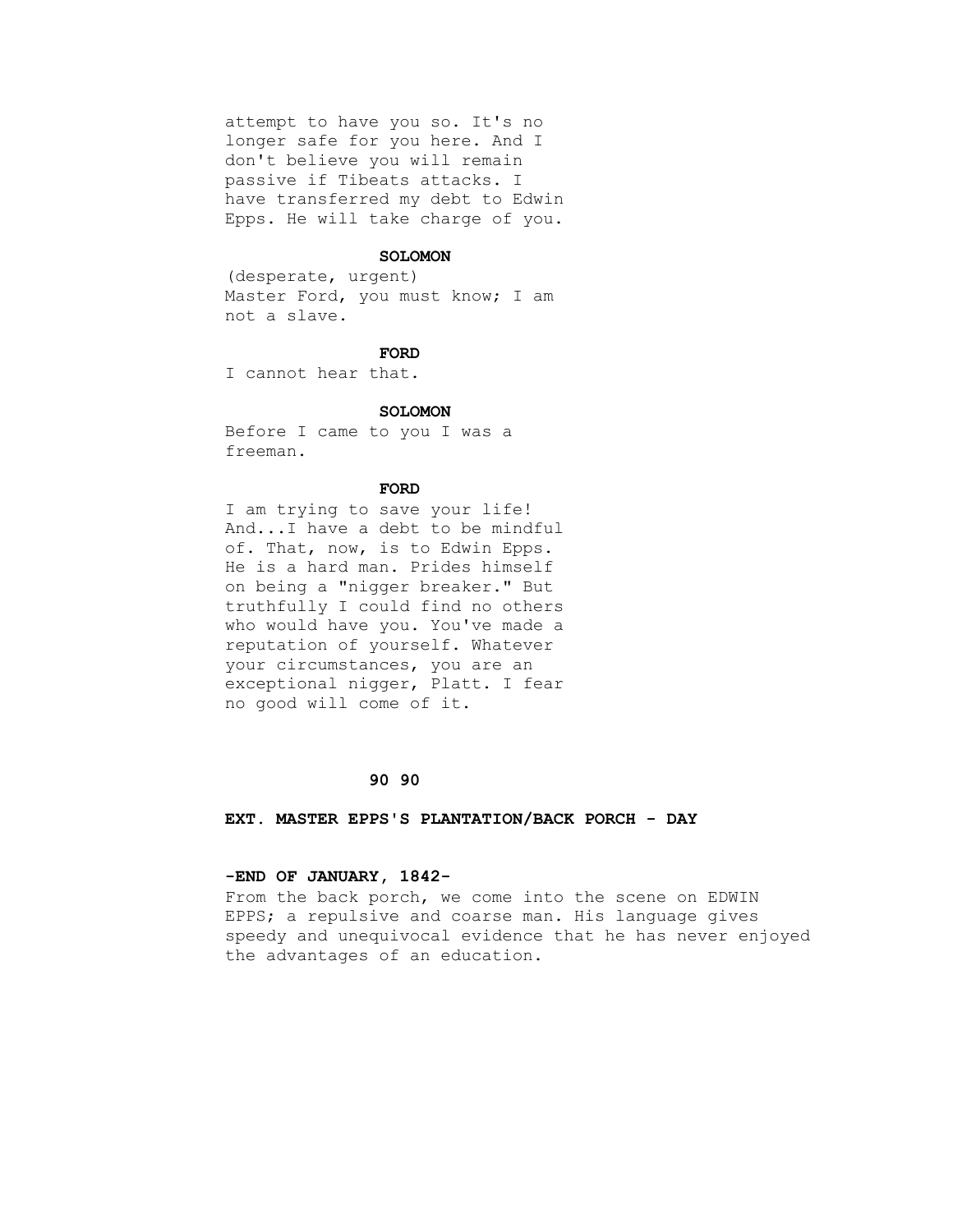#### **(CONTINUED)**

## **61.**

## **90 CONTINUED: 90**

 Epps reads the Bible to his slaves, eight of them altogether. ABRAM; a tall, older slave of about sixty years. WILEY, who is forty eight. PHEBE, who is married to Wiley. BOB and HENRY who are Phebe's children, EDWARD and PATSEY. Patsey is young, just 23 years old...though in the era, 23 not as young as in the present day. She is the offspring of a "Guinea nigger," brought over to Cuba in a slave ship. She nearly brims with unconversant sexuality.

 MISTRESS EPPS, Epps's wife, is also present. She sits with, holds quite lovingly, some SLAVE CHILDREN. WITH THEM SHE IS VERY "MOTHERLY." We also see Epps's overseer TREACH. Treach constantly sports a LOADED PISTOL. Though Epps reads the word of the Lord, he lacks the tone of compassion with which Ford read.

#### **EPPS**

 "And that servant which knew his Lord's will...WHICH KNEW HIS LORD'S WILL and prepared not himself...PREPARED NOT HIMSELF, neither did according to his will, shall be beaten with many stripes..." D'ye hear that? "Stripes." That nigger that don't take care, that don't obey his lord - that's his master - d'ye see? - that 'ere nigger shall be beaten with many stripes. Now, "many" signifies a great many. Forty, a hundred, a hundred and fifty lashes... That's Scripter!

# **91 91**

 **EXT. MASTER EPPS'S PLANTATION/FIELD - DAY**

## **-AUGUST, 1842-**

# **WE START THE SCENE WITH A PAIR OF BLACK HANDS**

 picking cotton ferociously. As we move out, we identify PATSEY, a 23 year old striking black woman. The camera moves out again to a wider shot. This reveals several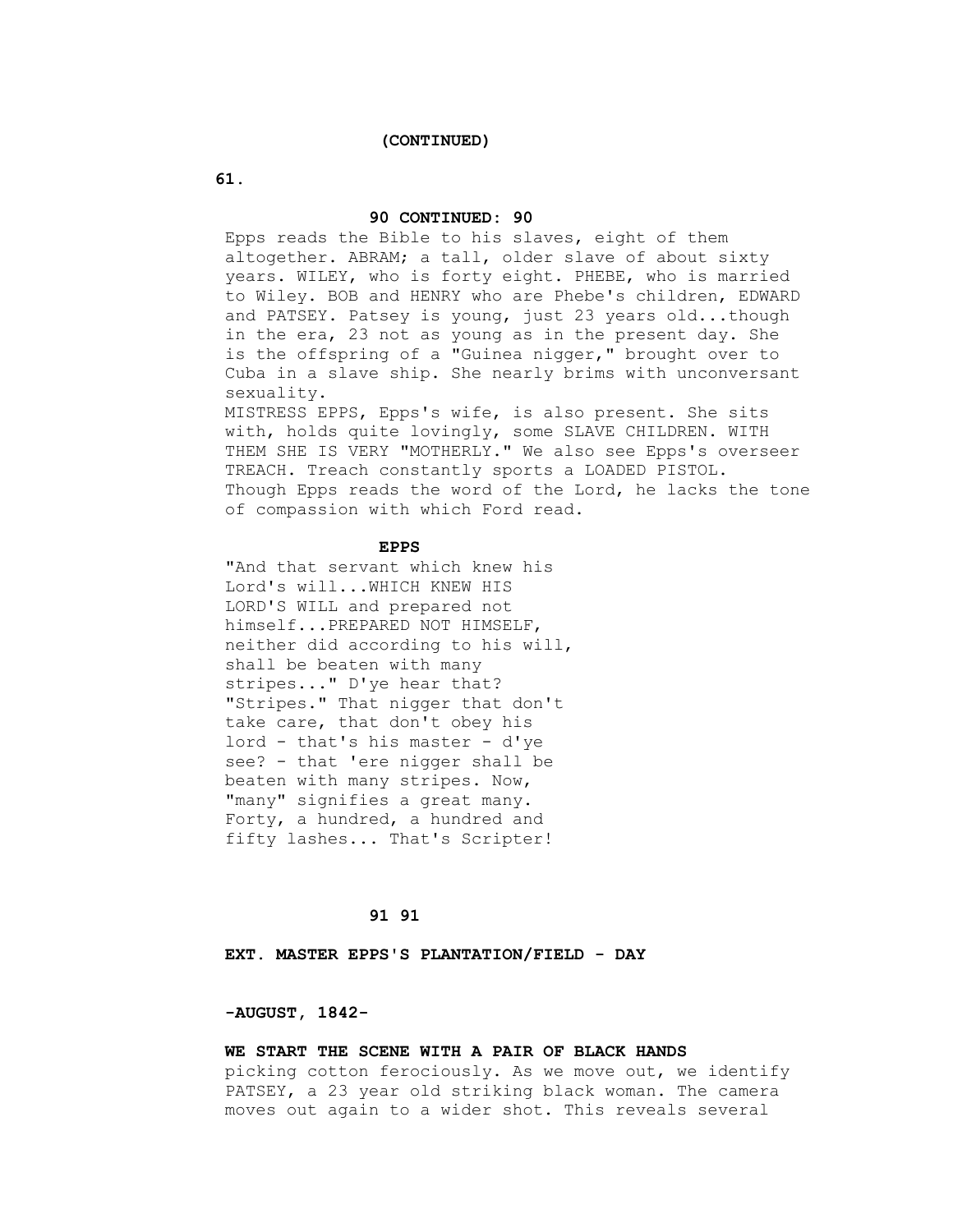lines of slaves picking cotton, with Patsey way out in the lead. We cut to another pair of black hands. This time, revealing SOLOMON, clumsy and unskilled hands, picking cotton. A lash bears down on him. It is August, "cotton picking" season. We are looking out over a cotton field in full bloom. It presents a visual purity, like an immaculate expanse of light, new-fallen snow. The cotton grows from five to seven feet high, each stalk having a great many branches

#### **(CONTINUED)**

 **62.**

## **91 CONTINUED: 91**

 shooting out in all directions and lapping each other above the water furrow.

 There is a slave to each side of the row. They have a sack around their necks that hangs to the ground, the mouth of the sack about breast high. Baskets are placed at the end of the furrows. Slaves dump their sacks of cotton in the baskets, then pick until their sacks are again filled.

#### **EDWARDS**

Pick that cotton. Move along now.

# **THE SOUNDTRACK TO THE SCENE IS NOTHING MORE THAN THE**

 **RUSTLE OF LABOR, THE MALE CICADAS BUGS "TYMBALS" IN THE** HEAT and a SPIRITUAL SUNG BY THE SLAVES. Despite the heat, there is no stopping for water. The slaves are "driven" by Edward, who is himself "driven" by Treach.

#### **TREACH**

 C'mon. Drive dem niggers. Edward moves among the slaves, applying the whip to them without regard.

#### **EDWARD**

 Pick dat cotton. Move along now, hear?

# **92 92**

 **EXT. MASTER EPPS'S PLANTATION/GIN HOUSE - EVENING**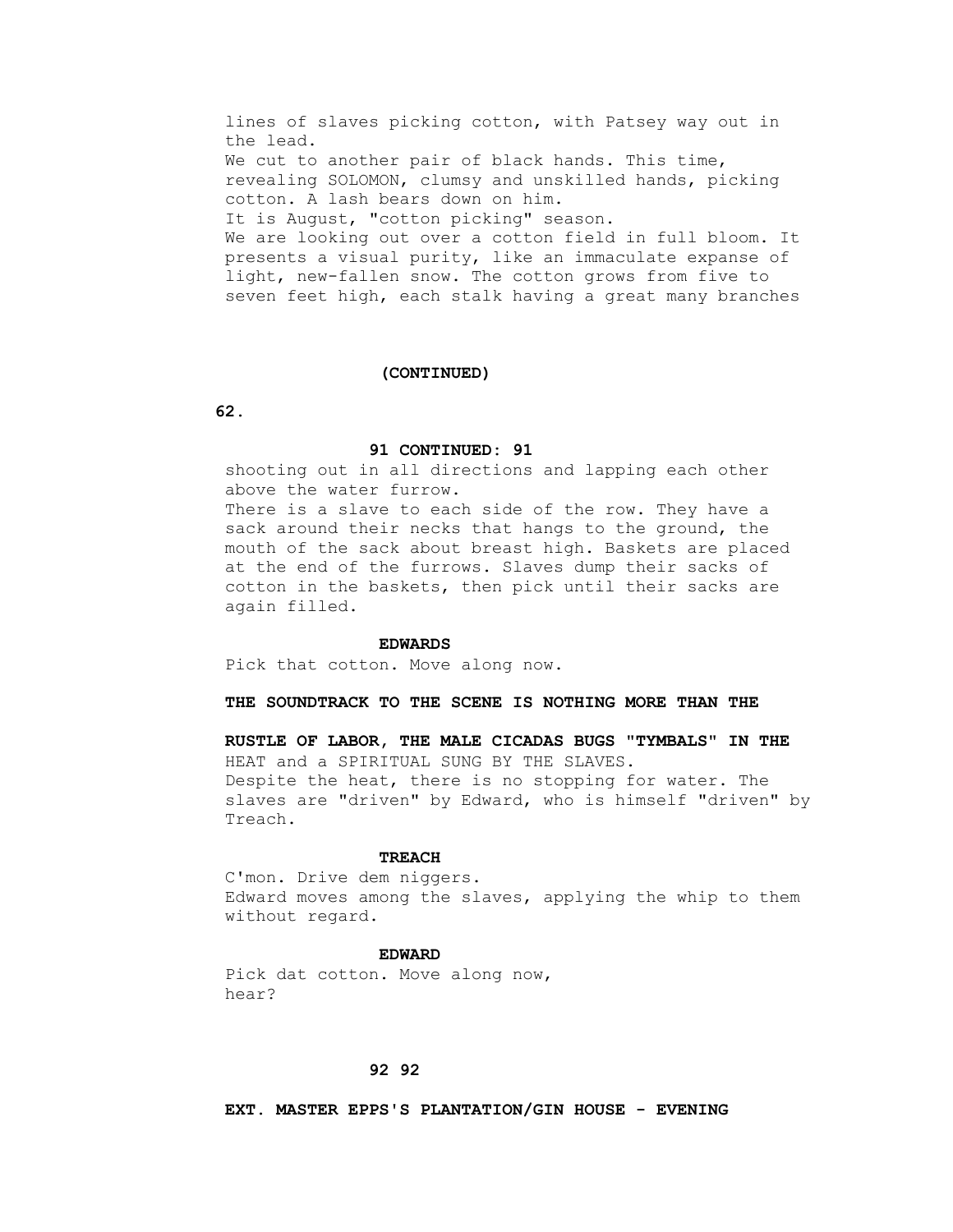The day's work is done. The slaves are now assembled in the gin house with their baskets of cotton which are being weighed by Treach. There is anxiety among the slave, the reason for which soon becomes apparent.

#### **TREACH**

Two hundred forty pounds for Bob.

#### **EPPS**

What yah got for James?

 **TREACH**

Two hundred ninety five pounds.

### **EPPS**

 Tha's real good, boy. Tha's real good.

## **TREACH**

 One hundred eighty two pounds for Platt. Epps does not look happy. Treach says again:

# **(CONTINUED)**

 **63.**

## **92 CONTINUED: 92**

#### **TREACH (CONT'D)**

One hundred eighty two.

## **EPPS**

 How much can even an average nigger pick a day?

#### **TREACH**

Two hundred pounds.

# **EPPS**

 This nigger ain't even average. Epps pulls Solomon aside.

#### **TREACH**

 Five hundred twelve pounds for Patsey.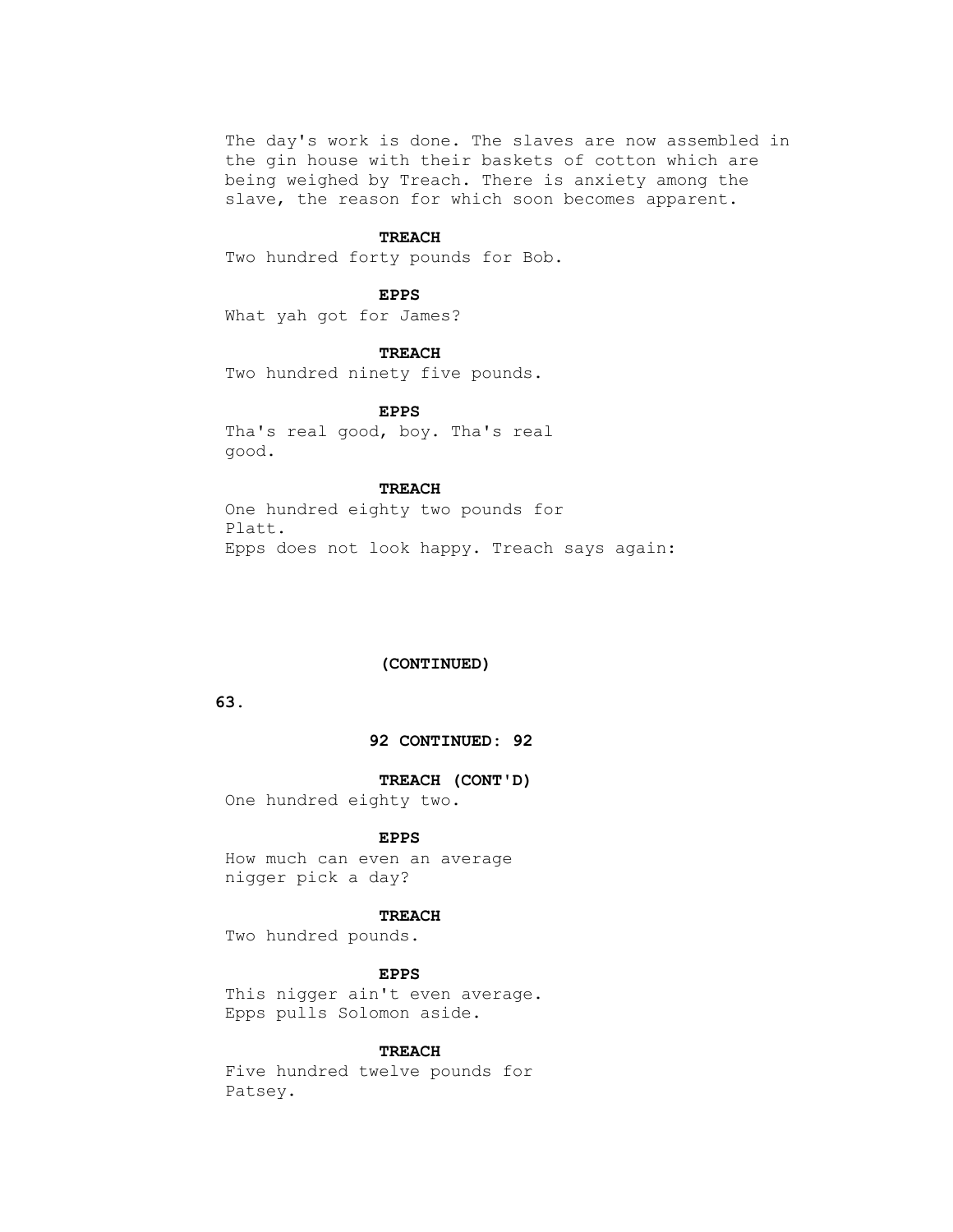# **EPPS**

 Five hundred twelve. Yah men folk got no shame lettin' Patsey out pick yah? The day ain't yet come she swung lower than five hundred pounds. Queen of the fields, she is.

# **TREACH**

Two hundred six pou--

## **EPPS**

 I ain't done, Treach. Ain't I owed a minute to luxuriate on the work Patsey done?

#### **TREACH**

...Sir...

## **EPPS**

 Damned Queen. Born and bred to the field. A nigger among niggers, and God give 'er to me. A lesson in the rewards of righteous livin'. All be observant ta that. All!

#### **(BEAT)**

Now, Treach. Now speak.

## **TREACH**

 One hundred thirty eight pounds for Phebe.

# **EPPS**

 Hit one forty five yesterday. Pull her out.

# **TREACH**

Two hundred six pounds for Wiley.

#### **(CONTINUED)**

 **64.**

 **92 CONTINUED: (2) 92**

 **EPPS**

How much he pick yesterday?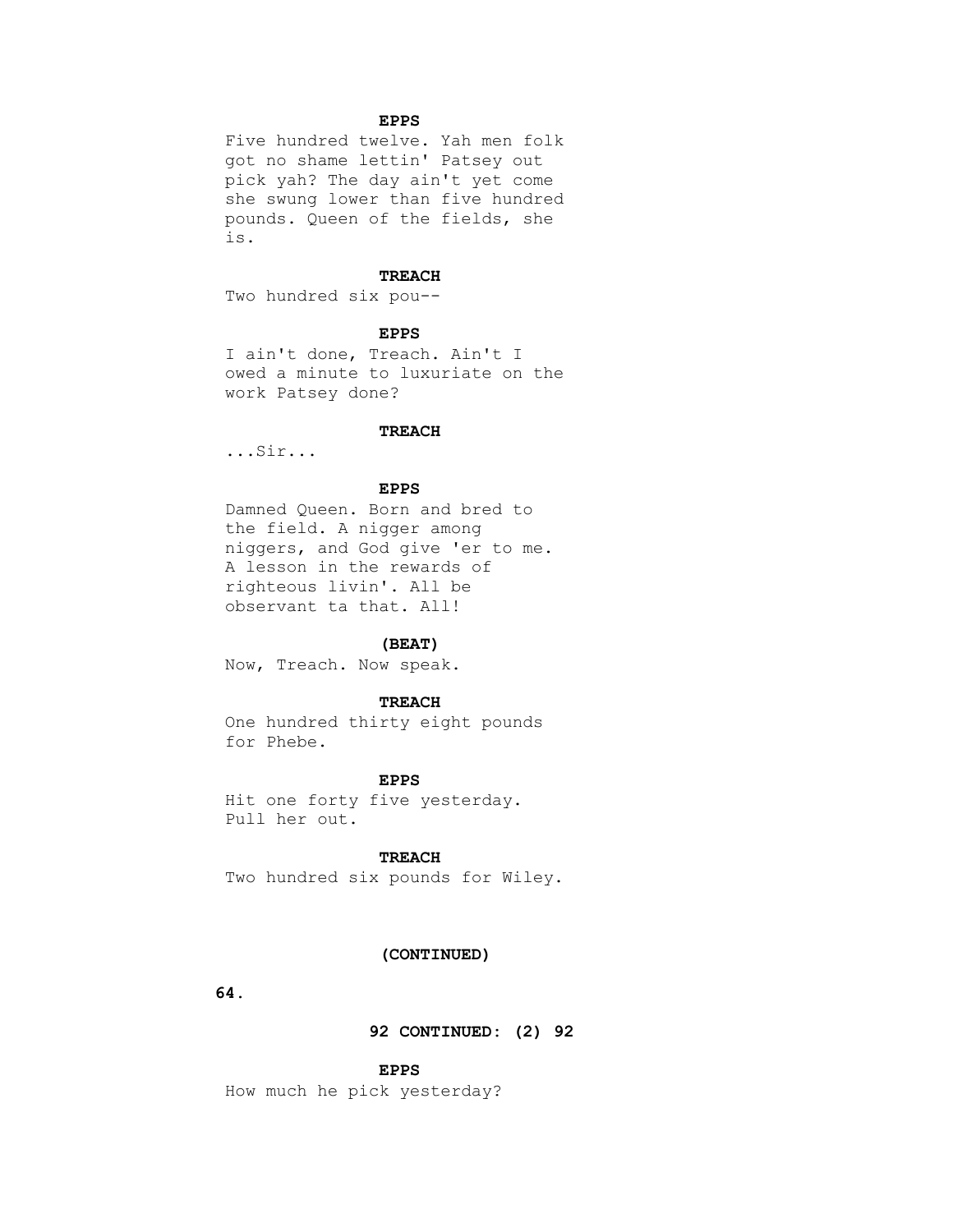## **TREACH**

 Two hundred twenty nine pounds. Wiley is pulled from the line, huddled with Solomon.

## **93 93**

## **EXT. MASTER EPPS'S PLANTATION/YARD - EVENING**

 In the distance, a flogging is going on. Solomon, Phebe, and Wiley are stripped, placed in a stockade and now being given a perfunctory whipping delivered by ANOTHER

## **IDENTIFIED SLAVE.**

# **94 94**

## **EXT. MASTER EPPS'S PLANTATION - EVENING**

 Evening, but the day is not yet done. Slaves attend their various evening chores; feeding livestock, doing laundry, cooking food. There is no respite from a slave's charge.

#### **95 95**

## **INT. MASTER EPPS'S PLANTATION/SLAVE SHACK - NIGHT**

 A fire is kindled in the cabin. The slaves finally fix their own dinner of corn meal. Corn is ground in a small hand mill. The corn meal is mixed with a little water, placed in the fire and baked. When it is "done brown" the ashes are scraped off. Bacon is fried. As the slaves eat, Abram goes on in great length and with much emotion about General Jackson.

#### **UNCLE ABRAM**

 Hold my words: General Jackson will forever be immortalized. His bravery will be handed down to the last posterity. If ever there be a stain upon "raw militia," he done wiped away on the eight of January. I say da result a that day's battle is of 'mo importance to our grand nation than any occurrence 'fo or since. Great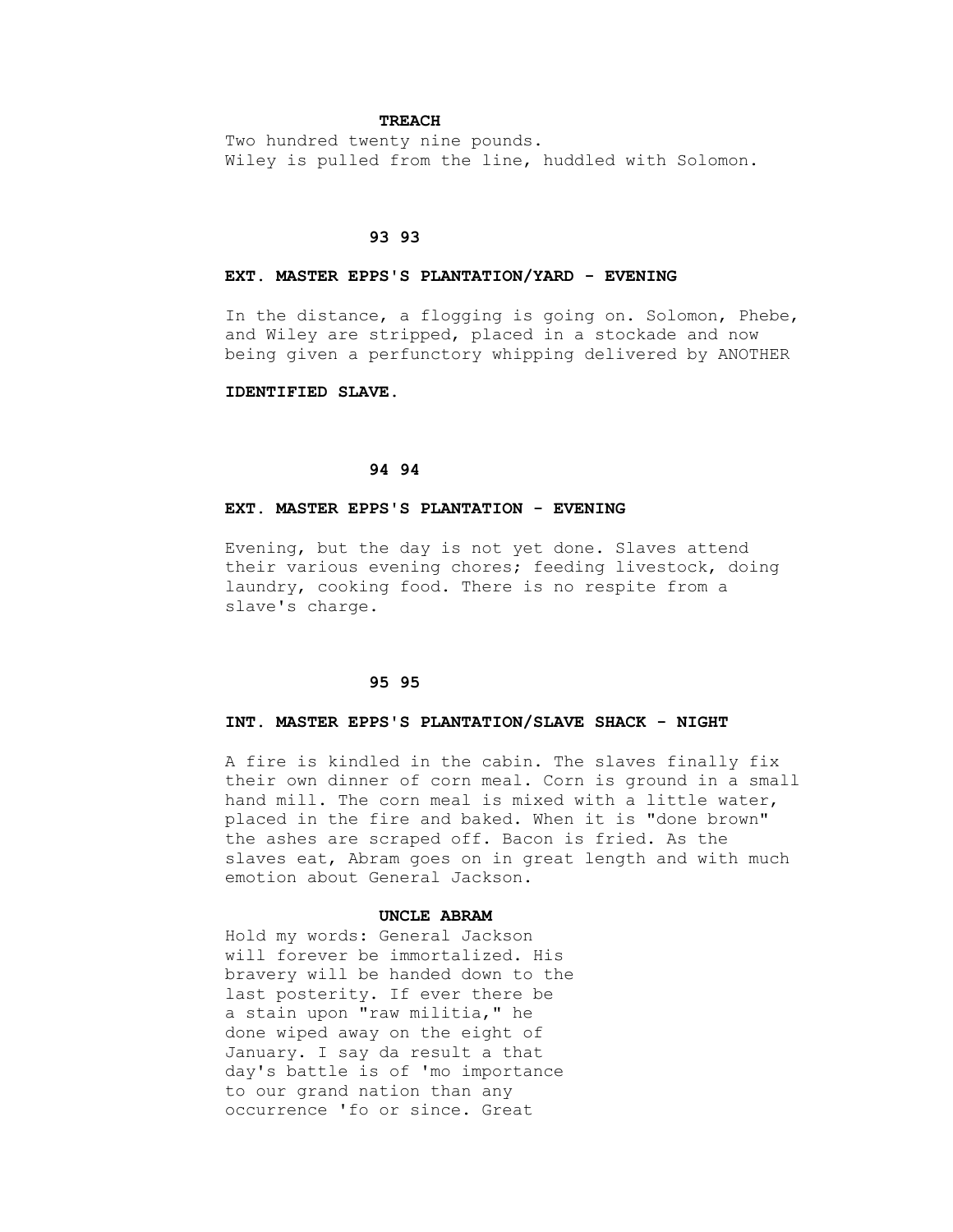man. Great man in deed. We all need pray to Heavenly Father da General reign over us always.

### **96 96**

# **INT. MASTER EPPS'S PLANTATION/SLAVE SHACK - NIGHT**

 The slaves are sleeping. There is a loud commotion. Epps enters, drunkenly, forcing the slaves awake.

#### **(CONTINUED)**

 **65.**

#### **96 CONTINUED: 96**

#### **EPPS**

Get up! Get up, we dance tonight! We will not waste the evenin' with yer laziness. Get up.

# **97 97**

## **INT. MASTER EPPS'S PLANTATION/MAIN HOUSE - NIGHT**

 Despite the lateness of the hour, the slaves are up and now fully dressed. They take up position in the middle of the floor. They wait, poised like actors. Solomon strikes up a tune; Henry joins in with a pan flute and the slaves dance. They do so very wearily. The whole of it certainly more torture than pleasure. Epps, whip in hand:

## **EPPS**

 Where's yah merriment? Move yer feet. As the slaves twirl about Epps keeps an attentive eye on Patsey. It should be quite clear that his primary motivation for holding dances is so that he may view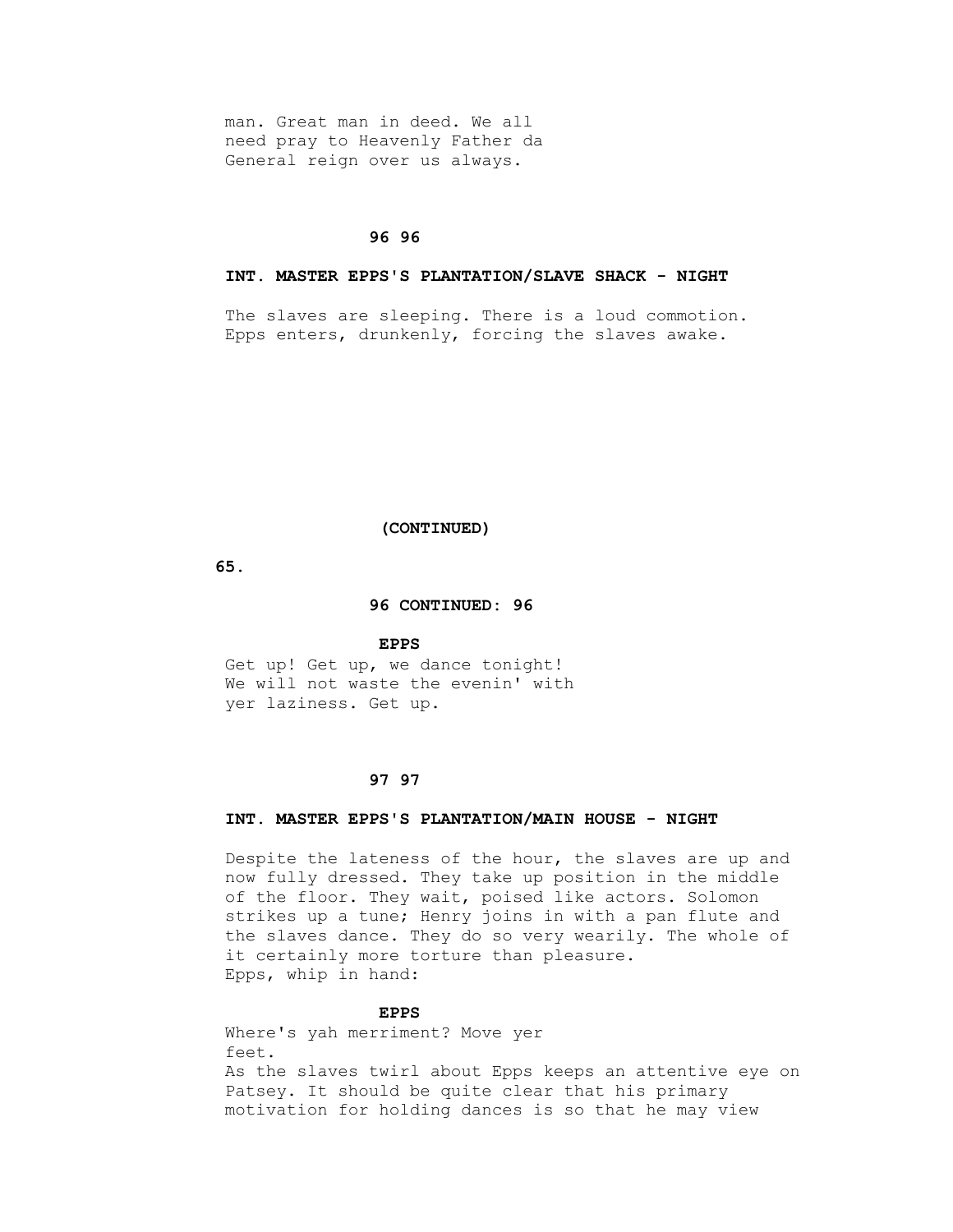#### Patsey twirl about the floor.

 This fact is not lost on Mistress Epps. A few moments of Epps's lust on display is all that the Mistress can bear. Jealousy mounting, she snatches up a CARAFE. With all her might she throws it at Patsey. It hits Patsey square in the face. TOO THICK TO SHATTER, IT LEAVES HER BLOODY AND WRITHING ON THE FLOOR. The dancing, the music stop. The slaves, however, react as though it is not the first time they've seen as much from the Mistress. Mistress Epps, screaming like a hellion:

## **MISTRESS EPPS**

Sell her!

#### **EPPS**

C'mon, now. Wha's this?

#### **MISTRESS EPPS**

You will sell the negress!

#### **EPPS**

 You're talkin' foolish. Sell little Pats? She pick with more vigor than any other nigger! Choose another ta go.

## **MISTRESS EPPS**

No other. Sell her!

## **EPPS**

I will not!

#### **(CONTINUED)**

 **66.**

## **97 CONTINUED: 97**

# **MISTRESS EPPS**

You will remove that black bitch from this property, 'er I'll take myself back to Cheneyville.

#### **EPPS**

 Back to that hog's trough where I found you? Oh, the idleness of that yarn washes over me. Do not set yourself up against Patsey, my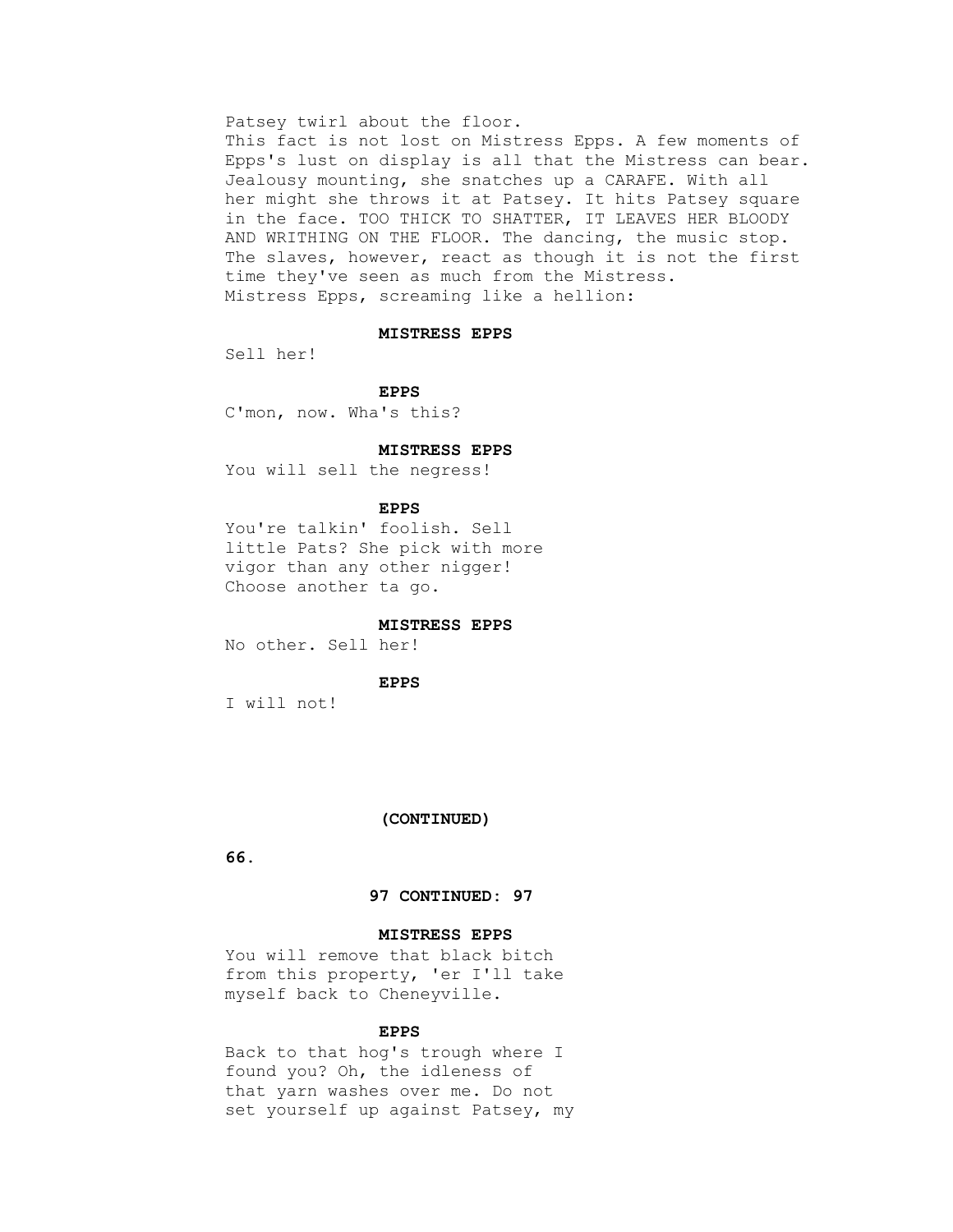dear. That's a wager on which you will not profit. Calm yerself. And settle for my affection, 'cause my affection you got. Or, go. 'Cause I will rid myself of yah well before I do away with her! Mistress Epps stands irate, lost in fury and unable to even think of what to do. Eventually, optionless, she storms away. For a few beats there is only the sound of Patsey sobbing.

#### **EPPS (CONT'D)**

 That damned woman! I won't have my mood spoiled. I will not. Dance! Epps sends the whip in Solomon's direction. Solomon responds by playing. Treach literally drags the prone Patsey from the floor, blood still spilling from her face. The slaves, as ordered, return to dancing.

#### **98 98**

 **EXT. MASTER EPPS'S PLANTATION - MORNING**

# **-AUGUST, 1843-**

 The sun has only just risen above the horizon. FROM THE GREAT HOUSE THE HORN IS BLOWN signaling the start of another day.

#### **99 99**

#### **EXT. MASTER EPPS'S PLANTATION/FIELD - DAY**

 Slaves are in the field picking cotton. They accompany their work with a SPIRITUAL.

# **100 EXT. MASTER EPPS'S PLANTATION/GREAT HOUSE - LATER 100**

 As the slaves make their way in from the field, the Mistress calls to Solomon. SHE HAS A PIECE OF PAPER IN

 **HAND.**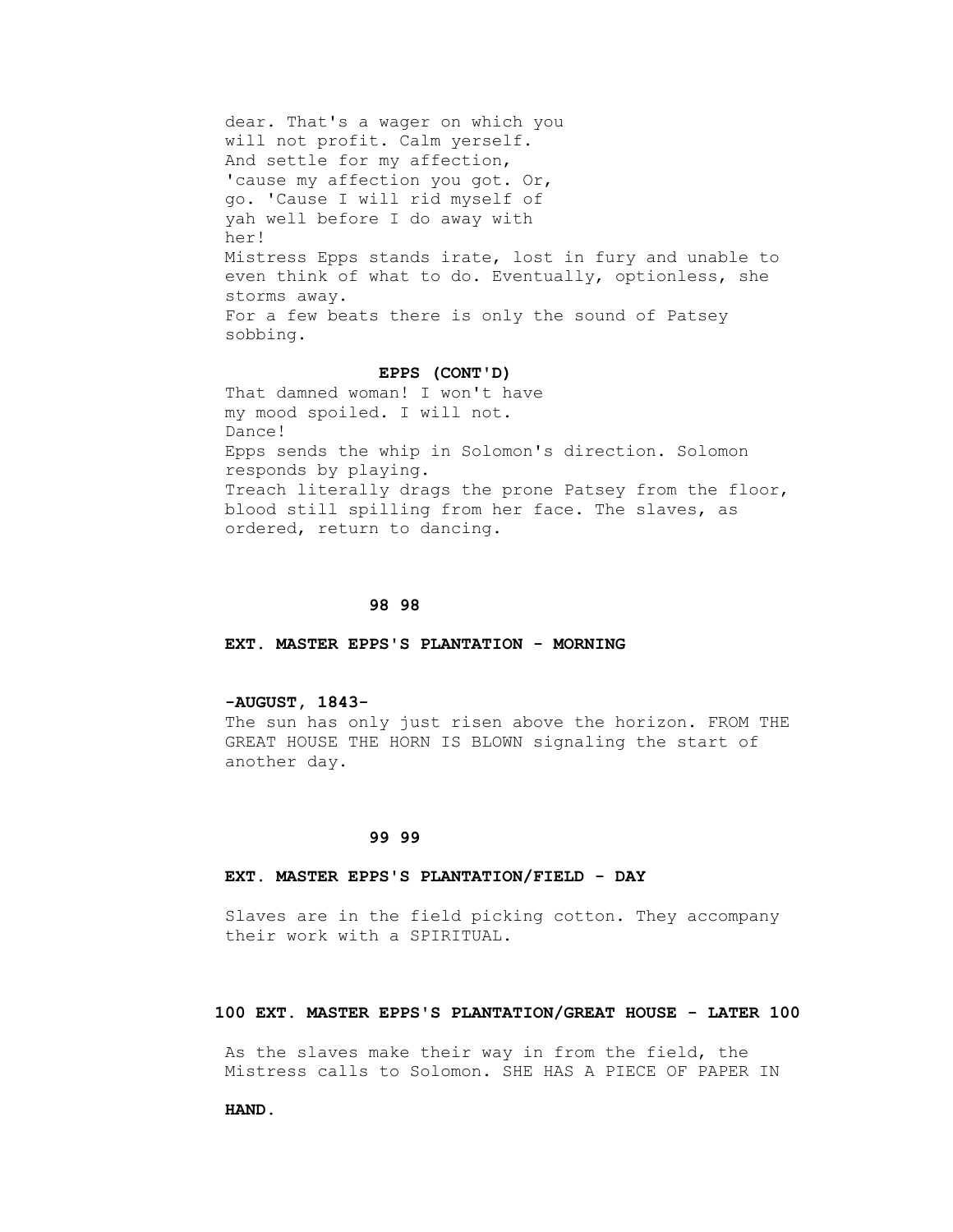## **(CONTINUED)**

 **67.**

# **100 CONTINUED: 100**

#### **MISTRESS EPPS**

Platt...

### **SOLOMON**

Yes, Mistress.

### **MISTRESS EPPS**

 Can you find your way to Bartholomew's?

### **SOLOMON**

 I can, ma'am. Handing Solomon a sheet of paper.

## **MISTRESS EPPS**

 This is a list of goods and sundries. You will take it to be filled and return immediately. Tell Bartholomew to add it to our debt.

## **SOLOMON**

 I will, Mistress. Solomon looks at the list. In a careless moment, Solomon reads quietly from it. He catches himself, but not before the Mistress notes his action. With high

## **INQUISITIVENESS:**

#### **MISTRESS EPPS**

Where yah from, Platt?

#### **SOLOMON**

I have told you.

## **MISTRESS EPPS**

Tell me again.

## **SOLOMON**

Washington.

#### **MISTRESS EPPS**

Who were yah Master?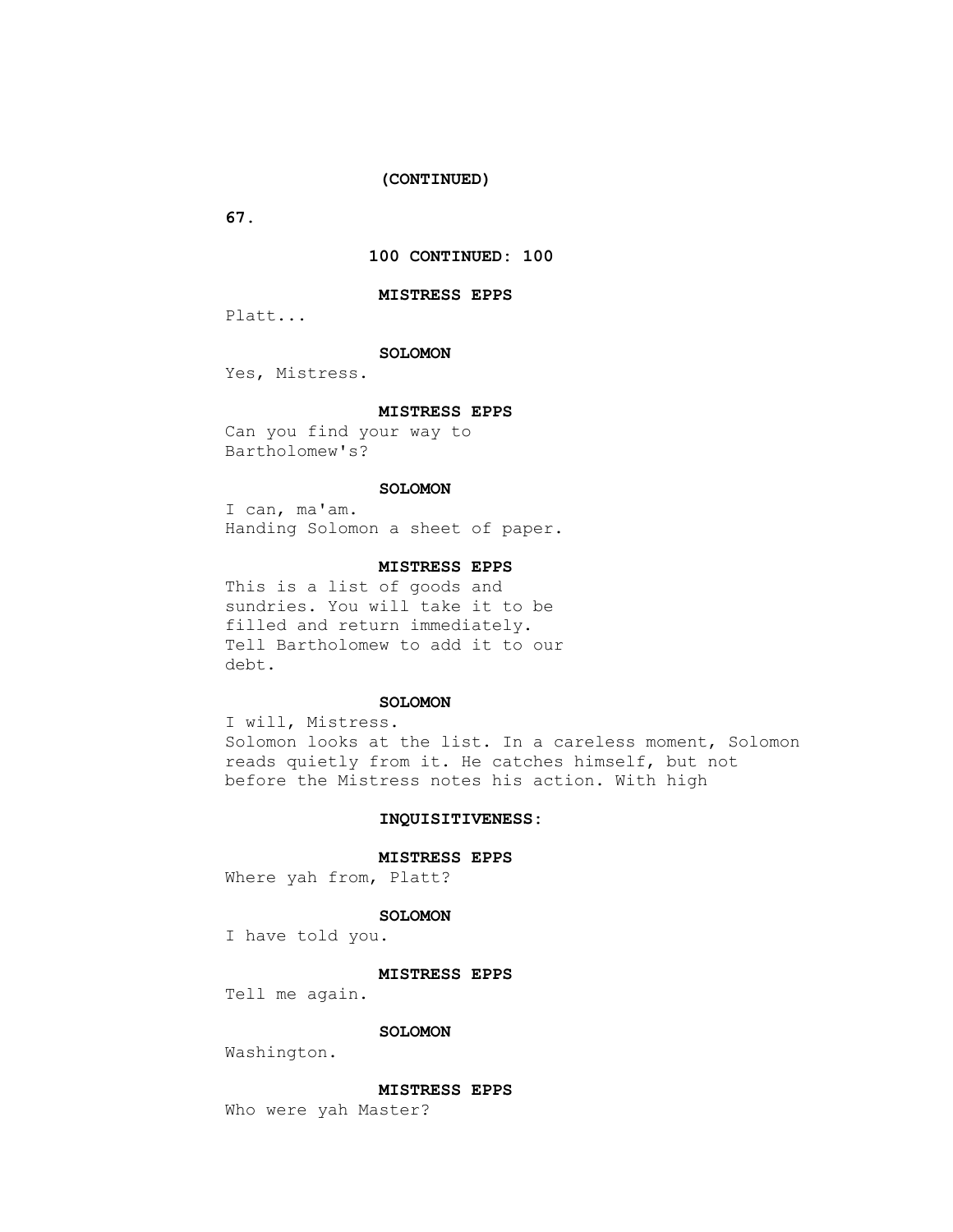# **SOLOMON**

Master name of Freeman.

## **MISTRESS EPPS**

Was he a learned man?

# **SOLOMON**

I suppose so.

# **MISTRESS EPPS**

He learn yah ta read?

## **(CONTINUED)**

 **68.**

# **100 CONTINUED: (2) 100**

#### **SOLOMON**

 A word here or there, but I have no understanding of the written text.

## **MISTRESS EPPS**

 Don't trouble yer self with it. Same as the rest, Master bought yah to work. Tha's all. And any more'll earn yah a hun'red lashes. Having delivered her cool advice, Mistress heads back into the house.

# **A101 A101**

# **EXT. ROAD - DAY**

 Solomon walks along a well-worn path, shopping bag draped over one shoulder. We see his feet. As the walk slowly gathers pace, Solomon suddenly turns left into dense foliage. His tread is now a full blown sprint, trees flash past as Solomon attacks his way through the woods. The sound of branches cracking underneath. His feet, heartbeat and breath almost deafening. He is desperate. The violence of his advance abruptly stops, there is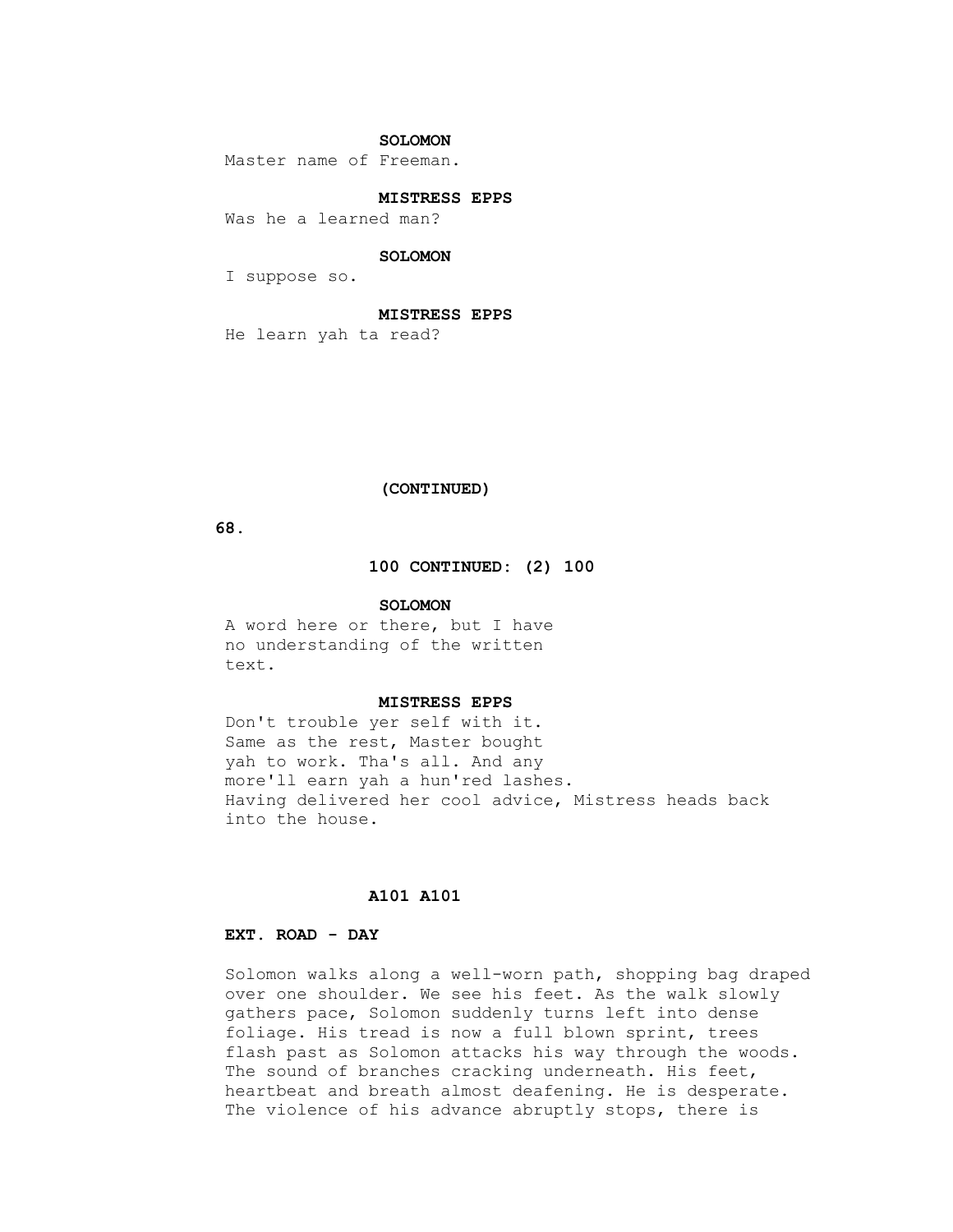silence. We see in a clearance a posse of patrollers, preparing for a lynching of two young men. Solomon's eyes meet theirs. The two men look back at Solomon with a look of fear as one of the patrollers checks the noose around their neck. Suddenly the bloodhounds start barking and the patrollers turn in the direction of Solomon. Solomon's whole body shakes with anticipation.

## **PATROLLER**

#### **(AGGRESSIVELY)**

Boy, where are you going?

#### **SOLOMON**

(almost tripping over

#### **HIS WORDS)**

 To the store, Sir, to Bartholomew's. I was sent there by Mistress Epps. The patroller reaches out for Solomon's free pass around his neck, yanking him forward. He looks at it.

#### **PATROLLER**

 Get there and get there quick. The patroller kicks Solomon hard, sending him on his way. Solomon walks on, looking one more time at the two young men; again there is a moment of connection. Solomon turns. The two men are hoisted up, kicking and spitting, behind his shoulder. Solomon finds himself back on the trail walking towards Bartholomew's, his face now full of shock and

#### **(CONTINUED)**

# **68A.**

#### **A101 CONTINUED: A101**

 trepidation. He walks, fighting to calm himself down. We move behind him as he continues his journey, a lonely figure.

# **101 INT. BARTHOLOMEW'S - LATER 101**

 A general store in the township of Holmesville. Solomon stands at the counter as BARTHOLOMEW fills Mistress Epps's order. Among the items set before Solomon is a

# **QUANTITY OF FOOLSCAP.**

The items are collected for Solomon and placed in a sack.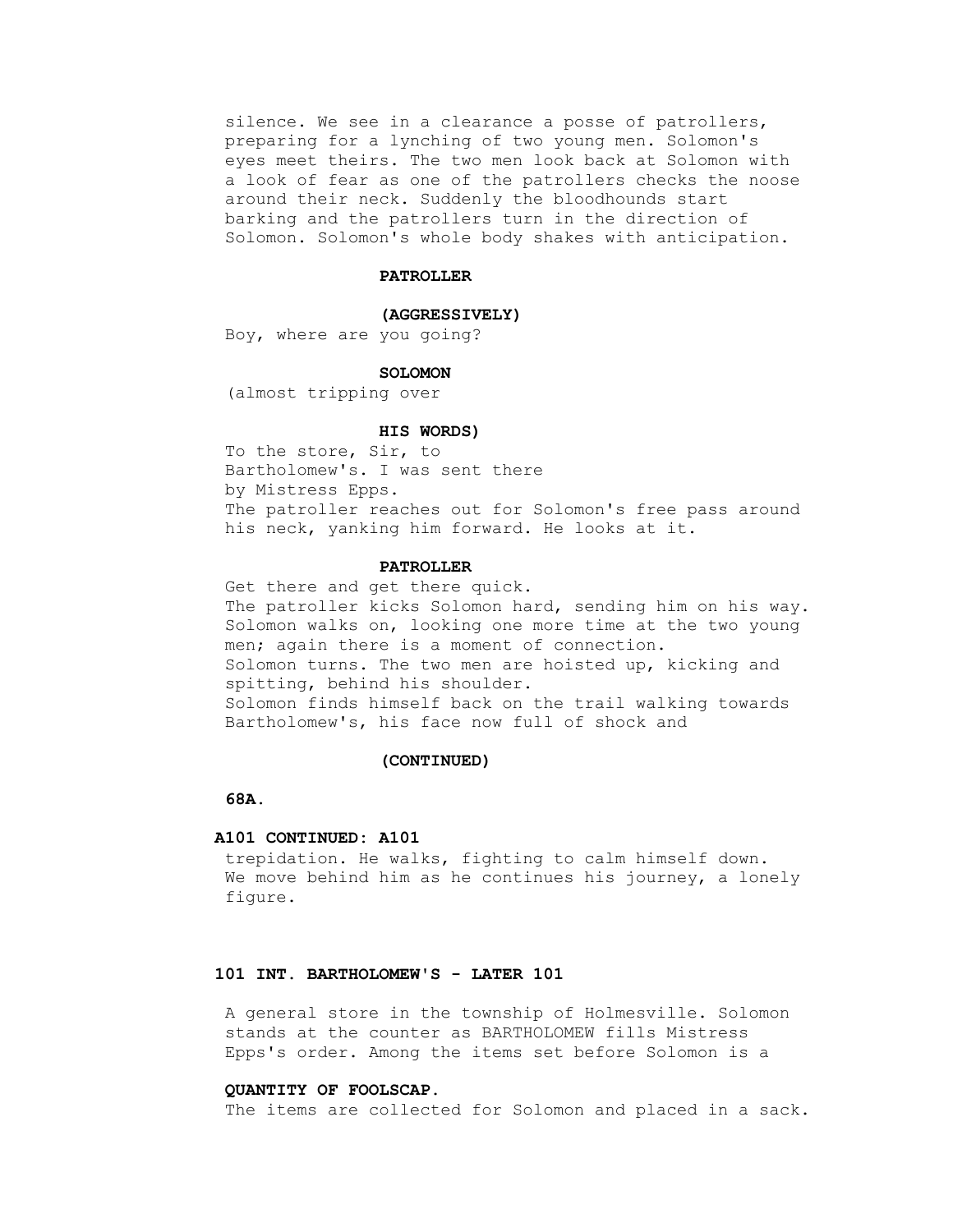Solomon giving little thought to them other than getting them back to the mistress. As he turns, he glimpses the regalia of slave restraints, of all different guises; chains, muzzles for sale.

# **102 102**

#### **EXT. MASTER EPPS'S PLANTATION/GREAT HOUSE - LATER**

Solomon returns and delivers the items to the Mistress.

#### **MISTRESS EPPS**

Any trouble?

#### **SOLOMON**

No, ma'am. No trouble.

# **103 103**

 **OMIT - MOVED TO A105**

 **104 EXT. SHAW'S HOUSE - DAY 104**

# **-JULY, 1844-**

 Sitting on the Grand house's Piazza, Patsey is having tea with MISTRESS HARRIET SHAW, WHO IS A BLACK WOMAN. Though once a slave, she is now comparatively refined though not wholly so. The table where they sit is adorned with white linens, and they are attended by a HOUSE NIGGER. It makes for a tranquil surreal scene.

 **MASTER SHAW, A WHITE MAN, IS ON THE LAWN GROOMING A**

 **HORSE.**

 **69.**

# **A105 EXT. ROAD - DAY A105**

 Solomon is running flat out along the road. Running as though his life depended on getting to his destination in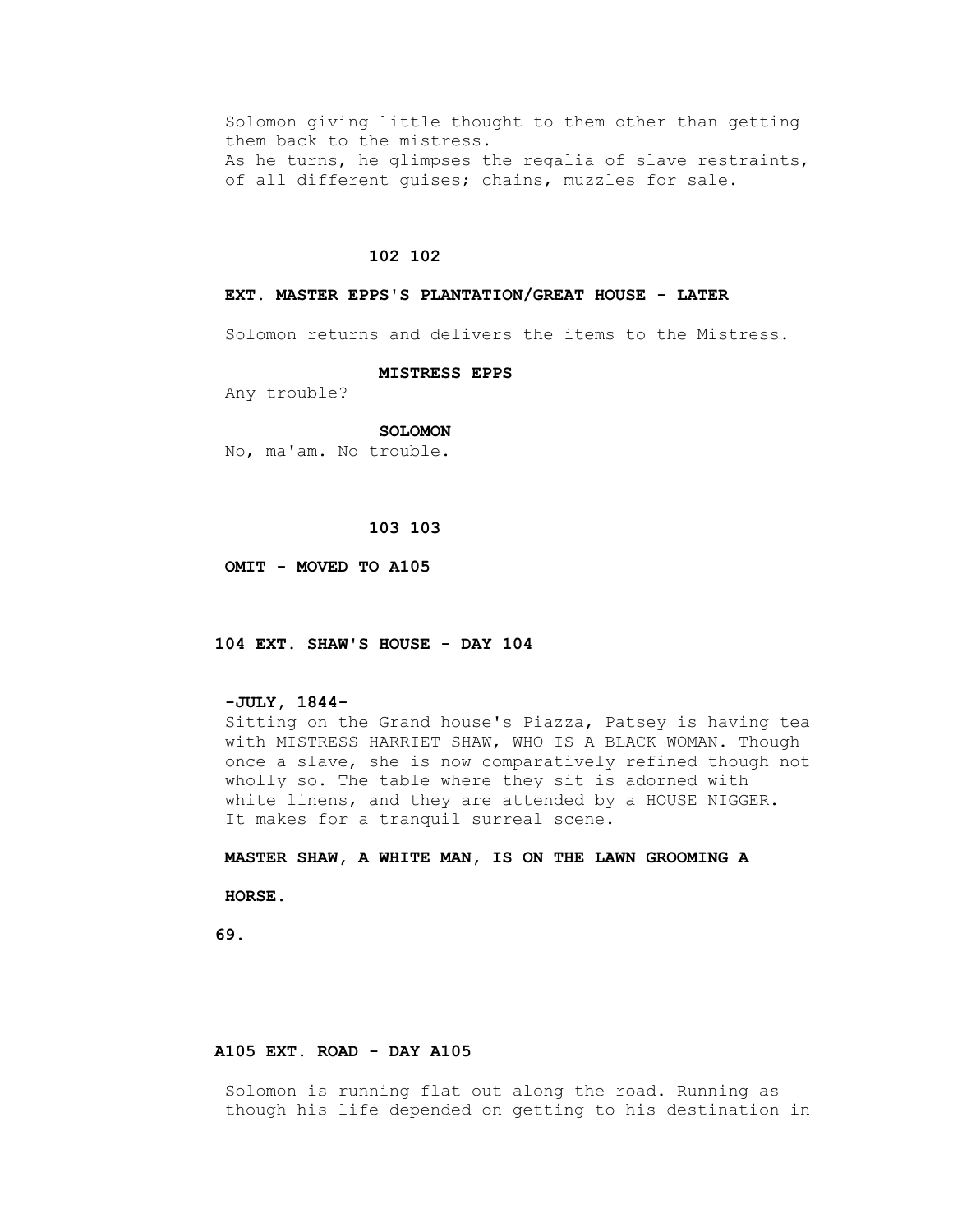beyond a timely manner.

# **B105 EXT. SHAW'S HOUSE - DAY B105**

Still running, slick with sweat, Solomon comes upon the

### **SHAW HOUSE.**

As Solomon arrives:

### **MASTER SHAW**

Platt Epps, good Sunday morning.

### **SOLOMON**

 Good morning, Master Shaw. I've been sent by Master to retrieve Patsey. May I approach?

## **MASTER SHAW**

 You may. Solomon makes his way over to the piazza.

#### **SOLOMON**

Excuse me, Mistress Shaw.

## **MISTRESS SHAW**

Nigger Platt.

## **SOLOMON**

 My apologies. Patsey, Master wishes you to return.

## **PATSEY**

Sabbath day. I's free ta roam.

#### **SOLOMON**

 Understood. But the Master sent me running to fetch you, and said no time should be wasted.

#### **MISTRESS SHAW**

Drink tea?

# **SOLOMON**

 Thank you, Mistress, but I don't dare.

## **MISTRESS SHAW**

 Would you knowed Massa Epps's consternation ta be any lessened wit your timely return? Sit. Sit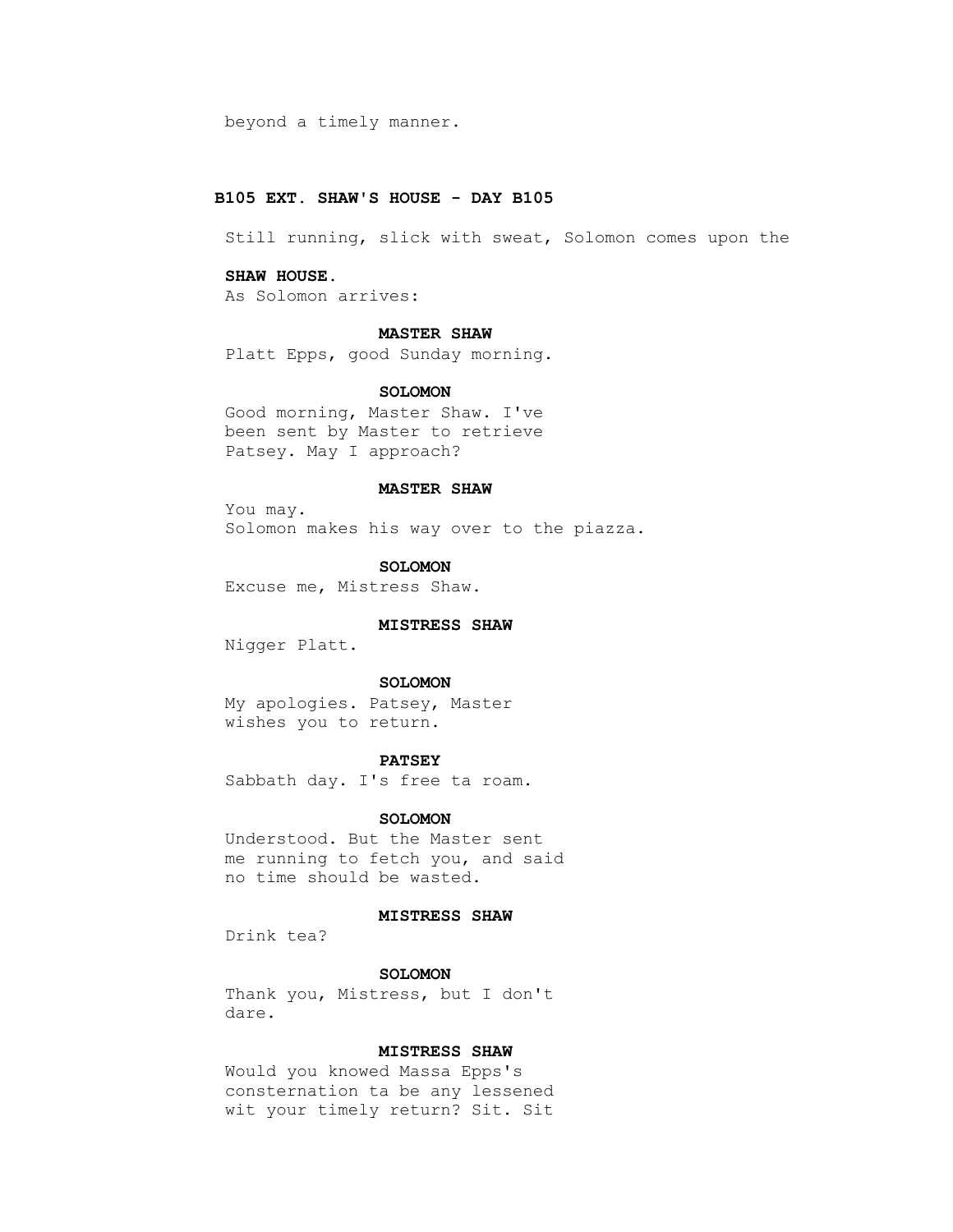and drink the tea that offered.

### **(CONTINUED)**

 **70.**

### **B105 CONTINUED: B105**

 Solomon knows better, but he sits and the Mistress has tea poured for him.

## **MISTRESS SHAW (CONT'D)**

What'n was Epps's concern?

### **SOLOMON**

...I'd rather not say...

# **MISTRESS SHAW**

 L'il gossip on the Sabbath be fine. All things in moderation. Solomon is not sure what to say. He struggles to be as diplomatic as possible.

#### **SOLOMON**

 As you are aware, Master Epps can be a man of a hard countenance. There are times when it is impossible to account for his logic. You know he has ill feelings toward your husband.

#### **MISTRESS SHAW**

He do.

#### **SOLOMON**

 Master Epps has somehow come to believe, as incorrectly as it may be, that Master Shaw is... That he is something of a lothario and an unprincipled man. A misguided belief born out of their mutual competition as planters, no doubt.

# **MISTRESS SHAW**

 No doubt...if not born outta truth itself. The Mistress waves to Shaw. Shaw, unsuspecting of the conversation, waves back.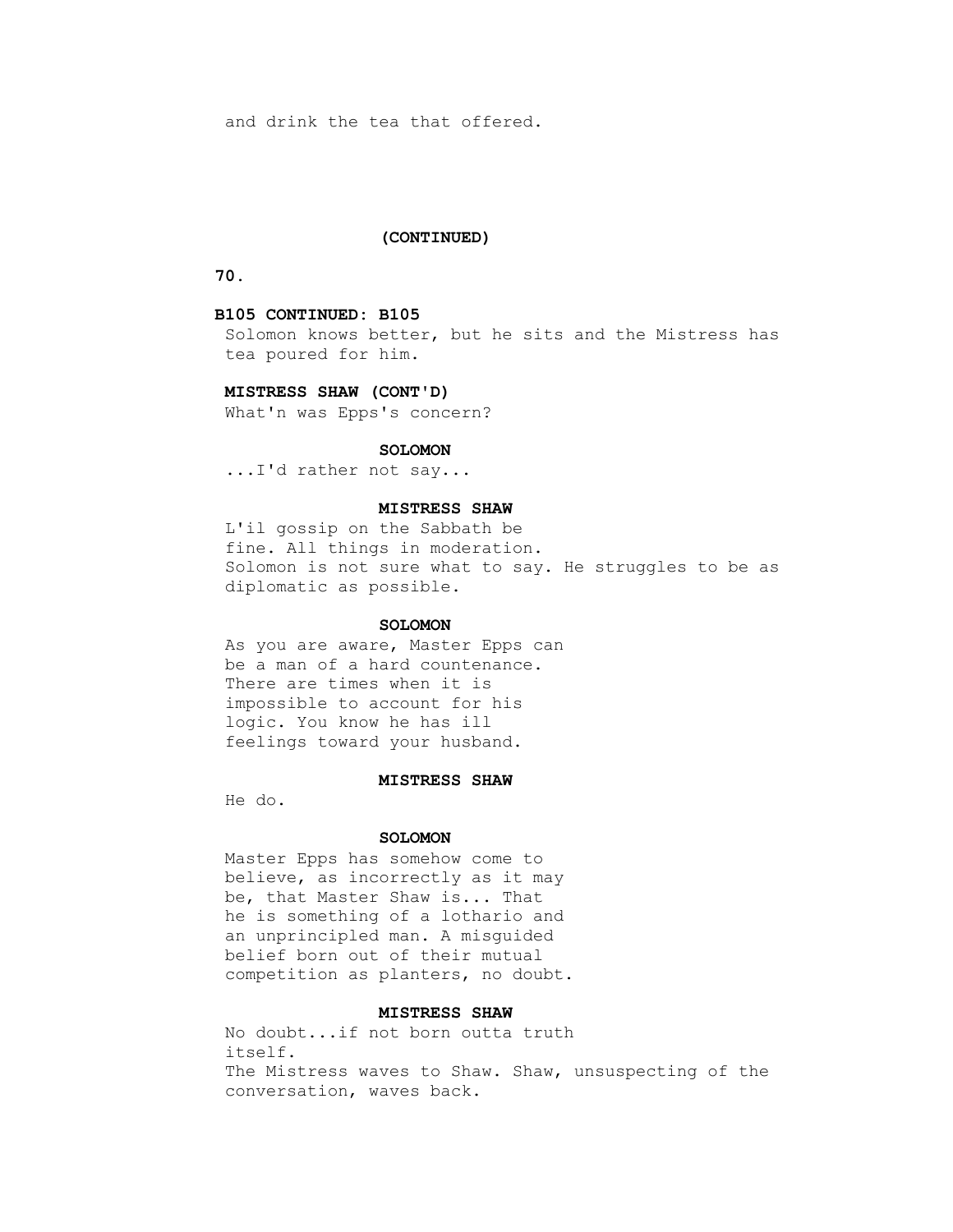# **SOLOMON**

 I'm certain Patsey's well being is Master Epps's only concern.

# **MISTRESS SHAW**

 Nothin' Epps desire come outta concern.

#### **SOLOMON**

I meant no disrespect.

### **MISTRESS SHAW**

He ain't heard you.

#### **(CONTINUED)**

# **71.**

 **B105 CONTINUED: (2) B105**

## **SOLOMON**

 I meant no disrespect to you, Mistress.

## **MISTRESS SHAW**

 Ha! You worry for me? Got no cause to worry for my sensibilities. I ain't felt the end of a lash in 'mo years than I cain recall. Ain't worked a field, neither. Where one time I served, now I got others servin' me. The cost to my current existence be Massa Shaw broadcasting his affections, 'n me enjoyin' his pantomime of fidelity. If that what keep me from the cotton pickin' niggers, that what it be. A small and reasonable price to be paid 'fo sure. Looking toward Patsey, speaking with great empathy:

## **MISTRESS SHAW (CONT'D)**

 I knowed what it like to be the object of Massa's predilections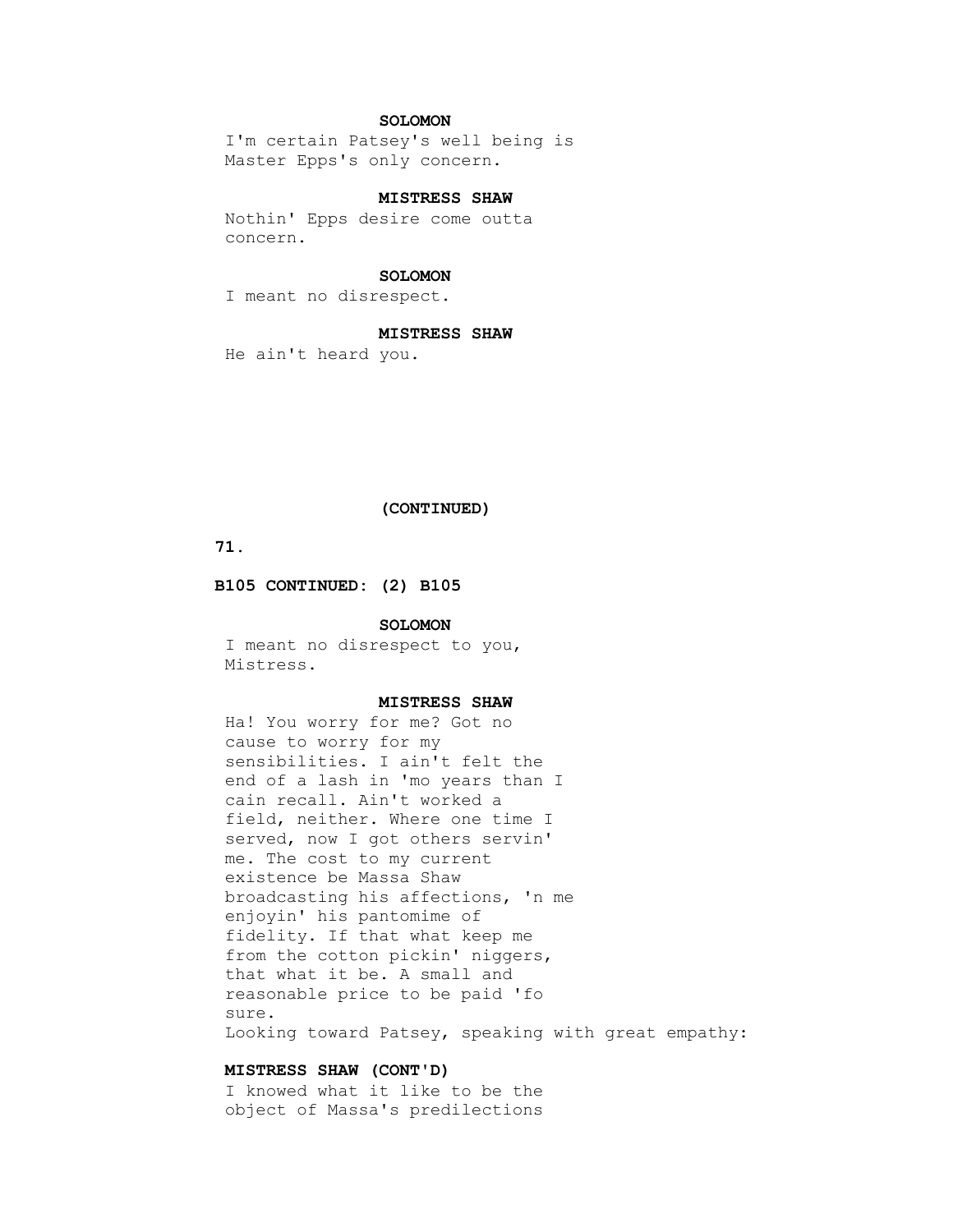and peculiarities. And I knowed they can get expressed with kindness or wit violence. A lusty visit in the night, or a visitation from the whip. And wit my experience, if'n I can give comfort, then comfort I give. And you take comfort, Patsey; the Good Lord will manage Epps. In His own time the Good Lord will manage dem all. Yes, Lordy, there's a day comin' that will burn as an oven. It comin' as sure as the Lord is just. When His will be done...the curse on the Pharos is a poor example of all that wait 'fo the plantation class. Mistress Shaw turns her head to the side, catching a slave's attention. As she does so, the slave, a YOUNG WOMAN, commences to pour tea. As if to punctuate her thought, the Mistress takes a sip of her tea.

#### **105 105**

#### **EXT. EPPS'S PLANTATION - LATER**

 Solomon and Patsey are returning from Shaw's. Waiting on the porch of the Great House, a drunk Epps beckons for Patsey, his lewd intentions obvious.

#### **(CONTINUED)**

 **72.**

## **105 CONTINUED: 105**

#### **EPPS**

Pats...! Patsey!

# **SOLOMON**

 Do not look in his direction. Continue on. Epps does not care to be ignored. He lifts himself and moves toward the pair in a rage.

# **EPPS**

Patsey...!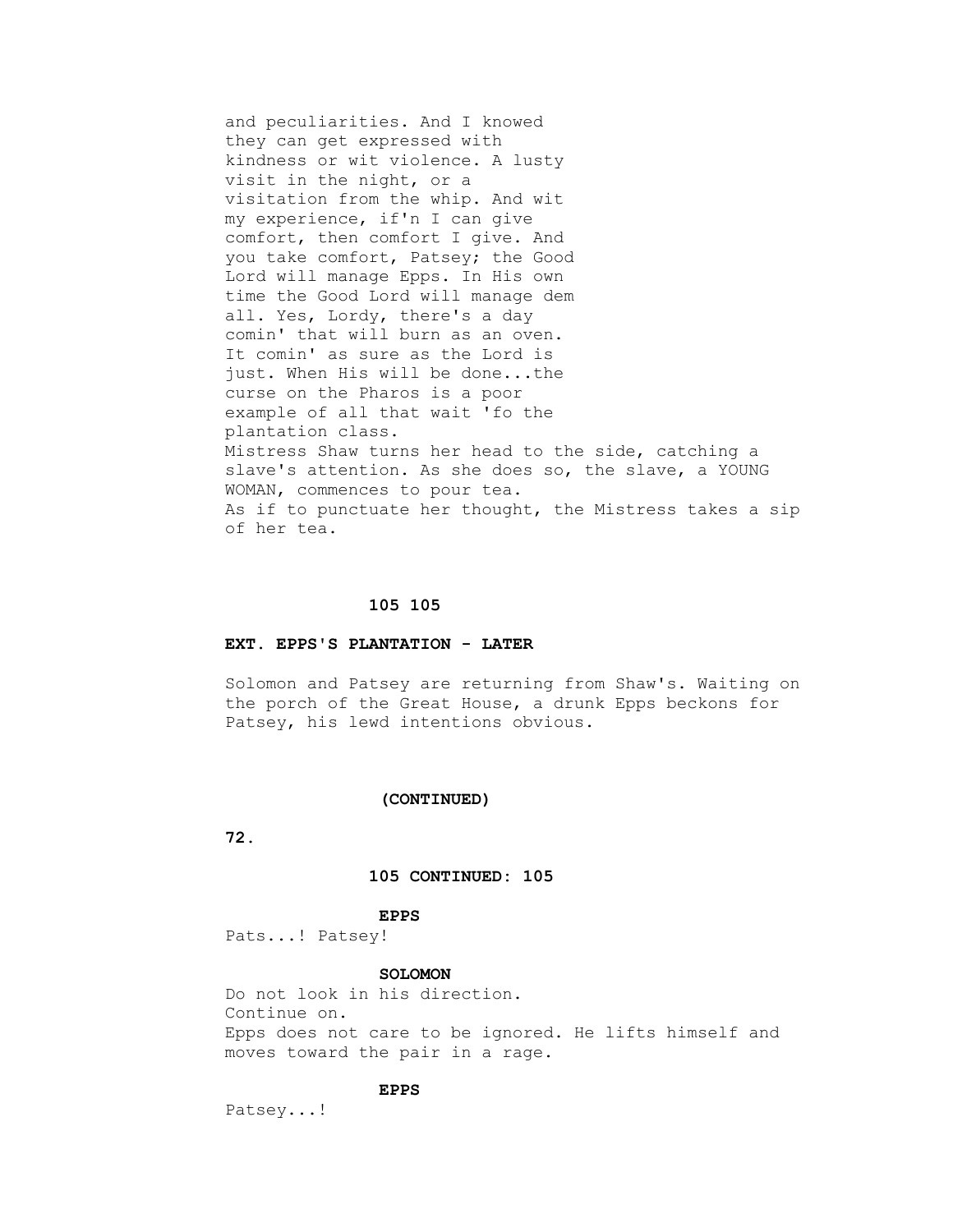Solomon moves between Epps and Patsey, cutting Epps off as Patsey continues on. Playing up his "ignorance" of

# **THE SITUATION:**

#### **SOLOMON**

 Found her, Master, and brought her back just as instructed.

#### **EPPS**

 What'd you jus now tell her? What'd you say to Pats?

#### **SOLOMON**

 No words were spoken. None of consequence.

## **EPPS**

 Lie! Damned liar! Saw you talkin' with 'er. Tell me!

# **SOLOMON**

 I cannot speak of what did not occur. Epps grabs Solomon.

# **EPPS**

I'll cut your black throat.

 Solomon pulls away from Epps, RIPPING HIS SHIRT IN THE PROCESS. Epps gives chase. Solomon begins to run around the large pig sty, easily keeping his distance. Epps, however is undeterred. He moves after Solomon as speedily as he can, which isn't very speedily at all. And quickly he tires. Epps is forced to bend over and suck air. Solomon maintains his distance, barely breathing hard. His breath returned to him, Epps starts up the chase again. Solomon runs on out of reach. Shortly, Epps again stops, gets his breath... And now in what should be quite comical, Epps again runs after Solomon. Again, Epps's vigor leaves him before he can even get close to the slave. Dropping down to the dirt, in a show of regret and piety:

#### **(CONTINUED)**

 **73.**

 **105 CONTINUED: (2) 105**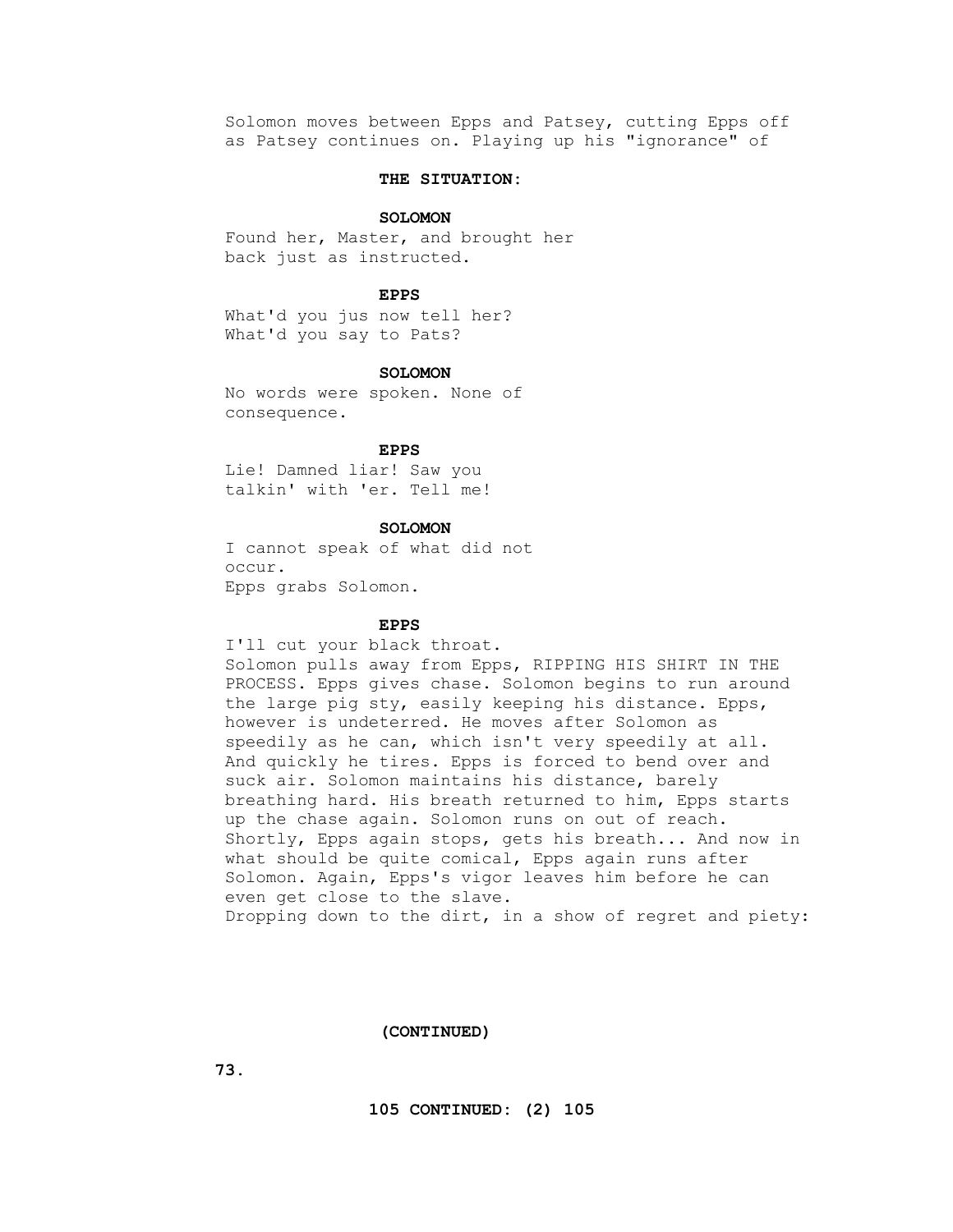#### **EPPS (CONT'D)**

 Platt... Platt, liquor filled me. I admit that it did, and I done over reacted. It's the Lord's day. Ain't nothin' Christian in us carryin' on like this. Help me ta my feet, and let us both pray to the Lord for forgiveness. Epps extends a hand to Solomon. Cautiously, Solomon moves close, but not too close. As Solomon draws within striking distance, Epps lunges for him. He chases Solomon on until he is again out of breath and once more drops down. And again offering a treaty:

## **EPPS (CONT'D)**

 I'm all done in, Platt. I have met my limitations, and I ain't equal to 'em. I concede to yah, but in the name of valor, help yer master to his feet. Solomon cautiously moves closer to help. Again he is attacked by Epps - this time by knife. Sort of. Epps is too drunk and tired to fully open the folding blade - and chased far around the field by Epps. ALL OF THE

# **PRECEDING SHOULD BE MORE FUNNY THAN SHOCKING. A CHANGE**

# **OF PACE FROM THE OTHERWISE NECESSARY BLEAKNESS OF SLAVE**

#### **LIFE.**

Mistress Epps comes running from the house to the pair.

#### **MISTRESS EPPS**

What? Wha's the fuss?

#### **SOLOMON**

 A misunderstanding is all. It began when I was sent to retrieve Patsey from where she'd taken sabbatical at Master Shaw's. Upon returning, Master Epps believed Patsey and me to be in conversation when we were not. I tried to explain, but it lead to all this.

## **MISTRESS EPPS**

 What is it? Ya cain't remain the Sabbath without her under your eye? Ya are a no-account bastard.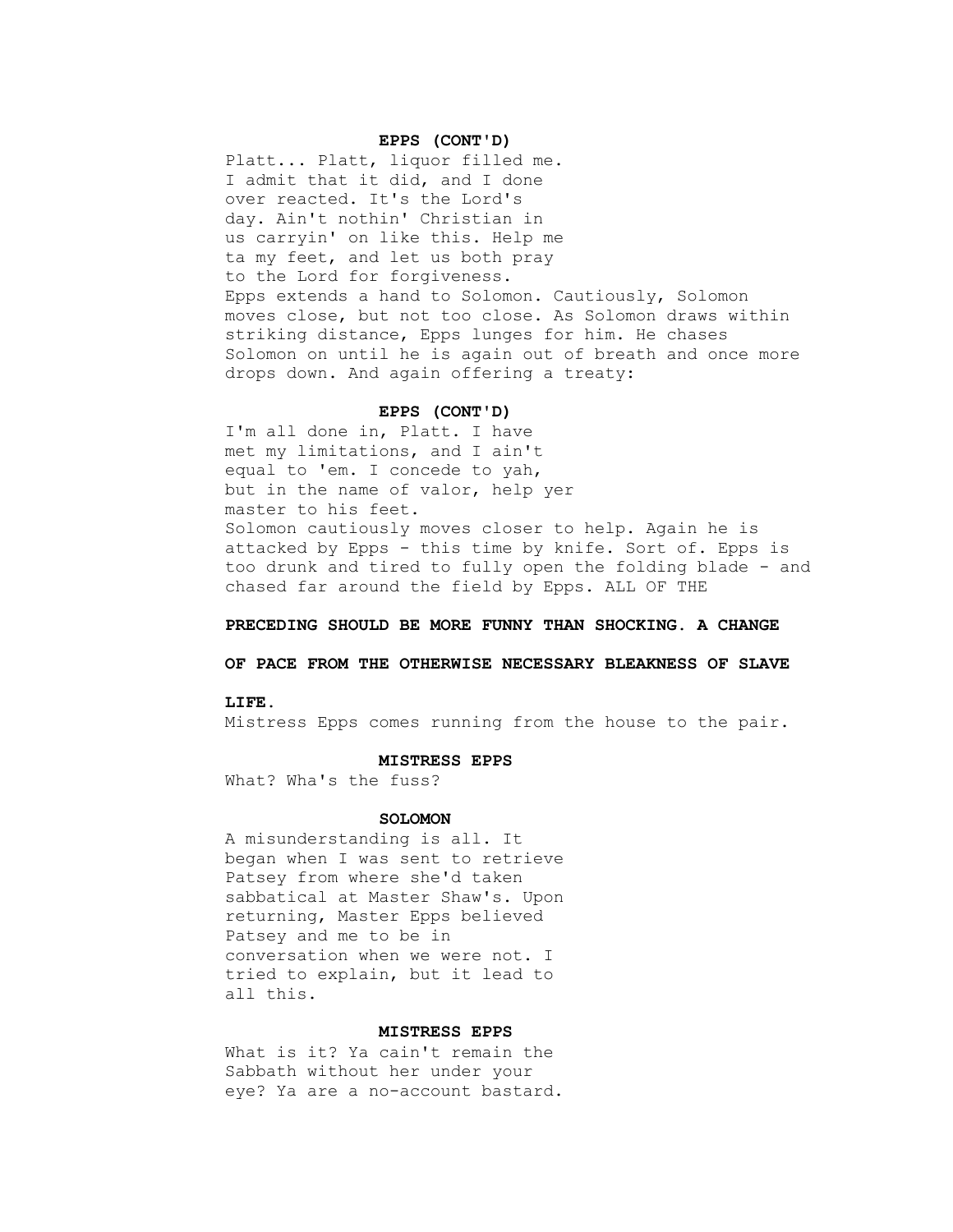### **EPPS**

Hold a moment...

# **MISTRESS EPPS**

 A filthy, godless heathen. My bed is too holy for yah ta share.

## **(CONTINUED)**

 **74.**

# **105 CONTINUED: (3) 105**

 **EPPS**

Wha's...wha's he been tellin' yah?

## **MISTRESS EPPS**

Of yer misbegotten ways.

#### **EPPS**

 And he would know what of anythin'? I ain't even spoken with him today. Platt, yah lyin' nigger, have I? Have I? Discretion being the better part and all, Solomon remains silent.

#### **EPPS (CONT'D)**

 There; there's all the truth he got. Damned nigger. Damn yah. Epps pushes his way past the Mistress.

# **106 106**

 **EXT. MASTER EPPS'S PLANTATION/FIELD - DAY**

#### **-AUGUST, 1844-**

 With the sun yet again high in the sky the slaves are working the field picking cotton. As before THEY SING A SPIRITUAL, the only thing that distracts them from the tedium at hand. But there is no distracting from the heat. We see Henry begin to falter before it... And eventually collapse right in the dirt. Though the other slaves take note, none move to help him. None dare.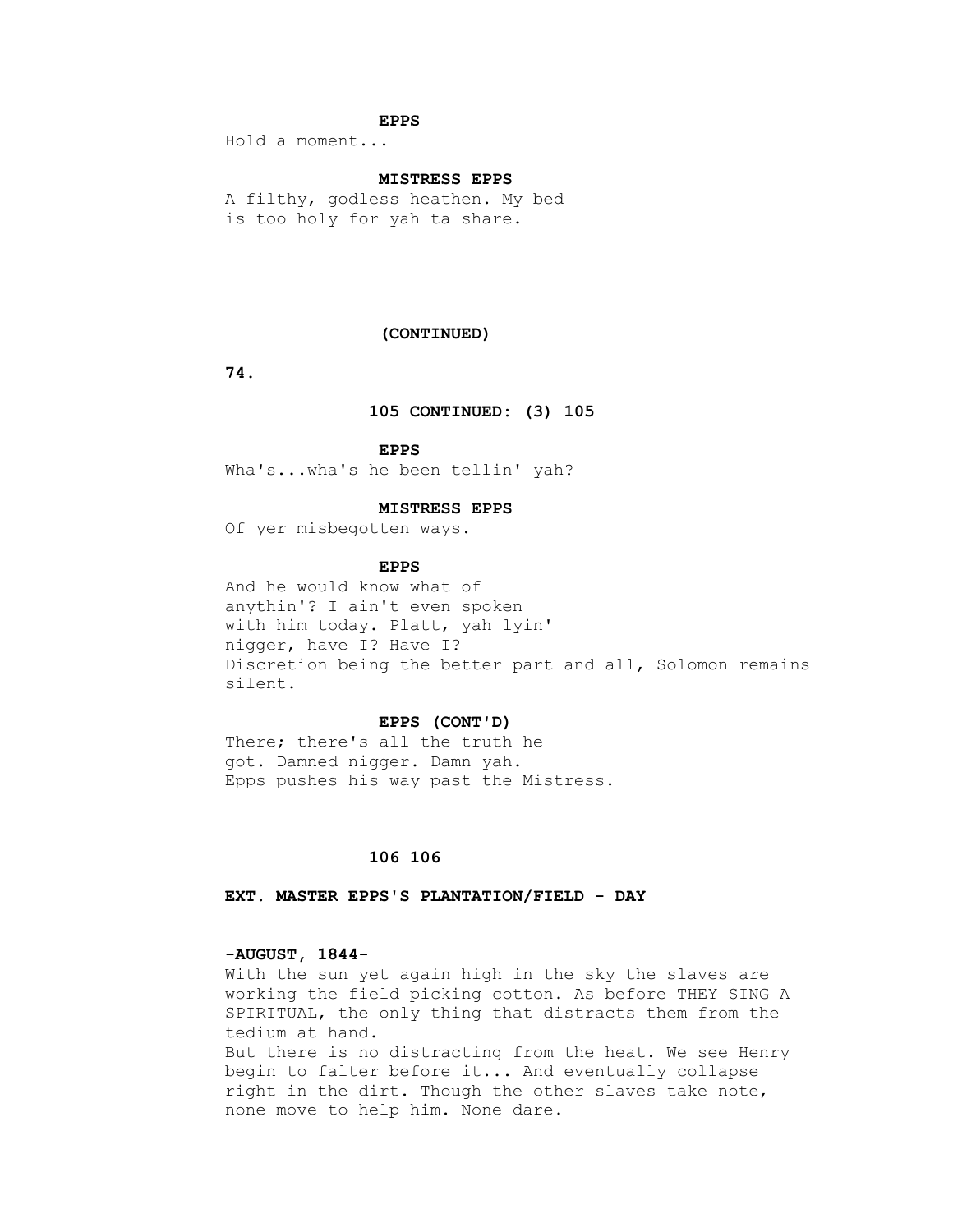From Treach rather matter of factly:

### **TREACH**

 Get him water. Edward runs to fetch a gourd. He carries it to Henry,

# **DUMPS THE WATER ON HIM, BUT DOES NOT ACTUALLY GIVE HENRY**

#### **ANYTHING TO DRINK.**

Roused, Henry rights himself.

### **EDWARD**

 Go'won. Git up. Unsteadily, Henry lifts himself and goes back to picking cotton. He joins in again with the spiritual, as if the song is all that can keep him going.

# **107 107**

 **INT. MASTER EPPS'S PLANTATION/SLAVE SHACKS - NIGHT**

 **-OCTOBER, 1844-**

#### **(CONTINUED)**

 **75.**

## **107 CONTINUED: 107**

The slaves are asleep. Epps arrives, again without knocking, with his whip in hand. The slaves stir. Uncle

## **ABRAM ASKS:**

# **UNCLE ABRAM**

 We dance tonight, massa? Epps remains quietly focused on Patsey. And it's clear from her apprehensive expression just what it is he's come looking for. This time there is no escaping it. As if to acknowledge the badness to come, Phebe lightly cries.

## **108 108**

 **EXT. MASTER EPPS'S PLANTATION/SMOKE HOUSE - NIGHT**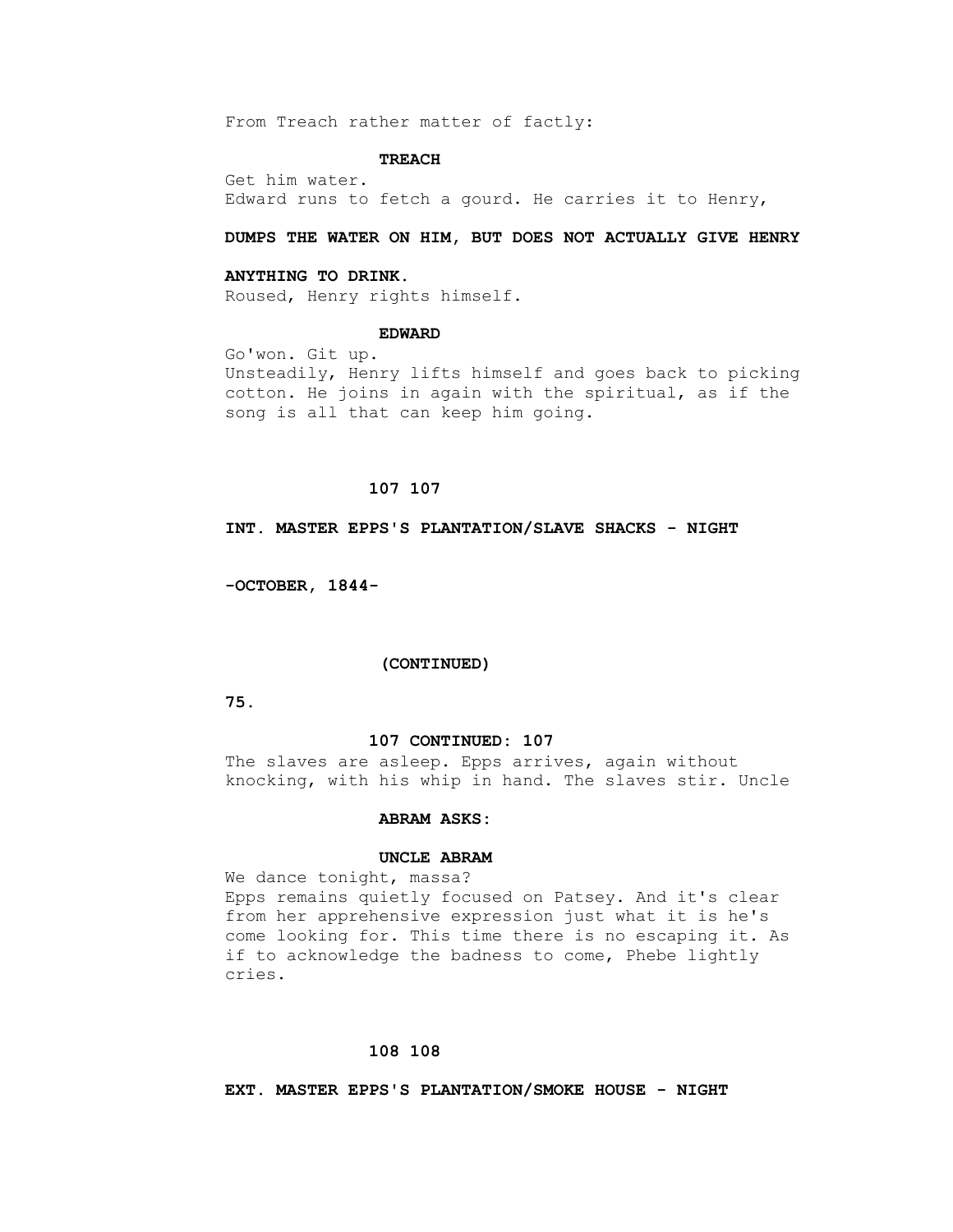On top of a wood pile, in the back of the smoke house - Epps shoves Patsey. He stops, stands as if gathering his manhood, then he's all over Patsey. He is rough and clumsy. It looks like something between an awkward rape and a virgin attempting his first sexual encounter. Patsey does not respond in any way other than to continually turn her head from Epps, but otherwise remain as still as possible. If there is such a thing, she is vicious with her passive aggressiveness. Epps's frustration mounts until - as the Mistress Shaw had cautioned - he crosses the line from passion to violence. He begins slapping Patsey to get a response from her. When that fails, he punches her which only leads to him taking up his whip and lashing Patsey MERCILESSLY. Still, she gives him nothing. Beaten, Patsey sits in the dirt among the cotton, Epps deep breathing above her. The desire for sex now having left him.

Epps heads from the field. Patsey is left where she is.

### **109 109**

 **INT. BARTHOLOMEW'S - DAY**

#### **-NOVEMBER, 1844-**

 As before, Solomon waits as Bartholomew fills Mistress Epps order. Among the items set before Solomon is another quantity of foolscap.

## **110 110**

#### **EXT. ROAD - DAY**

 Solomon is making his way back to the Epps plantation. He carries with him a sack filled with the goods from the store. As he walks, SOLOMON LOOKS AROUND CASUALLY. When he is certain he is alone, he sets down the sack, opens it and appropriates A SINGLE SHEET OF THE PAPER which he folds and places in his pocket. That done, he cinches up the sack and continues on his way.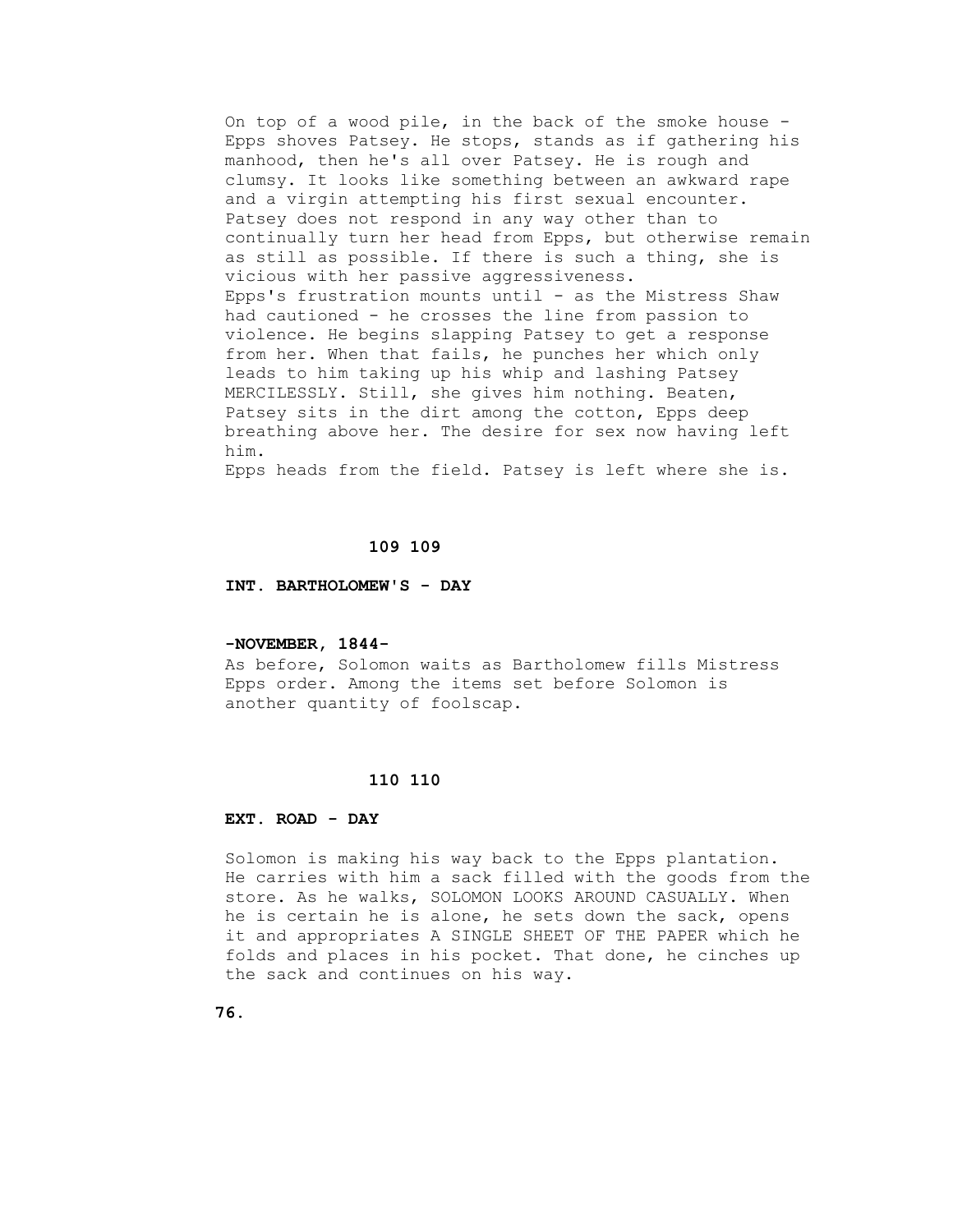# **111 OMIT 111**

## **112 INT. EPPS'S PLANTATION/SLAVE SHACK - DAY 112**

 Solomon takes the slip of paper and hides it within his fiddle. Perhaps the safest place he can think of. He acts as though he's hiding away found gold. In reality it's more than that. For Solomon the paper is a first step toward freedom.

#### **113 113**

#### **INT. MASTER EPPS'S PLANTATION/MAIN HOUSE - NIGHT**

## **-DECEMBER, 1844-**

 It's another night of Epps's forced revelry. Coming in quick from the previous scene, we go from Solomon holding his fiddle, to playing it as the slaves are again made to dance. Mistress Epps brings out a tray of freshly baked

pastries. She sets them down on a table.

#### **MISTRESS EPPS**

 A moment from the dancing. Come sample what I baked for y'all. The slaves, thankful for the rest as much as the food, file toward the tray reciting a chorus of "Thank you, Mistress." As Patsey moves toward the pastries:

# **MISTRESS EPPS (CONT'D)**

 There'll be none for you, Patsey. Patsey merely turns away. Her non responsiveness, however, serves only to incite the Mistress. Screaming:

## **MISTRESS EPPS (CONT'D)**

 Yah see that? Did yah see the look of insolence she give me?

**EPPS** 

Seen nothin' but her turn away.

# **MISTRESS EPPS**

 Are you blind or ignorant? It was hot, hateful scorn. It filled that black face. Yah tell me yah did'n see it, then yah choose not to look, or yah sayin' I lie.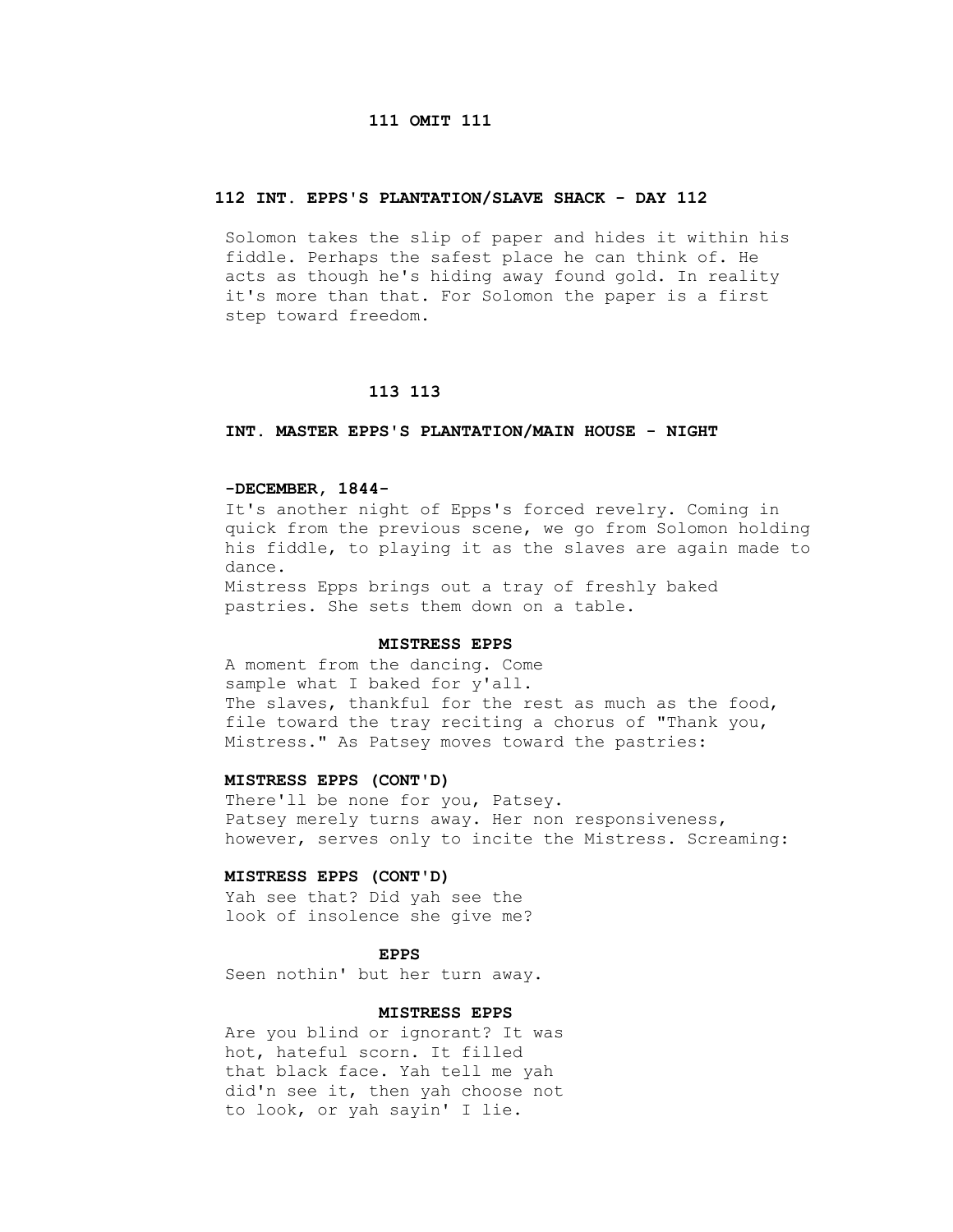# **EPPS**

Whatever it was, it passed.

# **MISTRESS EPPS**

 Is that how yah are with the niggers? Let every ill thought fester inside 'em. Look at 'em.

#### **(MORE) (CONTINUED)**

 **77.**

#### **113 CONTINUED: 113**

## **MISTRESS EPPS (CONT'D)**

They foul with it; foul with their hate. You let it be, it'll come back to us in the dark a night. Yah want that? Yah want them black animals to leave us gut like pigs in our own sleep? Epps isn't sure how to respond to the inchoate berating. It's an invitation for the Mistress to continue.

#### **MISTRESS EPPS (CONT'D)**

 You are manless. A damned eunuch if ever there was. And if yah won't stand for me, I'd pray you'd at least be a credit to yer own kind and beat every foul thought from 'em. Epps does nothing. The Mistress lets her anger loose. She moves quickly to Patsey, DRIVES HER NAILS INTO THE

 **PATSEY'S FACE AND DRAWS THEM DOWN ACROSS HER FEATURES.**

 **FIVE DEEP AND BLOODY GASHES ARE LEFT IN PATSEY'S SKIN,** the moment marked with appropriate screams. Patsey collapses on the floor, covering her bleeding face.

# **MISTRESS EPPS (CONT'D)**

 Beat it from 'em! Thoroughly cuckolded by the Mistress's actions, Epps takes his whip and pulls Patsey out of the house. His intentions are plain. All the slaves remain silent. The Mistress, however, displaying high satisfaction, entreats the others:

# **MISTRESS EPPS (CONT'D)**

 Eat. Fill yourselves. ...And then we dance.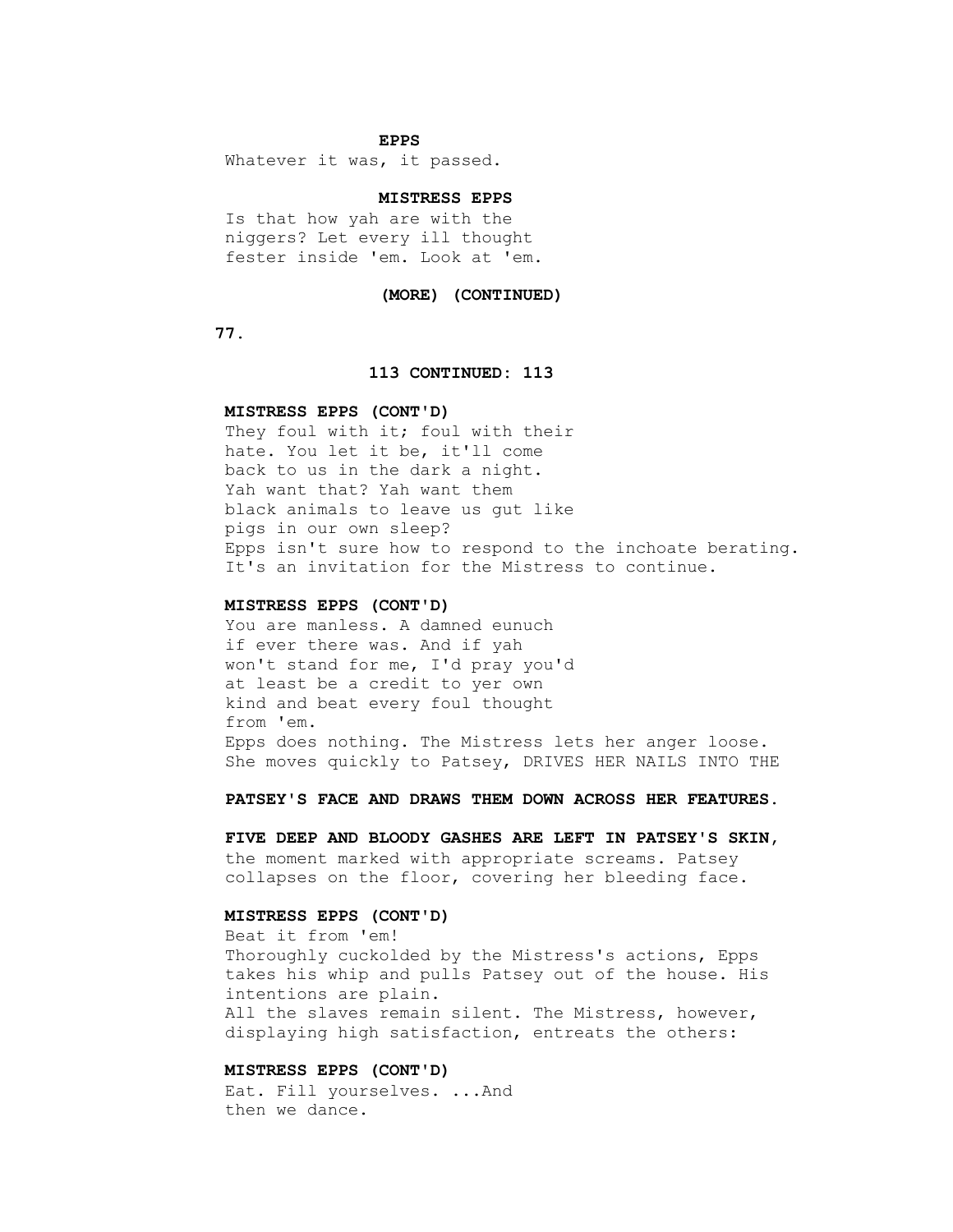The slaves eat, but without a hint of levity.

# **114 114**

## **INT. MASTER EPPS'S PLANTATION/SLAVE SHACK - NIGHT**

 We come up on the slaves who lay sleeping. All except for Patsey. She rises from her bedding, goes to a corner of the cabin and removes something from a secretive location. She then moves over to Platt.

#### **PATSEY**

Platt... Platt, you awake?

#### **SOLOMON**

I am.

 **PATSEY** I have a request; an act of kindness.

#### **(CONTINUED)**

 **78.**

## **114 CONTINUED: 114**

Patsey displays what she took from hiding. It is a

# **LADY'S FINGER RING.**

#### **PATSEY (CONT'D)**

I secreted it from the Mistress.

#### **SOLOMON**

Return it!

#### **PATSEY**

It yours, Platt.

#### **SOLOMON**

For what cause?

# **PATSEY**

 All I ask: end my life. Take my body to the margin of the swamp-- Solomon looks at Patsey as though she were insane.

#### **SOLOMON**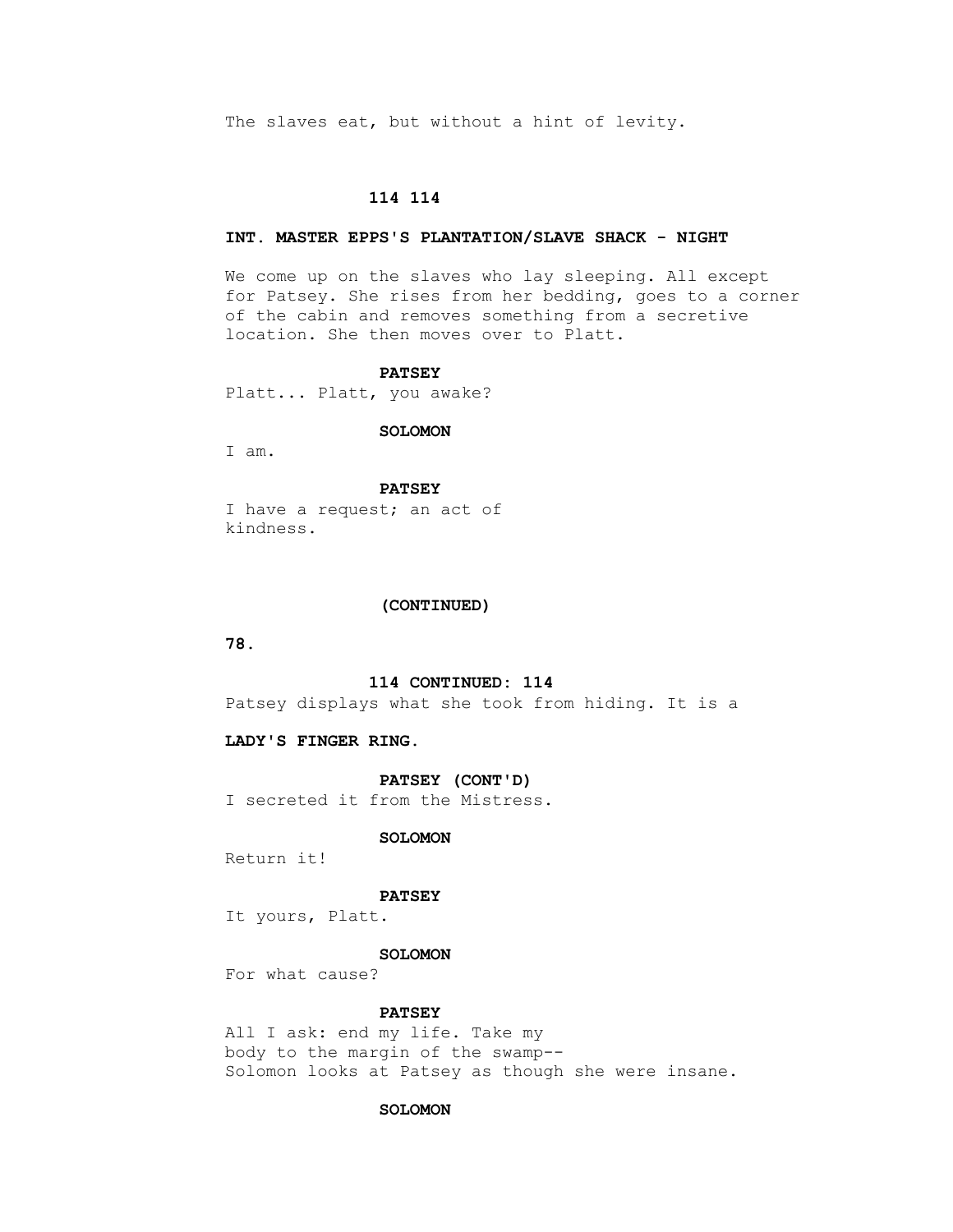No.

### **PATSEY**

 Take me by the throat. Hold me low in the water until I's still 'n without life. Bury me in a lonely place of dyin'.

## **SOLOMON**

 No! I will do no such thing. The...the gory detail with which

### **YOU SPEAK--**

#### **PATSEY**

I thought on it long and hard.

### **SOLOMON**

 It is melancholia, nothing more. How does such despair even come to you?

# **PATSEY**

 How can you not know? I got no comfort in this life. If I cain't buy mercy from yah, I'll beg it.

#### **SOLOMON**

There are others. Beg them.

# **PATSEY**

I'm begging you!

#### **SOLOMON**

 Why? Why would you consign me to damnation with such an un-Godly request?

## **(CONTINUED)**

 **79.**

# **114 CONTINUED: (2) 114**

# **PATSEY**

 There is God here! God is merciful, and He forgive merciful acts. Won't be no hell for you. Do it. Do what I ain't got the strength ta do myself.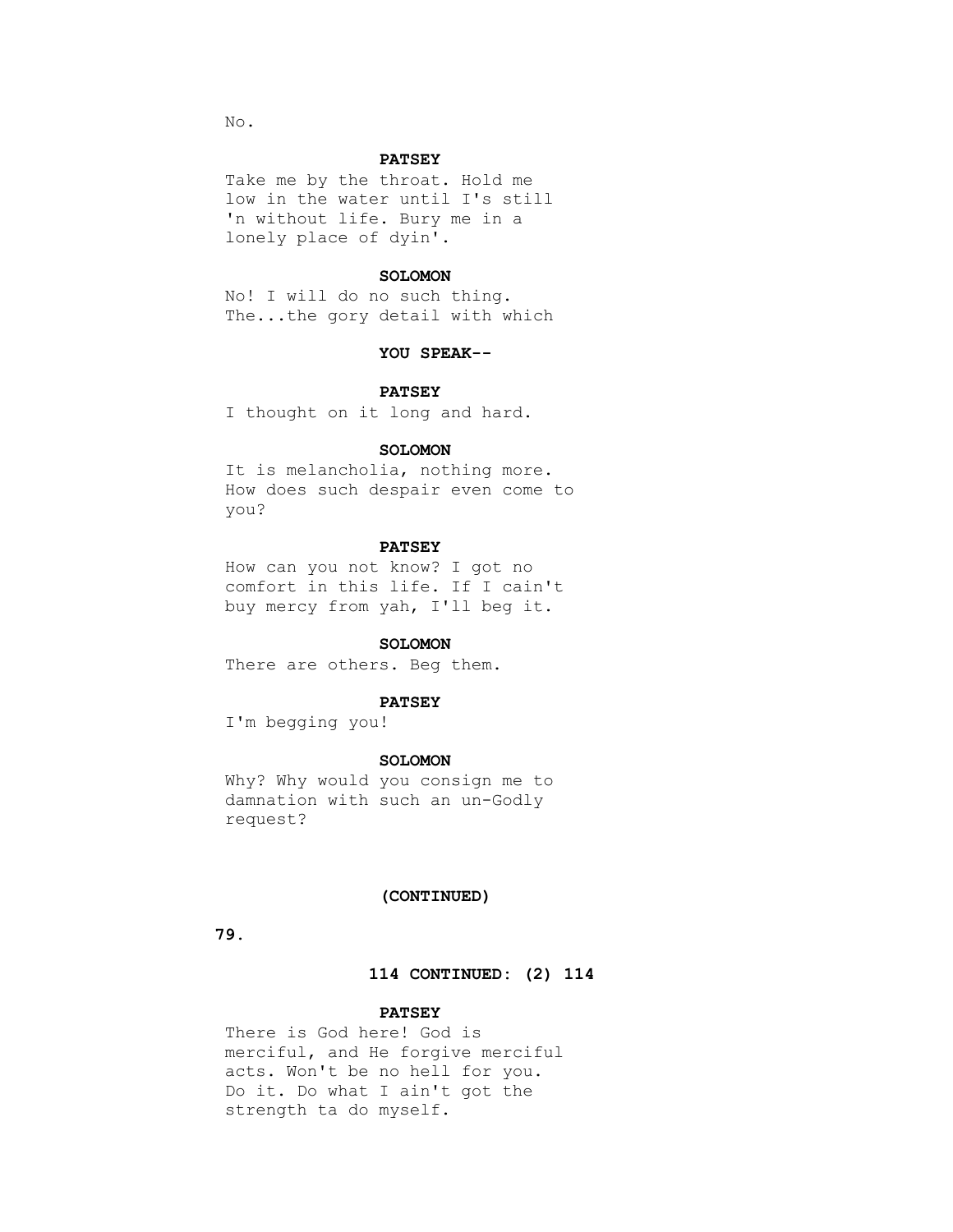Solomon says nothing. Clearly he's not about to do the deed. With nothing else to do, knowing she is damned with every breath she draws, Patsey crawls back to her spot on the floor and lays herself down.

### **BLACK**

#### **115 115**

# **EXT. MASTER EPPS'S PLANTATION/FIELD - DAY**

# **-JULY, 1846-**

 Hard times on the planation. Where previously the field in bloom was a carpet of white, it is now patchy and under grown. The slaves move through the field picking not cotton, but rather COTTON WORMS from the plants. The cotton worms have dined on the cotton and nearly destroyed the crop. We see the cotton worms in extreme close-up, moving among and destroying the cotton crop. Epps is beside himself as he looks out over his ruined field.

#### **EPPS**

It is a plague.

## **TREACH (O.S.)**

Cotton worm.

#### **EPPS**

 A plague! It's damn Biblical. Two season God done sent a plague to smite me. I am near ruination. Why, Treach? What I done that God hate me so? Do I not preach His word?

# **TREACH (O.S.)**

The whole Bayou sufferin'.

 **EPPS**

 I don't care nothin' fer the damn Bayou. I'm sufferin'. Epps looks among his slaves at work, his enmity growing.

# **EPPS (CONT'D)**

 It's that Godless lot. They brought this on me. I bring 'em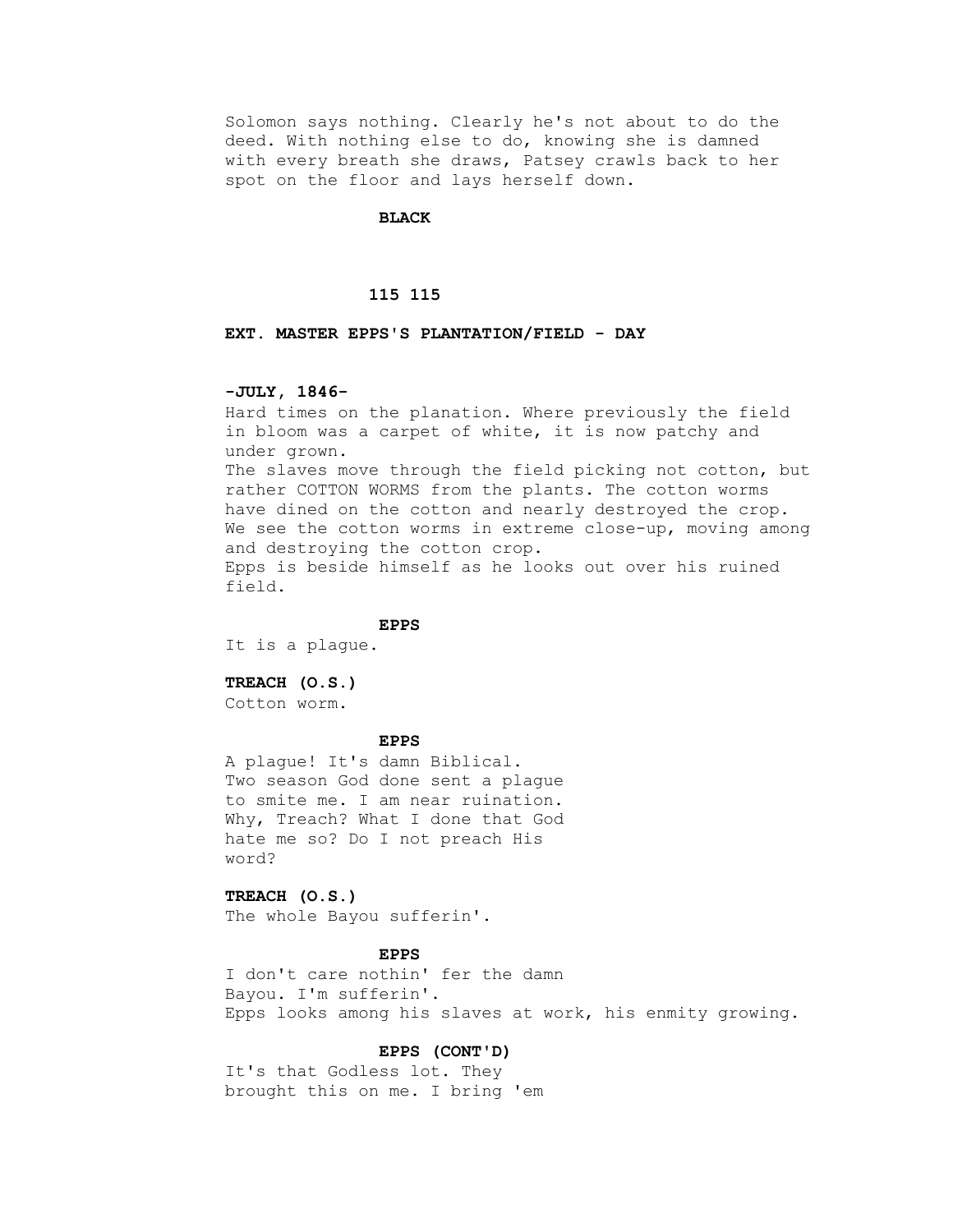**80.**

### **115 CONTINUED: 115**

#### **EPPS (CONT'D)**

 God's word, and heathens they are, they brung me God's scorn. Crazed, Epps runs into the field, taking himself from slave to slave delivering a whipping to all he can lay his hands on.

#### **EPPS (CONT'D)**

 Damn you! Damn you all! Damn you!

# **116 116**

### **RE-OMIT**

# **117 EXT. JUDGE TURNER'S PLANTATION - EVENING 117**

# **-OCTOBER, 1846-**

 Henry, Bob, Uncle Abram and Solomon sit in the back of a cart. SOLOMON HAS HIS FIDDLE WITH HIM. Epps has delivered the men to JUDGE TURNER, a distinguished man and extensive planter whose large estate is situated on Bayou Salle within a few miles of the gulf. Epps and Turner stand off to one side engaged in bargaining as Henry, Bob, Uncle Abram and Solomon wait and watch. One of the slaves whisper under their breath.

## **EPPS' SLAVE**

 I hear cutting cane is twice as hard as picking cotton.

# **BOB**

 But at least we'll be away from Master Epps.

#### **UNCLE ABRAM**

 Boy, you two have no sense. Epps returns to his slaves and gives a parting salutation.

## **EPPS**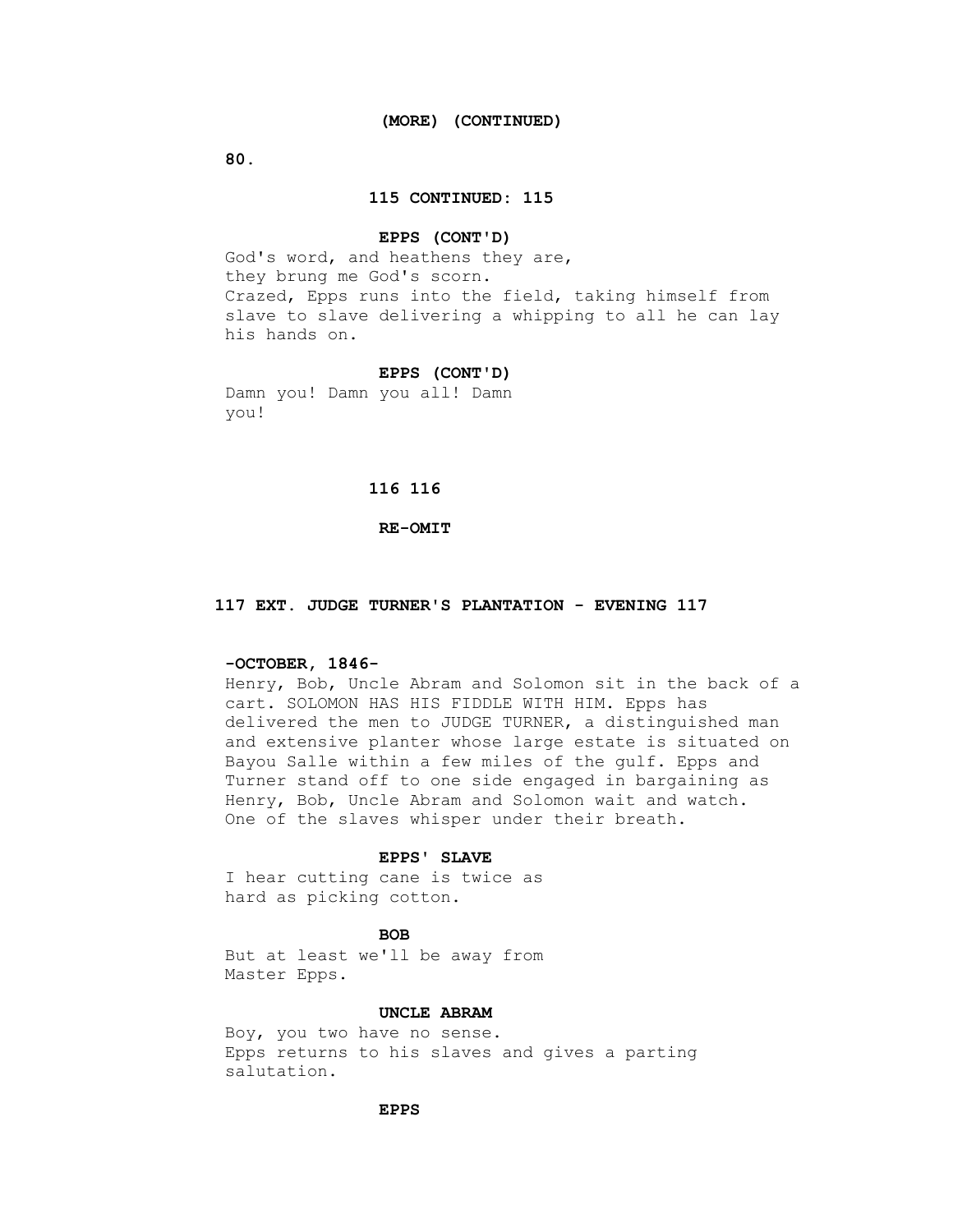Yer Judge Turner's for the season. More if need be, until my crop return. Yah'll bring no disrespect to me, and yah'll bring no biblical plagues to him. Be decent, ere mark my words, I will deliver an ungodly whippin'.

## **118 118**

 **INT. SLAVE SHACK - NIGHT**

#### **(CONTINUED)**

 **81.**

#### **118 CONTINUED: 118**

 Slaves are crammed into the shack - LITERALLY ON TOP OF EACH OTHER - as they try to sleep. Some lay, some sit up. Packed in like cattle, there is barely room to move let alone draw a deep, clean breath. There is a real risk of suffocating in the mass. Some cough and wheeze.

# **A CHILD CRIES...**

 Among them is Solomon who must believe at this point that his life has reached its very lowest point. The odds of survival are slight, let alone the chance of actually ever returning to his family. This clearly weighs on him as he struggles to find anything like comfortable space in the pen.

# **119 119**

# **EXT. CANE FIELDS - DAY**

 An OVERSEER is explaining to the new slaves - SOLOMON AMONG THEM - how to cultivate cane. WITH A KNIFE IN HAND he demonstrates the process: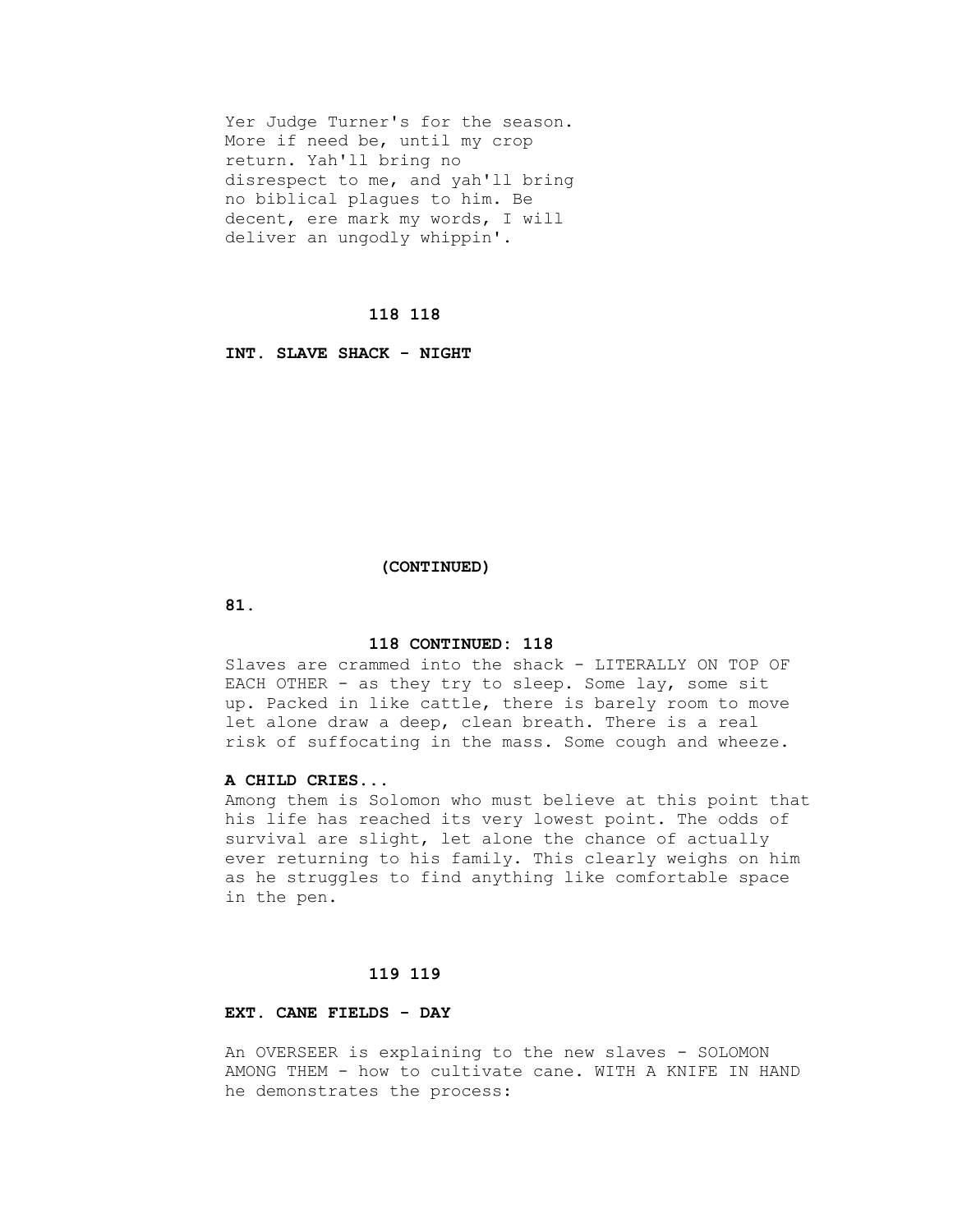## **OVERSEER**

 Draw the cane from the rick, cut the top and flags from the stalk, understand? Leave only that part which is sound and healthy. Cast off the rest...

#### **120 120**

 **EXT. CANE FIELDS - DAY**

## **-NOVEMBER, 1846-**

 ABOUT THIRTY SLAVES are working the field. They are divided into THREE GANGS. The first which draw the cane, the next lay the cane in the drill, the last then hoe the rows after. Solomon is among a gang that draws and cuts, and he moves with speed and skill. Certainly more so than he displayed picking cotton. Standing with his overseer, Judge Turner watches.

## **121 121**

# **INT. SLAVE SHACK - NIGHT**

 Again, the slaves have been herded into the shack and pressed together. As he tries to rest - sleep is nearly impossible - Solomon finds himself face to face with a woman, ANNA. She is awake. For a few beats she avoids eye contact with Solomon. She seems, like Solomon, to be unaccustomed to her surroundings and horribly frightened by them. Eventually her eyes meet Solomon's. She makes no sound, but great apprehension spills from her eyes. Whatever's next, whatever horror awaits, she can barely

stand to face. Fear, proximity... They drive her hand

#### **(CONTINUED)**

 **81A.**

## **121 CONTINUED: 121**

 to Solomon's. After a moment of seemingly reacquainting herself with genuine human contact, the woman TAKES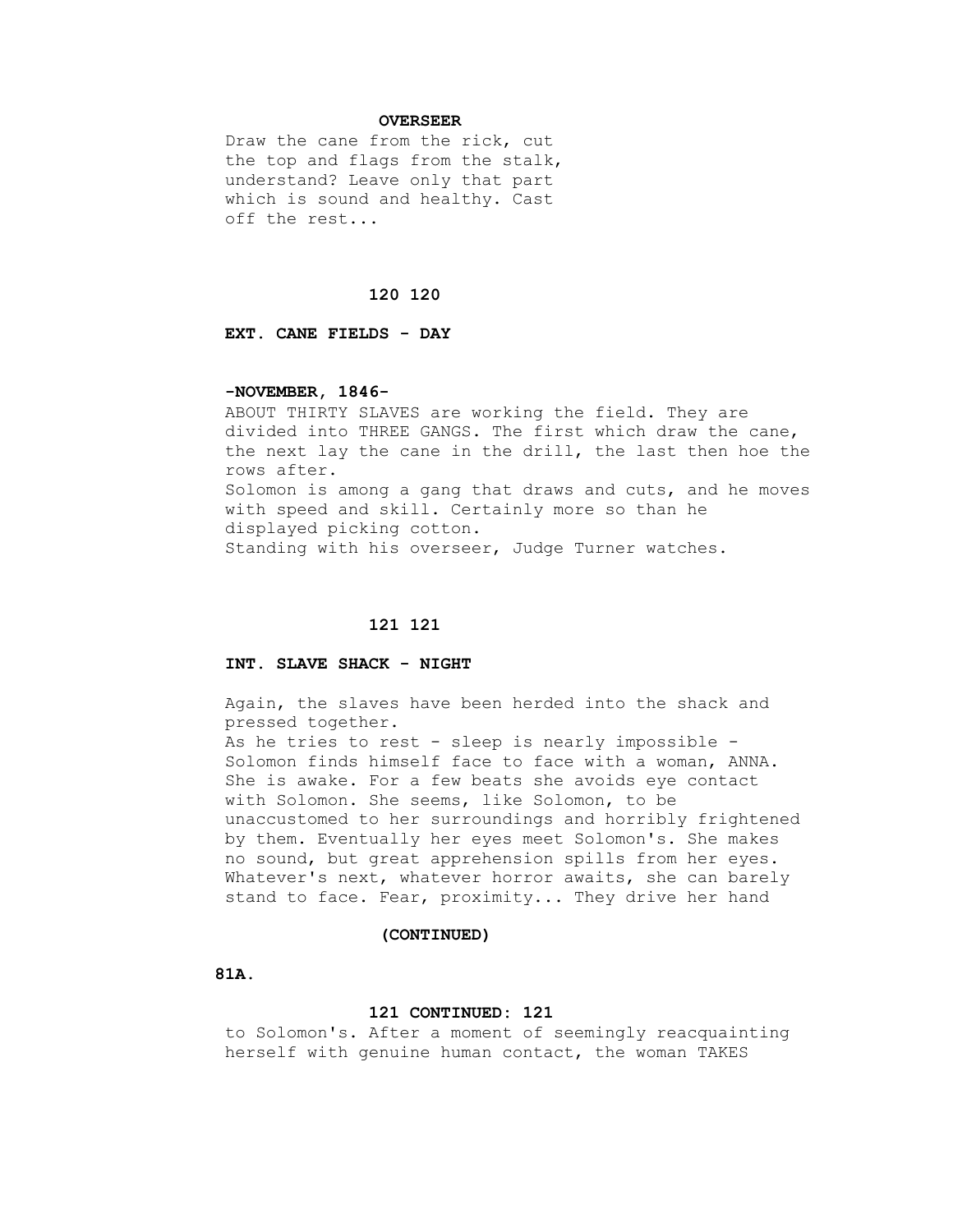## **(CONTINUED)**

 **82.**

## **121 CONTINUED: (2) 121**

 SOLOMON'S HAND AND PRESSES IT TO HER BREAST. Solomon tries to jerk his hand away, but ANNA HOLDS IT IN PLACE. Manipulating Solomon's hand, she begins to massage her breast. Solomon takes no real pleasure in the act really, neither does Anna. THERE SHOULD BE A TRUE SENSE

 **ANNA IS JUST SO VERY, VERY DESPERATE FOR HUMAN CONTACT,**

 **FOR THE NEED TO FEEL ALIVE AND LIKE A PERSON RATHER THAN**

 **AN ANIMAL THAT EMOTIONALLY SHE IS WILLING TO ENGAGE**

## **SOLOMON.**

 The need quickly compounds. Anna presses her lips to Solomon's. Eventually, SHE DIRECTS HIS HAND BENEATH HER DRESS AND BETWEEN HER LEGS. Solomon, with slightly more compassion than a guy making union wages, BEGINS TO MANIPULATE ANNA WITH HIS HAND. The act remains more perfunctory than passionate. We can see Anna moving toward climax and eventual release. But more - or substantially less - than joyous sex, it is really just a drug-like inoculation against reality. But the feeling quickly fades. All that remains, as with most chance encounters, is regret. And there is shame, too. This is put on display as Anna turns away from Solomon. As quickly as it began, it is

#### **122 122**

as though the act had not happened at all.

 **OMIT**

#### **123 EXT. JUDGE TURNER'S PLANTATION/GREAT HOUSE - EVENING 123**

 Solomon waits outside the house on the porch. A house servant - ZACHARY - approaches and admonishes Solomon.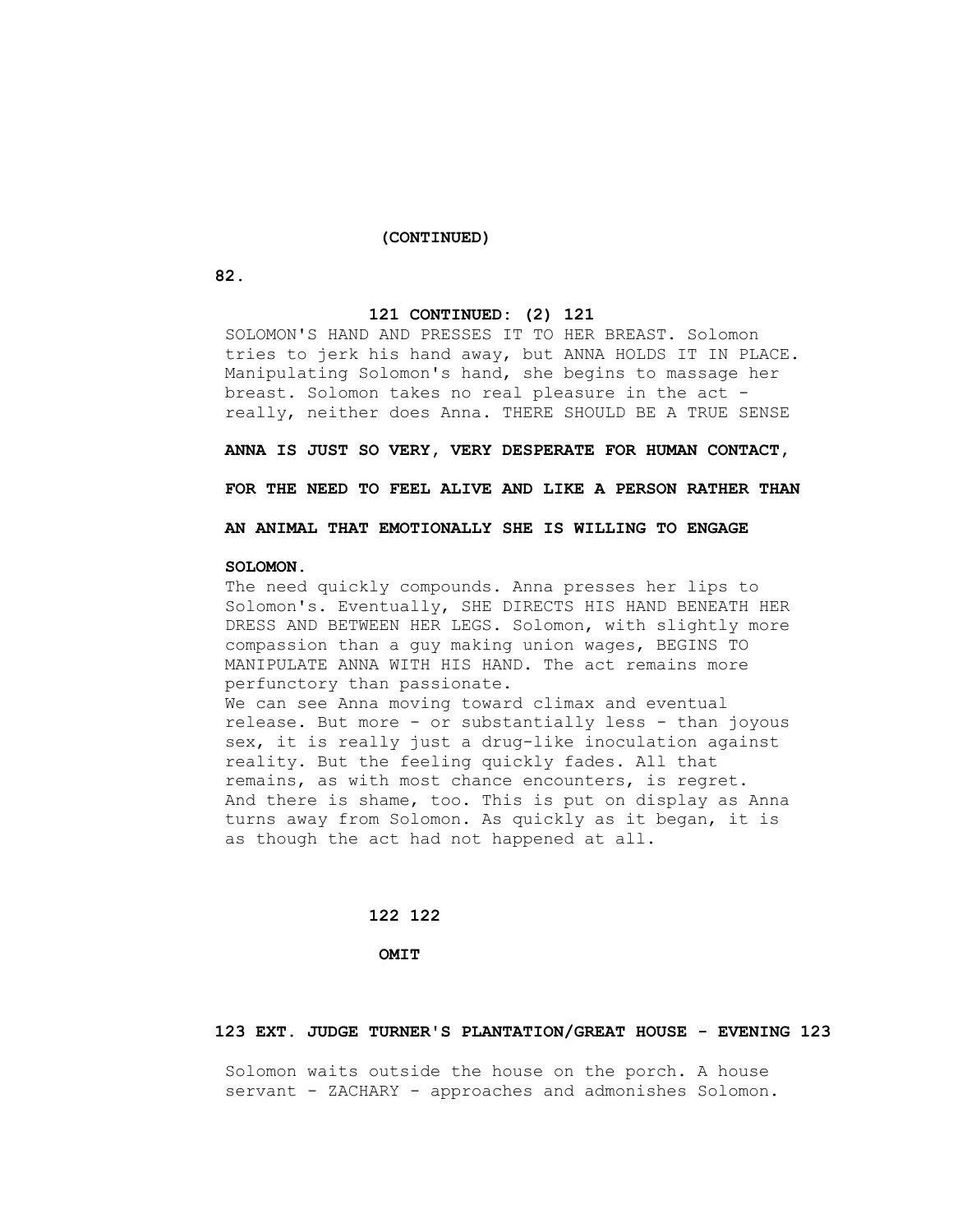# **ZACHARY**

 Off the porch. Get off. Like a dog shooed away, Solomon steps down. Eventually Judge Turner exits the house and crosses to Solomon.

## **SOLOMON**

...Sir...

#### **JUDGE TURNER**

 Platt is it? Have you cultivated cane previously?

#### **SOLOMON**

No, sir, I have not.

# **JUDGE TURNER**

You take to it quite naturally. Are you educated?

#### **(CONTINUED)**

 **83.**

# **123 CONTINUED: 123**

## **SOLOMON**

 Niggers are hired to work, not to read and write. Turner gives that a bit of consideration as he gives Solomon a wary looking over.

# **JUDGE TURNER**

You play the fiddle?

# **SOLOMON**

I do.

## **JUDGE TURNER**

 Willard Yarney, a planter up the bayou, celebrates his anniversary in a three week's time. I will hold out your name to him. What you earn is yours to keep.

## **SOLOMON**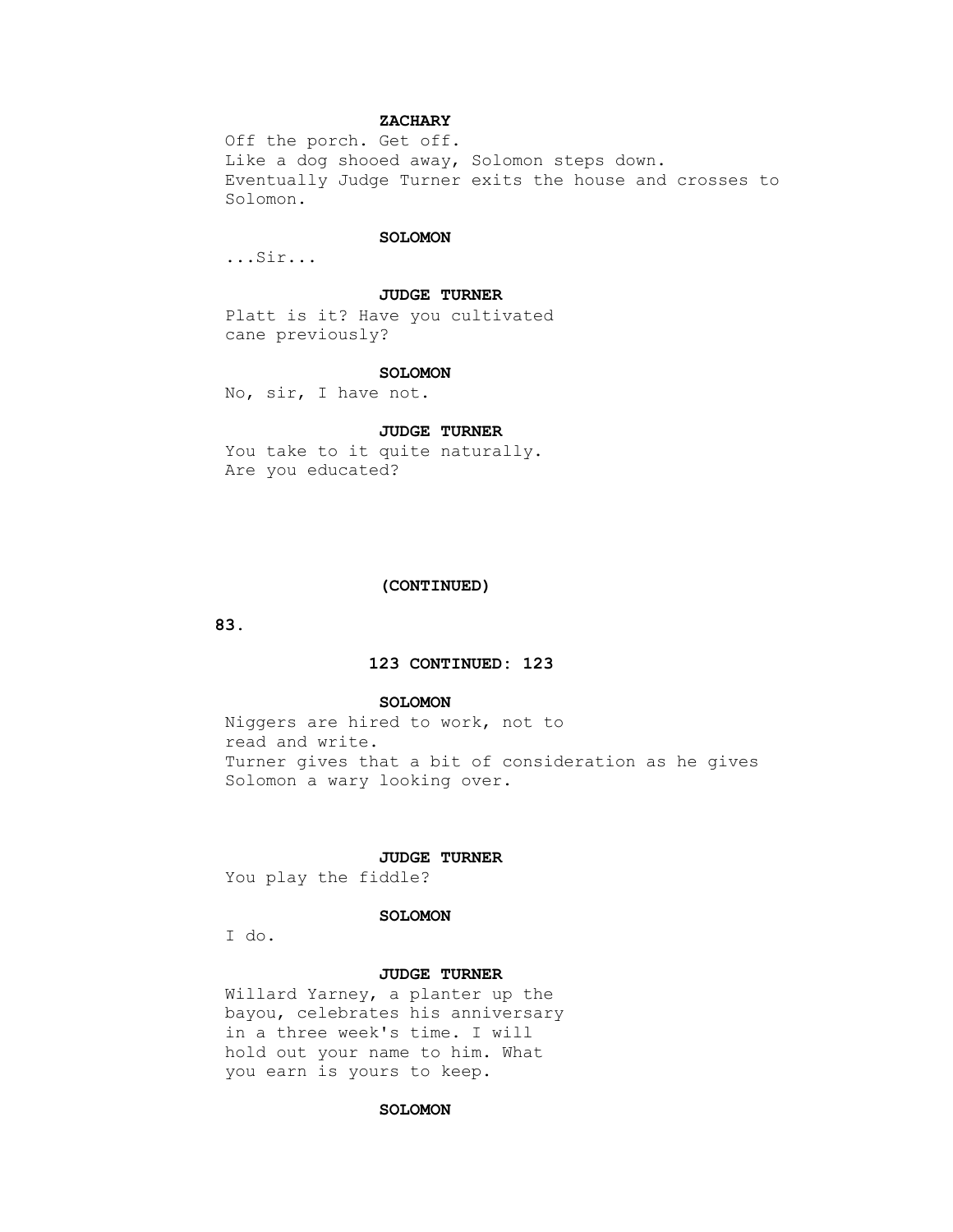Sir.

#### **JUDGE TURNER**

Mind yourself, Platt.

### **SOLOMON**

Yes, sir.

# **124 EXT. TURNER PLANTATION - LATER (MOVED FROM 124) 124**

 Work over, the slaves congregate to eat. As Solomon eats, he takes note of the JUICE FROM SOME

# **BERRIES ON HIS PLATE.**

#### **125 EXT. TURNER'S PLANTATION - EVENING (MOVED FROM 125) 125**

 Solomon plays with a piece of cane, fashions it into some kind of writing tool, testing it in the mud. He then brushes over the dirt with his hand.

 **84.**

# **126 EXT. TURNER PLANTATION - NIGHT (MOVED FROM 126) 126**

 Secreted away out near the edge of the bayou and sitting by a small fire, Solomon takes the slip of paper from his fiddle. It is yellowed, showing age, but still usable. Dipping the piece of cane  $-$  a quill  $-$  into the crushed berries, Solomon attempts to write a bit on the paper. The berry juice, too free-flowing, is unusable as ink. Solomon returns the paper to the fiddle. He has some scraps of food with him, which he snacks on.

# **A127 A127**

 **OMITTED**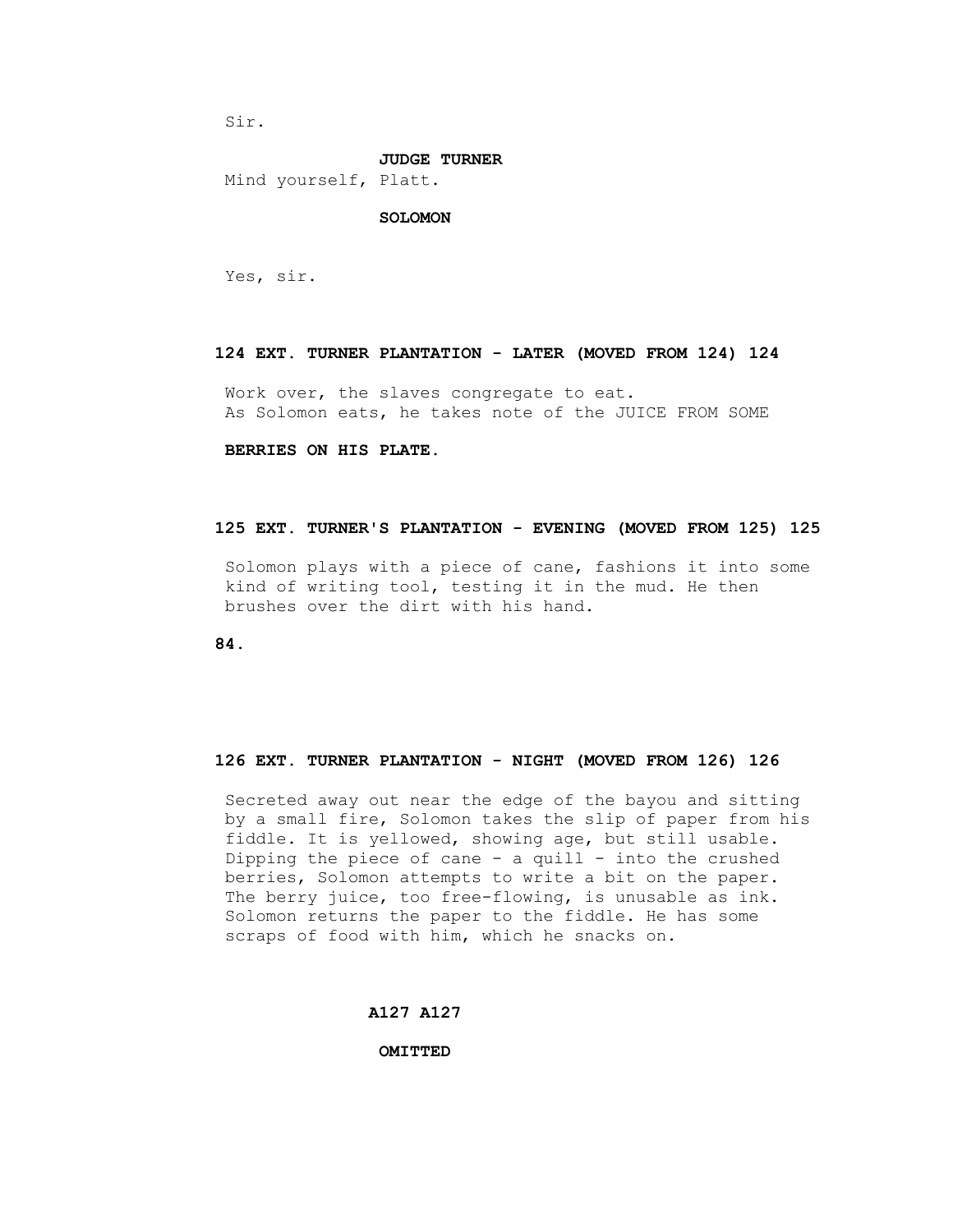# **A127A INT. SLAVE SHACK - DAY A127A**

 We see a sharp object scratching onto a surface. The tool moves on to form another mark. The sound is repetitive and almost unbearable. As we move out, we see the names Anne, Margaret, Alonzo. They are engraved onto the violin, in the hidden area where Solomon would rest his chin. Solomon looks at it for a moment, moving his fingertips across the engraving. His face full of loss. Sadly, he lifts his instrument under his chin and leaning his head to the side as if to play.

# **127 INT. YARNEY'S HOUSE - EVENING 127**

 A party has commenced at the noble home of one MR. YARNEY. A group of REVELERS have gathered and are on the dance floor, in fancy dress. Their faces are covered with a variation of decorative masks. The party is a feast of celebration. As entertainment, SOLOMON ACCOMPANIES A GROUP OF MUSICIANS, no more than three. And as he does so, they all play with jovial liveliness. Clearly a good time is being had by all.

# **128 128**

## **EXT. ROAD - NIGHT**

 His playing done for the evening, Solomon is returning to Judge Turner's on foot. There is only the moonlight with which to light the way. As he walks, Solomon eats from a HEARTY CHUCK OF BREAD. Obviously part of his haul from the evening. Solomon again hears noises coming from the brush just up ahead of him. Solomon tears off some of the bread, kneels and holds it out before him.

# **SOLOMON**

C'mere. C'mon, boy.

 **(CONTINUED)**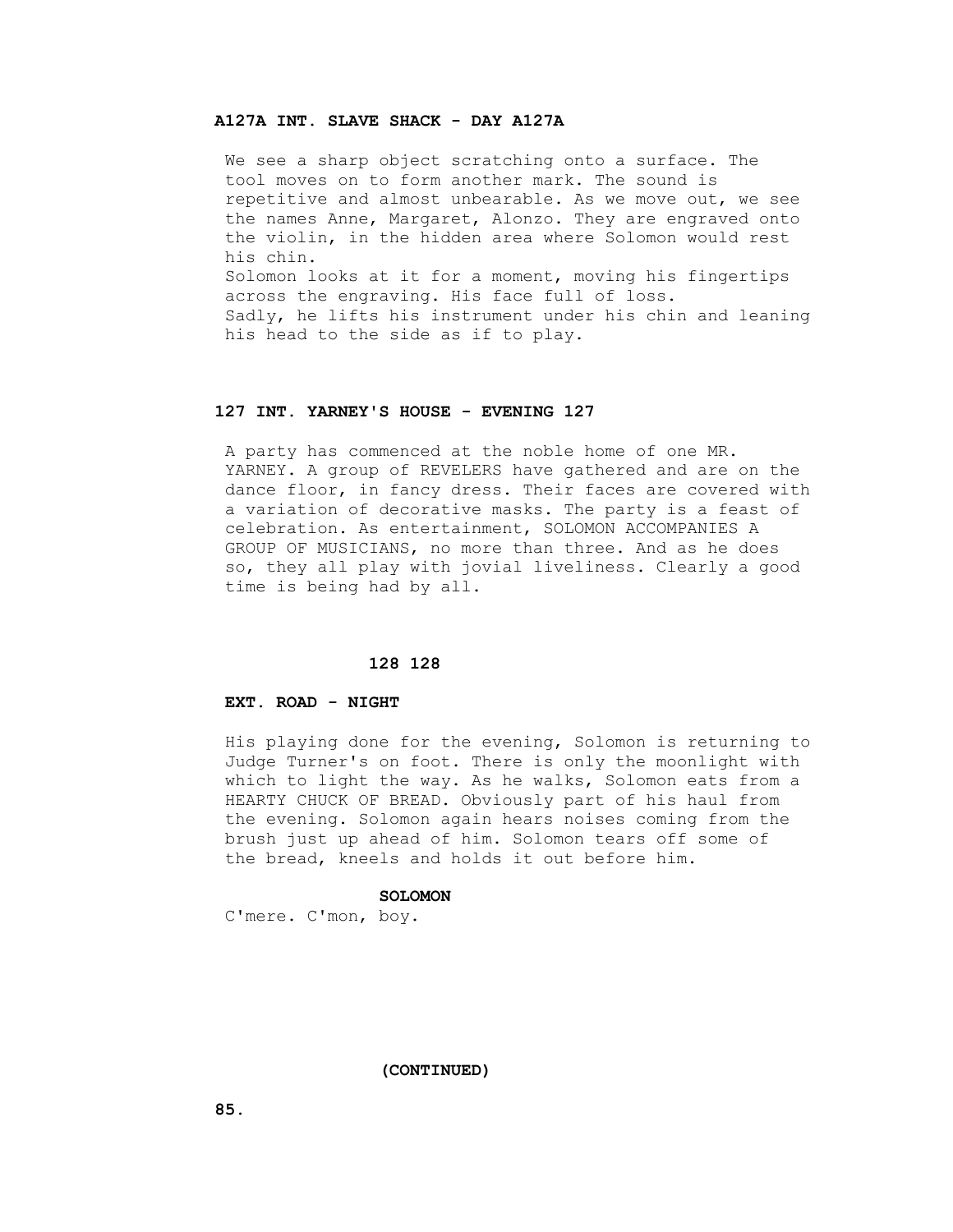# **128 CONTINUED: 128**

This time, there is no dog. Instead, from the dark and the brush step TWO BLACK MEN. Solomon stands. He looks the men over - their clothes tatters and they themselves covered in dirt. It becomes quite clear they are not just slaves. A fact confirmed when they step menacingly toward Solomon, ONE WITH A SHIV IN HAND. At first it seems they want Solomon's food or money. Worse, THEY GO FOR HIS FIDDLE. Solomon has but a moment to brace himself before he is attacked, TAKING A CUT TO THE ARM. Solomon fights back, PICKING UP A PINE KNOT and striking his attacker over the head. That takes the fight out of him, and both men retreat back the way they came leaving Solomon be.

# **A129 A129**

# **EXT. TURNER PLANTATION - NIGHT**

 Outside of the slave shacks Solomon's wound tended by Uncle Abram. As he works on it:

# **UNCLE ABRAM**

 Runaways I would expect. The Bayou full with 'em. They nothin' 'mo dangerous than a nigger in flight.

#### **SOLOMON**

They acted out of desperation.

## **UNCLE ABRAM**

 Act outta lunacy. Heads fulla stories 'bout life up north. Yah ever been north, Platt?

# **SOLOMON**

...No...

## **UNCLE ABRAM**

 And never should yah be. I hope that yah never bear witness the sorry condition of the northern black. Got neither no purpose, nor direction. They jus...they jus fall about the streets in search of sustenance of both body and spirit.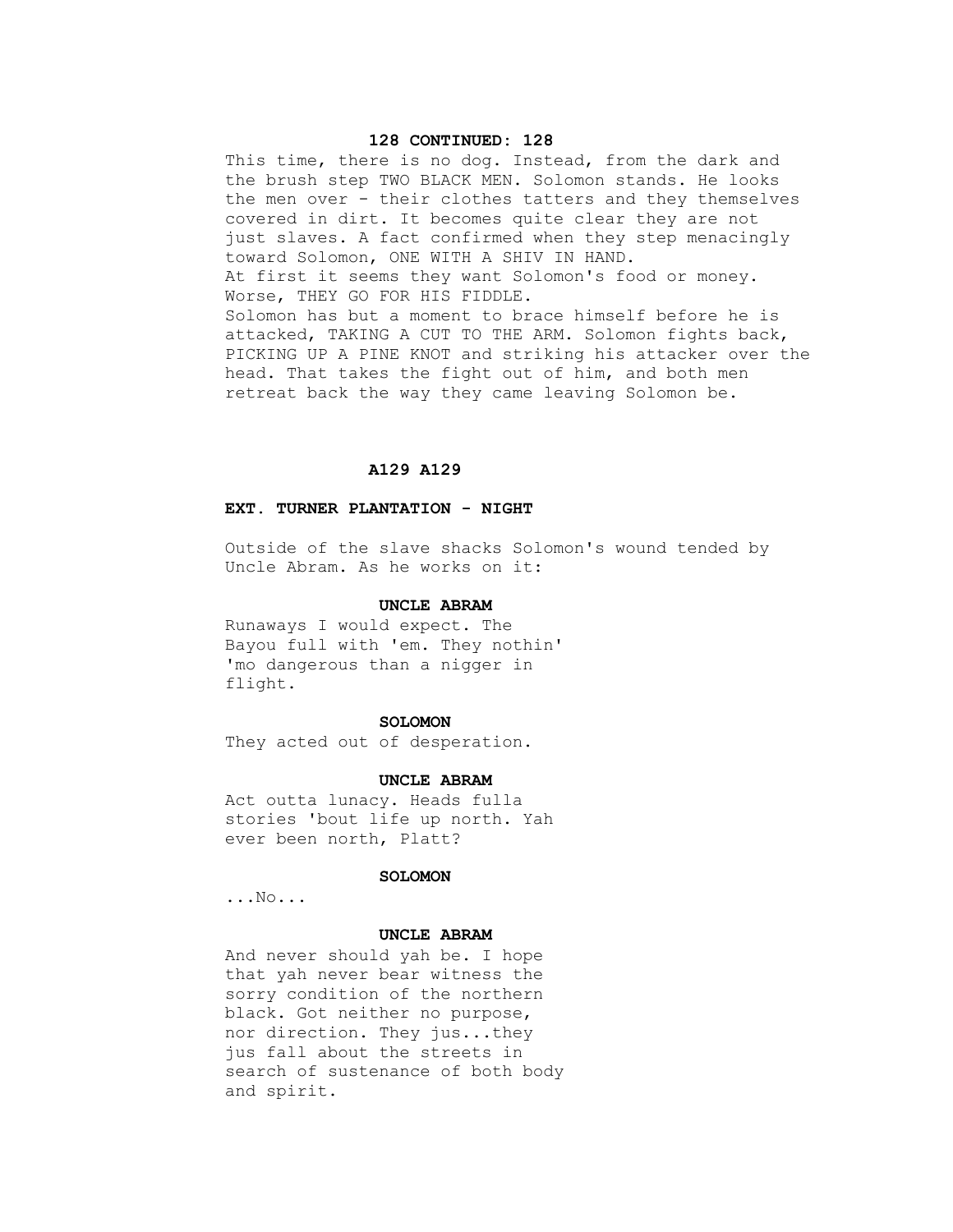# **SOLOMON**

You know this to be so?

# **UNCLE ABRAM**

Two of my massas tolt me.

 **(CONTINUED)**

 **86.**

 **A129 CONTINUED: A129**

## **129 OMIT 129**

# **130 EXT. TURNER PLANTATION - NIGHT 130**

## **-FEBRUARY/MARCH, 1847-**

 Alone out on the edge of the Bayou, Solomon is playing a low air on his violin WHILE SNACKING ON SCRAPS OF BACON. As he plays, something appears in the distance. From the edge of the bayou, coming forth like an apparition arisen from the earth, is CELESTE. She is a young woman of about 19 years of age and far whiter than most blacks.

# **"IT REQUIRED CLOSE INSPECTION TO DISTINGUISH IN HER**

 FEATURE THE SLIGHTEST TRACE OF AFRICAN BLOOD." Beyond that, she is pale and haggard, but still lovely. Dressed in a white gown, she emerges from the water. Draped on her dress, her period. A line in her skirt. It's very visible, but not shocking. A ribbon of red in her dress.

 Celeste moves to Solomon without fear or hesitation. As Solomon, startled, takes her in, Celeste says quite

# **PLAINLY:**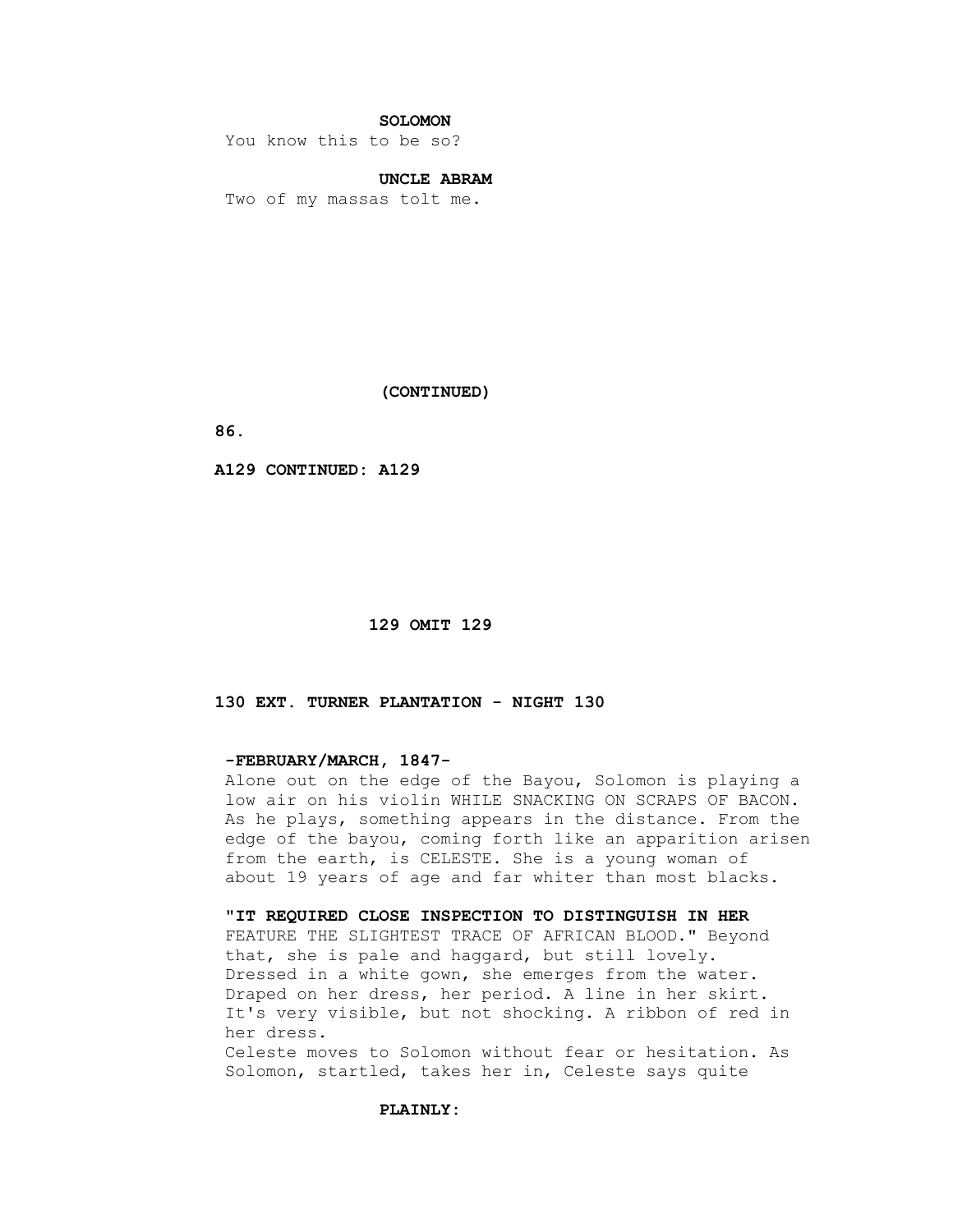# **CELESTE**

I am hungry. Give me food.

# **SOLOMON**

Who are you?

# **CELESTE**

 I'm hungry. Solomon gives Celeste some of his food. Celeste, famished, devours it.

#### **SOLOMON**

What is your name?

# **CELESTE**

My name is Celeste.

# **SOLOMON**

What are your circumstances?

# **CELESTE**

 I belong ta Massa Carey, and 'ave been two days among da palmettoes. Celeste is sick and cain't work, and would rather die in the swamp

 **(MORE)**

#### **(CONTINUED)**

 **87.**

# **130 CONTINUED: 130**

# **CELESTE (CONT'D)**

 than be whipped to death by the overseer. So I took myself away. Massa's dogs won't follow me. The patrollers 'ave tried to set dem on me. But dey a secret between dem and Celeste, and dey won't mind the devilish orders of the overseer. Celeste lifts her head from the food on which she gnaws.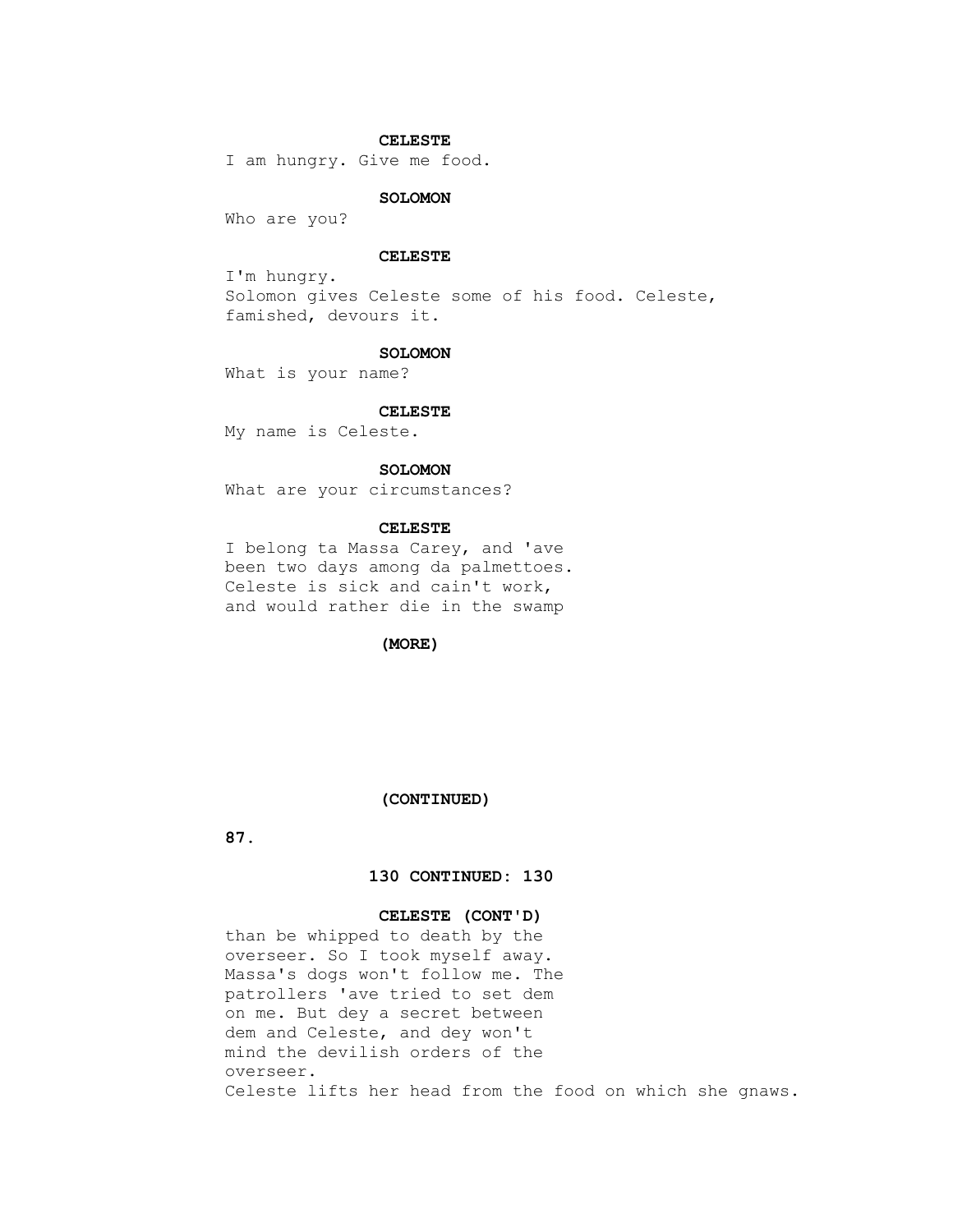# **CELESTE (CONT'D)**

Do you believe me?

# **SOLOMON**

Yes.

#### **CELESTE**

Why?

### **SOLOMON**

 There are some whose tracks the hounds will refuse to follow.

#### **CELESTE**

Give me more food. I'm starvin'.

## **SOLOMON**

This is all my allowance for the

# **REST OF--**

#### **CELESTE**

 Give it to me. Almost as if compelled, Solomon does as ordered. As she eats, Celeste aggrandizes herself:

# **CELESTE (CONT'D)**

 Most slaves escape at night. The overseers are alert for such chicanes. But Celeste tricked dem 'n alight in the middle of the day wit the sun up at its highest. The place of my concealment now deep in the swamp, not half a mile from Massa's plantation, and a world apart. A world a tall trees whose long arms make fo' a canopy so dense dey keep away even the beams of the sun. It twilight always in Celeste's world, even in the brightest day. I will live there, and I will live freely. The overseers are a cowardly lot. Dey will not go where their dogs show fear and where it always be night. Others will join me in the twilight, and we ain't gunna be slaves no 'mo forever.

#### **(CONTINUED)**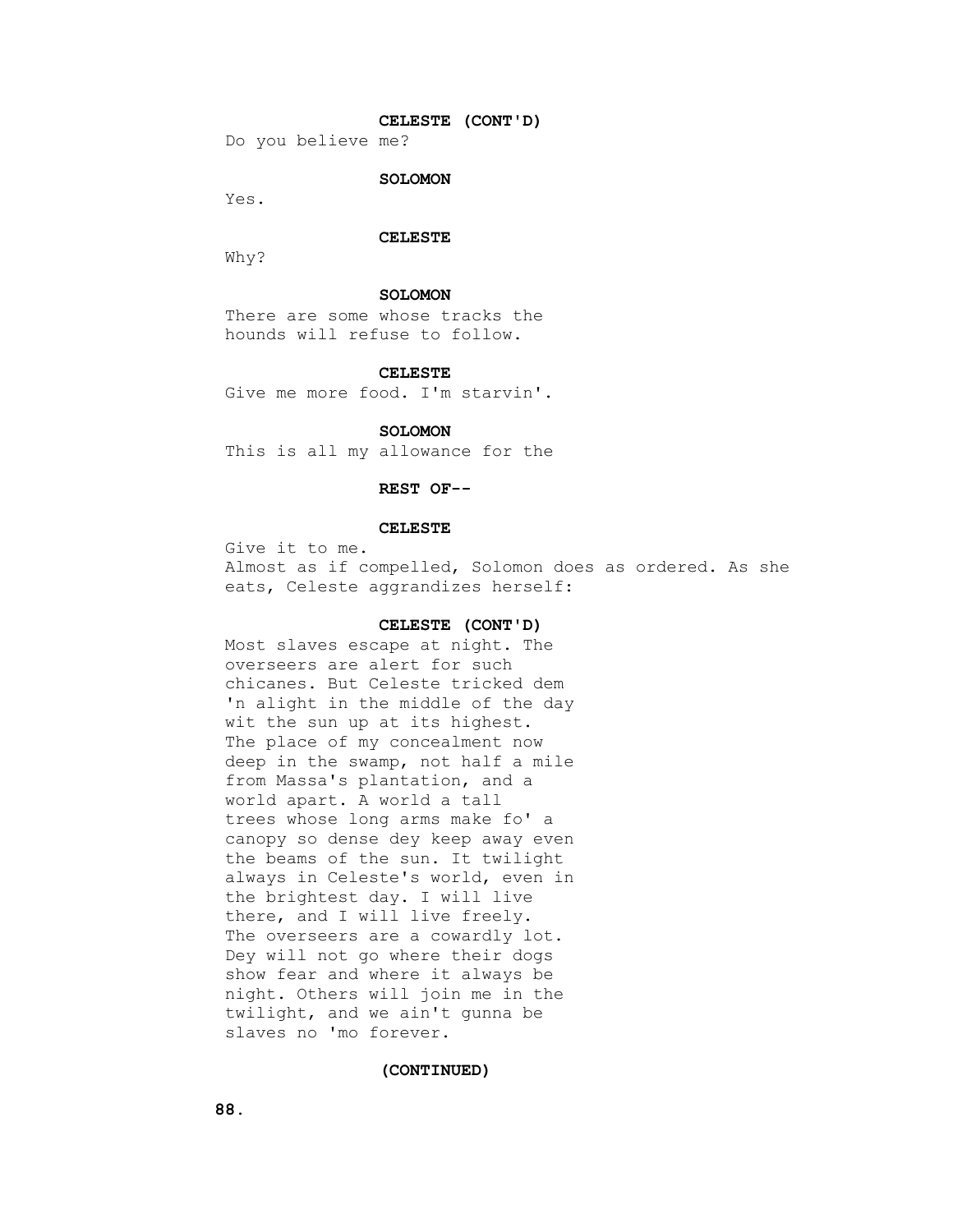# **130 CONTINUED: (2) 130**

Solomon isn't sure what to say. Before he can say

# **ANYTHING:**

#### **CELESTE (CONT'D)**

 Celeste will come to you again in the night. You will have food for her. Celeste departs the way she came; as though she were a vision.

# **131 131**

## **INT. JUDGE TURNER'S PLANTATION/FOOD STORAGE - NIGHT**

 Solomon stealthfully makes his way into the storage shed. Dried and smoked meats are hung, and milled corn is about. Taking out a handkerchief, Solomon begins to load it with food. Not too much. Not so much his thievery will be readily noticed, but he does avail himself.

# **132 132**

# **EXT. TURNER PLANTATION - NIGHT**

 Solomon plays his violin, but plays it with an anxious nature as he waits. Then, as before, a figure appears in the distance. It is Celeste coming out of the night. She makes her way directly to Solomon. With no greeting, she says:

# **CELESTE**

 I am hungry. Solomon gives Celeste the handkerchief he's filled. She opens it, and begins to devour the food. As she eats:

#### **CELESTE (CONT'D)**

 I was rude, and didn't even ask yo name.

# **SOLOMON**

Platt.

#### **(BEAT)**

 Solomon. Solomon is my true and free name.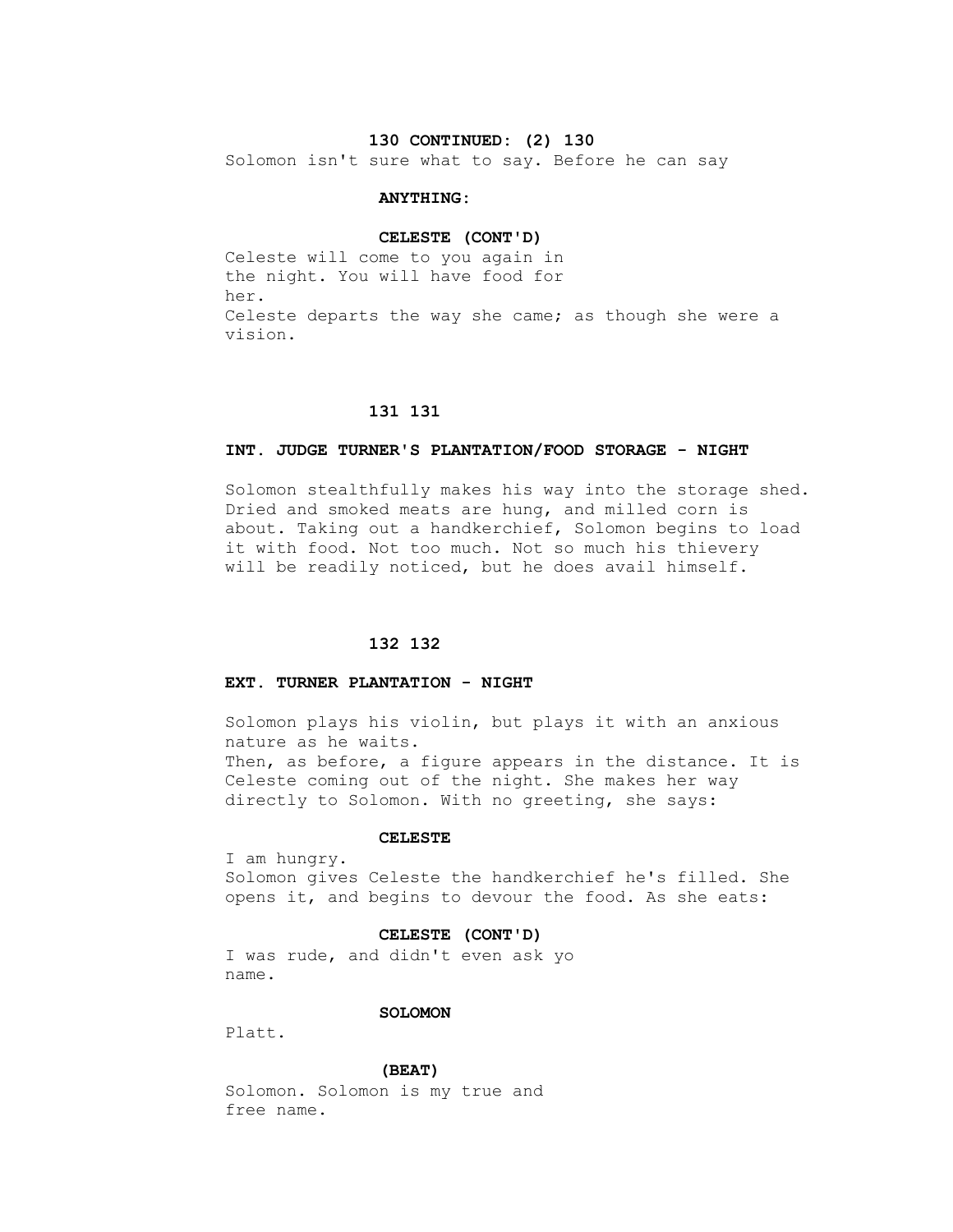# **CELESTE**

Was you free?

# **SOLOMON**

 I was. I am. Solomon exposes his wrist, displays his tattoo as he

## **ANNOUNCES:**

# **SOLOMON (CONT'D)**

I remain free in my heart.

# **(CONTINUED)**

 **89.**

## **132 CONTINUED: 132**

Giving a laugh as though it's the silliest thing she's

# **HEARD:**

## **CELESTE**

 Free heart means nothin if'n yo body gunna die a slave.

# **SOLOMON**

I will not.

#### **CELESTE**

 How? Celeste knows you ain't gunna run. Celeste knows it ain't your nature.

# **SOLOMON**

I have a plan. I have a letter.

## **CELESTE**

 A letter? How'll yah mail da letter? Who yah trust to post it? A nigger that can read and write is a nigger that'll hang. There is a pause. Solomon can't answer this question. It is the glaring hole in his plan. Having finished eating: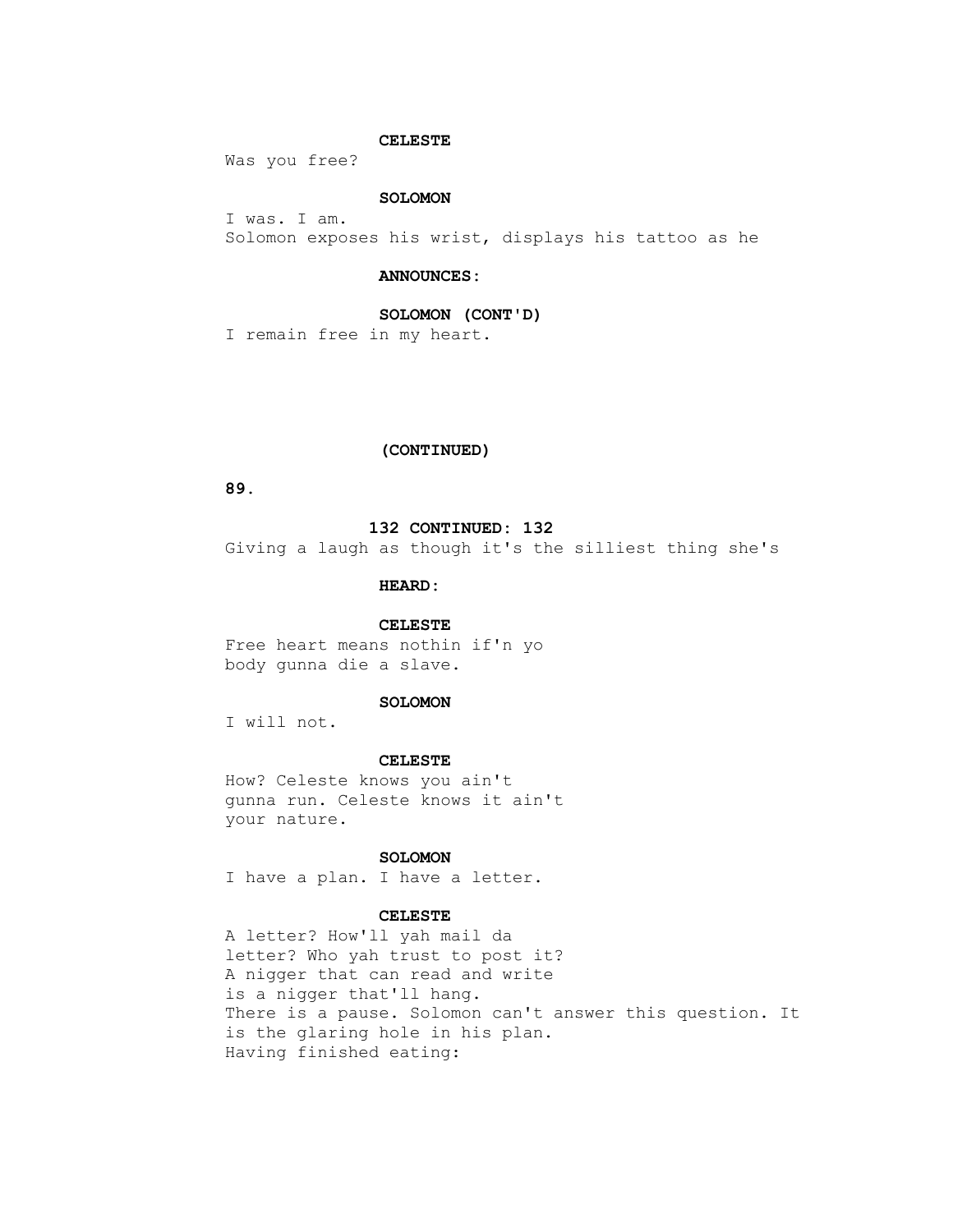## **(CONTINUED)**

 **90.**

# **132 CONTINUED: (2) 132**

# **CELESTE (CONT'D)**

 Celeste will come again in de night. You will bring her 'mo food.

# **SOLOMON**

I risk discovery to take more.

## **CELESTE**

 You will bring Celeste 'mo food. And with that Celeste again moves back into the darkness.

# **133 133**

 **OMIT**

# **134 OMIT 134**

# **135 EXT. TURNER PLANTATION - EVENING 135**

Solomon is picking at the bark off a WHITE MAPLE.

# **136 EXT. TURNER PLANTATION - EVENING 136**

 In a tin cup, over a fire, Solomon boils the white maple bark in just a bit of water.

## **137 INT. JUDGE TURNER'S PLANTATION/SLAVES CABIN - NIGHT 137**

As others sleep, by the light of dying coals, Solomon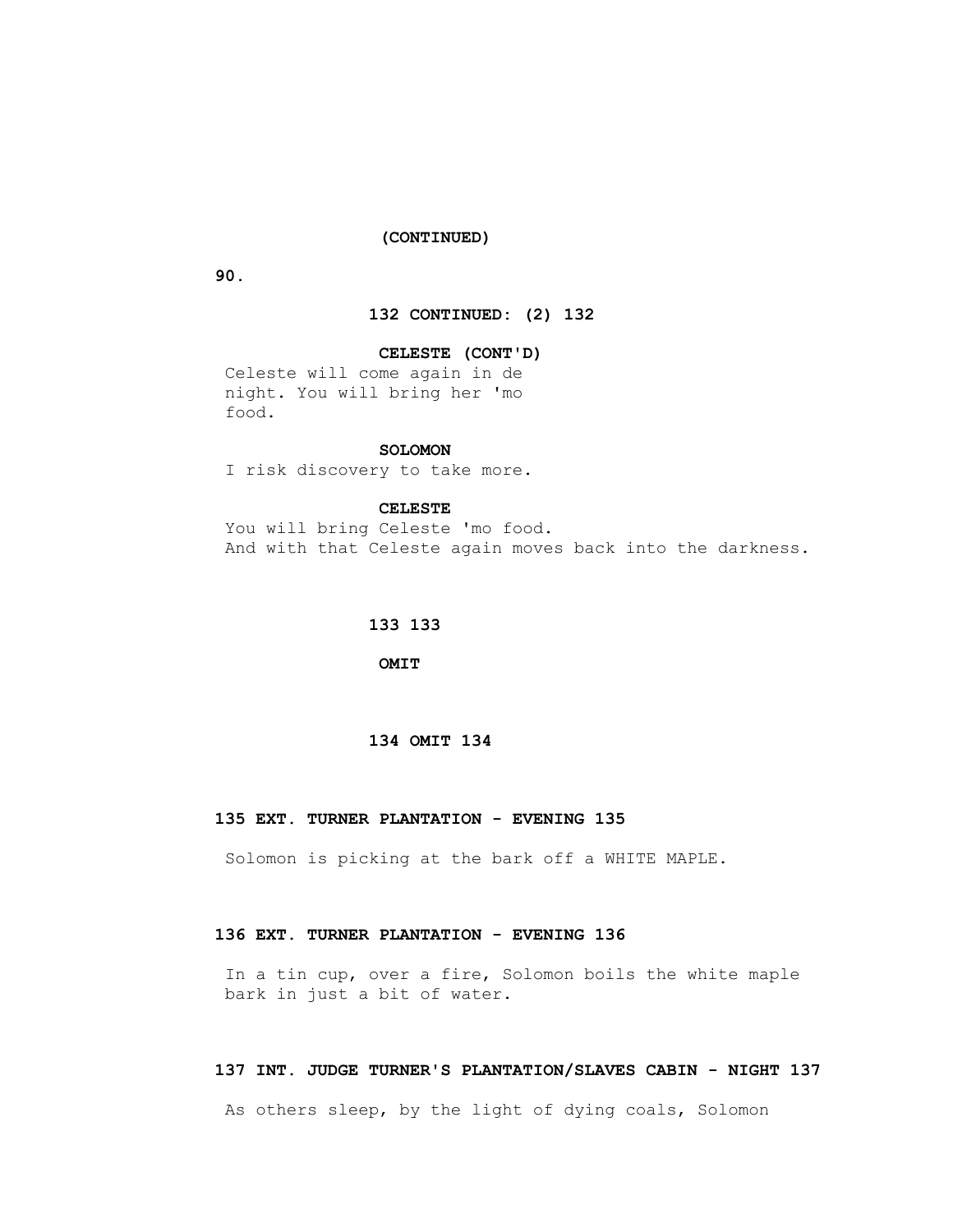uses the quill to test the boiled bark. The liquid holds as a form of ink. It is no?t ideal, but it is legible on the page. Armed with this, Solomon writes his letter.

# **138 138**

# **EXT. TURNER PLANTATION - NIGHT**

Solomon sits with Celeste. He relates his news to her.

#### **SOLOMON**

I have my letter.

#### **CELESTE**

Yah has your freedom then?

# **SOLOMON**

 All that remains is to contrive measures by which the letter can safely be deposited in the post office. When Celeste speaks she is quite melancholy.

# **(CONTINUED)**

# **91.**

# **138 CONTINUED: 138**

#### **CELESTE**

 I have resolved to return to my Massa. Solomon gives an unnerved look. This is not good news.

#### **SOLOMON**

Is it more food you need?

## **CELESTE**

I live in fear.

# **SOLOMON**

 None will come after you in the swamps.

# **CELESTE**

It ain't the patrollers I scared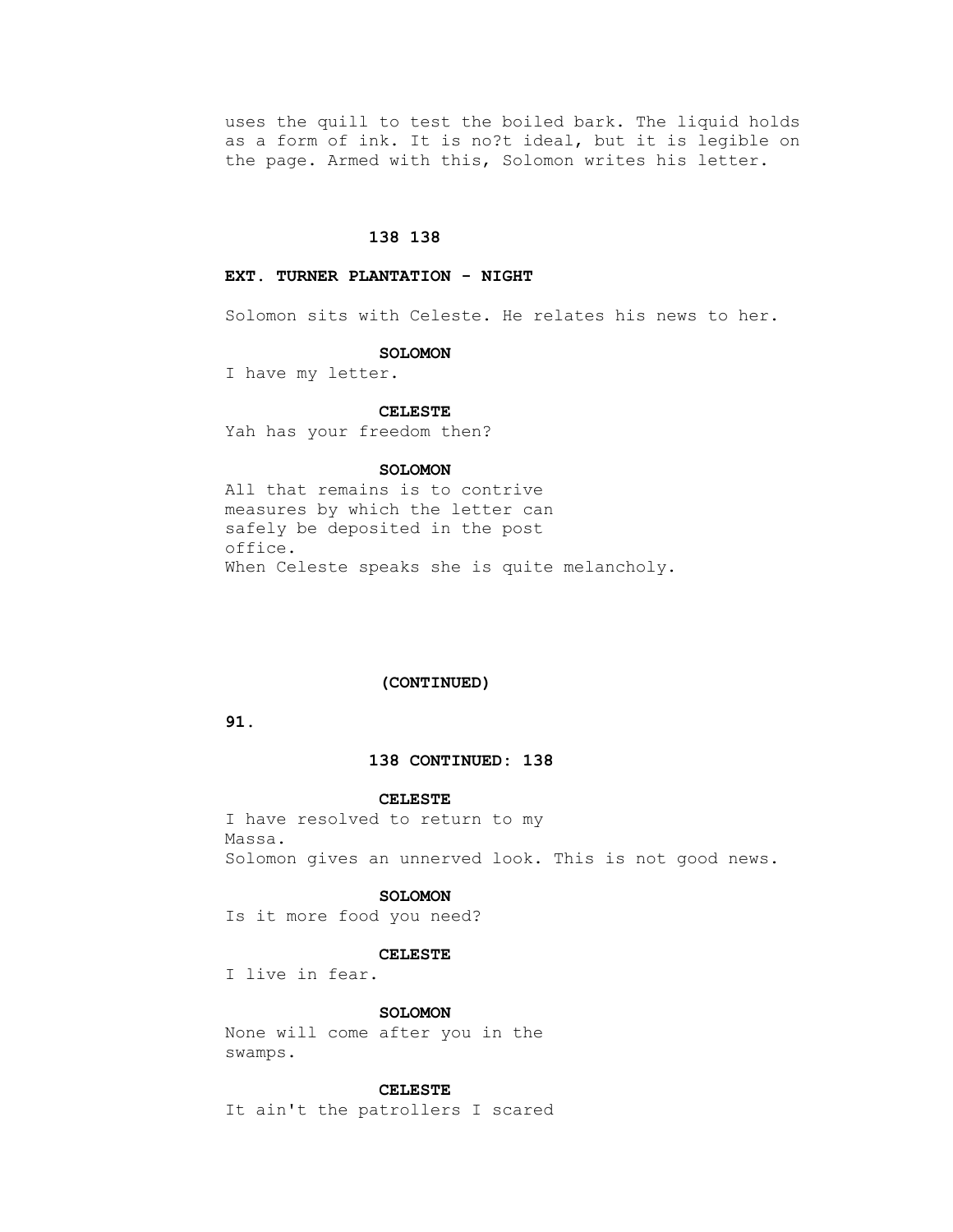of... At all seasons the howling of wild animals can be heard at night along the border of the swamps. At first their calls were welcomin'. Dey too was free, 'n I thought dey greeted me like a sistah. Lately, dey cries have turned horrifyin'. They mean to kill Celeste.

# **SOLOMON**

 The solitude plays tricks. It's your impression, nothing more. If you go back to your master you could face the same.

### **CELESTE**

 My freedom been nothin' but a daydream. So was Celeste's thoughts of slaves conjoinin' in the bayou.

# **SOLOMON**

 Better the loneliness. You have been free most of the summer. Return now and your master will make example of you.

## **CELESTE**

 It is lonely dwellin' waiting for others who won't never come.

# **(CONTINUED)**

# **92.**

# **138 CONTINUED: (2) 138**

# **SOLOMON**

 Go north. Make your way by night...

## **CELESTE**

It'll only be worse if'n Celeste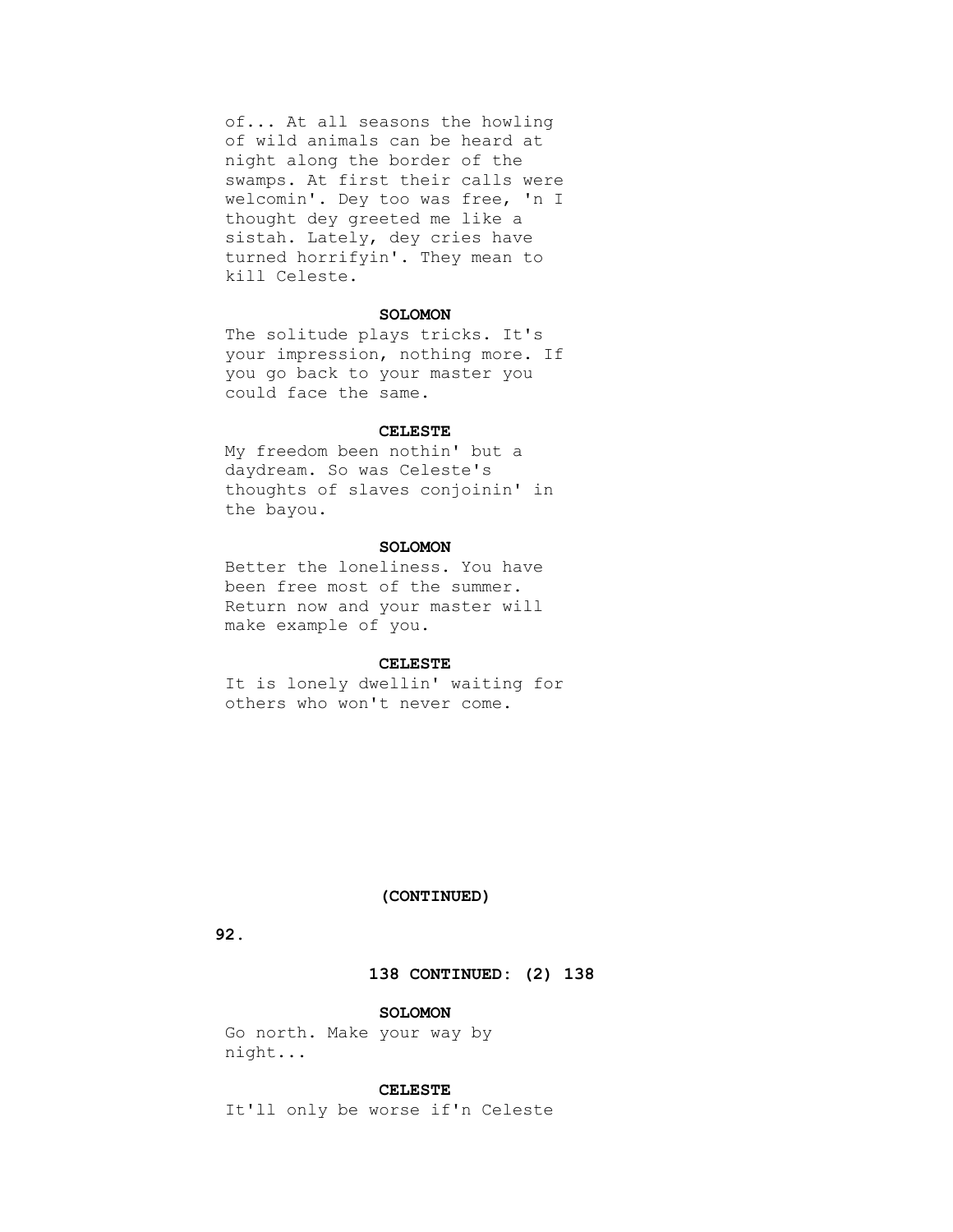don't go back of her own will.

## **SOLOMON**

You won't be caught. The dogs won't track you. You are...you are unique. Celeste...

#### **CELESTE**

You got alternatives, Solomon.

#### **SOLOMON**

To return is to die!

### **CELESTE**

 Celeste got no one to write a letter to. As if to punctuate her resolve, without a word more Celeste departs toward the swamp. Solomon starts on into the swamp after her.

## **SOLOMON**

 Celeste... Celeste! Solomon continues after Celeste, wading deeper into the dark night and murky waters.

#### **SOLOMON (CONT'D)**

 Celeste, I will guide you north! Wait, and I will take you. Celeste is too nimble. She outpaces Solomon, continues on and disappears into the night.

#### **SOLOMON (CONT'D)**

 Let me take you! Let me go with you! Solomon runs on, then splashes to a stop. He stumbles around disoriented, calling into the blackness:

# **SOLOMON (CONT'D)**

Celeste...

 Nothing. No answer. Not a human one. There are sounds and echoes - some in the distance, some perhaps moving closer - which, moment by moment, become more and more frightening. Soon, Solomon realizes he is in quite literally over his head; the water first chest deep, then neck deep. With no way to orient himself, no means to guide him in the dark, Solomon's reserve begins to crumble. He thrashes in the water trying to find his way

 **(CONTINUED)**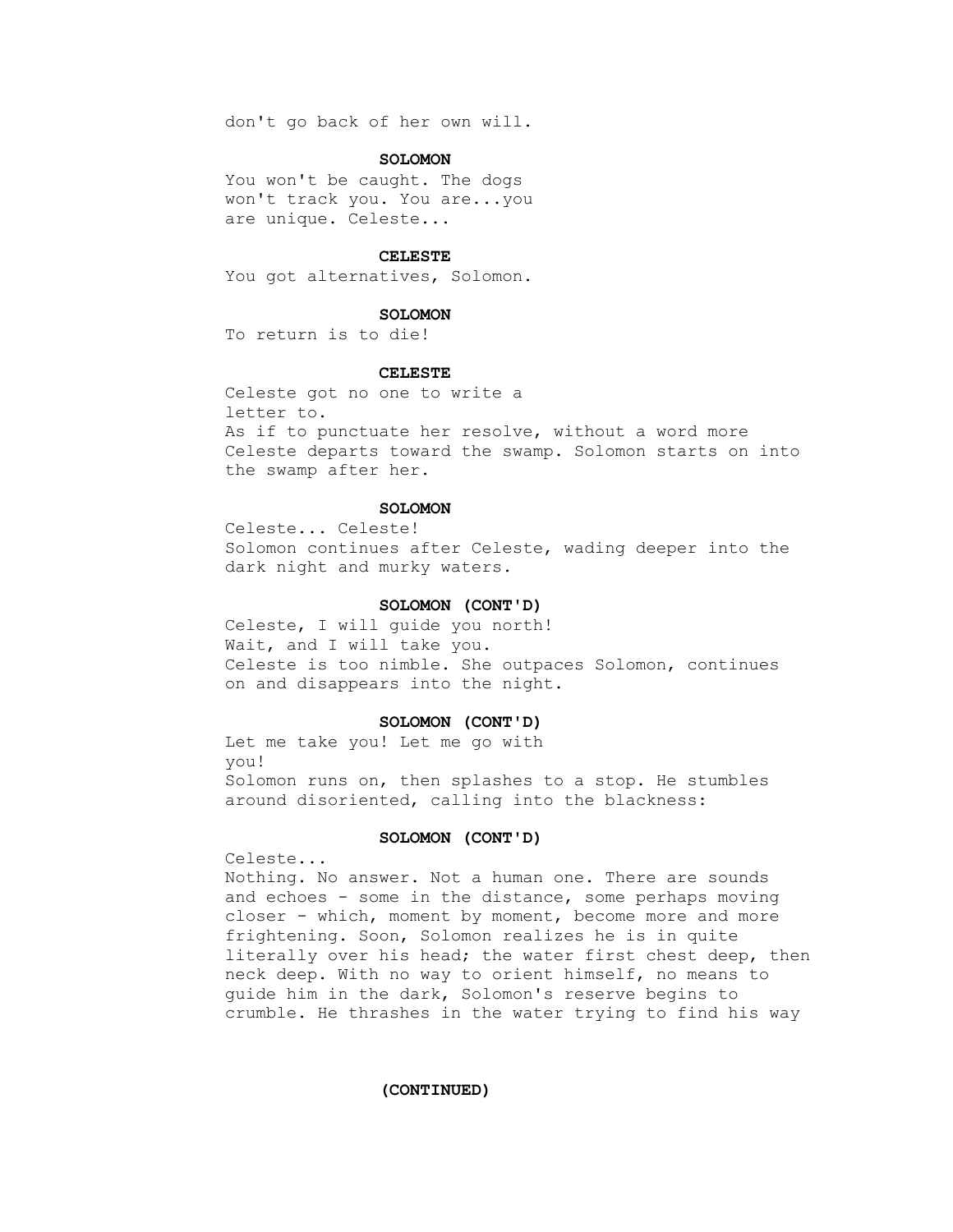## **138 CONTINUED: (3) 138**

 back to shore. No longer trying to save Celeste, Solomon calls to her - desperately - for assistance.

#### **SOLOMON (CONT'D)**

Celeste! Come to me, Celeste!

 In that moment Solomon is quite certain he is nearly done; that he will not find land, nor aid and that this is his final moment. His panic should be that tangible. It is either force of will, or survival instinct...or maybe just pure luck that carries Solomon on until he reaches first muddy ground, then firm footing. Hauling himself onto the swamps edge, Solomon finally collapses in a drenched, worn heap. His life spared, but Celeste never to be seen again.

# **BLACK**

# **139 139**

## **EXT. EPPS'S PLANTATION - DAY**

#### **-MAY/JUNE, 1847-**

 We come up now outside of Master Epps's plantation. Epps stands in the drive. He's in surprisingly good spirits as Solomon, Uncle Abram, Henry and Bob trudge their way wearily toward Epps and his other slaves who are gathered. The cotton field is in full bloom, the crop fully returned.

#### **EPPS**

 A joyous day. A joyous day. Dark times is behind us. Clean livin' 'n prayer done lifted the plague. Indicating to the cotton:

#### **EPPS (CONT'D)**

 As thick 'n white as New England snow. 'N now my niggers is returned to me.

#### **(TO SOLOMON)**

 Heard Judge Turner gave you favor. Oh, did you beguile him, Platt, with your slick nigger ways? Well, yah won't stand idle, boy.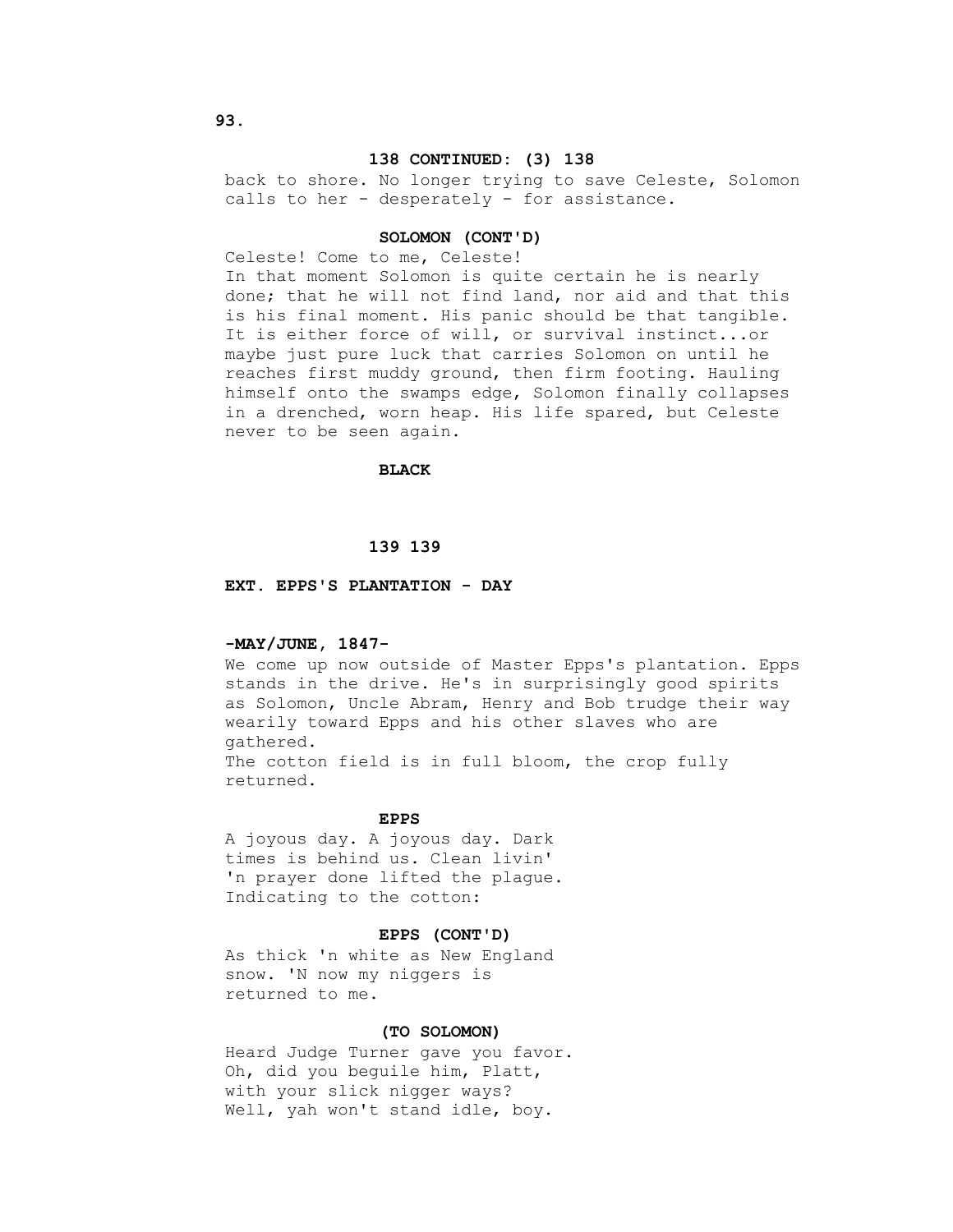Not on my land. Much work to do. Days of old long since, eh? Joyous! Joyous indeed! Throughout Epps's welcome, Solomon's focus is on Patsey who is lined up with the other slaves. SHE IS NOW MORE HAGGARD THAN WHEN WE LAST SAW HER. Her face and arms display many new scars. It's clear that in the intervening years she has quite literally been a whipping boy for Epps and the Mistress.

 **94.**

#### **140 EXT. EPPS'S PLANTATION/COTTON FIELD - DAY 140**

# **-JULY, 1847-**

 The slaves are out working on the field. White hands appear, picking cotton: ARMSBY. He is wholly unskilled at picking cotton, and he puts little effort into the job. As we meet him he seems a decent sort if a little short on self-motivation. In anachronistic terminology, he'd be called a "slacker." He joins in with the slaves, singing a spiritual.

# **141 141**

# **INT. MASTER EPPS'S PLANTATION/GIN HOUSE - EVENING**

 As Epps said, it is days of long since. The slaves are back to having their cotton weighed in the Gin House

# **EPPS**

Wiley...?

 **TREACH**

Two hundred sixty pounds.

# **EPPS**

Bob?

 **TREACH**

 Three hundred forty pounds for Bob.

# **EPPS**

Patsey?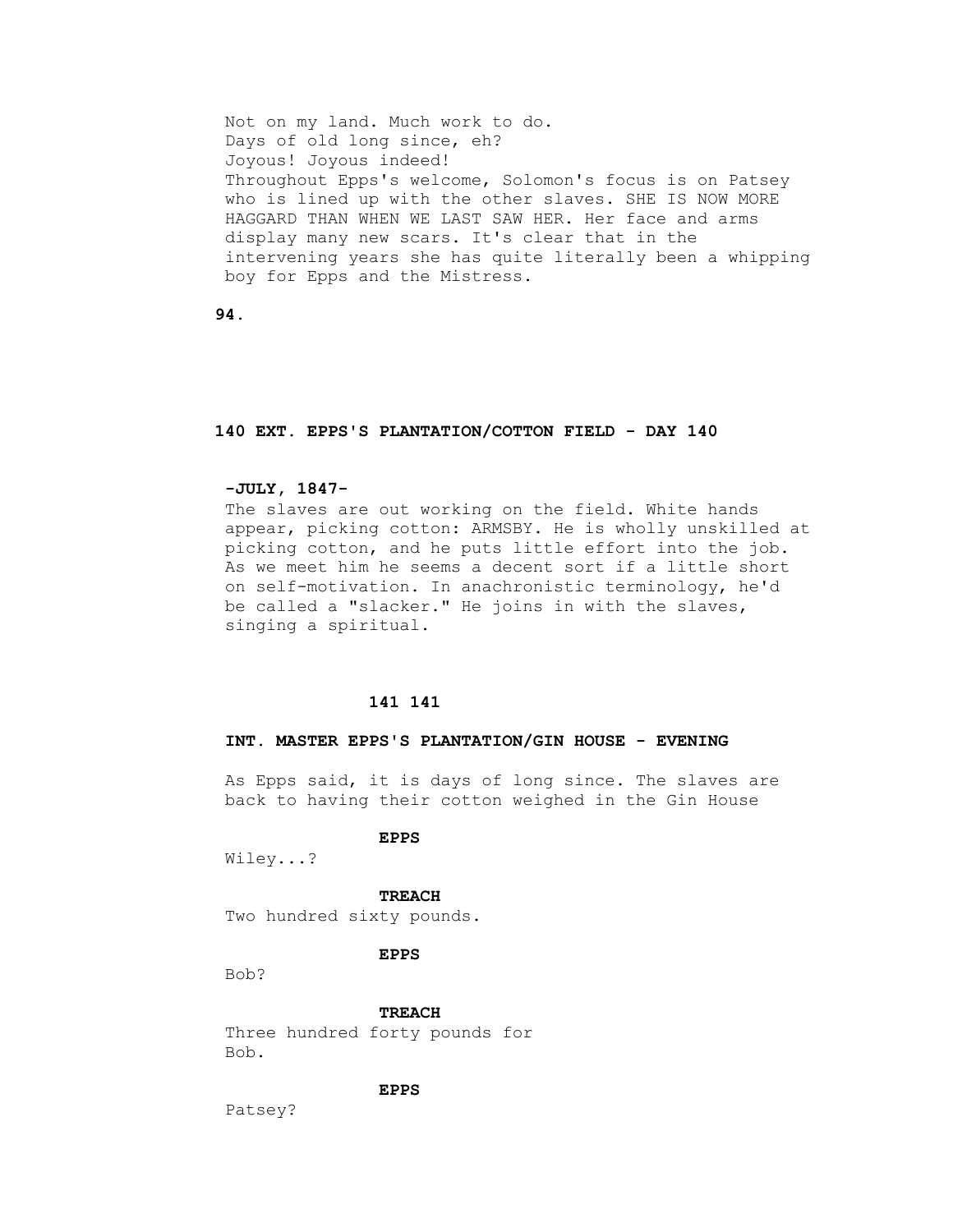# **TREACH**

Five hundred twenty pounds.

# **EPPS**

 Tha's a girl. Don't never let me down. Platt?

# **TREACH**

 One hundred sixty pounds. Before Treach is even done announcing the weight, Epps has pulled Solomon aside to where Uncle Abram already awaits his fate.

# **EPPS**

Armsby?

# **TREACH**

 Sixty four pounds. Epps speaks to Armsby sternly, but nothing of the manner in which he would address the slaves.

# **(CONTINUED)**

 **95.**

# **141 CONTINUED: 141**

#### **EPPS**

 A good days labor would average two hundred pounds.

# **ARMSBY**

Yes, sir.

# **EPPS**

 I'm sure in time y'll develope as a picker, but it takes effort, boy. Put some damn effort into it.

## **ARMSBY**

 Yes, sir. To Treach, regarding Solomon and Abram:

# **EPPS**

 Take 'em out. Get to whippin'. No force is needed. The slaves understand the situation.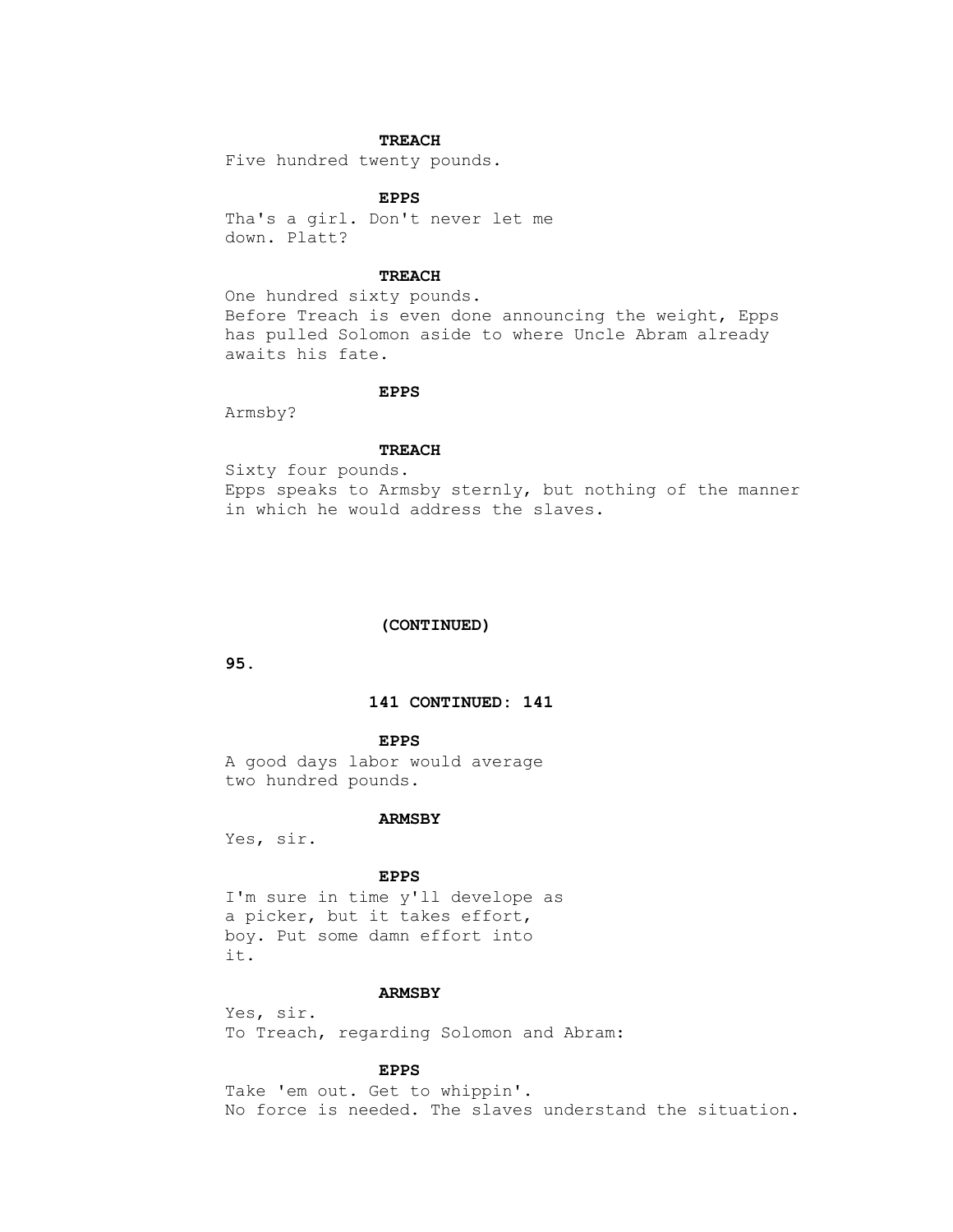They follow Treach out of the Gin house.

# **142 142**

#### **EXT. EPPS'S PLANTATION/SLAVE SHACK - NIGHT**

We come in after the punishment has been dealt. Patsey tends to Uncle Abram's back as Armsby applies liniments to Solomon's. As he does, Armsby muses:

#### **ARMSBY**

 It's a tragedy. How does such come to pass? Working a field and picking cotton like a lowly hand. I'm of a damn sight better station. And my desires never lacked for a grandiose component, though I will admit they have at times been short on ingenuity. But only at times. I've worked as an overseer, you know.

#### **SOLOMON**

I did not, sir.

#### **ARMSBY**

 Not "sir." Just Armsby. Not owed more than any other in the field. I worked plantations from Virginia, down into Alabama. I could manage easy a hundred slaves and have done so. But to toil in the field? Never thought that would come to pass. Never. But times are desperate. Where once I had said "no" to Epps and his merger offerings, I returned cap

# **(MORE)**

#### **(CONTINUED)**

 **96.**

# **142 CONTINUED: 142**

# **ARMSBY (CONT'D)**

 in hand. ...Look at what I've become.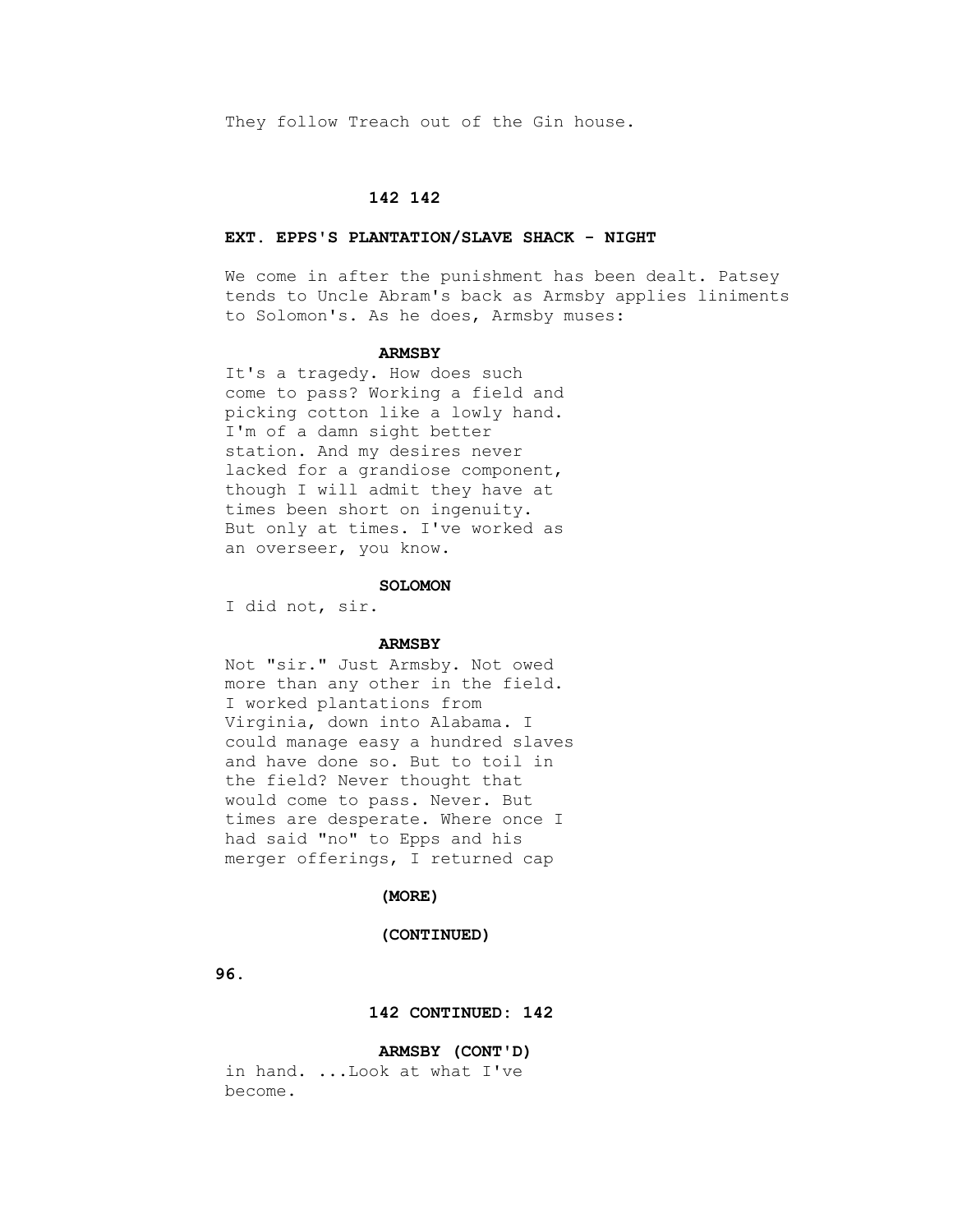# **SOLOMON**

 How did you arrive at such a place, if I may ask?

# **ARMSBY**

 Ask. It's just conversation. From a pocket Armsby produces a flask.

# **ARMSBY (CONT'D)**

 I became a little too dependant on the whisky, a little too undependable on the job. Before you say I'm just a sorry drunkard, let me state my case: As reliable employment as overseeing is, it's no easy chore on the spirit. I say no man of conscious can take the lash to another human day in, and day out without shredding at his own self. Takes him to a place where he either makes excuses within his mind to be unaffected... Or finds some way to trample his guilty sensations. Well, I trampled. Armsby takes a drink.

# **ARMSBY (CONT'D)**

And with frequency.

#### **SOLOMON**

Where is your place of birth?

## **ARMSBY**

 Maryland. Have you traveled there?

# **SOLOMON**

...I cannot say that I have.

## **ARMSBY**

 Fine country. More seasonal than the bayou. A deal less humid.

#### **SOLOMON**

Why did you leave it?

# **ARMSBY**

 To make my fortune, of course. I gave in to tales of wealth and prosperity that were the lore of the southern states: all that's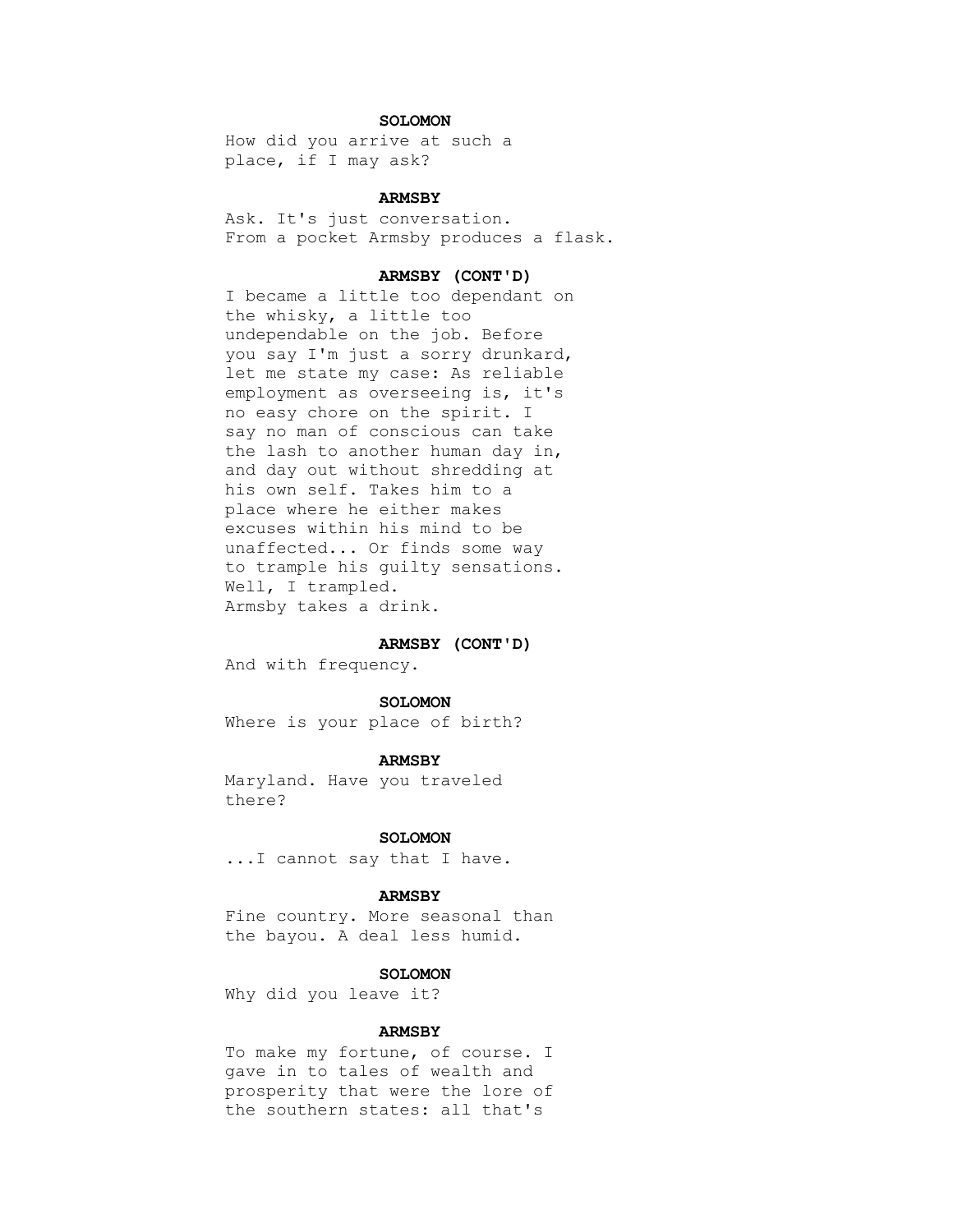needed being a patch of land and a few good growing seasons. Cotton,

## **(MORE)**

### **(CONTINUED)**

 **97.**

## **142 CONTINUED: (2) 142**

# **ARMSBY (CONT'D)**

 or tobacco. And then locating a proper bank in which to store your riches. But such profitable outcomes are reserved for the plantation masters. It's the lot of the rest of us to serve. So I settled on being an overseer, and failed as well at that. In the meantime my dreams gave way to reality. Now, I want nothing more than to earn a decent wage.

#### **(BEAT)**

 And get myself home. Armsby takes another drink and leans back.

# **143 143**

#### **INT. MASTER EPPS'S PLANTATION/SLAVE SHACKS - MORNING**

 **-AUGUST, 1847-** We again hear the sound of the HORN BLOWING signaling the start of the work day for the slave.

# **144 EXT. MASTER EPPS'S PLANTATION/FIELD - DAY 144**

 With the sun yet again high in the sky the slaves are working the field picking cotton. As before they sing a spiritual, the only thing that distracts them from the tedium at hand. But there is no distracting from the heat. We see Uncle Abram begin to falter and finally drop down to the ground. Treach calls to Edward: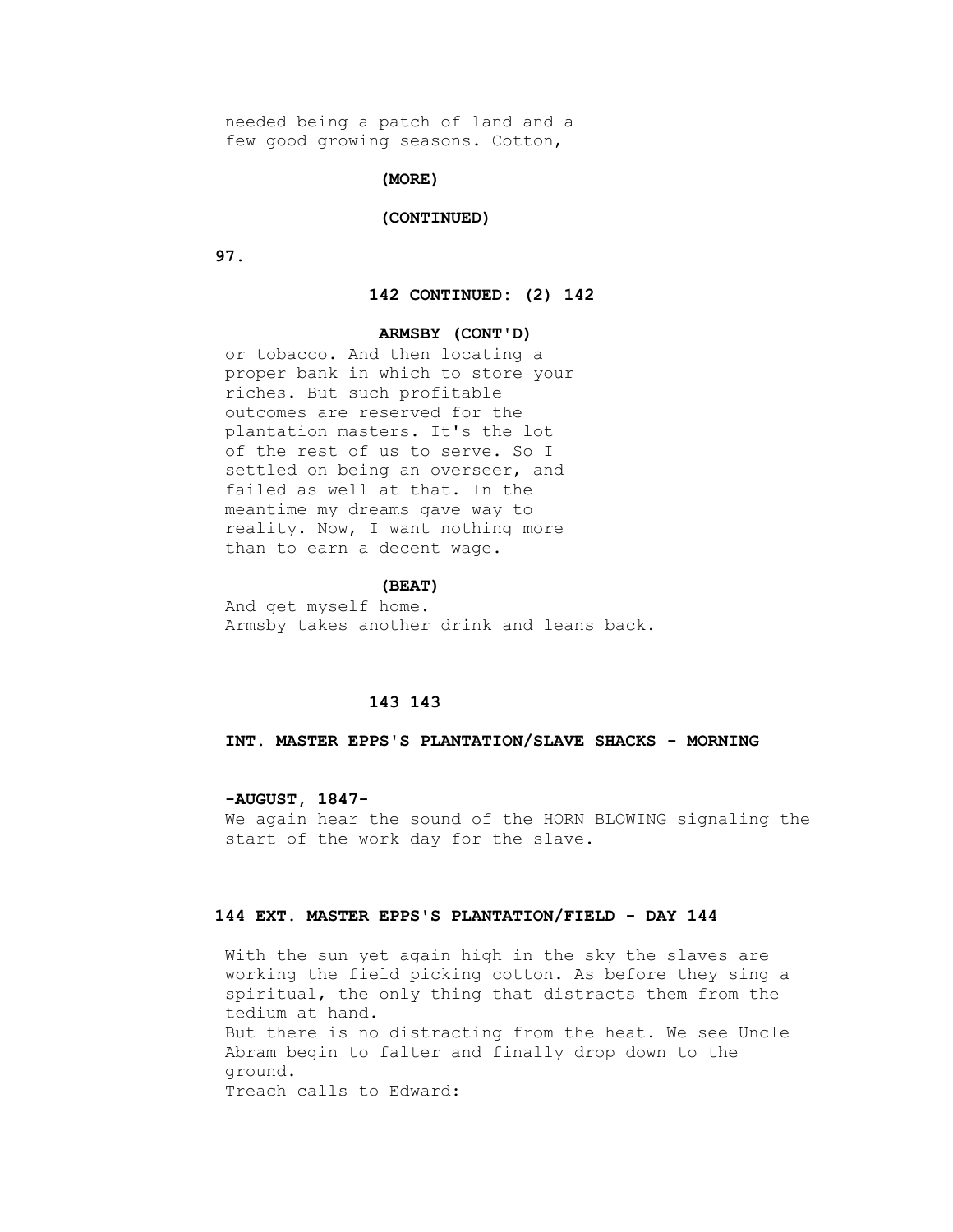# **TREACH**

 Get him water. Edward runs to fetch water which he carries to Abram and

 **DUMPS ON HIM...BUT ABRAM DOES NOT RISE. DOES NOT MOVE.** At this point, the sounds of the singing from the others tapers off as they realize Abram isn't getting up.

# **145 145**

# **EXT. MASTER EPPS'S PLANTATION/SLAVE CEMETERY - LATER**

We are beyond the main of the plantation, the cotton field in the background. We are at the slaves' cemetery, a mixture of crude crosses and unsettled ground. Solomon, Bob and Henry, now much visually older than when we first saw them, are digging a grave in the dirt. The uncovered body of Abram lays near. Having dug down an appropriate distance, the three men take the body and, very unceremoniously, place it into the ground. Holding

### **(CONTINUED)**

 **98.**

#### **145 CONTINUED: 145**

 the shovel in his hands, and resting it by his feet, Bob tilts his head down and closes his eyes. The others do the same. Almost stutteringly, not really knowing what to

# **SAY--**

# **BOB**

 I just want to say something about Uncle Abram. He was a good man and he always looked out for us since we were little. God Bless him. God love him. And God keep him. That done, they begin to cover it with dirt. It is all the more of a funeral that Abram will receive.

## **146 146**

 **OMIT**

 **147 OMIT 147**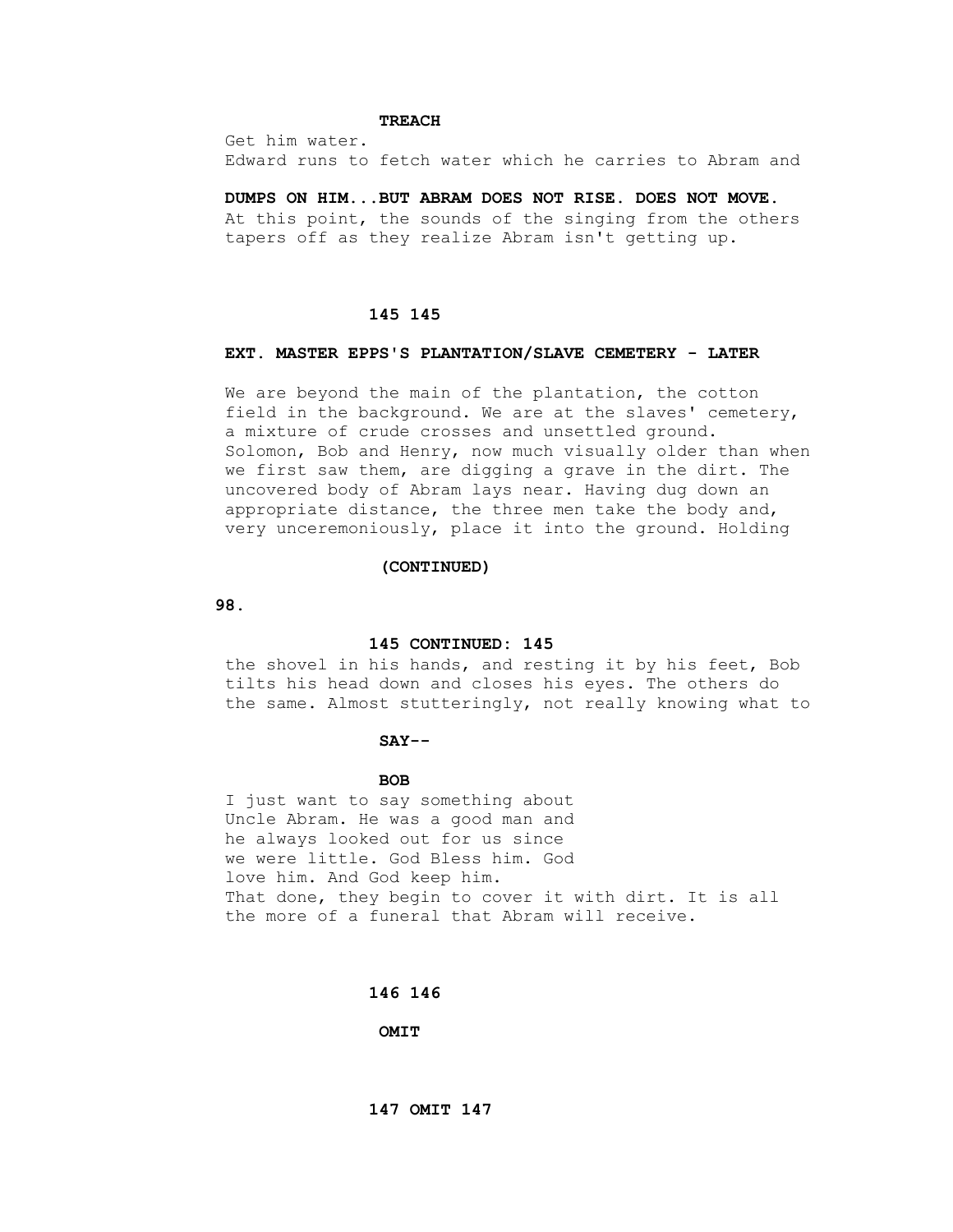# **A148 EXT. MASTER EPPS'S PLANTATION/SLAVE CEMETERY - LATER**

**A148**

 A female voice appears out of the blackness and begins to sing solo, "Went down to the river Jordan." A response of "Oh Yeah" quickly follows. Again the singer continues, "where John baptized three."

The same faces we have seen on Epps' plantation, but now filled with rapture, appear. It's as if the voices have created a new form of awakening and presence. It seems to transcend and translate in a strange way, joy. A joy which has un-yet been seen on screen. A joy which has been hidden, but a joy which is undoubtedly there. It's captivating, infectious.

 This should be a moving part of the film, which stirs the audience and, for a moment, relieves them of the seemingly chastising environment.

 The singer continues, "Well some say John was a Baptist, some say John was a Jew, but I say John was a preacher, because the Bible says so too, preach on Johnny." And with that, the rest of the congregation chant "I believe. Oh, I believe."

# **148 148**

## **INT. EPPS'S PLANTATION/WOODS - NIGHT**

 Solomon goes to RETRIEVE THE SMALL PACKAGE FROM UNDER A ROCK AT THE BASE OF A TREE. Solomon returns the letter to hiding. He takes the money with him and cautiously moves from the area.

## **149 149**

 **OMIT**

 **99.**

#### **150 INT. EPPS'S PLANTATION/ARMSBY'S SHACK - LATER 150**

The door opens. Solomon enters. Armsby is surprised to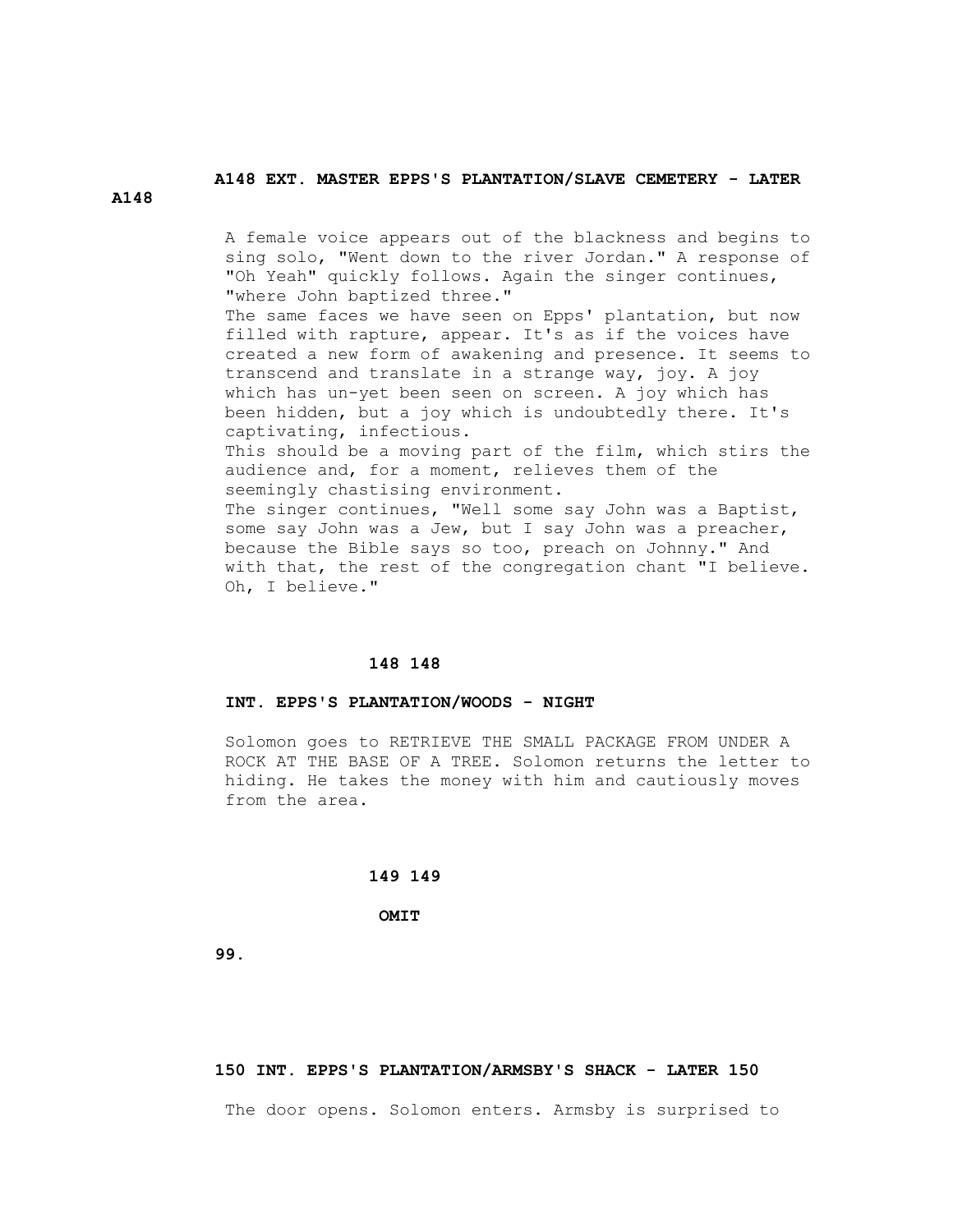see him. So much so, he isn't sure what greeting to give. Solomon gives a blunt introduction. Re: the

# **COINS:**

# **SOLOMON**

 The proceeds of my fiddling performances. A few picayunes, but all I have in the world. I promise them to you if you will do me the favor I require. But I beg you not to expose me if you cannot grant the request.

#### **ARMSBY**

What do you ask?

#### **SOLOMON**

First, your word, sir.

#### **ARMSBY**

On my honor.

## **SOLOMON**

 It is a simple enough request. I ask only that you deposit a letter in the Marksville post office. And that you keep the action an inviolable secret forever. The details of the letter are of no consequence. Even at that, there would be an imposition of much pain and suffering were it known I was the author. A patron is what I require, sir.

#### **ARMSBY**

Where's the letter now?

## **SOLOMON**

 ...It is not yet written. I will have it in a day. Two at most, my skill with composition as poor as it is. Armsby considers the request.

 **ARMSBY**

 I will do it. And will accept whatever payment is offered. Solomon hesitates. In the moment, he's not so sure he can wholly give himself over to trust.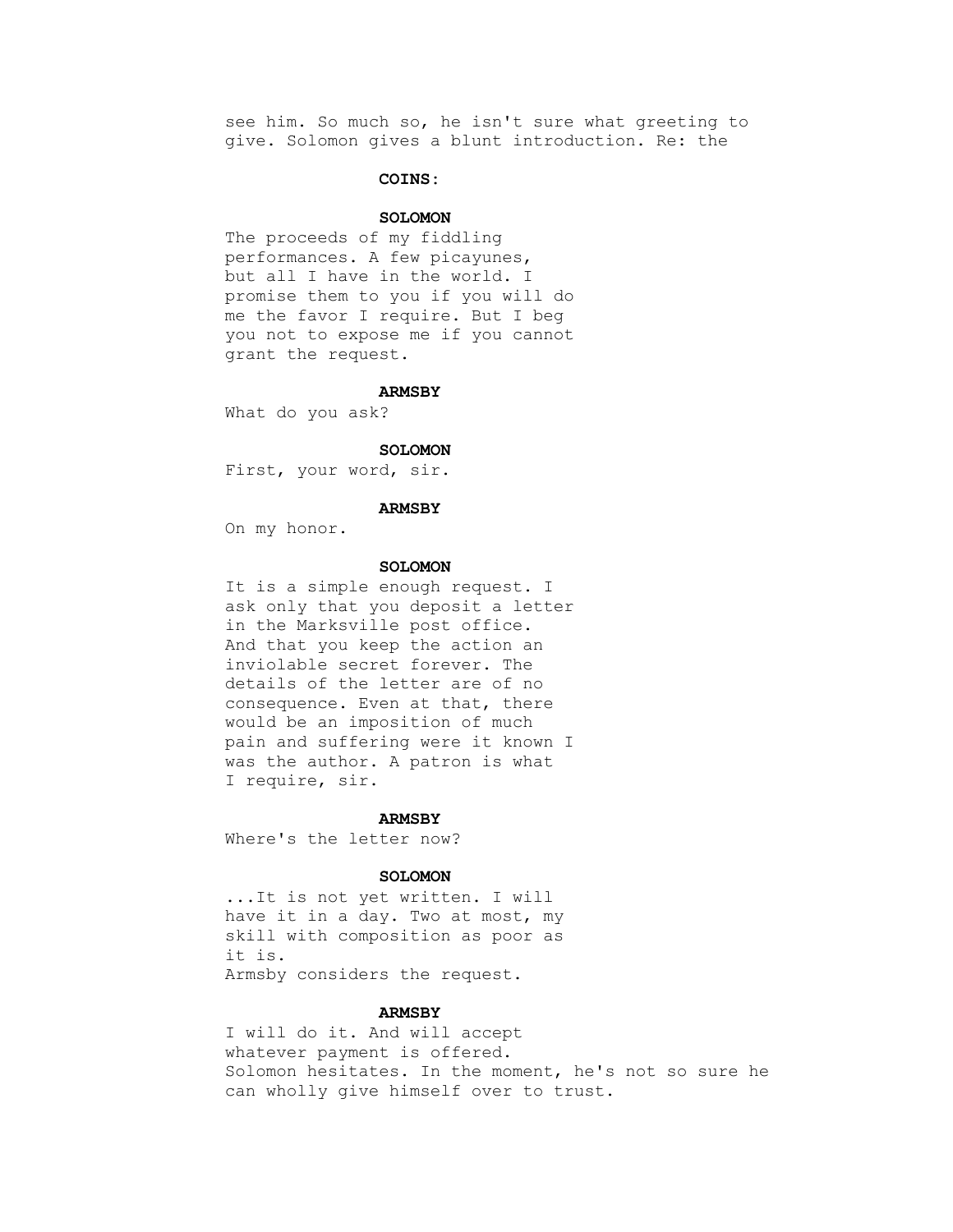# **(CONTINUED)**

 **100.**

# **150 CONTINUED: 150**

# **ARMSBY (CONT'D)**

 To assist you, I put my own self at risk. I will do so, but fair compensation is all I ask. Solomon hands over the money.

## **ARMSBY (CONT'D)**

 Draw up your letter. We will meet again. In two days?

## **SOLOMON**

 In two days. ...Thank you. Solomon exits.

# **151 151**

# **EXT. EPPS'S PLANTATION/COTTON FIELD - DAY**

 Solomon and the slaves pick cotton. Armsby is conspicuously NOT laboring in the field. As Solomon works he is watched by Epps. Watched more than he normally is. For a moment it seems it might just be a matter of perspective; Solomon's unease over his actions. But soon Epps is joined by Armsby. The two men stand and talk, their looks locked toward Solomon. Whatever it is that is occurring between them continues for a long, long moment. But Epps makes no move toward Solomon. Solomon continues with his work.

# **152 152**

## **INT. EPPS'S PLANTATION/SLAVE SHACK - NIGHT**

The slaves are at rest. Gripping his whip Epps enters,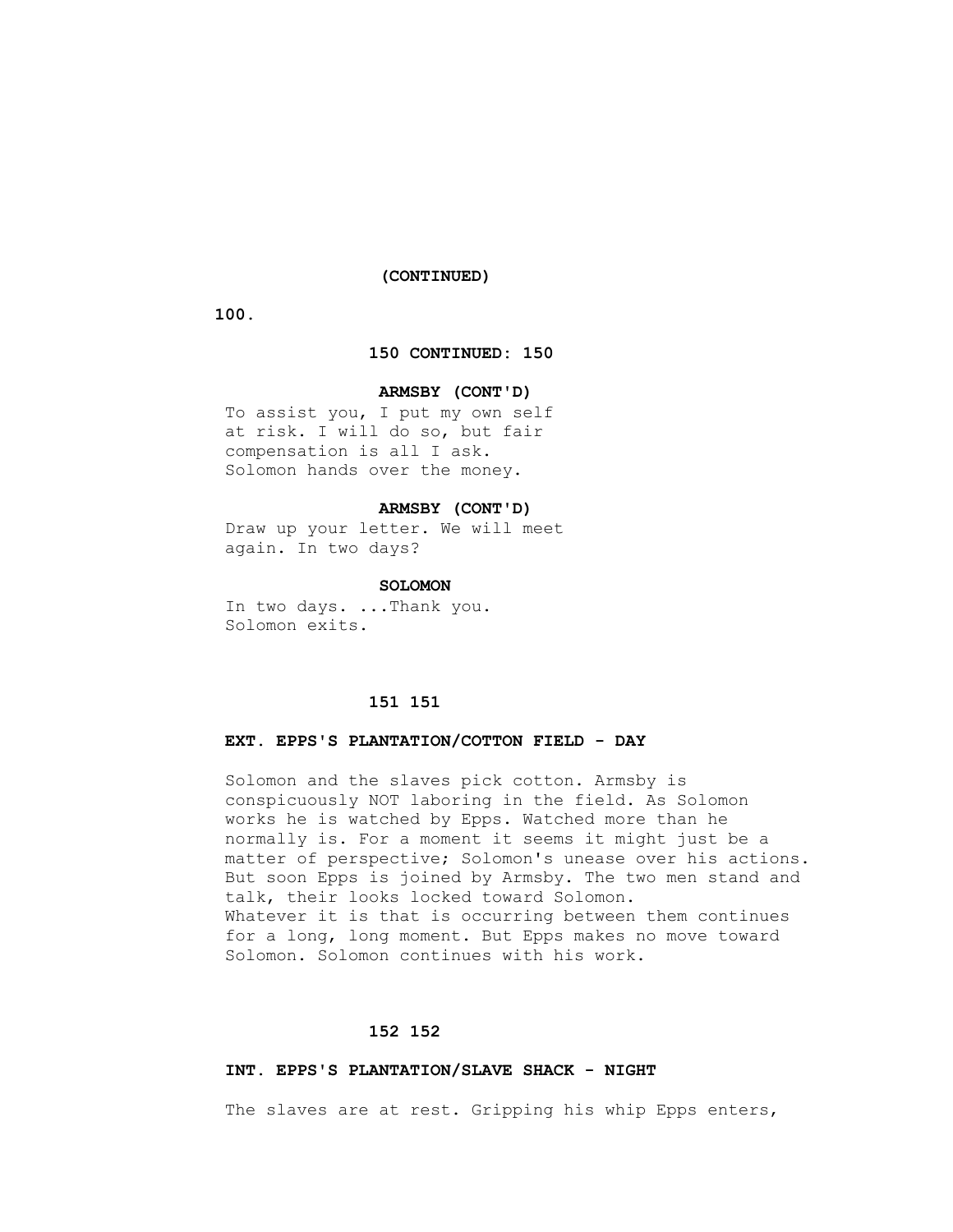without so much as a knock at the door. For a moment there's curiosity; is he there for a dance, for Patsey...? Looking right to Solomon:

#### **EPPS**

 Get up. Solomon does. Epps heads back out into the dark. He says nothing, but his directive is clear: Follow me.

# **153 EXT. MASTER EPPS'S PLANTATION/SLAVE SHACK - CONTINUOUS**

**153**

 Solomon comes out into the dark. Nearly hidden in the shadows is a bitter Epps. Despite the lack of light, Epps's malevolence is quite clear. His whip attached to his hip. As he speaks, he stokes himself with swigs from a FLASK. Epps puts his arm around Solomon, as if consoling a friend, and guides him into the woods.

## **(CONTINUED)**

 **100A.**

# **153 CONTINUED: 153**

## **EPPS**

 Well, boy. I understand I've got a larned nigger that writes

 **(MORE)**

#### **(CONTINUED)**

 **101.**

 **153 CONTINUED: (2) 153**

 **EPPS (CONT'D)**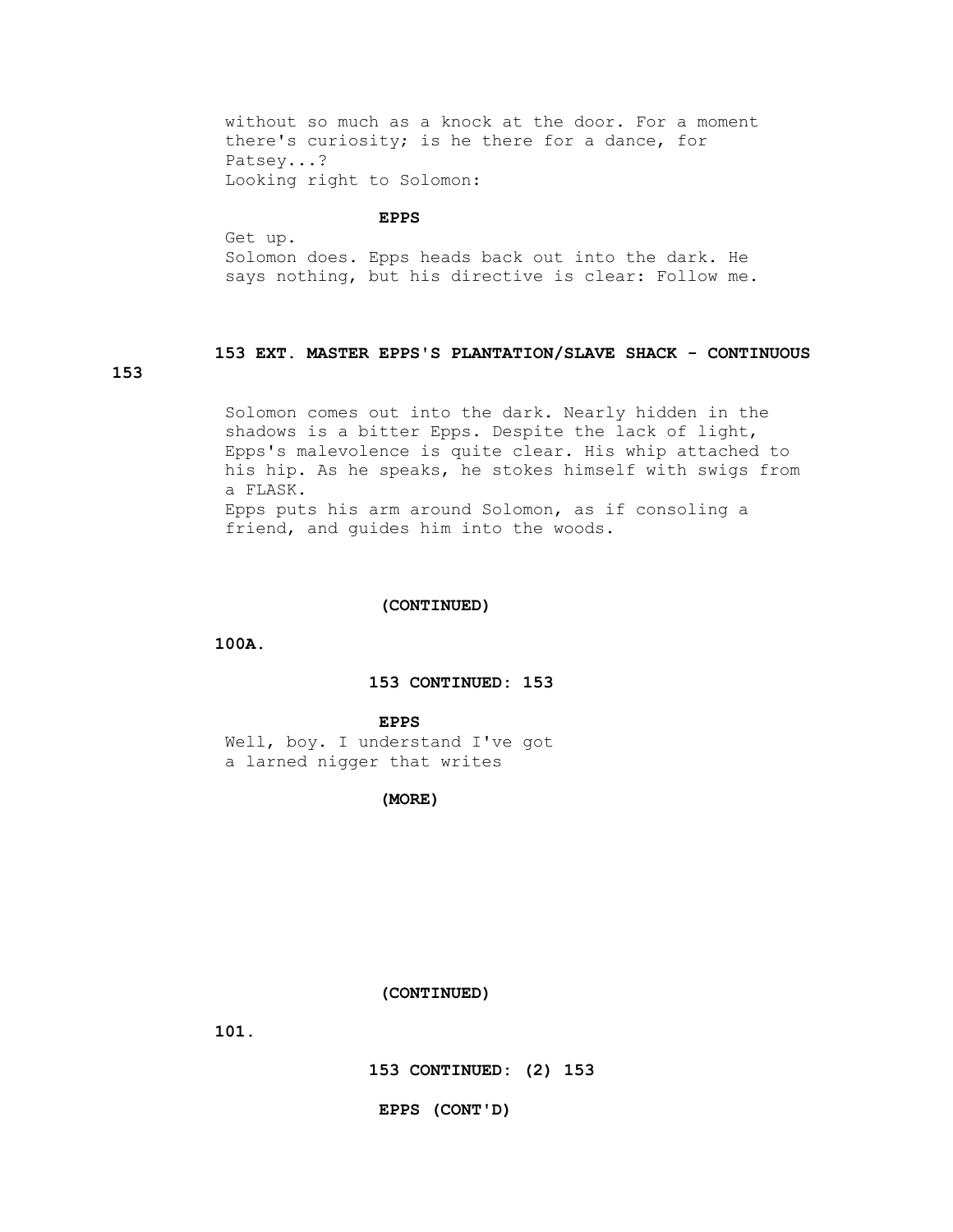letters and tries to get white fellows to mail 'em. Solomon, hardly missing a beat, plays this off.

# **EPPS (CONT'D)**

 Well, Armsby tol' me today the devil was among my niggers. That I had one that needed close watchin' or he would run away. When I axed him why, he said you come over to him and waked him up in the middle of the night and wanted him to carry a letter to Marksville. What have yah got to say to that?

### **SOLOMON**

All I have to say, master, is all that need be said. There is no truth in it.

### **EPPS**

You say.

#### **SOLOMON**

 How could I write a letter without ink or paper? There is nobody I want to write to 'cause I hain't got no friends living as I know of. That Armsby is a lying drunken fellow. You know this, just as you know that I am constant in truth. Now, master, I can see what that Armsby is after, plain enough. Didn't he want you to hire him for an overseer? A beat.

#### **SOLOMON (CONT'D)**

 That's it. He wants to make you believe we're all going to run away and then he thinks you'll hire an overseer to watch us. He believes you are soft soap. He's given to such talk. I believe he's just made this story out of whole cloth, 'cause he wants to get a situation. It's all a lie, master, you may depend on't. It's all a lie. For a tense moment we are unsure which way Epps'll go. Increasingly it become apparent that, shallow minded and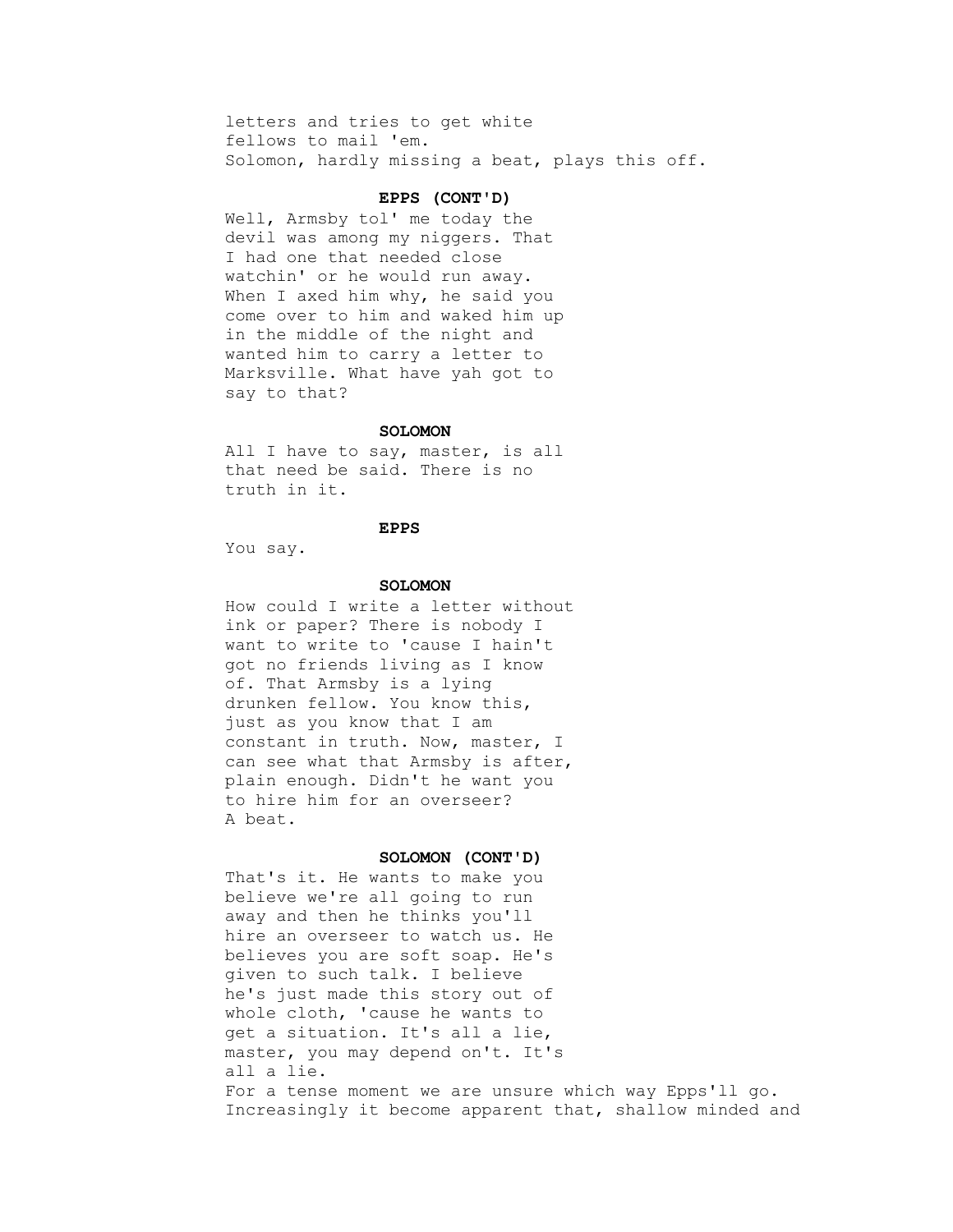equally soused, Solomon has been able to fold Epps's thoughts. In a low curse that clearly states his ill intentions.

## **(CONTINUED)**

 **102.**

#### **153 CONTINUED: (3) 153**

 Revealed is a pocket knife, which all through the conversation, unknown to us the audience, was pushed up against Solomon's stomach. As Epps speaks, he closes it and taps it on Solomon's shoulder.

## **EPPS**

 I'm damned. I'll be god... Were he not free and white, Platt. Were he not free and white. Epps heads off. Solomon is left to exhale a deep breath.

### **154 154**

# **EXT. MASTER EPPS'S PLANTATION/WOODS - NIGHT**

 Having found a lonely spot, Solomon has struck a SMALL FIRE. He has in his hand his letter. With no ceremony, he casts the letter upon the flames and watches it burn. And with it, at this time, seems all chance of him ever being free. He stands and looks at it as if forever, as ashes descend into the night sky.

 **FADE TO BLACK.**

## **A155 A155**

 **EXT. MASTER EPPS'S PLANTATION/GREAT HOUSE - DAY**

# **-MARCH, 1852-**

 The slaves are now employed working on an extension to the Great House. The slaves work under the direction of MR. SAMUEL BASS, a between forty and fifty years old, of light complexion and light hair. He is cool and self possessed, fond of argument, but always speaking with extreme deliberation as well as a Canadian accent.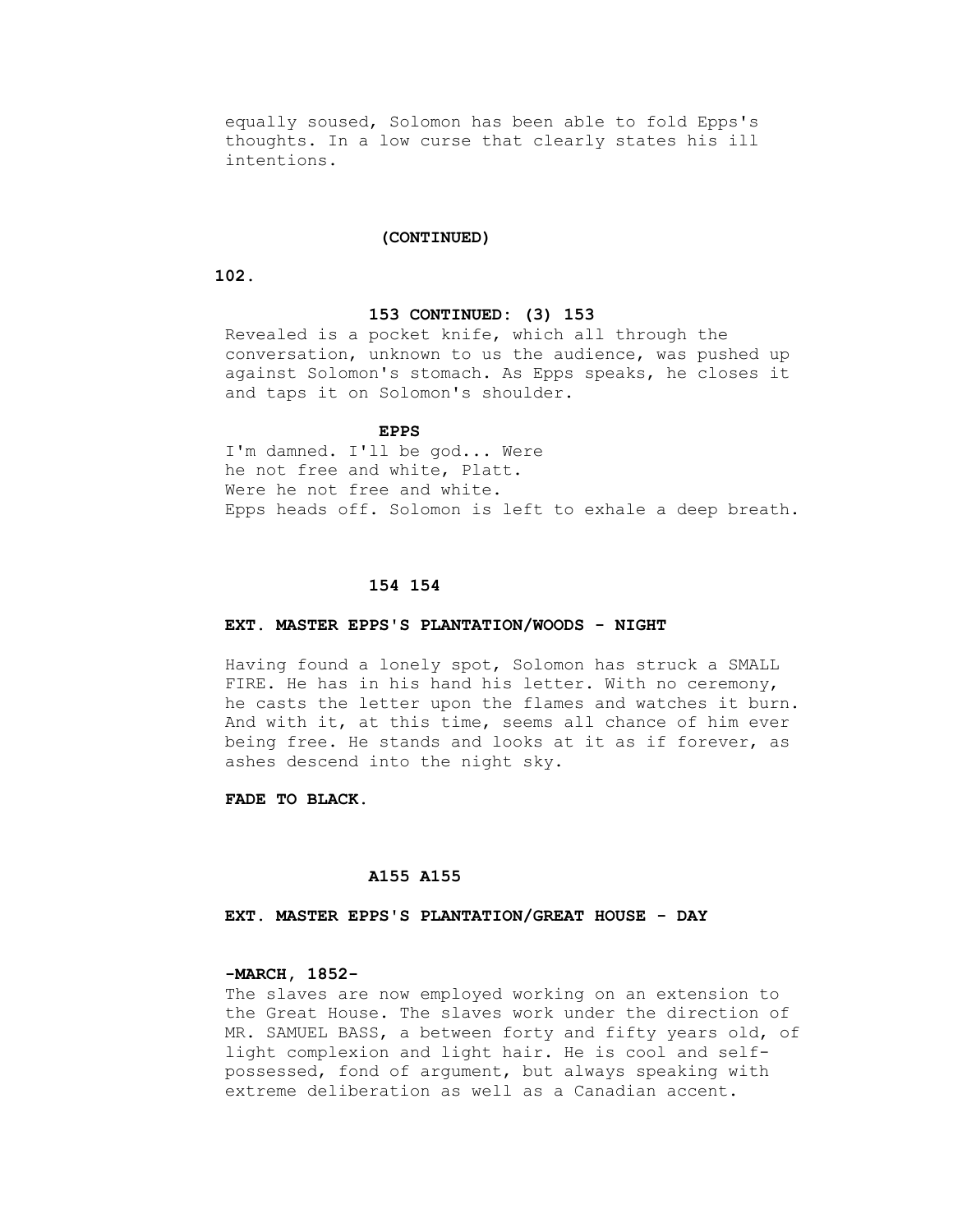#### **B155 B155**

# **EXT. MASTER EPPS'S PLANTATION/GREAT HOUSE - DAY**

 As the slaves continue to work, there is a conversation going on between Epps and Bass. Bass much skilled in the art of sophistry, while Epps's arguments are fueled mostly by emotion alone. Though at first Epps does little more than joke his way around the facts. Solomon, working still, can't help but overhear as Epps offers Bass a drink, which Bass waves away.

# **EPPS**

Take it. You look unsettled.

# **BASS**

I'm well.

#### **EPPS**

 No shame in taking respite from the heat; drink, shade. It's ungodly for travelers. Hearty, or otherwise.

## **(CONTINUED)**

 **102A.**

# **B155 CONTINUED: B155**

Bass gives a laugh.

# **EPPS (CONT'D)**

I meant no joke.

# **(CONTINUED)**

 **103.**

# **B155 CONTINUED: (2) B155**

 **BASS**

Your humor is inadvertent.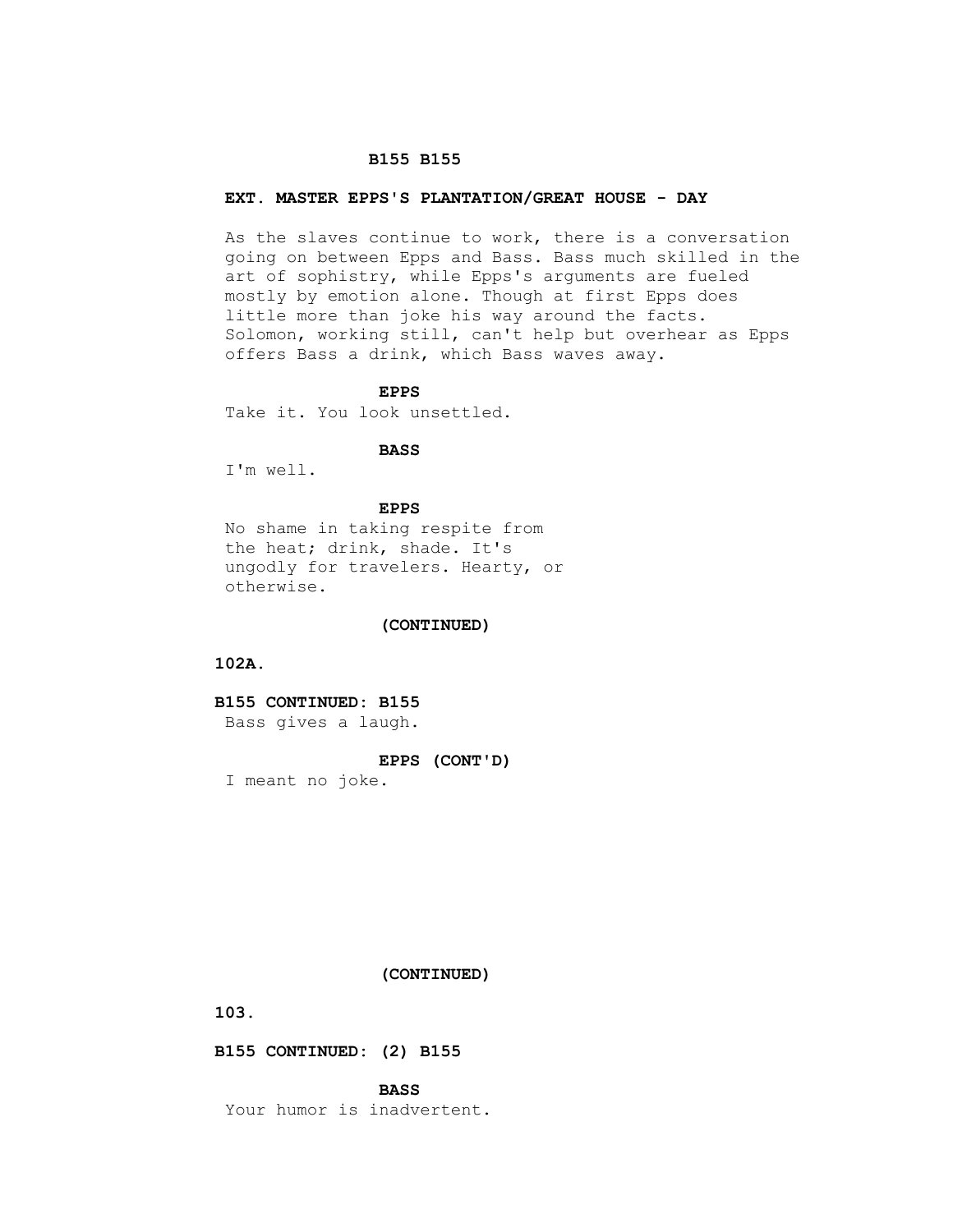Sensing perhaps Bass's laughter might be at his expense, Epps presses.

# **EPPS**

 Then share what's funny. Or what ills you.

# **BASS**

 I'm here to complete the work at hand. As requested, and as paid.

#### **EPPS**

 Something rubs you wrongly. Before I take further offense, I offer you the opportunity to speak on it.

# **BASS**

You ask plainly, I will tell you plainly. What I find amusing: You worry about my well being in the heat but, quite frankly, the condition of your laborers--

### **EPPS**

 "The condition of my..." What in the hell are you--

# **BASS**

 It is horrid. It's all wrong. All wrong, sir.

# **EPPS**

 They ain't hired help. They're my slaves.

 **BASS** You say that with pride.

## **EPPS**

I say it as fact.

# **BASS**

 If the conversation concerns what is factual and what is not; there's no justice nor righteousness in slavery. I wouldn't own a slave if I was rich as Croesus, which I am not, as is perfectly well understood. More particularly among my creditors. There's another humbug: the credit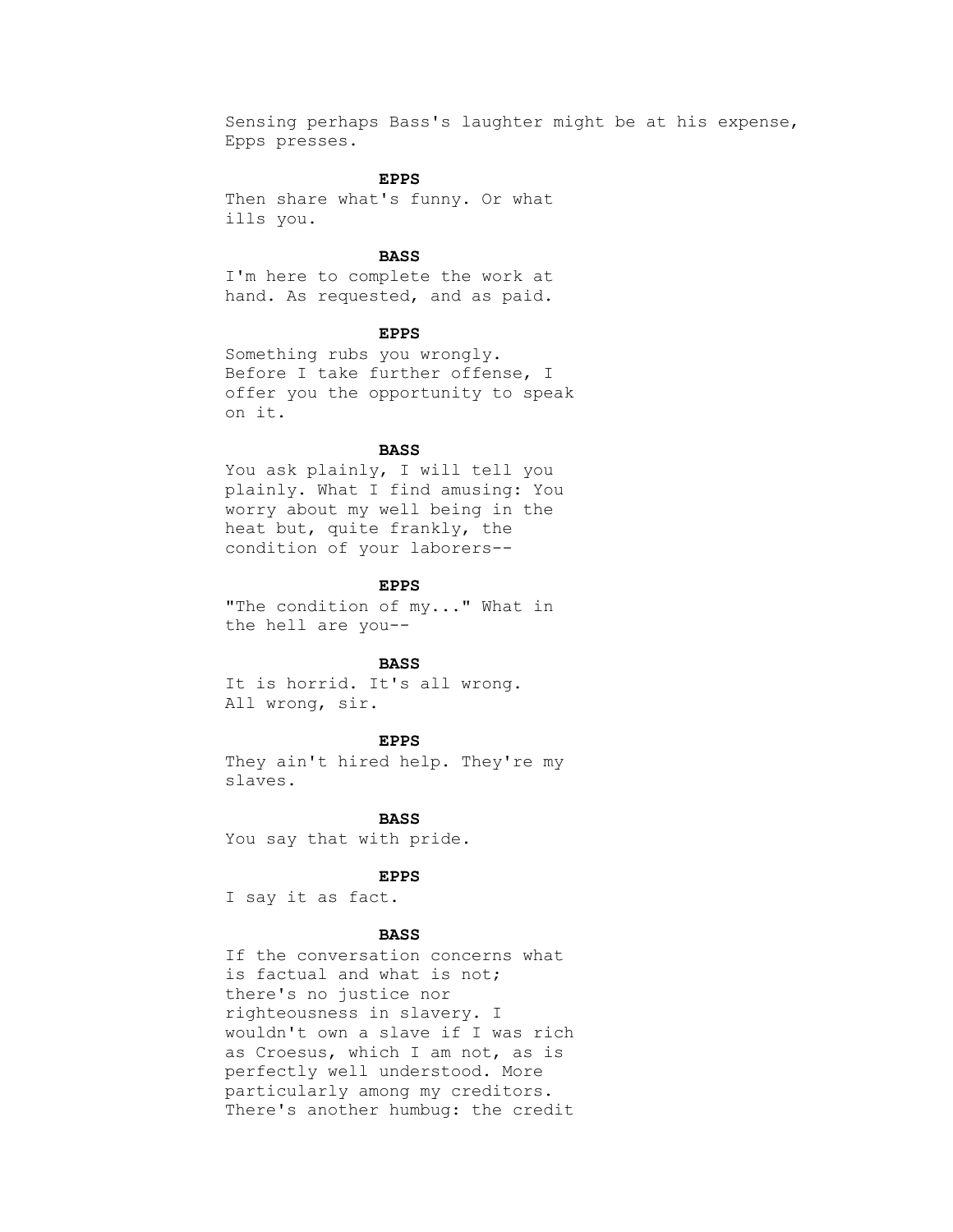system. Humbug, sir. No credit, no debt. Credit leads a man into temptation. Cash down is the only thing that will deliver him from

## **(MORE)**

# **(CONTINUED)**

 **104.**

 **B155 CONTINUED: (3) B155**

#### **BASS (CONT'D)**

 evil. But this question of slavery; what right have you to your niggers when you come down to the point?

# **EPPS**

 What right? I bought 'em. I paid for 'em.

# **BASS**

 Of course you did. The law says you have the right to hold a nigger, but begging the law's pardon...it lies. Is everything right because the law allows it? Suppose they'd pass a law taking away your liberty and making you a slave?

# **EPPS**

Ha!

#### **BASS**

Suppose.

 **EPPS**

That ain't a supposable case.

# **BASS**

 Because the law states that your liberties are undeniable? Because society deems it so? Laws change. Social systems crumble. Universal truths are constant. It is a fact, it is a plain fact that what is true and right is true and right for all. White and black alike.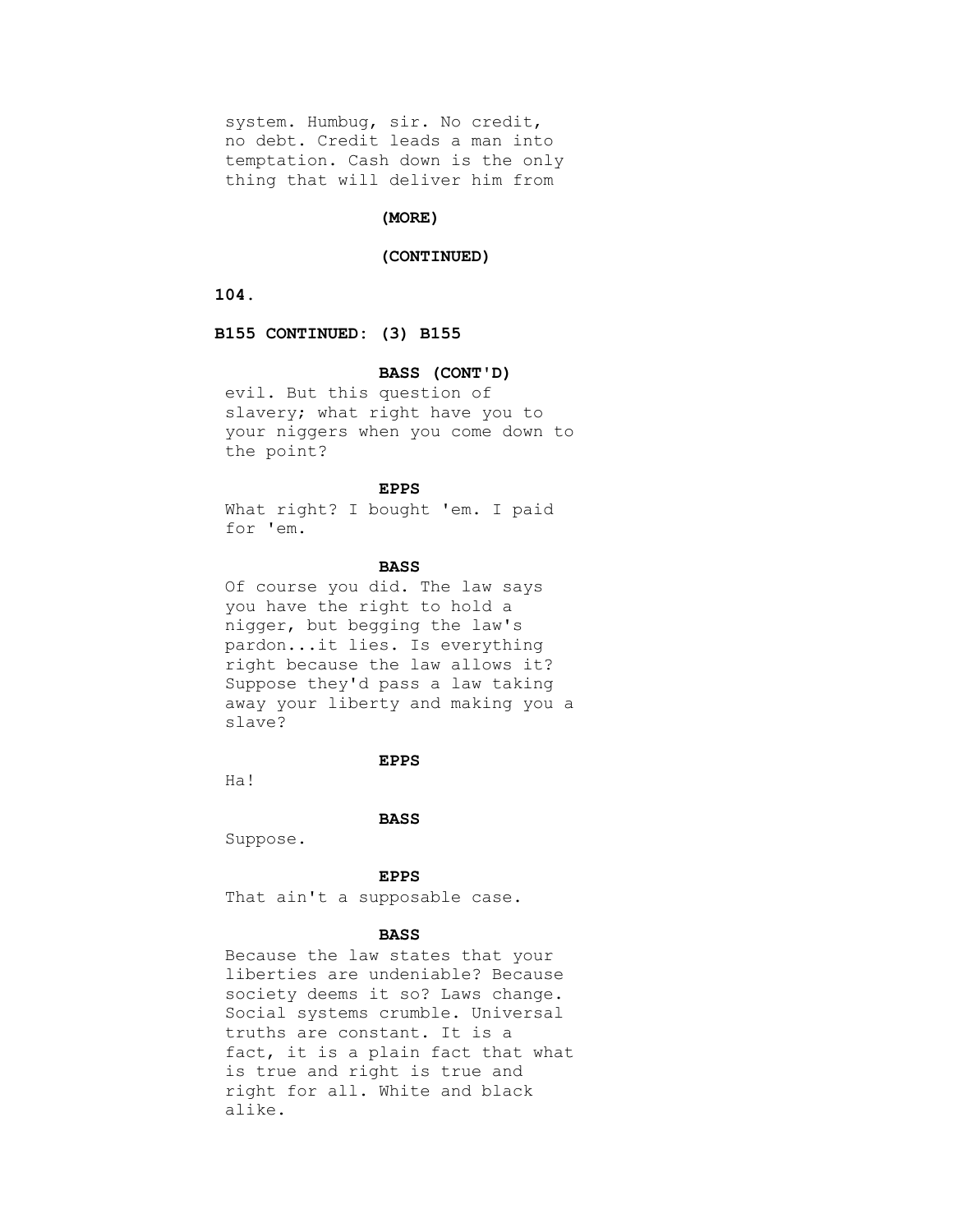# **EPPS**

 Whoa, whoa, whoa. Yah compare me to a nigger, Bass? Yah might as well ask what the difference is between a white man and a baboon. Now, I seen one of them critters in Orleans that knowed just as much as any nigger I got. Yah'd call them fellers citizens, I s'pose?

#### **BASS**

 Look here; you can't laugh me down in that way. These niggers are human beings. If they are allowed to scale no higher than brute animals, you and men like you will have to answer for it. There's an

# **ILL--**

#### **(CONTINUED)**

 **105.**

#### **B155 CONTINUED: (4) B155**

## **EPPS**

Ahhh!

# **BASS**

A fearful ill, resting on this

## **NATION--**

## **EPPS**

You betray yourself a foreigner!

#### **BASS**

 That will not go unpunished forever. There will be a reckoning yet.

# **EPPS**

You like to hear yourself talk, Bass, better than any man I know of. Yah'd argue that black was white, or white black if anybody would contradict you. A fine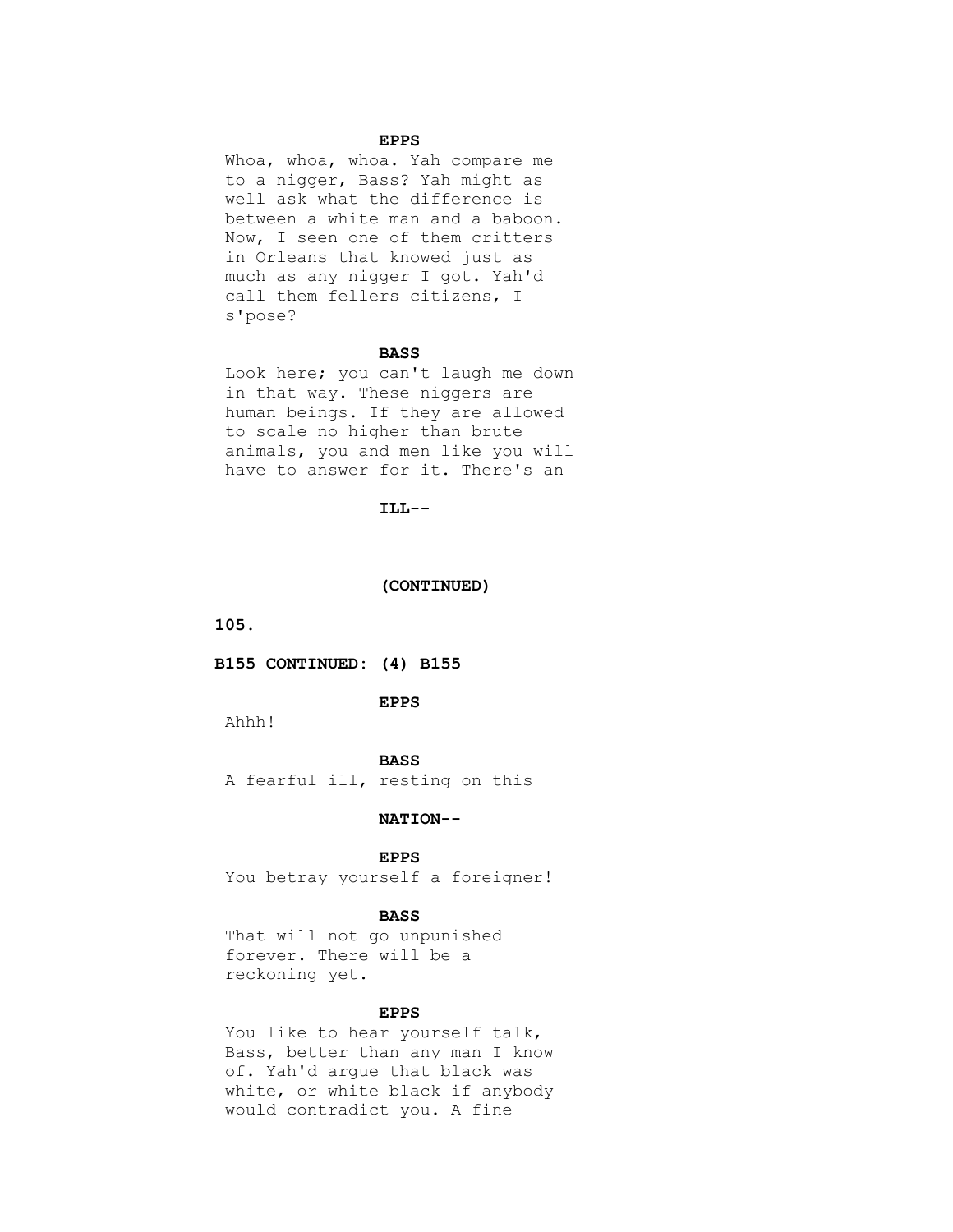supposition if yah lived among Yankees in New England. But yah don't.

# **(POINTED)**

You most assuredly do not.

### **155 155**

# **EXT. MASTER EPPS'S PLANTATION - DAY**

 It's the Sabbath. The slaves are left to themselves to do their own chores. At the moment the female slaves are washing their clothes in large cauldrons, slapping their clothes against washing boards and hanging them up to dry near to their living quarters behind the plantation. It is a sight of ritual. Missing from the field of labor is Patsey, for whom Epps hollers.

# **EPPS**

 Patsey... Patsey! A drunk Epps asks of the slaves:

# **EPPS (CONT'D)**

 Where is she? Where is Patsey? No one answers.

# **EPPS (CONT'D)**

Talk, Damn you!

#### **PHEBE**

We know nothin' of her, Massa.

#### **EPPS**

 The hell you don't! You know where she is! She run off, ain't she? She's escaped, and you miserable black dogs stand like

# **(MORE)**

#### **(CONTINUED)**

 **106.**

# **155 CONTINUED: 155**

 **EPPS (CONT'D)**

 the deef and dumb. Speak! Speak! Not a word spoken.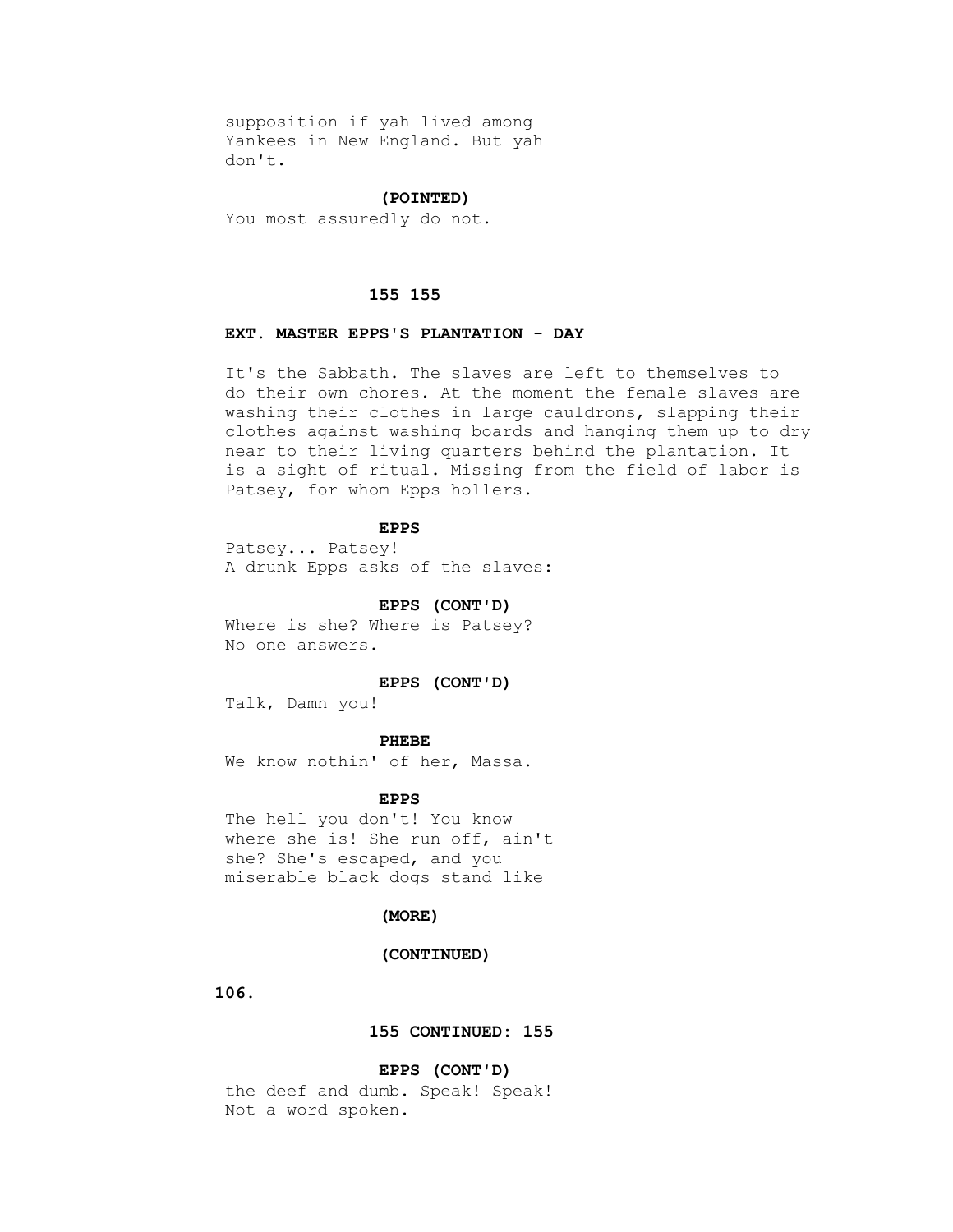# **EPPS (CONT'D)**

 My best cotton picking nigger! My best. A beat.

#### **EPPS (CONT'D)**

 I'd give yah all up for her. Where she gone? The slaves say nothing. There is nothing for them to say. They don't know where she is. Eventually Epps drops into true sorrow.

#### **EPPS (CONT'D)**

She gone... My Pats gone.

# **156 156**

## **EXT. EPPS'S PLANTATION - LATER**

 Epps sits on the piazza looking quite forlorn. He looks up only to see PATSEY RETURNING TO THE PLANTATION. Epps steps up to greet her, with anger rather than relief. As they hear his angry voice, the slaves step around from where they are hanging their laundry to dry. Treach is near as well.

# **EPPS**

Run off. Run off, did you?

# **PATSEY**

## **MASSA EPPS--**

 **EPPS**

 You miserable wench! Where you been?

# **PATSEY**

I been nowhere.

 **EPPS**

Lies to your misdeeds!

# **PATSEY**

 The Sabbath day, Massa. I took me a walk to commune wit da Lord.

# **EPPS**

Bring the Lord into yer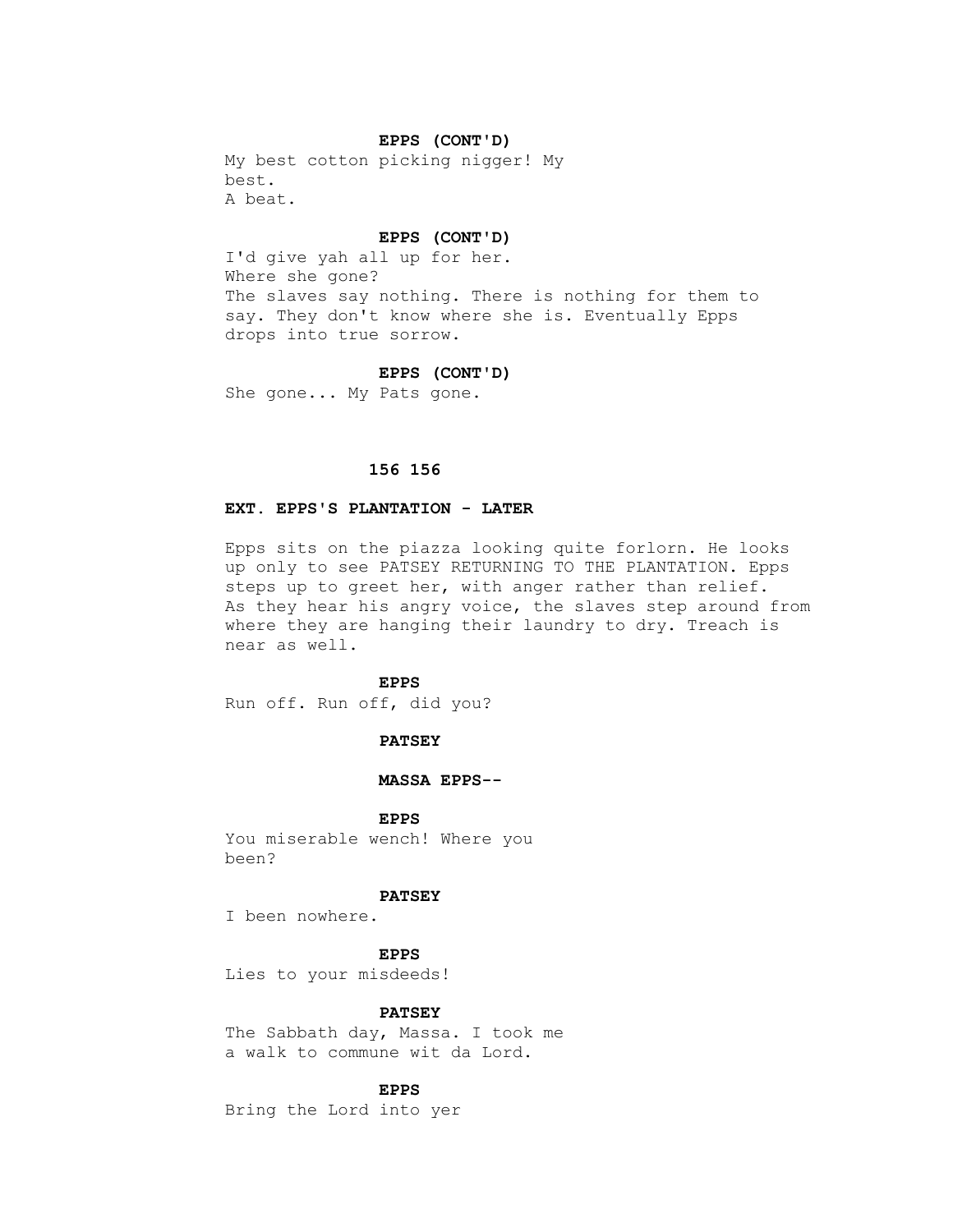deceptions? Yah Godless... Shaw's. Comin' from Shaw's plantation weren't yah?

# **(CONTINUED)**

# **106A.**

# **156 CONTINUED: 156**

# **PATSEY**

...No...

# **(CONTINUED)**

 **107.**

# **156 CONTINUED: (2) 156**

#### **EPPS**

 Yah took yerself ta pleasure Shaw. Yah gave baser passion to that unblushin' libertine! Solomon tries to intervene:

# **SOLOMON**

# **MASTER EPPS--**

# **EPPS**

 Now yah speak? Now that yah want to add to 'er lies yah find yer tongue. Epps goes to strike Solomon, but Patsey pulls his arm back.

#### **PATSEY**

 Do not strike him. I went to Massa Shaw's plantation!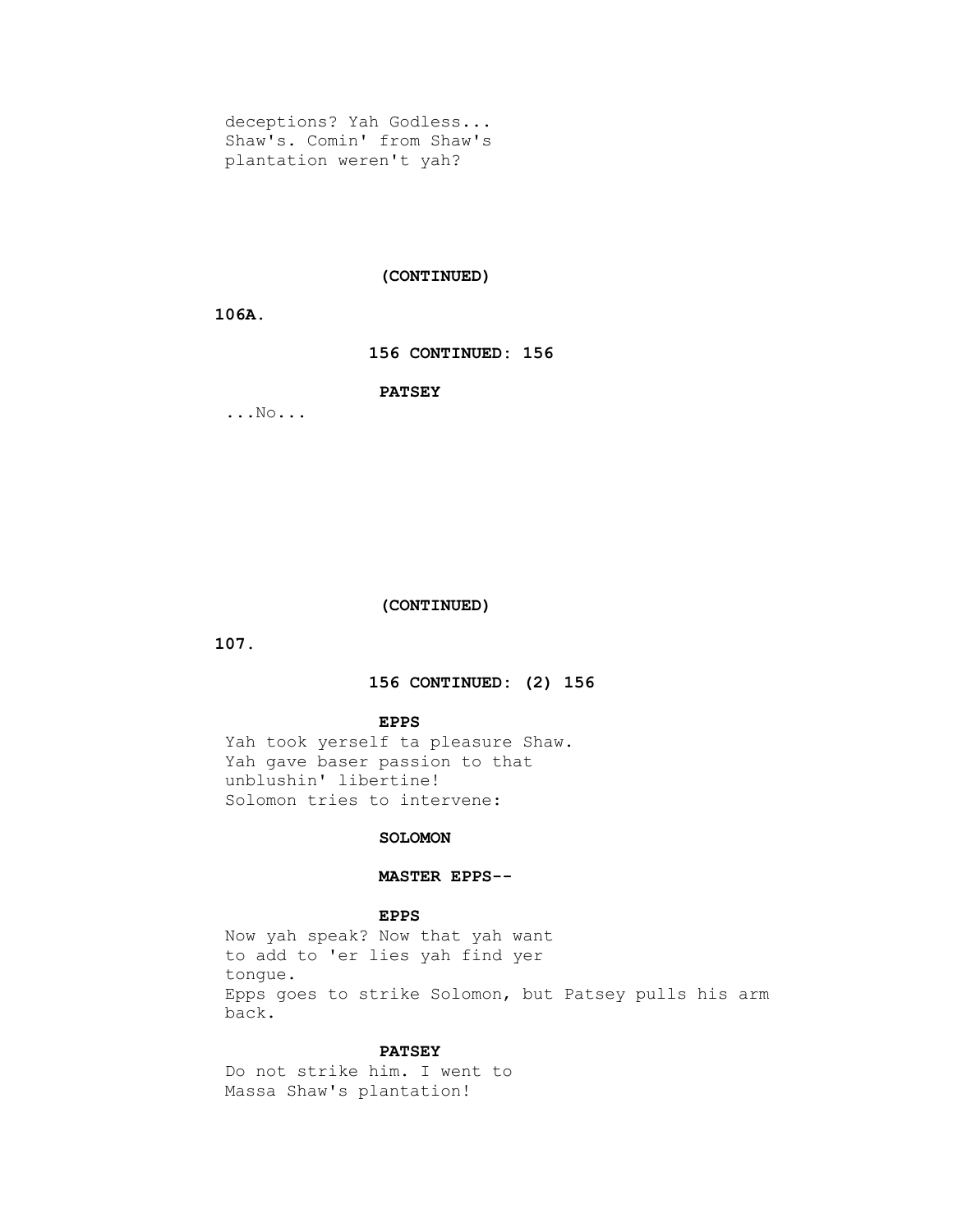# **EPPS**

Yah admit it.

# **PATSEY**

 Freely. And you know why. Patsey takes soap from the pocket of her dress.

# **PATSEY (CONT'D)**

 I got this from Mistress Shaw. Mistress Epps won't even grant me no soap ta clean with. Stink so much I make myself gag. Five hundred pounds 'a cotton day in, day out. More than any man here. And 'fo that I will be clean; that all I ax. Dis here what I went to Shaw's 'fo.

# **EPPS**

You lie...

 **PATSEY**

The Lord knows that's all.

 **EPPS**

You lie!

## **PATSEY**

 And you blind wit yer own covetousness. I don't lie, Massa. If you kill me, I'll stick ta that.

## **EPPS**

 I'll learn you to go to Shaw's. Treach, go get some line.

## **(CONTINUED)**

 **108.**

# **156 CONTINUED: (3) 156**

 Treach runs quickly to the tool shed. In short order he returns with the rope in hand.

# **EPPS (CONT'D)**

 Strip her. Strike her bare 'n lash her to the post. Mistress Epps has now come from the Great House. She gazes on the scene with an air of heartless satisfaction. Now tied to the post, Epps stands behind Patsey with his whip.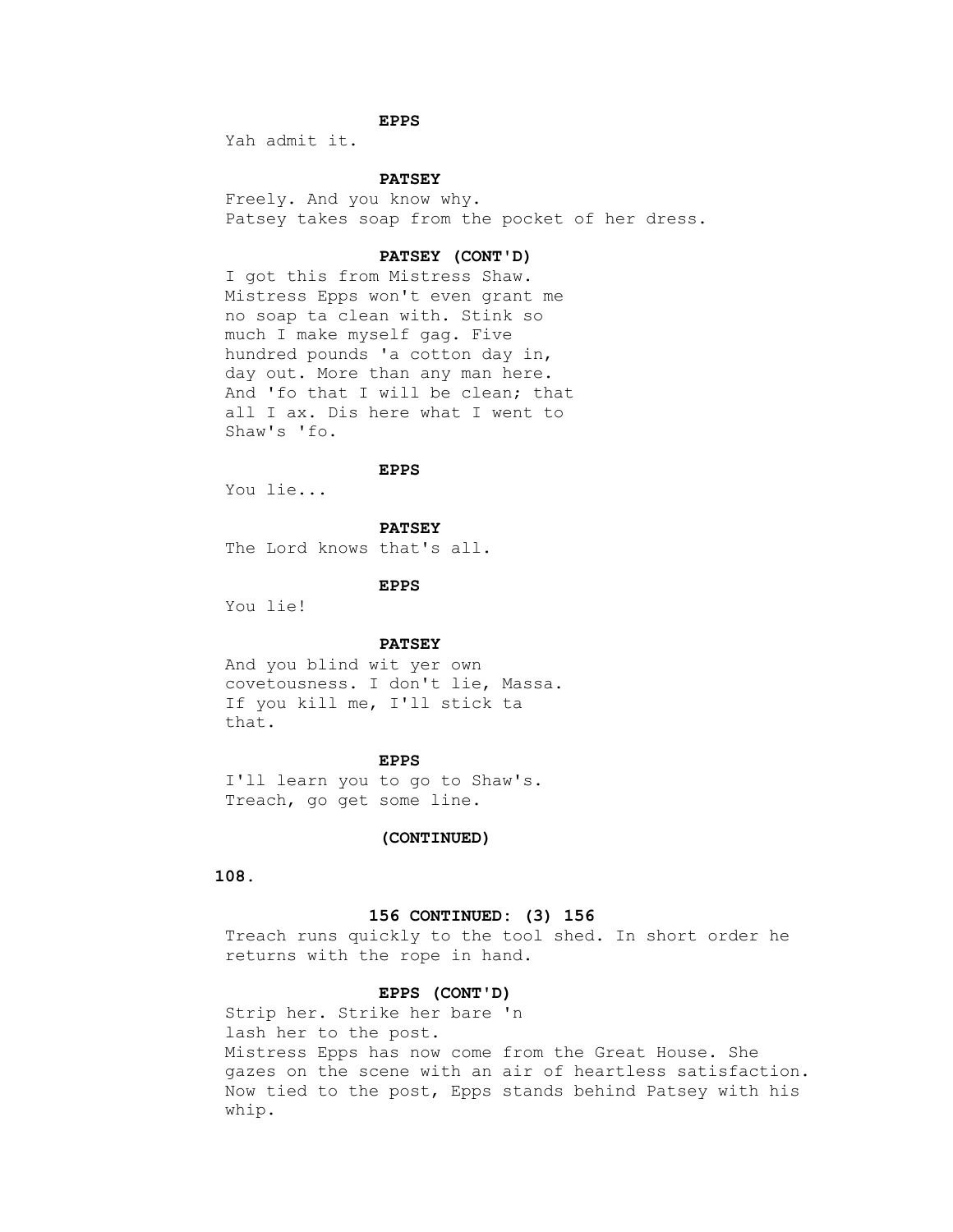# **EPPS (CONT'D)**

 Yah done this to yerself, Pats! Epps hoists the whip to strike, holds it high...but no matter his rage, Epps cannot bring himself to deliver the blow. He looks to Mistress Epps who now stands gloating and spurring him on.

# **MISTRESS EPPS**

 Do it! Strike the life from her. Epps again hoists the whip. It trembles in his hand ahead of the act... But he does not have it in him to deliver such a beating. Turning to Solomon, thrusting the whip at him:

# **EPPS**

 Beat her. Solomon doesn't move. Epps shoves the whip into his hand.

# **EPPS (CONT'D)**

 Give her the whip. Give it all to her! Patsey, begging to Solomon:

## **PATSEY**

I'd rather it you, Platt.

 **EPPS**

 Strike her, or yah'll get the same!

# **(CONTINUED)**

# **109.**

# **156 CONTINUED: (4) 156**

 Solomon takes a step back. He unfurls the whip... He begins to whip Patsey. Lash after lash, Patsey squirms before it. Epps eyes fill with tears, he is nearly too distraught to watch. But the Mistress... She is not satisfied with Solomon's half-hearted effort.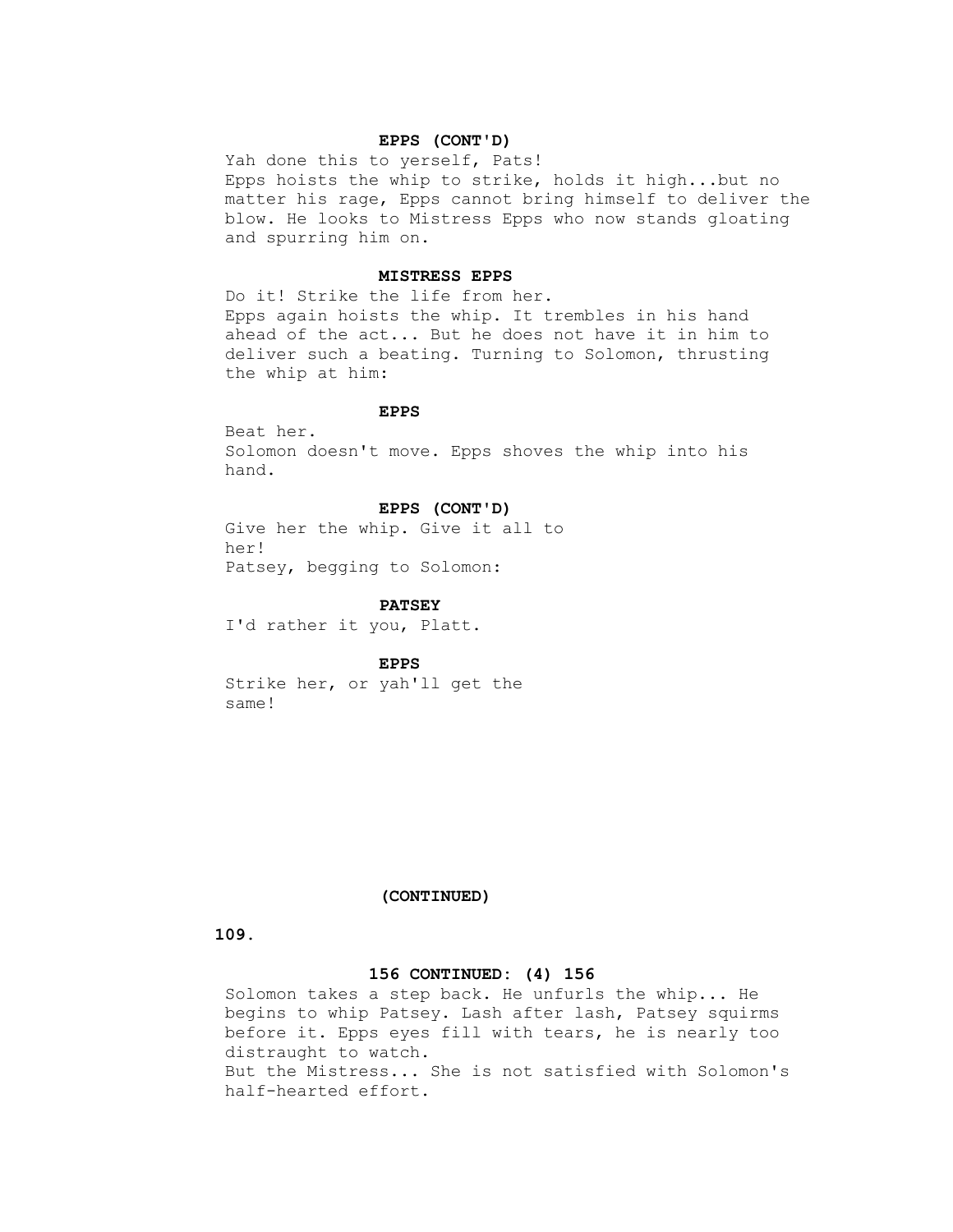## **MISTRESS EPPS**

 He pantomimes. There ain't barely a welt on her. That's what your niggers make of yah; a fool fer the takin'. Epps's grief is replaced by fury. EPPS GRABS THE PISTOL FROM TREACH'S HOLSTER and draws down on the slaves.

### **EPPS**

 Yah will strike her. Yah will strike her until her flesh is rent and meat and blood flow equal, or I will kill every nigger in my sight! Solomon can't strike a blow, even if it means his life. But from the ground, from Patsey:

### **PATSEY**

 Do it, Platt. Don't stop until I am dead. What else can he do? Solomon begins to whip, to truly whip Patsey. Her back welts, then tears... Patsey screams in agony. Solomon strikes again and again... After a full thirty lashes Solomon looks to Epps, who is not satisfied.

## **EPPS**

 Until I say no more! I ain't said nothing! Solomon strikes another ten to fifteen times. By now, as promised, Patsey's back has been reduced to LITTLE MORE

# **THAN TORN MEAT AND BLOOD.**

 Finally, Solomon holds low the whip. He can and will do no more.

### **EPPS (CONT'D)**

Strike her! Strike her!

 Solomon will not. Epps takes up the whip and whips Patsey with "ten fold" greater force than he had. The painfully loud and angry curses of Epps load the air. Patsey by now is terribly lacerated, literally flayed. The lash wet with blood which flowed down her sides and dropped upon the ground. At length Patsey ceases struggling. Her head sinks listlessly on the ground.

 **(CONTINUED)**

 **110.**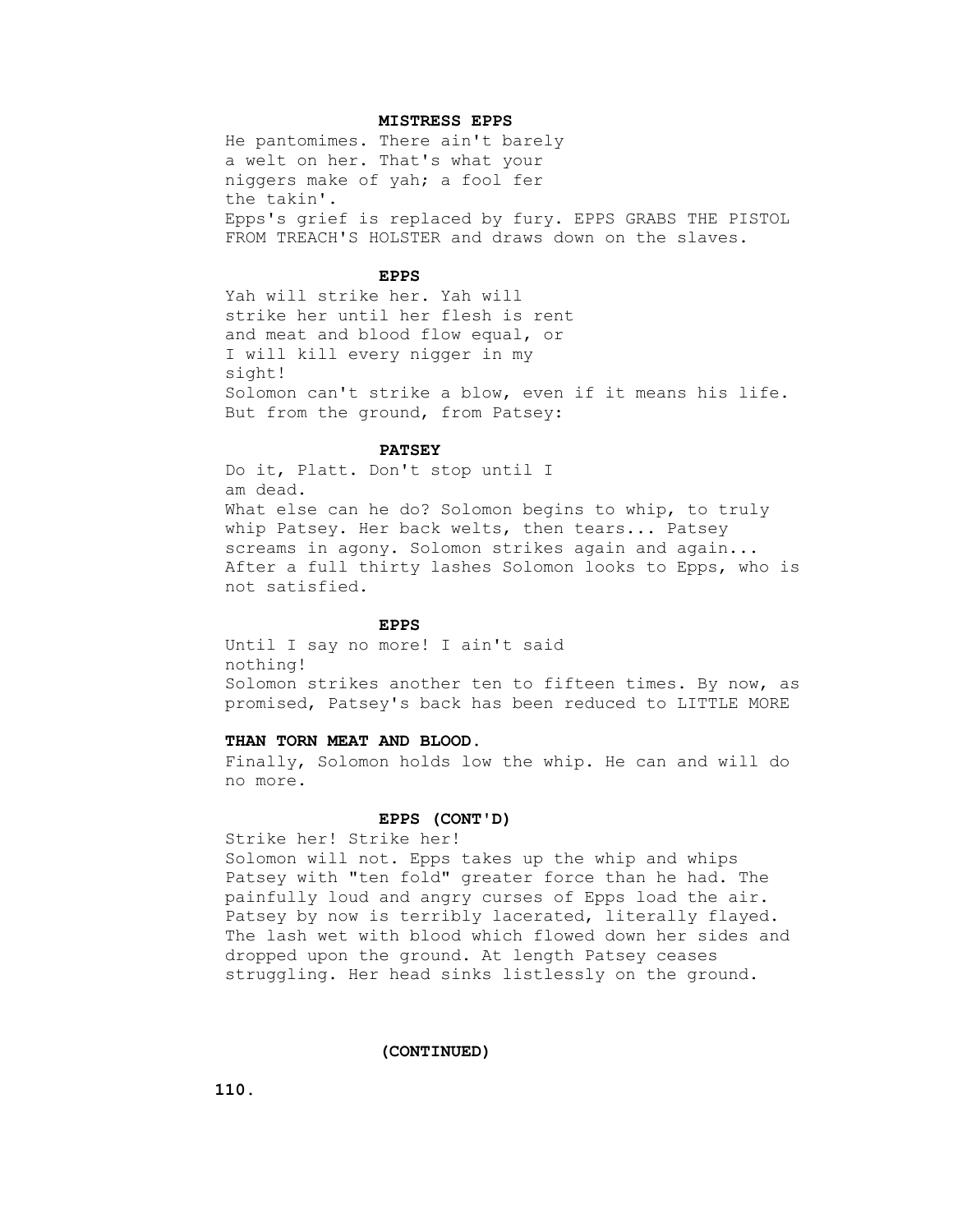## **156 CONTINUED: (5) 156**

 Her screams and supplications gradually decrease and die away into a low moan. It would seem that she was dying. Solomon, screaming at Epps:

## **SOLOMON**

 Thou devil! Sooner or later, somewhere in the course of eternal justice thou shalt answer for this sin! Though Epps fronts rage, there should be underlying anguish for what he has done to his beloved Pats.

### **EPPS**

 No sin! There is no sin! A man does how he pleases with his property. At the moment, Platt, I am of great pleasure. You be goddamn careful I don't come to wantin' to lightenin' my mood no further. By contrast to this horror, the field of cotton smiles in the warm sunlight. The birds chirp merrily amidst the foliage of the tress. Peace and happiness seems to reign everywhere. Everywhere else. Epps leaves Patsey to herself. He says not a word to the Mistress as he passes. The Mistress herself heads back into the house. Solomon unties Patsey, lifts her and takes her to the cabin.

## **157 157**

#### **INT. CABIN - LATER**

 Patsey is laid on some boards where she remains for a long time with eyes closed and groaning in agony. Phebe applies melted tallow to her wounds, and all try to assist and console her. In time Patsey opens her eyes. She looks to Solomon. She does not say a word. She just looks at him...and

## **158 158**

then her eyes close again.

## **MOVED TO A155**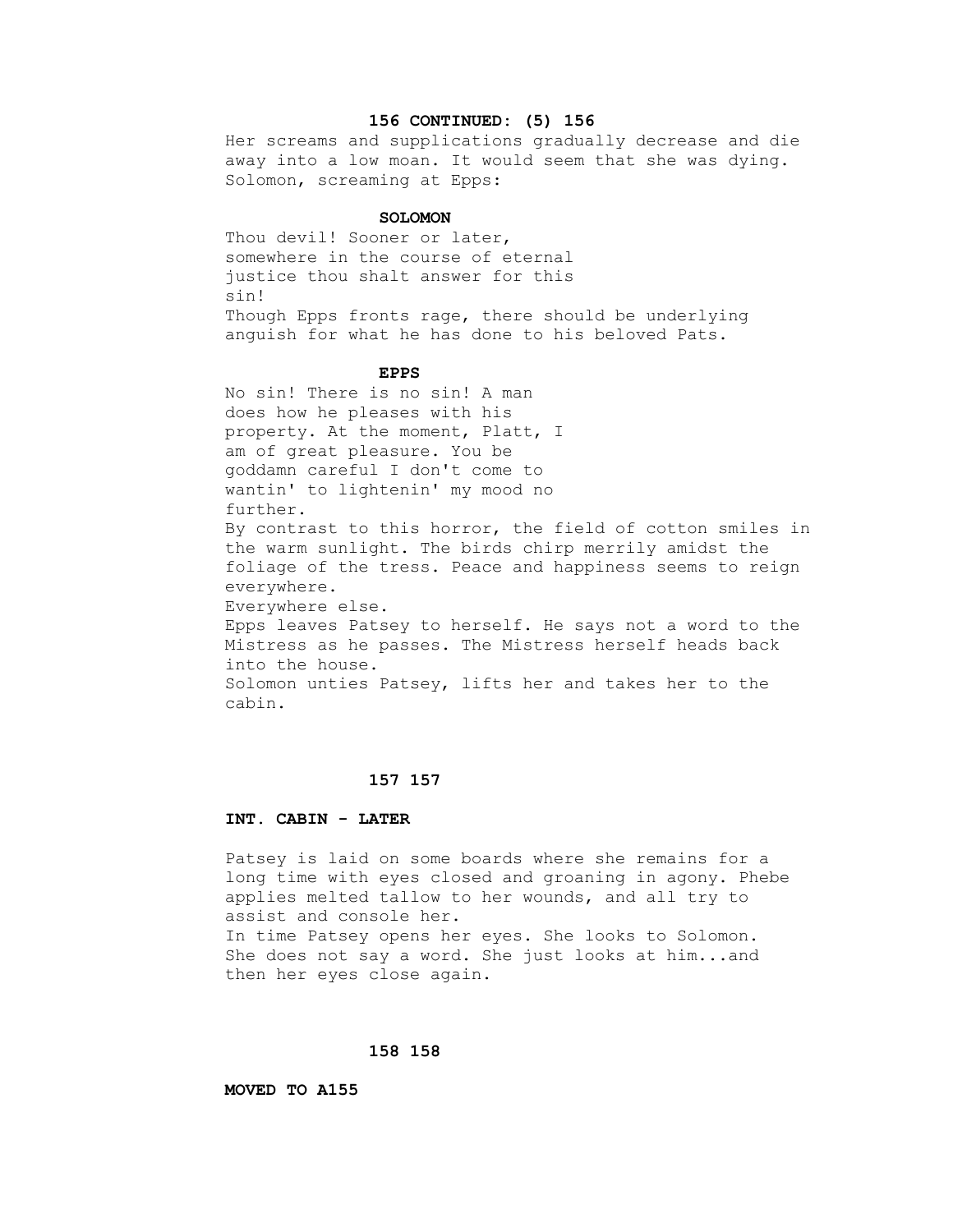**159 MOVED TO B155 159**

 **111.**

## **160 INT. MASTER EPPS'S PLANTATION/GREAT HOUSE/ADDITION - 160**

#### **EVENING**

## **-APRIL, 1852-**

 Solomon and Bass are working together alone on the extension. From the amount of work that's been done on it, it should be obvious that days have now passed. Solomon makes a cautious approach to Bass. As casually as he can he inquires:

# **SOLOMON**

 Master Bass, I want to ask you what part of the country you came from?

### **BASS**

 No part of this land. I was born in Canada. Now guess where that is.

## **SOLOMON**

 Oh, I know where Canada is. I have been there myself.

#### **BASS**

Have you?

## **SOLOMON**

 Montreal and Kingston and Queenston and a great many places. And I have been in York state, too. Buffalo and Rochester and Albany, and can tell you the names of the villages on the Erie canal and the Champlain canal. Bass gives Solomon a long and curious stare.

## **BASS**

 Well traveled for a slave. How came you here?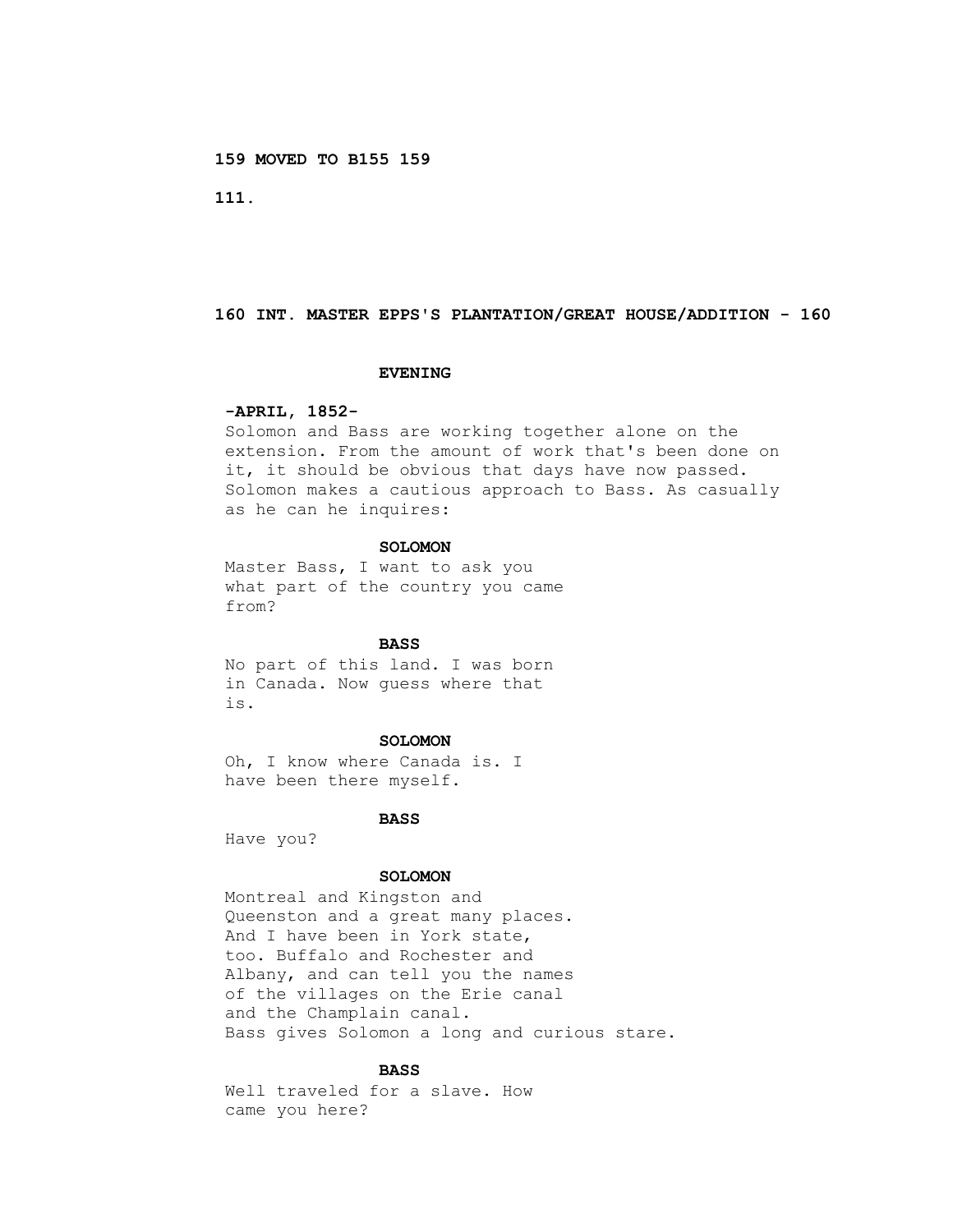## **SOLOMON**

 Master Bass, if justice had been done I never would have been here.

# **BASS**

How's this? Tell me all about it.

# **SOLOMON**

 I am afraid to tell you, though I don't believe you would tell Master Epps if I should.

### **BASS**

 Every word you speak is a profound secret.

## **(CONTINUED)**

## **112-115.**

### **160 CONTINUED: 160**

 Solomon holds a moment. Hasn't he heard the same promise before? Prior to Solomon stating his case, WE FADE TO:

### **161 INT. MASTER EPPS'S PLANTATION / ADDITION - DAY 161**

 Hours have passed. Bass reflects on the story that Epps has told in the intervening.

### **BASS**

How many years all told?

#### **SOLOMON**

Just nearly...just passed eleven.

# **BASS**

Your story is...it is amazing, and in no good way.

# **SOLOMON**

 Do you believe, sir, in justice as you have said?

# **BASS**

I do.

## **SOLOMON**

 That slavery is an evil that should befall none?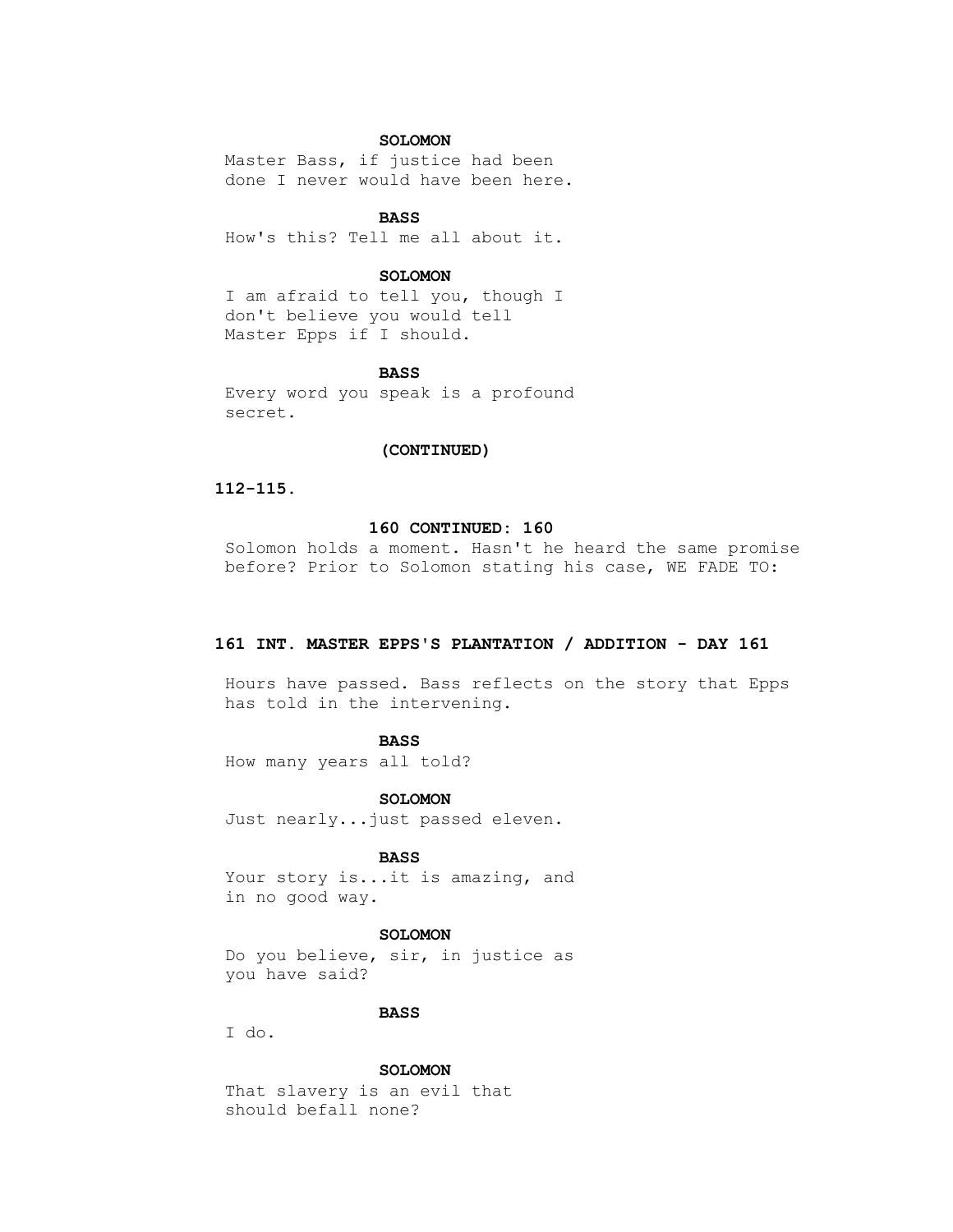# **BASS**

I believe so.

# **SOLOMON**

 If you truly do, I would ask...I would beg that you write my friends in the north, acquainting them with my situation and beseeching them to forward free papers, or take such steps as they might consider proper to secure my release. Bass looks at Solomon, holding his gaze for more than a prolonged beat.

### **SOLOMON (CONT'D)**

 My daughter Margaret is possibly now 19 and my son Alonzo, 16. I miss them so. It would be an unspeakable happiness to clasp my wife and my family again. Bass hands Solomon an end of a long plank of wood and looks over his shoulder, as if to camouflage the conversation by work. They both lift it toward the floorboards. Finally Bass speaks.

### **(CONTINUED)**

 **116.**

## **161 CONTINUED: 161**

## **BASS**

 I have always forgone relationships and family. I did once have a sweetheart who I loved deeply. Bass points to a measuring tool, which Solomon immediately hands over.

## **BASS (CONT'D)**

 But that was a long, long time ago. I've been traveling this country for the best part of twenty years. My freedom is everything. The fact that I can walk out of here tomorrow gives me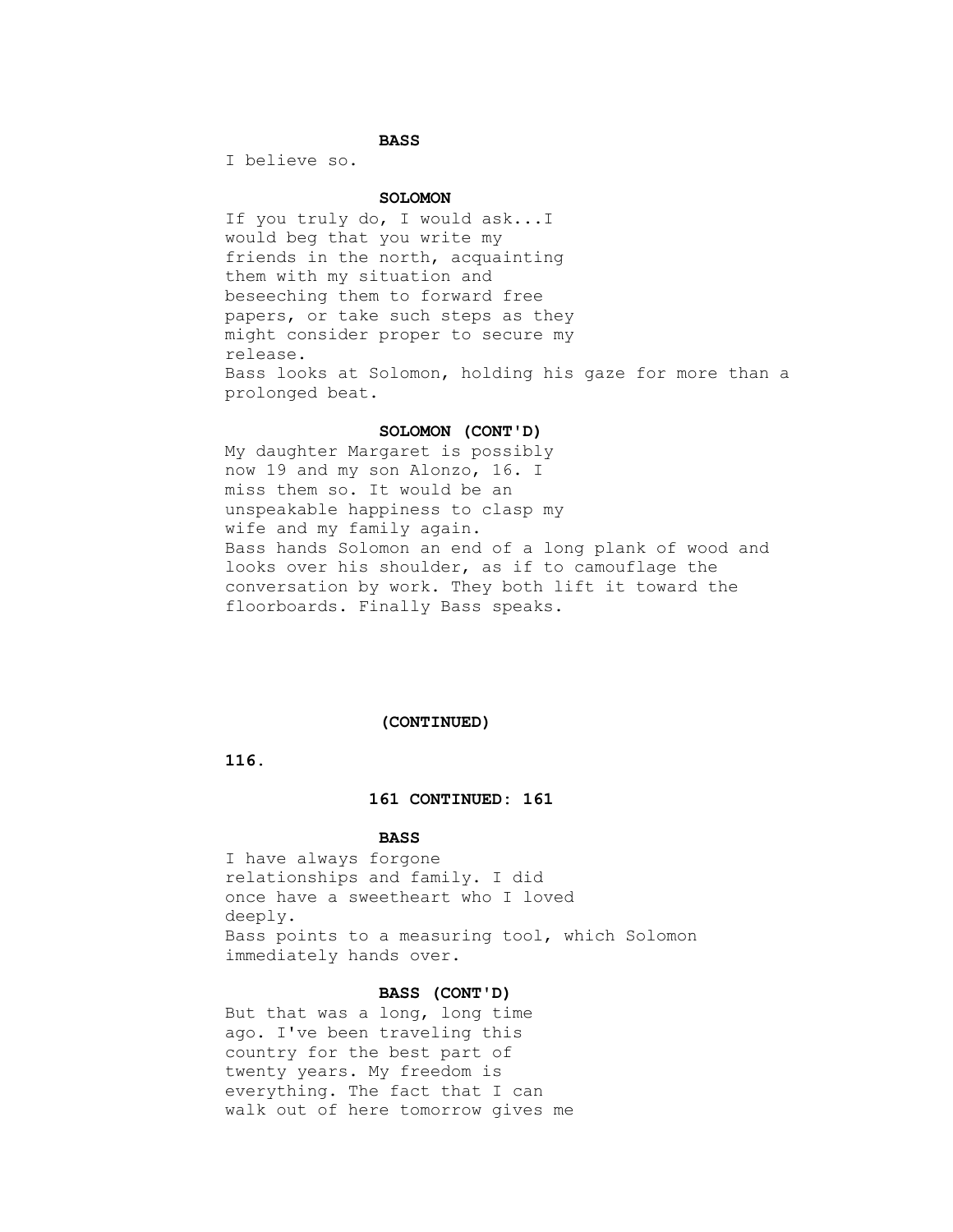most pleasure. I see the aching in your eyes, the pain of not being attached to your loved ones. My life doesn't mean much to anyone, but it seems your life means a lot to a lot of people. What you have just said to me scares me, and I must say, sir, I am afraid. Not just for you, but for me. They continue working, fixing the floorboards in unison. Solomon, slightly confused.

### **BASS (CONT'D)**

 I will write your letter sir, for if I could bring freedom to you, it will be more than a pleasure. It will be a duty. Now, would you be so kind as to pass me those nails, sir. We pull back to reveal the two men dwarfed by the unfinished structure. They continue to work, as if the conversation had never occurred.

### **162 162**

 **OMIT**

# **163 OMIT 163**

## **164 OMIT 164**

# **A165 EXT. SWAMP TBD A165**

 Solomon walks a path he has walked a thousand times or more on his way back from Bartholomew's - sack familiarly slung over his right shoulder. Drearily he walks. His eyes acknowledge something we yet cannot see to his left. Almost simultaneously, his eyes retract back to the path

## **(CONTINUED)**

 **116A.**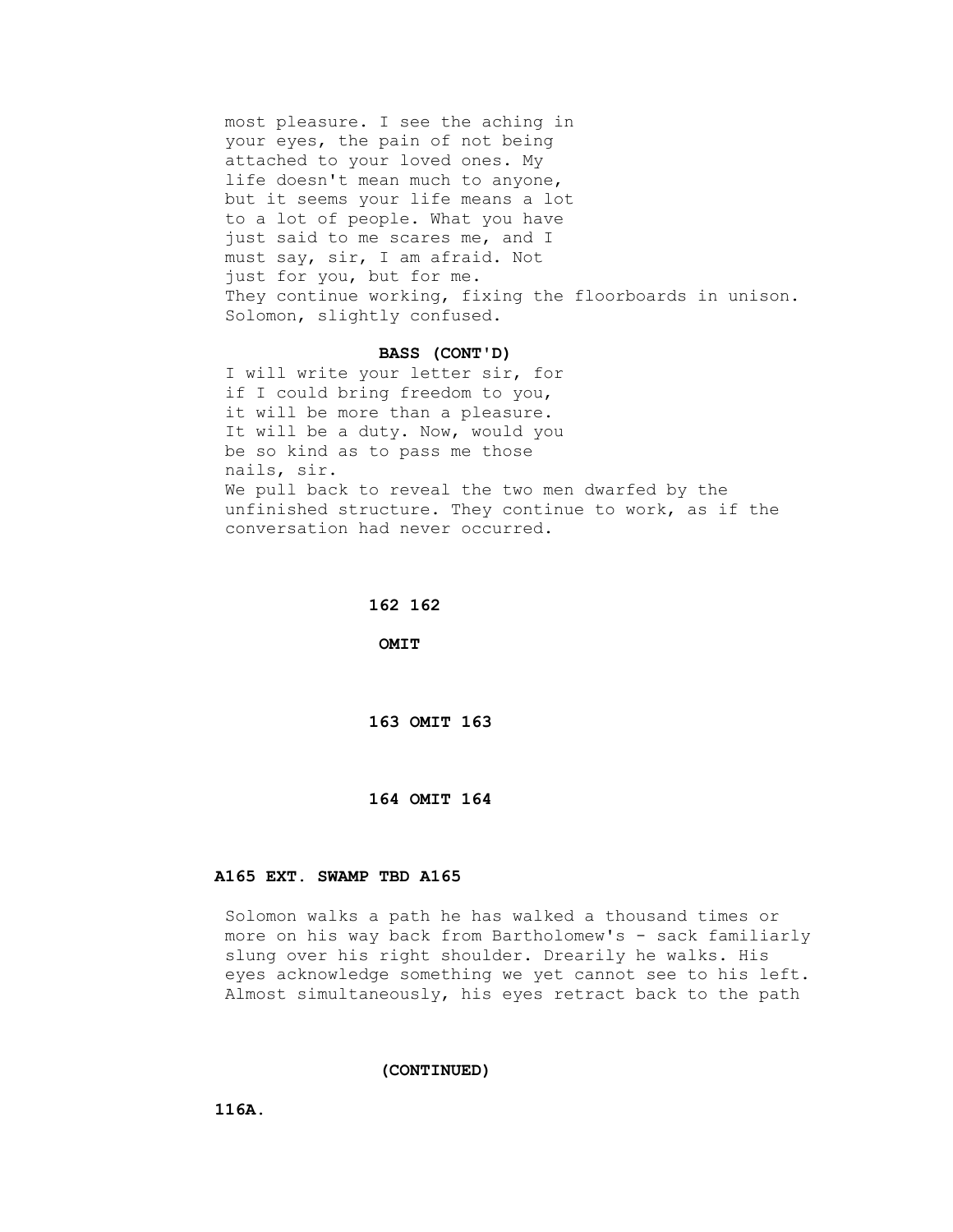# **A165 CONTINUED: A165**

 towards Epps'. As he passes out of shot, the evidence of what he was looking at is revealed. FEET hang at the top right hand corner of the frame. A woman, who has been lynched.

### **165 165**

# **EXT. MASTER EPPS'S PLANTATION/ADDITION - DAY**

# **-SEPTEMBER, 1852-**

### **SLOW DISSOLVE**

 To a now virtually complete, half-painted white gazebo. Slaves continue to work on it. As they do so, Bass peels away from the structure to have an overview. He beckons Solomon toward him, out of earshot from the slaves who are continuing to work on the gazebo. As Solomon approaches, Bass shouts-

### **BASS**

 And bring those markers! Solomon gathers a clutch of markers in his hands and approaches Bass.

## **BASS (CONT'D)**

No letter yet.

## **SOLOMON**

 You are certain? Bass takes a marker from Solomon and slides it into the earth.

## **BASS**

 I have inquired thoroughly. More than is safe for either of us. Bass takes another and pokes it into the ground, improvising a pathway towards the gazebo.

## **BASS (CONT'D)**

 Solomon...I have a job or two on hand which will be completed shortly... The work here has grown sparse.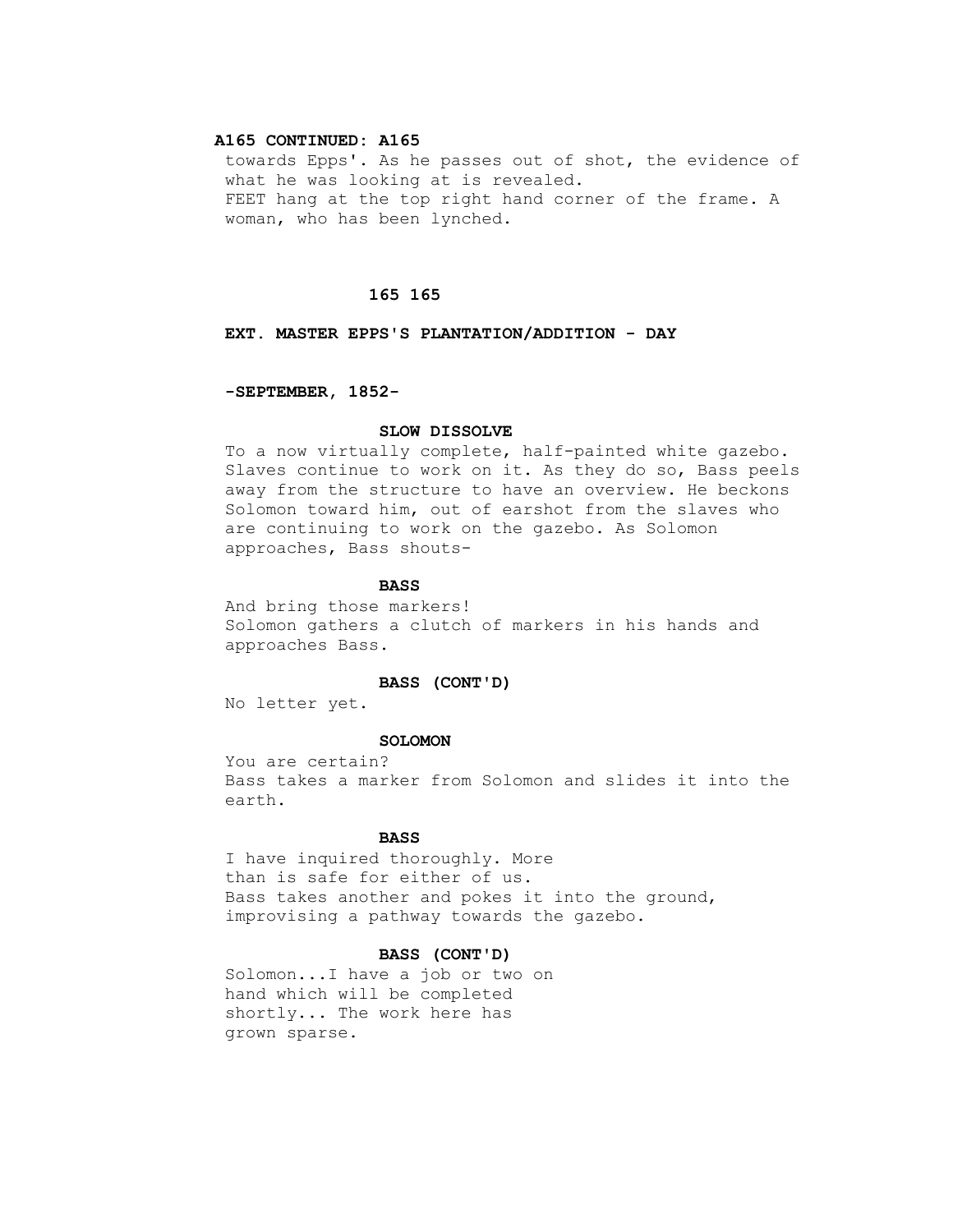### **(CONTINUED)**

# **117.**

#### **165 CONTINUED: 165**

 Bass doesn't need to spell things out for Solomon. Solomon's understanding of the finality of the situation should be very clear.

## **BASS (CONT'D)**

You must know, wherever I am I will press your cause.

## **SOLOMON**

 Five months. On top of these years. No cause remains.

## **BASS**

If there is any chance...

## **SOLOMON**

Mr. Bass...

# **BASS**

I will continue to write your

### **PEOPLE--**

#### **SOLOMON**

 Go home knowing you have tried. The weight of defeat should hang very heavily with both men. Nothing more to do, nothing more to say BASS TAKES

# **SOLOMON'S HAND, GRIPS IT FIRMLY, BUT LOW AND**

 SURREPTITIOUSLY knowing full well he cannot be seen making contact with a slave. But in the strength of their collective grip, in the emotion in which they hold each other's eyes, we should be able to easily see how greatly Bass wanted to be able to help Solomon. Equally, we can see the depth of regard Solomon has for Bass. The moment is made all the more powerful by the fact neither man can openly speak his regret or thanks. A moment longer, and then Bass releases his grip and makes his way marching toward the gazebo, pointing instructions. Solomon is left, markers in hand, alone.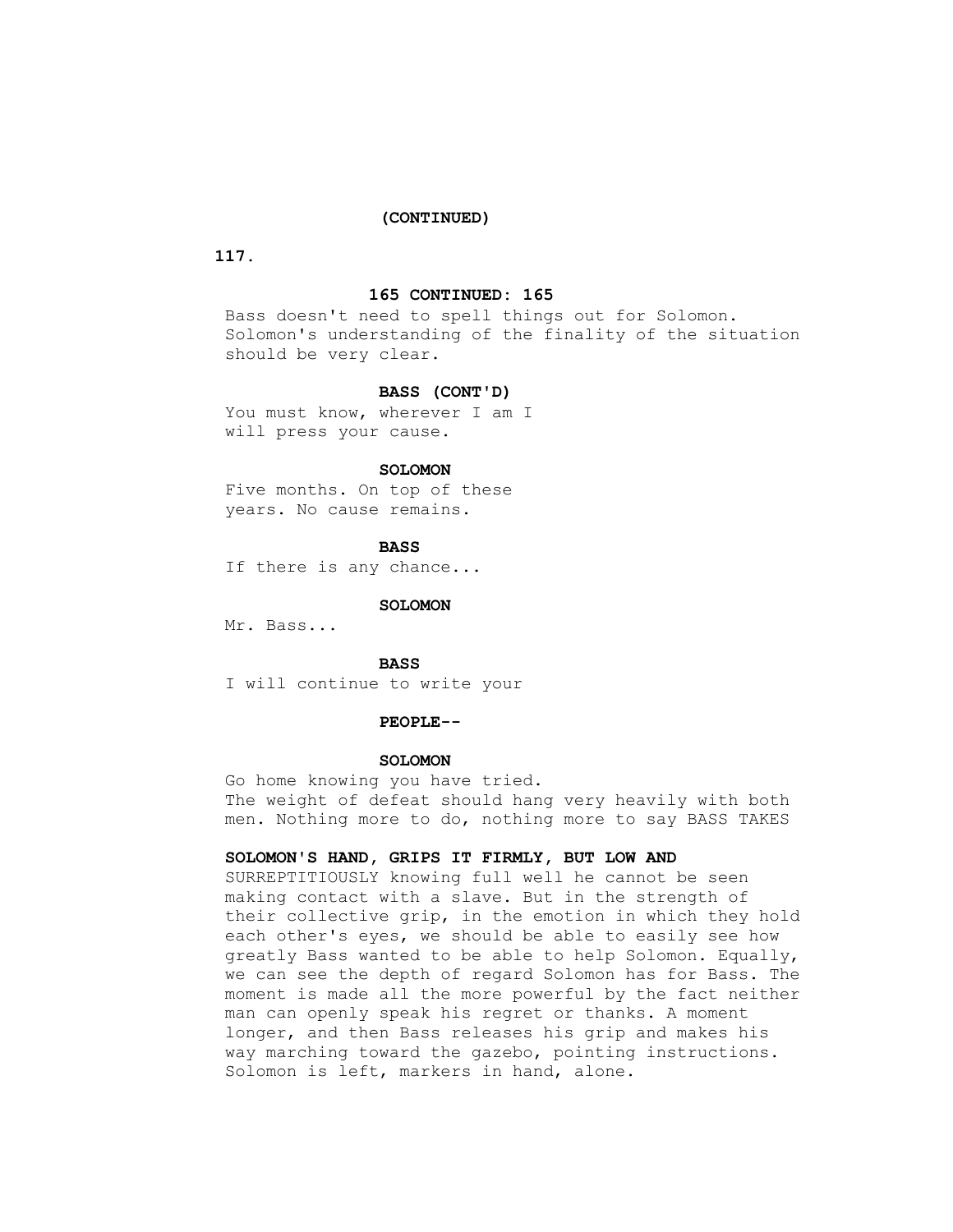**166 166**

 **OMIT**

 **167 OMIT 167**

 **118.**

# **A168 EXT. ROAD BY EPPS' PLANTATION - EVENING A168**

 Solomon sits on a secluded part of the road, fiddle in hand. He stares across the expanse. His eyes fixed on something that is a million miles away.

 Slowly Solomon tunes his fiddle, turning the tuning peg tighter and tighter. As the strings are taut, the sound is almost unbearable as Solomon tightens bit by bit, as if bones are being cracked one by one. Just beyond the breaking point of sound, there is a snap.

He then repeats the action.

 Solomon holds the neck of the violin. Sliding his thumb and forefinger down the neck, he methodically cracks it at the base. He carefully snaps the neck and removes it from the body, then snaps it in two, placing it on the ground.

 He then starts on the body. Heaving it on the ground, it falls apart. Methodically he breaks the violin into small bits - silencing the instrument with a hushed display of violence, rather than aggressive. Seems almost to be, in an odd way, respectful.

## **168 168**

## **EXT. MASTER EPPS'S PLANTATION/FIELD - DAY**

# **-FEBRUARY, 1853-**

The Slaves are sewing the heavily plowed field, making their way in the trying soil. Solomon, too focused to note the arrival of two men by carriage: Parker and the

## **SHERIFF.**

 While the Sheriff makes his way to the field, Parker remains with the carriage. The Sheriff calls: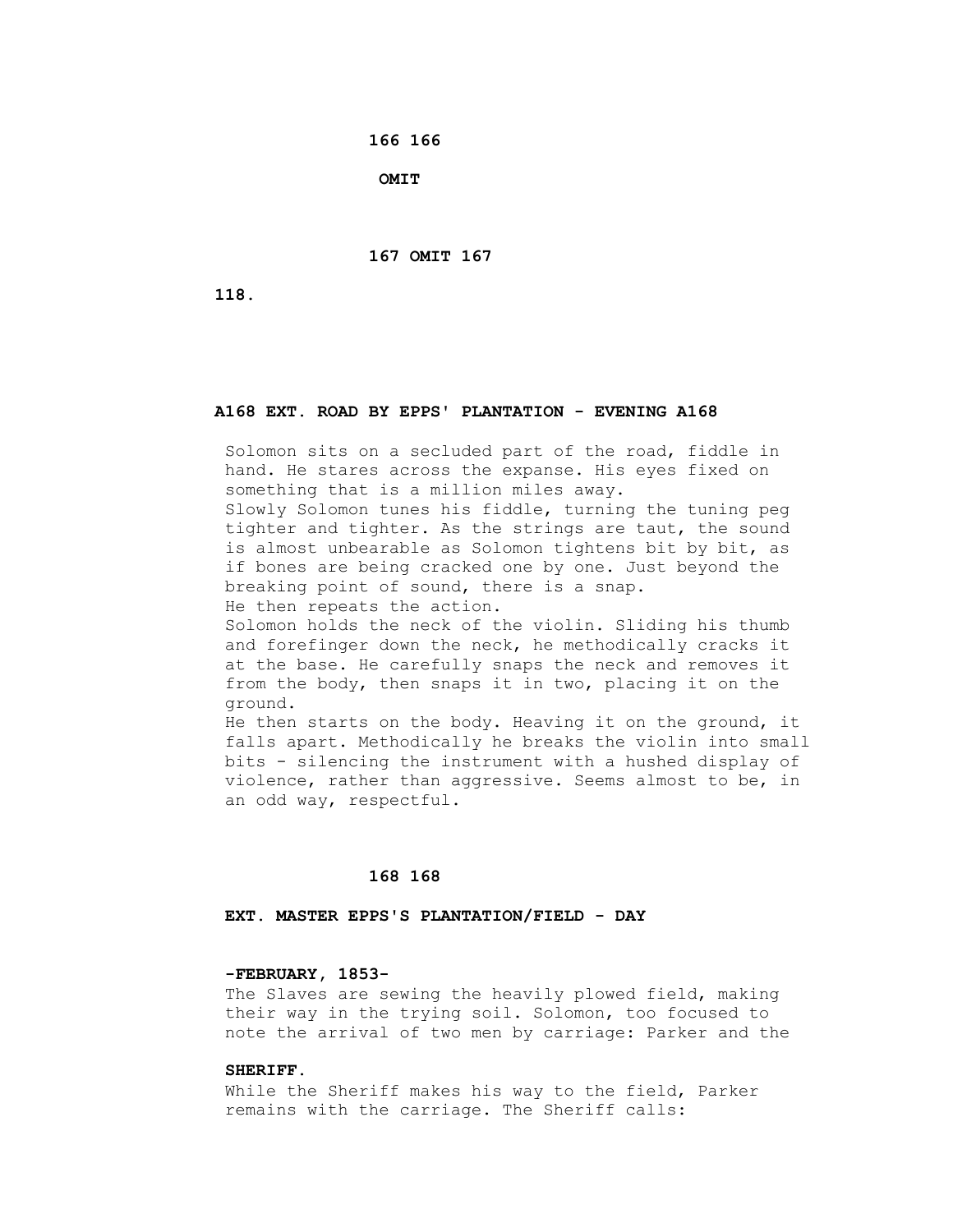## **SHERIFF**

 Platt...? Where is the boy called Platt?

## **SOLOMON**

 ...Sir... The Sheriff crosses to him.

### **SHERIFF**

Your name is Platt, is it?

## **SOLOMON**

 Yes, sir. Pointing off to the distance.

### **SHERIFF**

Do you know that man?

## **(CONTINUED)**

# **118A.**

## **168 CONTINUED: 168**

 Solomon looks toward the carriage. He has to shield his eyes from the sun. Recognition is slow coming to him. But when it does, it hits him as a rush.

# **SOLOMON**

Mr. Parker...?

## **(CONTINUED)**

 **119.**

## **168 CONTINUED: (2) 168**

 Solomon starts for Parker, but he is pulled back by the Sheriff who is keen to determine Solomon's true identity.

## **SHERIFF**

Say again?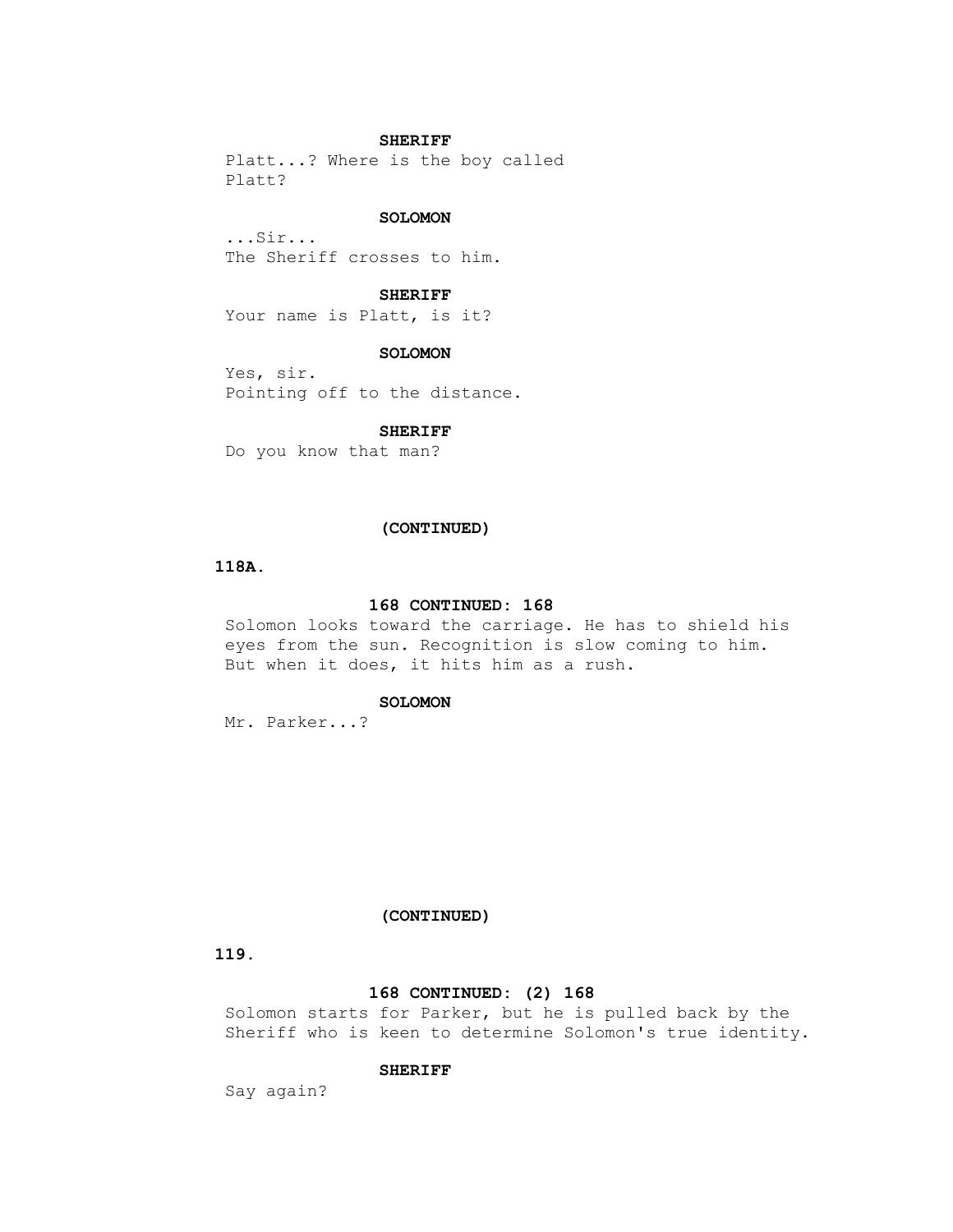# **SOLOMON**

 Mr. Parker? As he does, Epps makes his way over.

# **SHERIFF**

 That man received a letter compiling many accusations. You look me in the eye and on your life answer me truthfully: have you any other name than Platt?

### **SOLOMON**

Solomon Northup is my name.

 **EPPS**

Sheriff...

### **SHERIFF**

Have you a family?

#### **EPPS**

What's all this?

### **SHERIFF**

It's official business.

## **EPPS**

My nigger, my business.

### **SHERIFF**

Your business waits.

## **(TO SOLOMON)**

Tell me of your family.

#### **SOLOMON**

I have a wife and two children.

# **SHERIFF**

What were your children's names?

## **SOLOMON**

Margaret and Alonzo.

## **SHERIFF**

 And your wife's name before her marriage?

## **SOLOMON**

 Anne Hampton. I am who I say. Solomon pushes past the sheriff. As Solomon moves toward Parker, his pace quickens with each step until his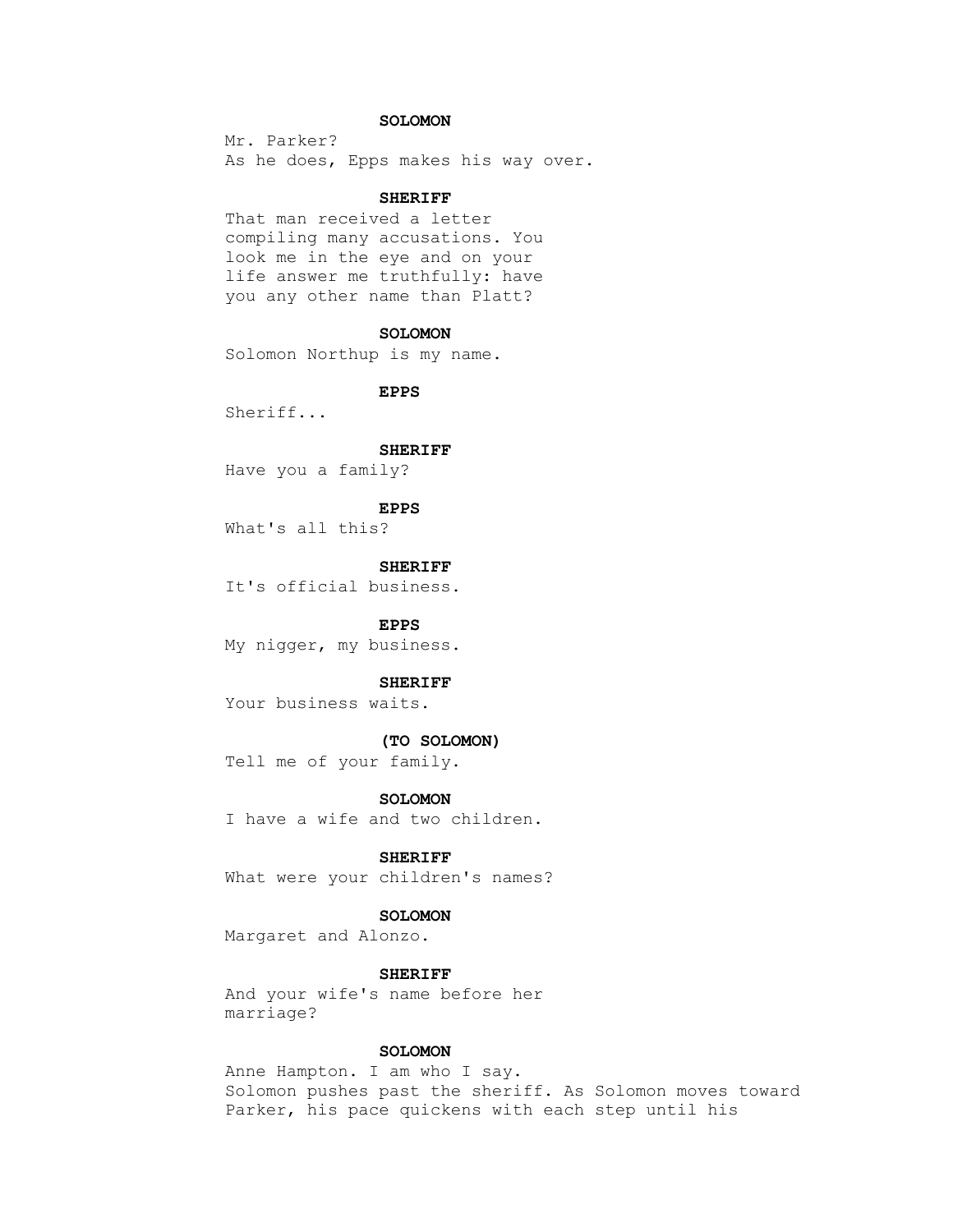## **(CONTINUED)**

# **119A.**

# **168 CONTINUED: (3) 168**

 personal velocity has him nearly at a dead run. The two old friends make contact with each other, wrap each other in a long and emotional embrace. It if finally broken by Epps, who has moved over with the Sheriff.

# **(CONTINUED)**

 **120.**

## **168 CONTINUED: (4) 168**

### **EPPS**

 Nah... You will unhand 'em. Platt is my nigger!

### **PARKER**

He is Solomon Northup.

# **EPPS**

You say...

#### **PARKER**

He belongs to no man.

## **EPPS**

 You say! You come here, unfamiliar to me, and make claims.

## **SHERIFF**

 Not claims. I have no doubts. This is Solomon Northup, a resident of Saratoga Springs, NY.

## **EPPS**

 To hell with that! My nigger, and I'll fight you for 'em!

## **PARKER**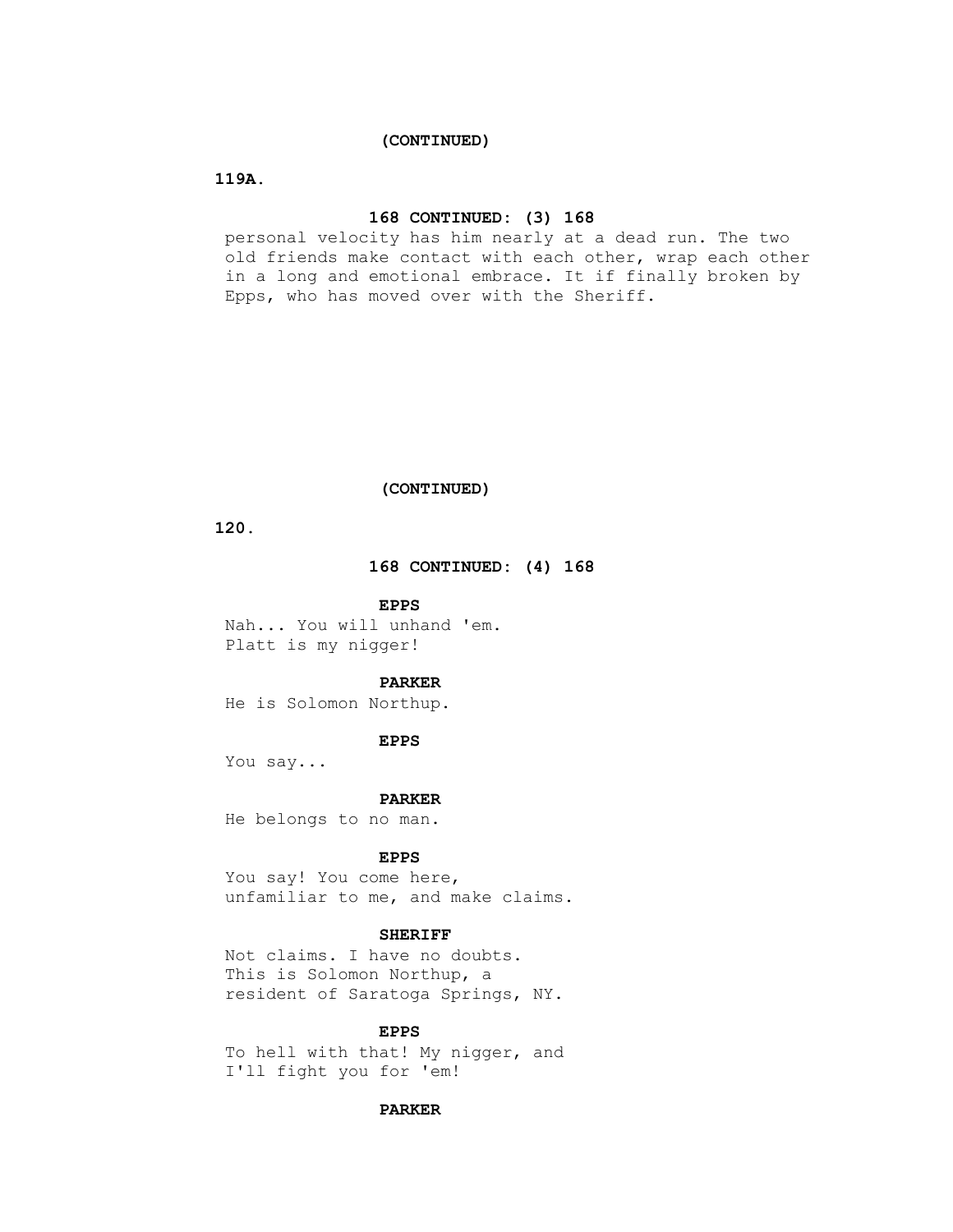As is your right. As it will be my pleasure to bankrupt you in the courts. Your decision. By this time, the slaves in the plantation have overcome their fear of penalty, and left their work and gathered in the yard as witnesses. They stand behind the cabin, out of sight of Epps. Mistress Epps also bears witness, standing on the veranda next to her house slave. Her face is of a strange mixed emotion. Epps looks to Solomon. Solomon icily, stoically holds his ground. He makes it quite clear in his countenance that nobody owns him. Sheriff, hand on his gun, is there to back Solomon up. Epps, with no other recourse than to

## **BACK DOWN:**

# **EPPS**

 You think this is the last you'll see of me, boy? It ain't.

### **(TO PARKER)**

 Whatever paper you hold about his freedom, it don't mean naught. He is my nigger - and I will have my day in court, sir. As God as my witness, I will have my day in court. Take 'em! Epps calls to Bob-

### **(CONTINUED)**

 **120A.**

### **168 CONTINUED: (5) 168**

### **EPPS (CONT'D)**

 Saddle my horse! And bring her up here. Epps walks back into the plantation. The trio starts for the carriage. Solomon is pulled back by the call of Patsey's voice:

## **PATSEY**

 Platt... Disregarding Parker, Solomon crosses over to Patsey. Under the circumstances, neither really knows how to engage. Finally, suddenly, Patsey throws her arms around Solomon and they embrace. Epps, now mounted on his horse, witness the encounter.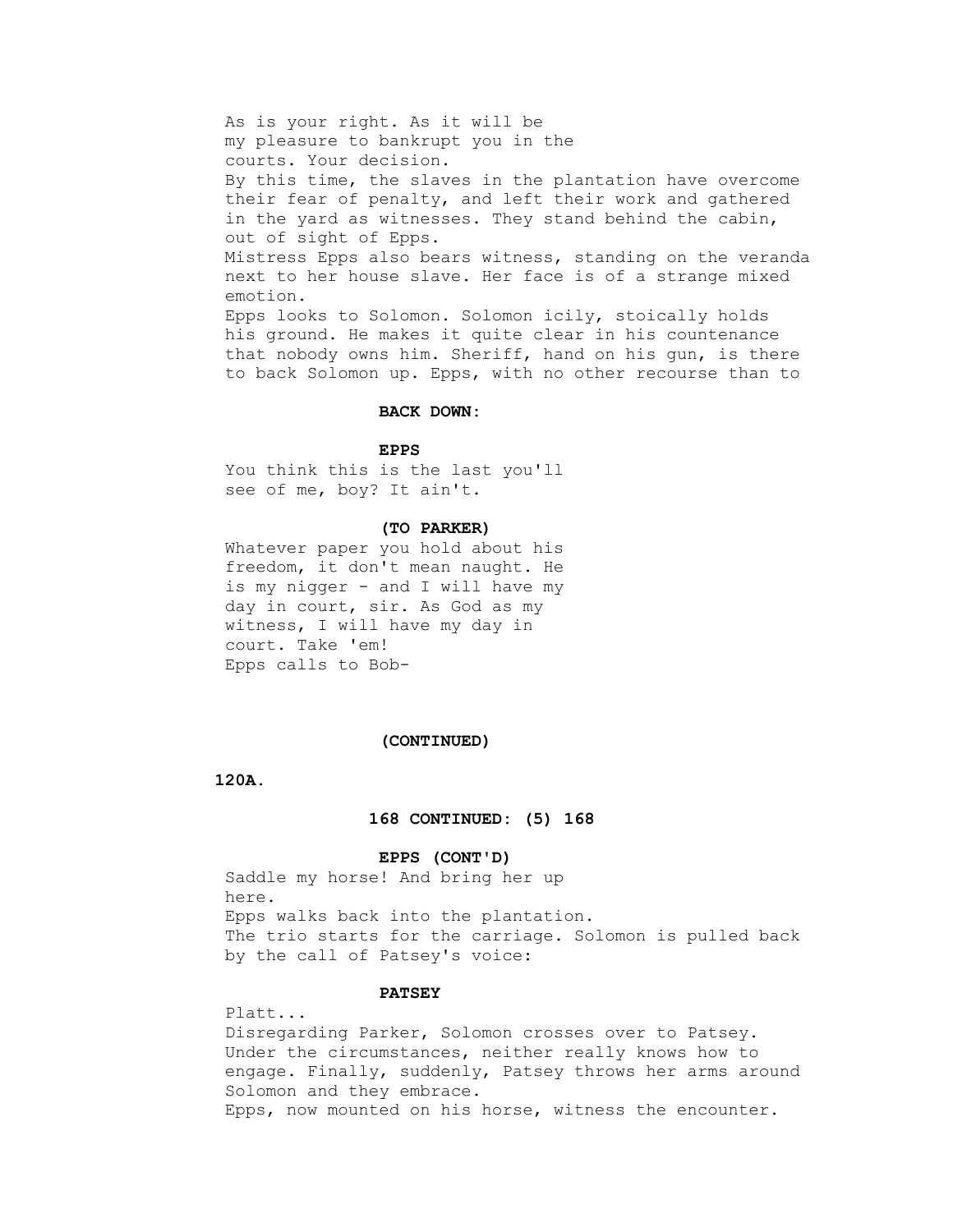Kicking the stirrups hard into the sides of the horse, he rides off furiously. Calling from the carriage, mindful of Epps:

## **PARKER**

 Solomon...if we know what's wise, we should depart. A moment longer Solomon and Patsey hold each other. They separate, Solomon heading back to the carriage. He and Parker alight. The Sheriff chides the horses and they

### **(CONTINUED)**

 **121.**

### **168 CONTINUED: (6) 168**

 start up. As they move on, Patsey sinks down to the ground, where she remains in a weary and half-reclining state, the other slaves around her. WE STAY WITH Solomon as he travels further and further from the slaves - who are diminished by distance. Solomon waves a hand to them, but the carriage rounds a bend and a thicket of trees hides them from his eyes forever more.

### **BLACK**

### **A169 A169**

 **EXT. NORTHUP HOUSE - DAY**

## **-MARCH, 1853-**

 We now see Solomon in front of a door. A door we have seen before at the very beginning of our story. Solomon, aged significantly since then, stands nervously, swallowing, and adjusting his attire. He breaths in and holds his breath. He blows out and closes his eyes. A tear falls from his cheek, but this is not the way he wants his family to see him. He gathers himself, and looks to his right. There stands Mr. Parker. He places his hand on Solomon's shoulder. He says gently-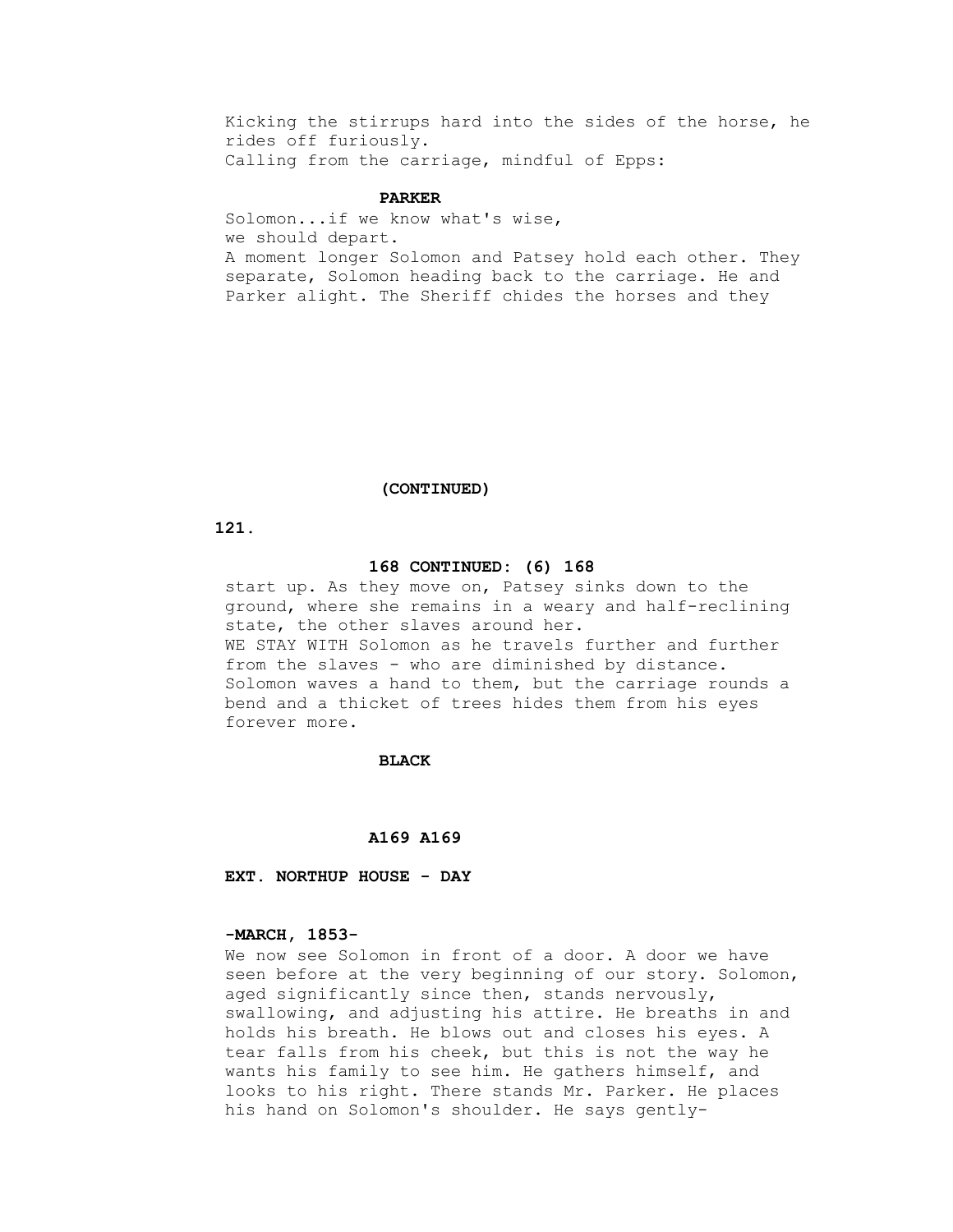### **PARKER**

 Are you ready? Solomon swallows and nods.

# **169 169**

## **INT. NORTHUP HOUSE - LATER**

THE DOOR TO THE ROOM OPENS. Mr. Parker enters, Solomon behind. We first see Anne, in her finest attire; the Northup children: Alonzo, who is now seventeen and Margaret who is now twenty - SHE CARRIES WITH HER A BUNDLE. Also present is MARGARET'S HUSBAND. The family waits patiently, dutifully...but anxiously. Anne rises to greet him, but holds back. All around, the body language of the family is stiff and awkward. They are, after all - after twelve years - little more than familiar strangers.

# **SOLOMON**

 I apologize for my appearance. I have had a difficult time of things these past many years. Solomon looks among his family; trying to recall them as much as they look to see familiarity within him. To his

# **CHILDREN:**

#### **SOLOMON (CONT'D)**

 Alonzo... Margaret, yes? You do not recognize me, do you? Do

### **(MORE) (CONTINUED)**

 **122.**

# **169 CONTINUED: 169**

## **SOLOMON (CONT'D)**

 you...do you even remember the last time we saw each other? I put you on a carriage with your mother... Margaret, tearing, hugs her father. Solomon almost breaks, but he keeps himself together. Looking to the

## **UNKNOWN MAN:**

 **SOLOMON (CONT'D)**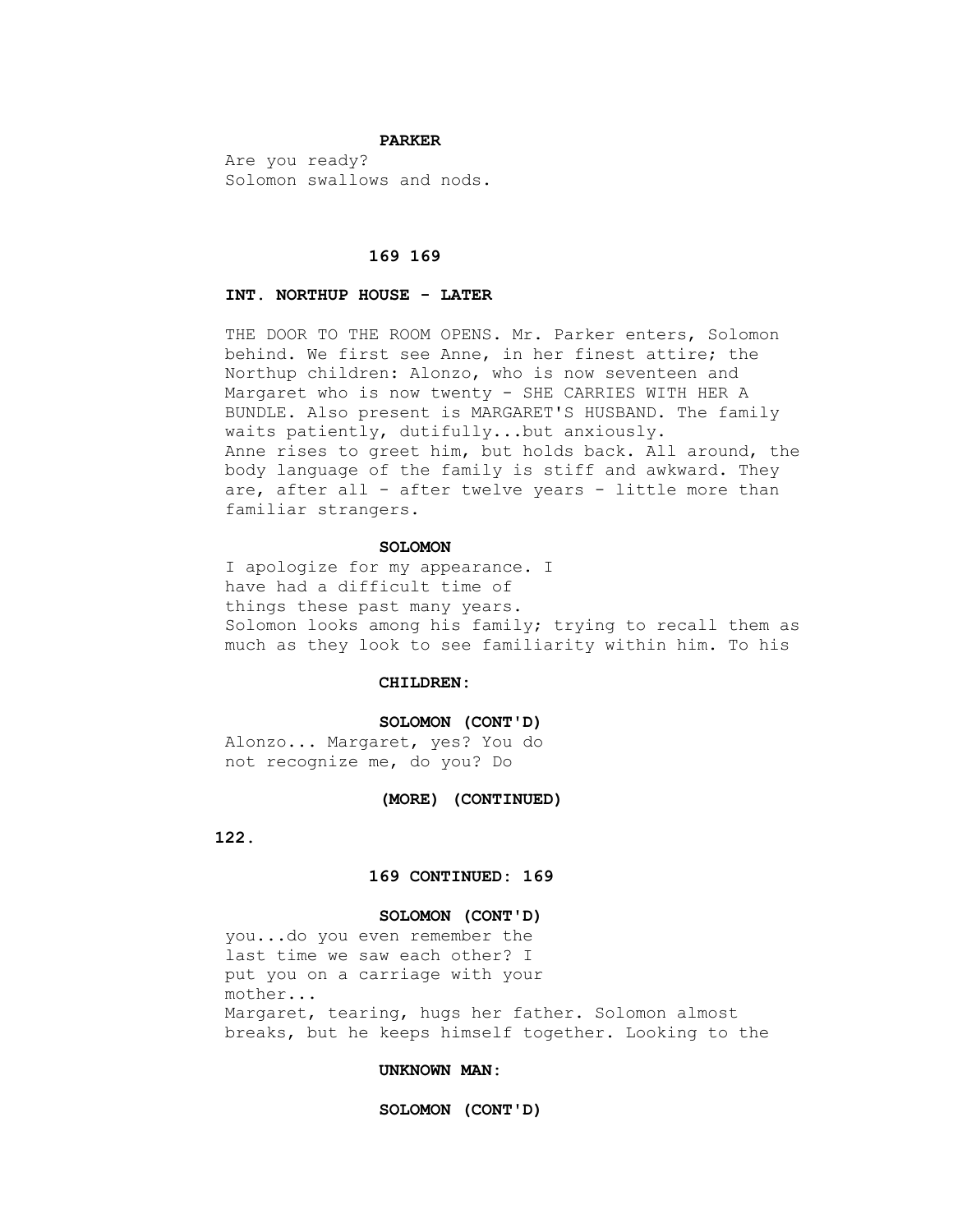And who is this?

### **MARGARET**

He is my husband.

## **SOLOMON**

Husband?

## **MARGARET'S HUSBAND**

It is very good to meet you, sir.

## **SOLOMON**

 We have much acquainting to do. Margaret rises, she presents her bundle to her father.

# **MARGARET**

 And this is your grandson. Solomon Northup Staunton.

## **SOLOMON**

 ...Solomon... The fact his grandson carries his name, is overwhelming. Solomon breaks down. Emotionally, physically... But ANNE IS THERE TO CATCH HIM. As she holds him, Solomon says to Anne with all his heart:

## **SOLOMON (CONT'D)**

Forgive me.

## **ANNE**

 There is nothing to forgive. The pair, joined now by the whole family, hold on to each other for life...and one would think for all the rest of their lives.

## **FADE TO:**

# **BLACK**

## **CARD:**

 Upon gaining his freedom, Solomon Northup located and attempted to seek legal justice against the men who kidnapped him. The case was tried in Washington, DC where blacks were prohibited by law from testifying

## **(CONTINUED)**

 **123.**

 **169 CONTINUED: (2) 169**